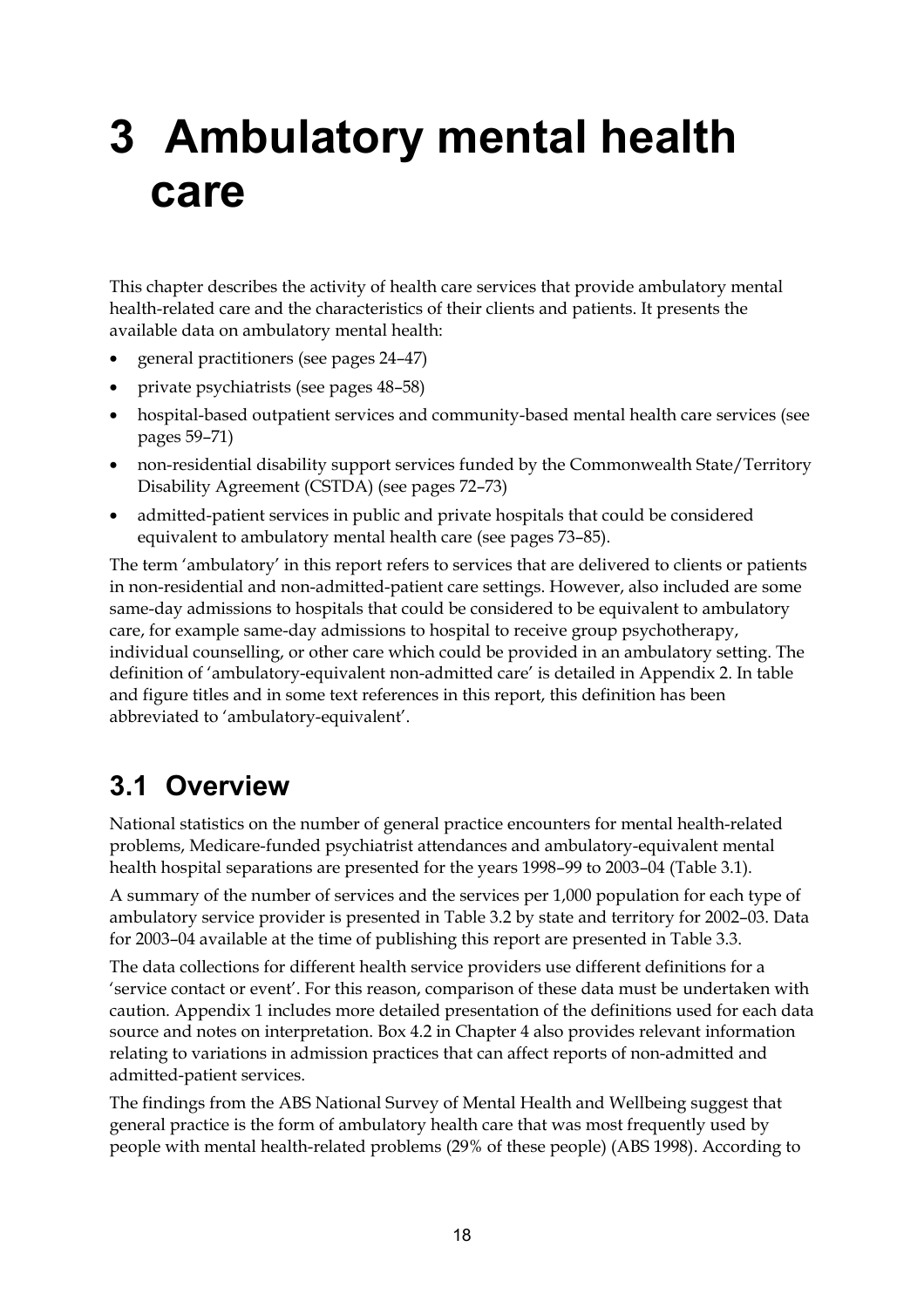the 2003–04 Bettering the Evaluation and Care of Health (BEACH) survey of general practice activity, 10.4% of general practice encounters involved the management of at least one mental health-related problem (Figure 3.1). A simple extrapolation based on the 96.9 million non-specialist attendances claimed from Medicare for 2002–03 suggests that there were about 10.0 million attendances in which general practitioners managed mental health-related problems (Table 3.2). The same extrapolation based on the 96.3 million non-specialist attendances claimed from Medicare for 2003–04 suggests that there were about 10.4 million attendances in which general practitioners managed mental health-related problems (Table 3.3). This corresponded to 511 attendances per 1,000 population in 2002–03 (Table 3.2) and 522 attendances per 1,000 population in 2003–04 (Table 3.3). The estimated rate of attendance has been comparatively stable since 1998–99, when the BEACH survey began (Table 3.1 and Figure 1.1). These attendances include encounters at the surgery and visits to the patient's residence, including service settings such as residential aged care services.

Specialised ambulatory mental health care was accessed through private psychiatrists at a rate of 103.5 attendances per 1,000 population in 2002–03 and 100.6 in 2003–04 (Tables 3.2 and 3.3). Table 3.1 shows that there has been a gradual decline in the number of private psychiatrist attendances reported per 1,000 population since 1998–99. The decline was accompanied by a 36% increase in the number of consultant psychiatrists employed in public mental health services between 1994–95 and 2001–02 and a 50% increase in psychiatry registrars (p.30 DHA 2004).

The AIHW collates data on ambulatory care service contacts provided by public community mental health services. These services include public hospital outpatient services and community-based mental health services. In 2002–03, there were 4.7 million service contacts reported for these services at a rate of 236.5 per 1,000 population (Table 3.2).

The role of private hospitals in the provision of ambulatory mental health care for nonadmitted patients was relatively small at 2.5 occasions of service per 1,000 population in 2002–03 (Table 3.2).

As noted above, some same-day admissions to hospitals can be regarded as functionally equivalent to ambulatory mental health care. For this reason, this chapter includes data on ambulatory-equivalent mental health-related hospital separations based on the definition provided in Appendix 2. In 2002–03, there were 1.3 of these separations per 1,000 population provided by public hospitals and 4.2 per 1,000 population by private hospitals (Table 3.2). There was a 19% decrease in the rate of public hospital ambulatory-equivalent mental healthrelated separations per 1,000 population, and a 50% increase in the rate of similar private hospital separations per 1,000 population, from 1998–99 to 2002–03 (Table 3.1).

Mental health-related disability support services are also a component of the mental health service delivery system. Disability support services funded under the CSTDA can be services that specialise in supporting clients with psychiatric disabilities or services that cater for clients with a range of disability types.

There are national data available from the Commonwealth State/Territory Disability Agreement National Minimum Data Set (CSTDA NMDS) collection on the characteristics of these services and their clients (Figure 3.4). Unit record data are available for 1 January to 30 June 2003. According to these data, during this period there were 26,120 non-residential users of CSTDA-funded disability support services who had a primary or other psychiatric disability. The majority of these service users had a psychiatric primary disability (72.2%) and were male (58.6%).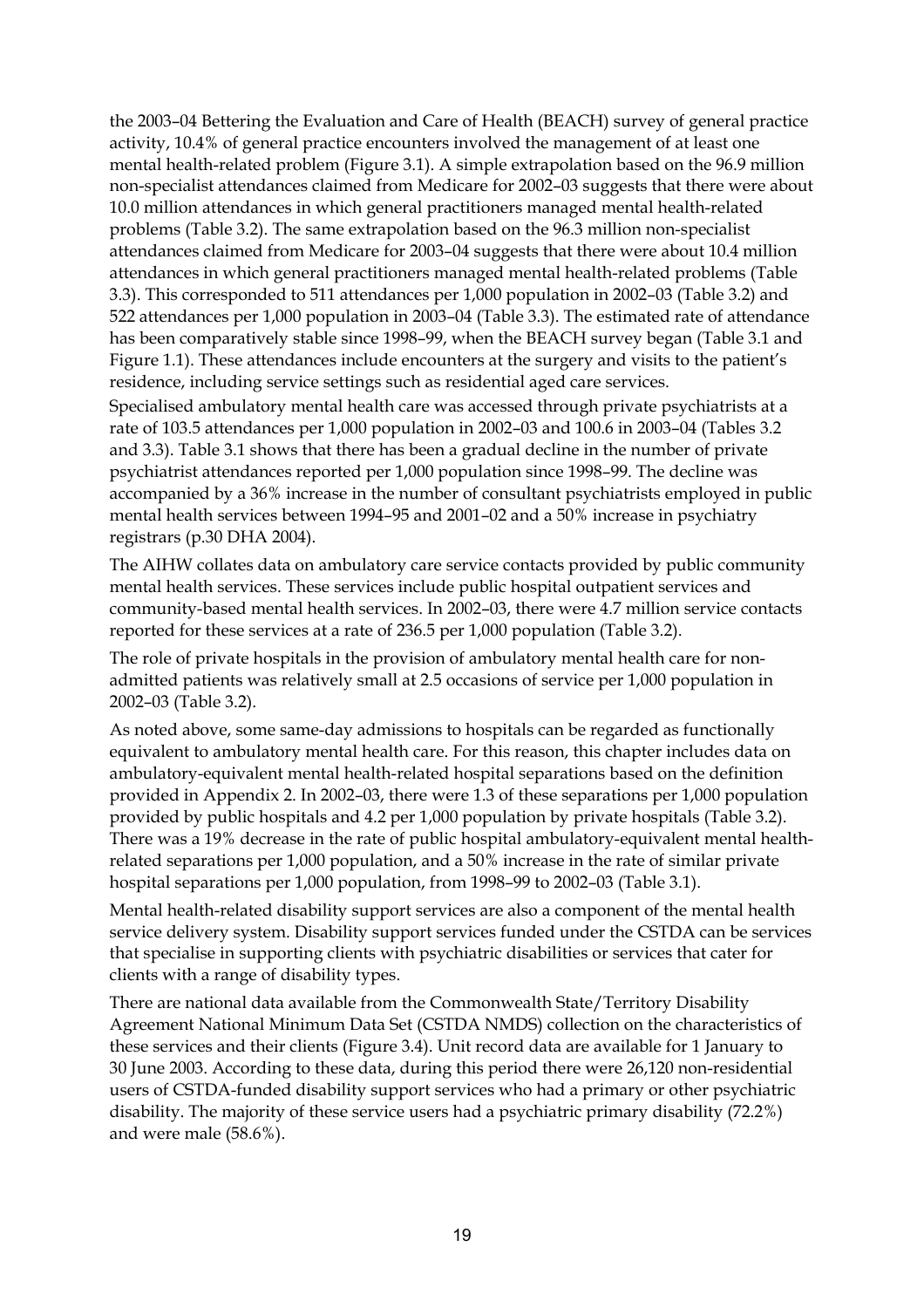The 2002–03 collection was the first time an on-going collection was conducted so data quality considerations need to be taken into account. Additional information on the quality of data from the CSTDA NMDS collection can be obtained from Chapter 3 of the publication *Disability support services 2002–03: the first six months of data from the Commonwealth State/Territory Disability Agreement National Minimum Dataset* (AIHW 2004g).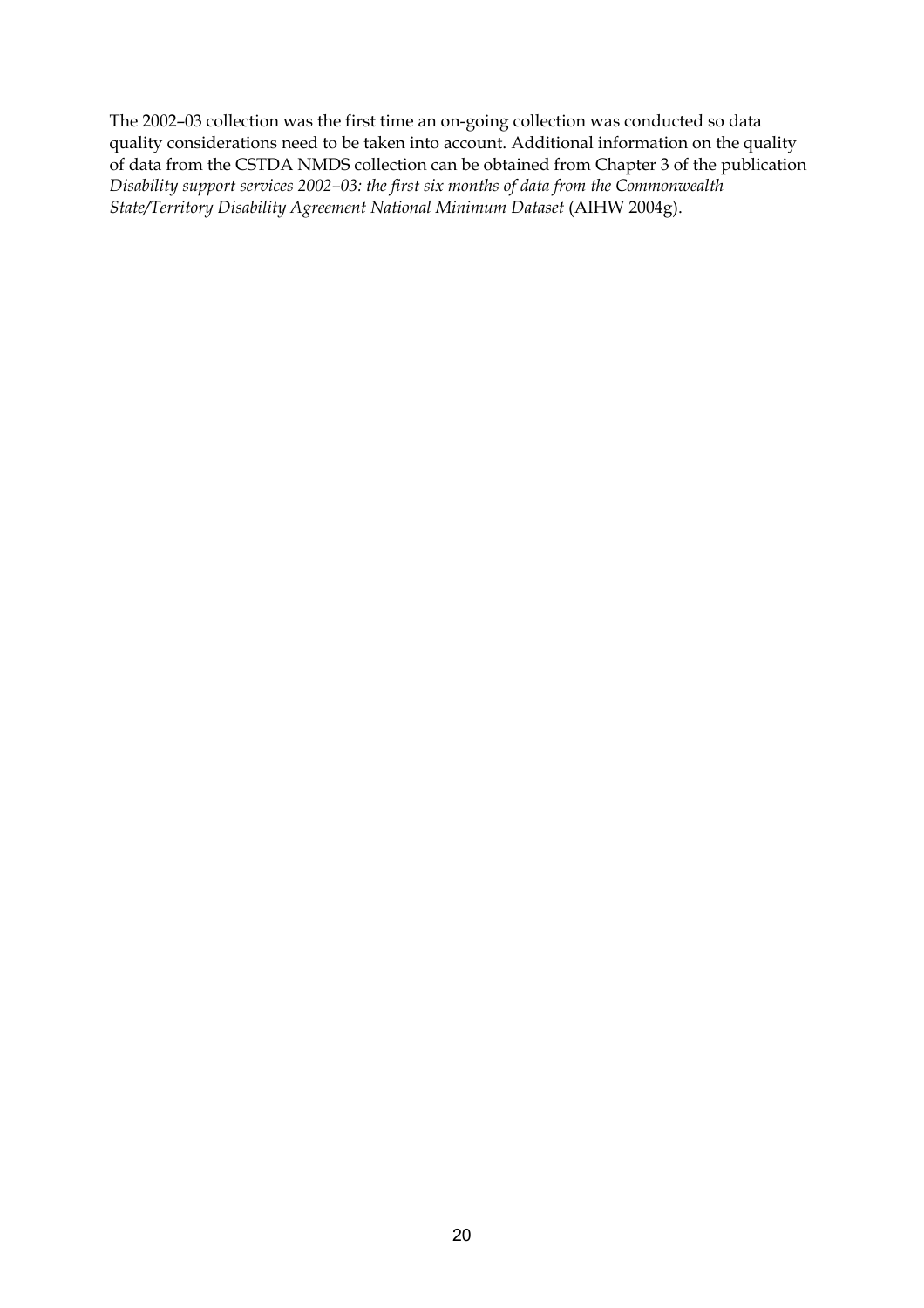|                                                                          | Table 3.1: Summary of ambulatory mental health care provided by general practitioners and private psychiatrists and ambulatory-equivalent mental |
|--------------------------------------------------------------------------|--------------------------------------------------------------------------------------------------------------------------------------------------|
| health admitted-patient care in hospitals, Australia, 1998–99 to 2003–04 |                                                                                                                                                  |
|                                                                          |                                                                                                                                                  |

|                                                                                 | 1998-99    | 1999-00    | 2000-01    | $2001 - 02$ | 2002-03    | 2003-04    |
|---------------------------------------------------------------------------------|------------|------------|------------|-------------|------------|------------|
| General practice encounters for mental health-related problems <sup>(a)</sup>   |            |            |            |             |            |            |
| Estimated number of encounters                                                  | 10,733,000 | 9,999,000  | 10,834,000 | 10,143,000  | 9,986,000  | 10,431,000 |
| Lower 95% confidence limit                                                      | 10,339,000 | 9,431,000  | 10,433,000 | 9,612,000   | 9,607,000  | 10,093,000 |
| Upper 95% confidence limit                                                      | 11,127,000 | 10,578,000 | 11,234,000 | 10,674,000  | 10,366,000 | 10,787,000 |
| Estimated number of encounters per 1,000 population <sup>(b)</sup>              | 570        | 525        | 562        | 519         | 506        | 522        |
| Lower 95% confidence limit                                                      | 550        | 495        | 541        | 492         | 486        | 505        |
| Upper 95% confidence limit                                                      | 591        | 556        | 583        | 546         | 525        | 539        |
| Medicare-funded psychiatrist services <sup>(c)</sup>                            |            |            |            |             |            |            |
| Services                                                                        | 2,133,414  | 2,104,544  | 2,112,550  | 2,085,095   | 2,048,601  | 2,012,725  |
| Services per 1,000 population <sup>(b)</sup>                                    | 113.0      | 112.0      | 109.8      | 106.8       | 103.5      | 100.6      |
| Ambulatory-equivalent mental health-related hospital separations <sup>(d)</sup> |            |            |            |             |            |            |
| Public hospitals                                                                |            |            |            |             |            |            |
| Separations                                                                     | 30,404     | 31,496     | 28,568     | 26,498      | 26,188     | n.a.       |
| Separations per 1,000 population <sup>(e)</sup>                                 | 1.6        | 1.7        | 1.5        | 1.4         | 1.3        | n.a.       |
| Private hospitals                                                               |            |            |            |             |            |            |
| Separations                                                                     | 51,922     | 51,946     | 62,455     | 71,298      | 82,758     | n.a.       |
| Separations per 1,000 population <sup>(e)</sup>                                 | 2.8        | 2.8        | 3.3        | 3.7         | 4.2        | n.a.       |

(a) *Source:* Bettering the Evaluation and Care of Health (BEACH) survey of general practice activity.

(b) The rate per 1,000 population is a crude rate based on the estimated resident population at 31 December of the reference year.

(c) Medicare data from DHA. Items included are detailed in Table 3.19.

(d) See Appendix 2 for definition. *Source:* National Hospital Morbidity Database.

(e) Rates are directly age-standardised to the Australian population at 30 June 2001.

n.a. Not available.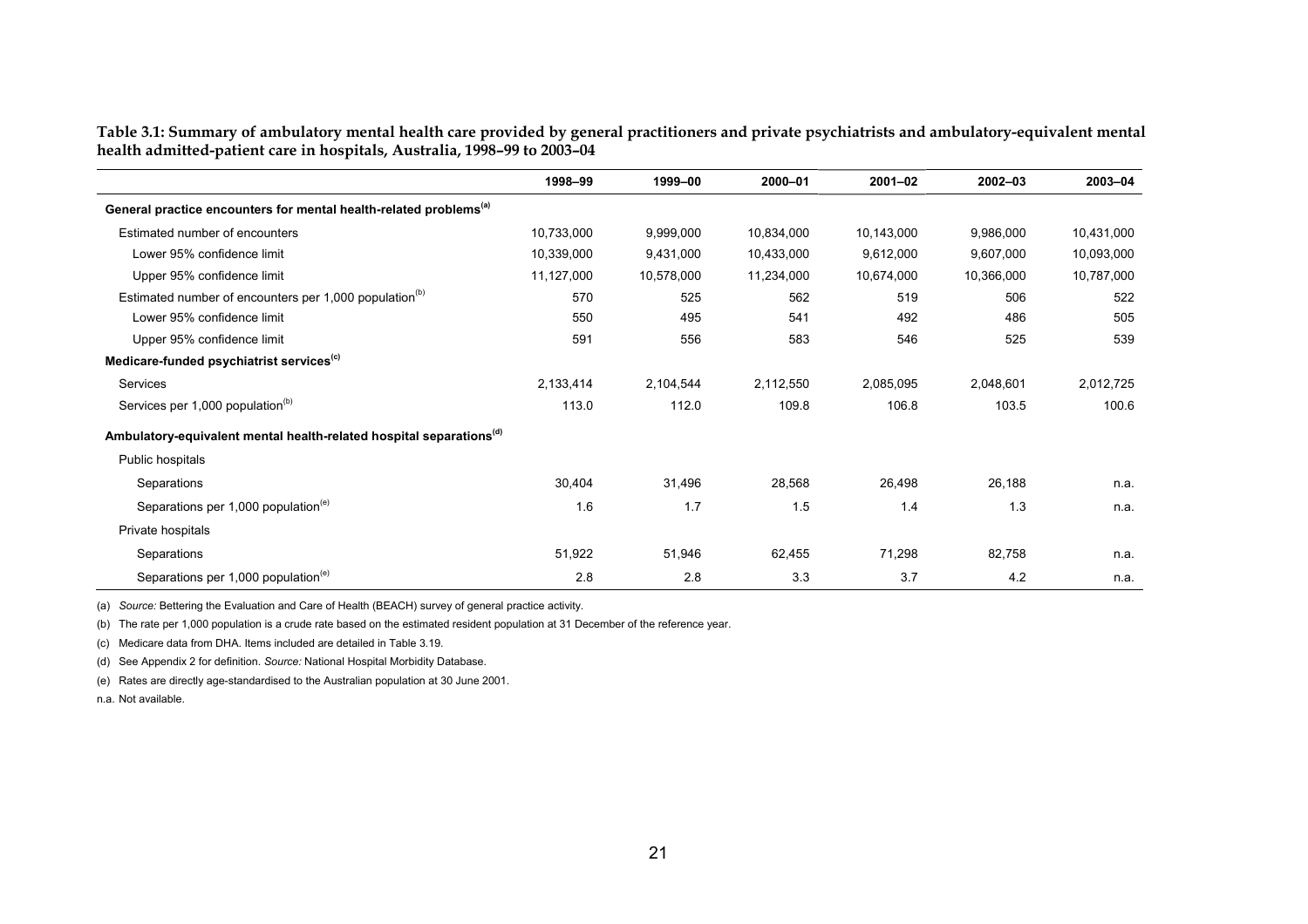**Table 3.2: Summary of ambulatory mental health care provided by general practitioners, private psychiatrists, hospitals and community-based services, states and territories, 2002–03** 

|                                                                                    | <b>NSW</b> | Vic       | Qld       | <b>WA</b> | <b>SA</b> | Tas     | <b>ACT</b> | <b>NT</b> | <b>Total</b> |
|------------------------------------------------------------------------------------|------------|-----------|-----------|-----------|-----------|---------|------------|-----------|--------------|
| General practice encounters for mental health-related problems <sup>(a)</sup>      |            |           |           |           |           |         |            |           |              |
| Estimated number of encounters                                                     | 3,405,000  | 3,088,000 | 1,787,000 | 812,000   | 1,030,000 | 279,000 | 153,000    | 64,000    | 9,986,000    |
| Lower 95% confidence limit                                                         | 3,204,000  | 2,761,000 | 1,653,000 | 727,000   | 882,000   | 235,000 | 100,000    | 46,000    | 9,607,000    |
| Upper 95% confidence limit                                                         | 3,606,000  | 3,414,000 | 1,922,000 | 897,000   | 1,178,000 | 321,000 | 205,000    | 82,000    | 10,366,000   |
| Estimated number of encounters per 1,000 population <sup>(b)</sup>                 | 515        | 638       | 488       | 424       | 679       | 588     | 477        | 324       | 511          |
| Lower 95% confidence limit                                                         | 485        | 571       | 451       | 380       | 582       | 497     | 314        | 234       | 492          |
| Upper 95% confidence limit                                                         | 546        | 706       | 524       | 469       | 777       | 680     | 640        | 414       | 531          |
| Medicare-funded psychiatrist services <sup>(c)</sup>                               |            |           |           |           |           |         |            |           |              |
| Services                                                                           | 662,173    | 663,105   | 339,173   | 110,384   | 201,571   | 46,244  | 21,245     | 4,706     | 2,048,601    |
| Services per 1,000 population <sup>(b)</sup>                                       | 99.3       | 135.2     | 90.4      | 56.9      | 132.3     | 97.5    | 65.8       | 23.8      | 103.5        |
| Public hospital outpatient and community-based services <sup>(d)</sup>             |            |           |           |           |           |         |            |           |              |
| Service contacts                                                                   | 1,301,233  | 1,610,674 | 779,527   | 414,183   | 314,085   | 51,314  | 178,751    | 22,656    | 4,672,423    |
| Service contacts per 1,000 population <sup>(b)</sup>                               | 195.5      | 329.8     | 207.4     | 214.0     | 206.3     | 108.1   | 554.5      | 114.3     | 236.5        |
| Ambulatory-equivalent mental health-related hospital separations <sup>(e)</sup>    |            |           |           |           |           |         |            |           |              |
| Public hospitals                                                                   |            |           |           |           |           |         |            |           |              |
| Separations                                                                        | 12,675     | 6,228     | 4,578     | 1,086     | 1,184     | 251     | 70         | 116       | 26,188       |
| Separations per 1,000 population <sup>(1)</sup>                                    | 1.9        | 1.3       | 1.2       | 0.6       | 0.8       | 0.5     | 0.2        | 0.6       | 1.3          |
| Private hospitals                                                                  |            |           |           |           |           |         |            |           |              |
| Separations                                                                        | 19,904     | 32,757    | 18,808    | 6,705     | 1,225     | n.p.    | n.p.       | n.p.      | 82,758       |
| Separations per 1,000 population <sup>(1)</sup>                                    | 3.0        | 6.7       | 5.1       | 3.5       | 0.8       | n.p.    | n.p.       | n.p.      | 4.2          |
| Private hospital non-admitted-patient occasions of service <sup>(g)</sup>          |            |           |           |           |           |         |            |           |              |
| Individual occasions of service/group sessions                                     | n.a.       | n.a.      | n.a.      | n.a.      | n.a.      | n.a.    | n.a.       | n.a.      | 48,800       |
| Individual occasions of service/group sessions per 1,000 population <sup>(b)</sup> | n.a.       | n.a.      | n.a.      | n.a.      | n.a.      | n.a.    | n.a.       | n.a.      | 2.5          |

(a) *Source:* BEACH survey of general practice activity.

(b) The rate per 1,000 population is a crude rate based on the estimated resident population at 31 December 2002.

(c) Medicare data from DHA. Items included are detailed in Table 3.19.

(d) *Source*: National Community Mental Health Care Database.

(e) See Appendix 2 for definition. *Source*: National Hospital Morbidity Database.

(f) Rates are directly age-standardised to the Australian population at 30 June 2001.

(g) Private Health Establishments Collection (PHEC) data provided by ABS. PHEC occasions of service data could not be disaggregated by state and territory.

n.a. Not available.

n.p. Not published.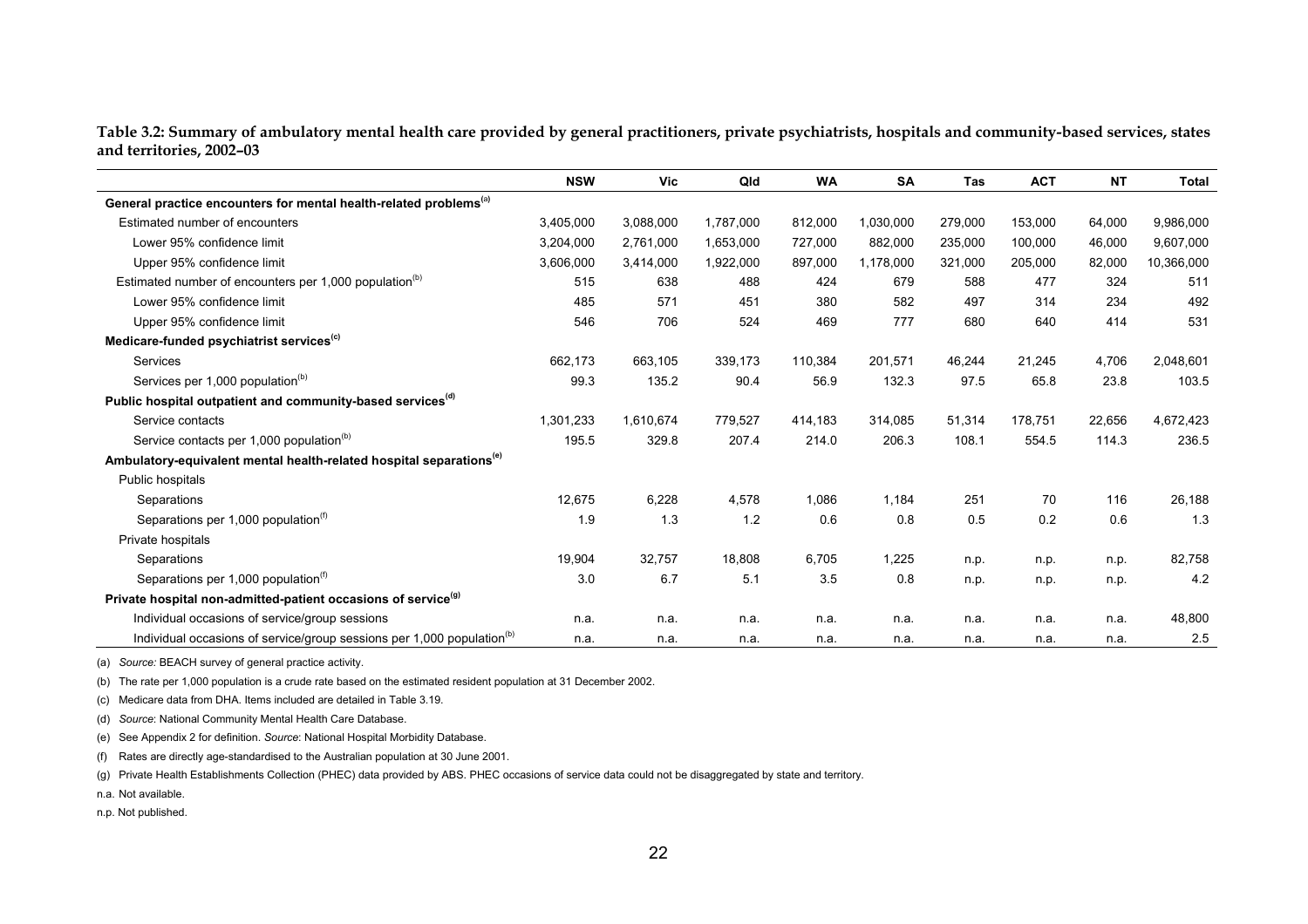**Table 3.3: Summary of available data for ambulatory mental health care provided by general practitioners and private psychiatrists, states and territories, 2003–04** 

|                                                                               | <b>NSW</b> | Vic       | Qld       | <b>WA</b> | <b>SA</b> | <b>Tas</b> | <b>ACT</b> | <b>NT</b> | <b>Total</b> |
|-------------------------------------------------------------------------------|------------|-----------|-----------|-----------|-----------|------------|------------|-----------|--------------|
| General practice encounters for mental health-related problems <sup>(a)</sup> |            |           |           |           |           |            |            |           |              |
| Estimated number of encounters                                                | 3,266,000  | 2,863,000 | 2.097.000 | 948,000   | 1.171.000 | 350,000    | 103,000    | 40,000    | 10.431.000   |
| Lower 95% confidence limit                                                    | 3,106,000  | 2.673.000 | 1,900,000 | 844,000   | 1,054,000 | 284,000    | 88,000     | 30,000    | 10.093.000   |
| Upper 95% confidence limit                                                    | 3,425,000  | 3,052,000 | 2,295,000 | 1,051,000 | 1,288,000 | 417,000    | 119,000    | 49,000    | 10,787,000   |
| Estimated number of encounters per 1,000 population <sup>(b)</sup>            | 487        | 579       | 546       | 482       | 765       | 731        | 322        | 202       | 522          |
| Lower 95% confidence limit                                                    | 463        | 541       | 494       | 430       | 689       | 592        | 274        | 153       | 505          |
| Upper 95% confidence limit                                                    | 511        | 618       | 597       | 535       | 842       | 869        | 369        | 251       | 539          |
| Medicare-funded psychiatrist services <sup>(c)</sup>                          |            |           |           |           |           |            |            |           |              |
| Services                                                                      | 629.543    | 655.030   | 342.686   | 120.183   | 190.776   | 46,950     | 23.273     | 4,284     | 2.012.725    |
| Services per 1,000 population <sup>(b)</sup>                                  | 93.8       | 132.6     | 89.1      | 61.1      | 124.7     | 97.8       | 72.0       | 21.5      | 100.6        |

(a) *Source:* BEACH survey of general practice activity.

(b) The rate per 1,000 population is a crude rate based on the estimated resident population at 31 December 2003.

(c) Medicare data from DHA. Items included are detailed in Table 3.19.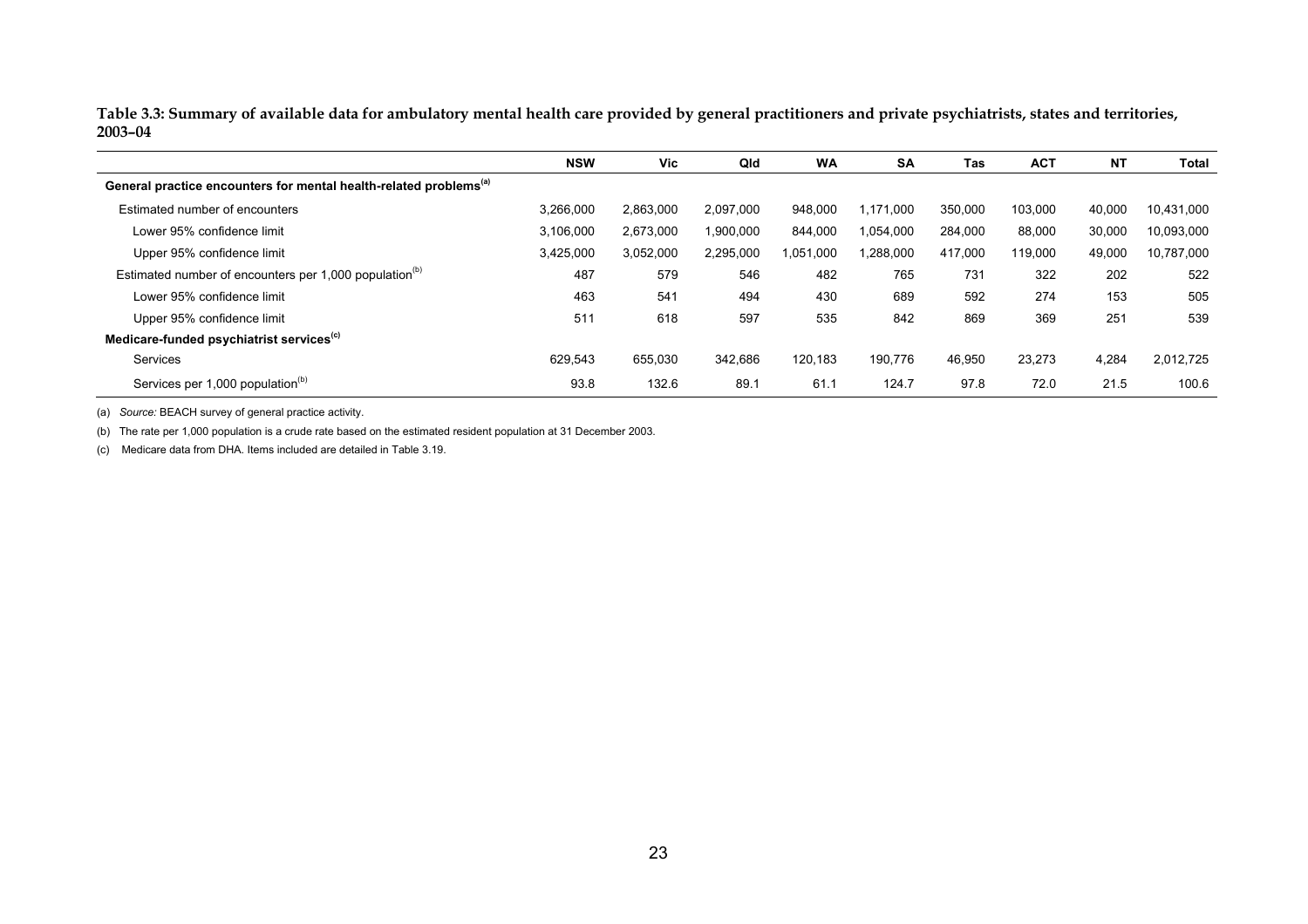## **3.2 Mental health care in general practice**

The ABS National Survey of Mental Health and Wellbeing reported that over 29% of adults with mental disorders had visited a general practitioner for a mental health-related problem in the previous 12 months (ABS 1998). This section presents data from the BEACH survey on the mental health-related care and medication provided by general practitioners (GPs) and the Department of Health and Ageing's (DHA) Pharmaceutical Benefits Scheme (PBS) data collection on PBS-subsidised medications prescribed by general practitioners to patients with a mental health-related problem.

### **Bettering the Evaluation and Care of Health (BEACH) survey data**

The BEACH survey is a continuous survey of general practice activity encompassing about 100,000 GP–patient encounters each year. The data for 2003–04, used in this report, included a total of 98,876 encounters after post-stratification weighting to ensure the data reflected national general practice activity patterns.

For this report, mental health-related problems and reasons for encounter (RFEs) were defined as those classified in the psychological chapter of the *International Classification of Primary Care* (2nd edition) (ICPC-2), which includes alcohol and other drug-related problems/RFEs. More detailed information on the BEACH survey can be obtained from the publication *General Practice Activity in Australia 2003–04* (Britt et al. 2004).

#### **Overview**

Mental health-related encounters have been defined as those at which a mental healthrelated problem was managed. However, some information on mental health-related RFEs is also presented. This captures those instances where a patient may present with a mental health-related RFE but the general practitioner may assess the problem as not mental healthrelated. The reverse may also occur, where there are mental health-related problems that do not have a mental health-related RFE. Figure 3.1 shows data on general practitioner encounters in which a mental health-related problem was managed and how this relates to other data collected for the encounter. Mental health-related problems were managed at 10.4% of encounters and accounted for 7.4% of all problems managed. Mental health-related problems were most commonly managed for patients of the middle age groups, with those between 25–44 years and 45–64 years accounting for 31.0% and 31.5% of these problems respectively. The patients were predominantly female (60.5%).

The most common patient reason for these encounters was a prescription request, reported at a rate of 25.1 per 100 encounters. Depression was also a common reason, recorded at 16.8 per 100 of these encounters.

Temazepam and diazepam were the medications most frequently prescribed for mental health-related problems, at rates of 9.0 and 6.8 per 100 problems managed respectively. Psychological counselling was the most common clinical treatment, provided at a rate of 25.2 per 100 problems. Referrals to psychiatrists were the most frequent referral type, (2.2 per 100 problems managed).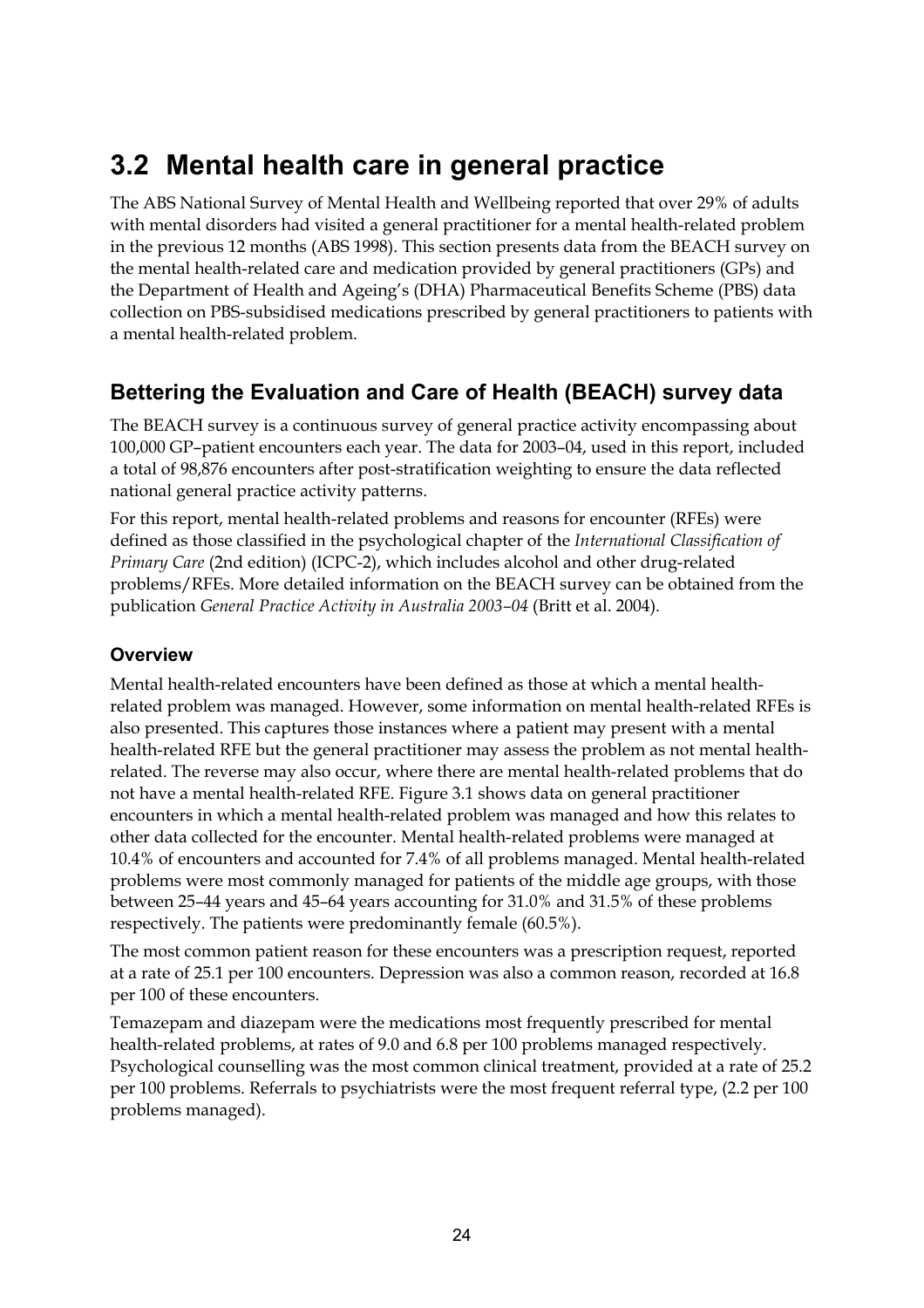#### **Reasons for encounter**

RFEs are those concerns and expectations that patients bring to the doctor. They may be in the form of symptoms and complaints or requests for services or treatment. For each encounter, the GP could record up to three RFEs.

Overall in 2003–04, there were 148,517 RFEs reported in BEACH survey data at a rate of 150.2 per 100 encounters (Britt et al. 2004). Of these, 7,245 RFEs (4.9% of all RFEs) were mental health-related, reported at a rate of 7.3 per 100 encounters (Table 3.4). Depression (ICPC-2 codes P03, P76) was the mental health-related RFE most frequently given by patients (accounting for 1.2% of all RFEs). Sleep disturbance (P06, 0.8% of all RFEs) and anxiety (P01, P74, 0.7% of all RFEs) were also mental health-related RFEs frequently cited by patients.

In 2003–04, there were fewer mental health-related RFEs recorded for male patients than there were for female patients for all age groups, except for patients under the age of 15 years (Figure 3.2). Patients aged 25–44 years accounted for 34.6% of mental health-related RFEs. The next largest group were patients aged 45–64 (30.1%).

#### **Problems managed**

The problem managed is a formal statement of the GP's understanding of a health problem presented by the patient, which may at times be limited to the level of symptoms. For each patient encounter, up to four problems could be recorded by the GP.

Table 3.5 presents data on the ten most frequently reported mental health-related problems managed, by patient sex, from 1998–99 to 2003–04. In 1998–99, mental health-related problems accounted for 6.7% of all problems managed by GPs and at least one was managed at 9.7% of all GP encounters. In 2003–04, mental health-related problems accounted for 7.1% of all problems managed by GPs and at least one was managed at 10.4% of all GP encounters. The most frequently reported problems managed over this period were for depression, anxiety, sleep disturbances and acute stress reaction. The rate per 100 encounters for each of these problems remained fairly stable between 1998–99 and 2003–04.

Overall, there were 144,674 problems managed in the 2003–04 BEACH survey, at a rate of 146.3 per 100 encounters (Britt et al. 2004). GPs in the survey managed 10,716 mental healthrelated problems (7.4% of all problems managed) at a rate of 10.4 per 100 encounters (Figure 3.1). Depression (ICPC-2 codes P03, P76) was the most frequently managed mental healthrelated problem, accounting for 33.7% of all mental health-related problems managed and 2.5% of all problems managed. Anxiety (P01, P74, 15.8% of all mental health-related problems managed) and sleep disturbance (P06, 14.9% of all mental health-related problems managed) were the next most frequently managed mental health-related problems (Table 3.6).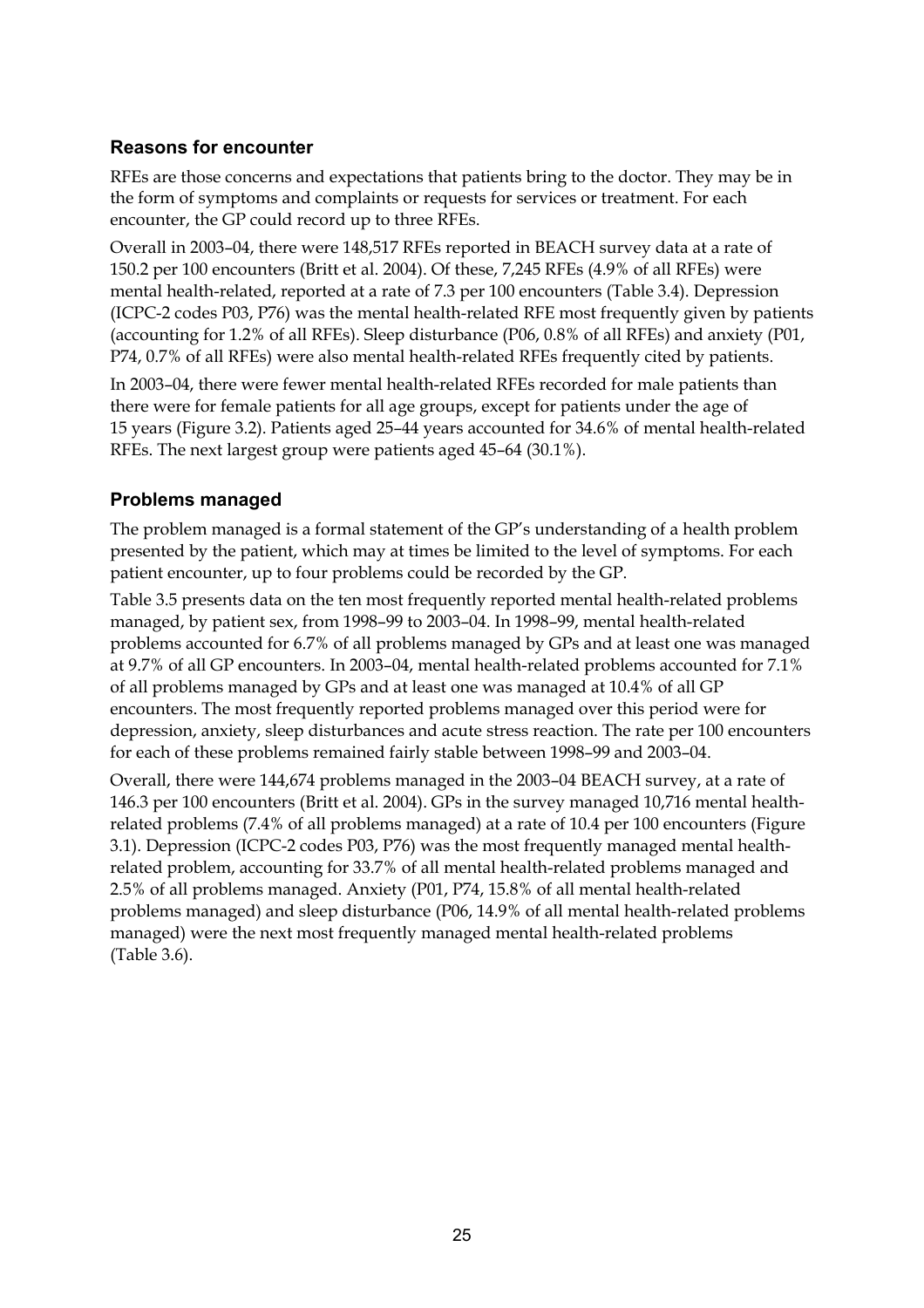

(a) Expressed as rates per 100 encounters at which mental health problems were managed (*<sup>n</sup>* = 10,238).

(b) Expressed as rates per 100 mental health problems managed (*<sup>n</sup>* = 10,716).

(c) Includes psychotherapy, bereavement counselling and cognitive behaviour therapy.

- (d) Includes review/administer/change medication.
- (e) Includes Counselling—individual.

**\***Includes multiple ICPC-2 or ICPC-2 PLUS codes.

*Note: Abbreviations; NEC—* not elsewhere classified

*Source* : BEACH survey of general practice activity.

**Figure 3.1: Data reported for encounters at which a mental health-related problem was managed, BEACH, 2003–04**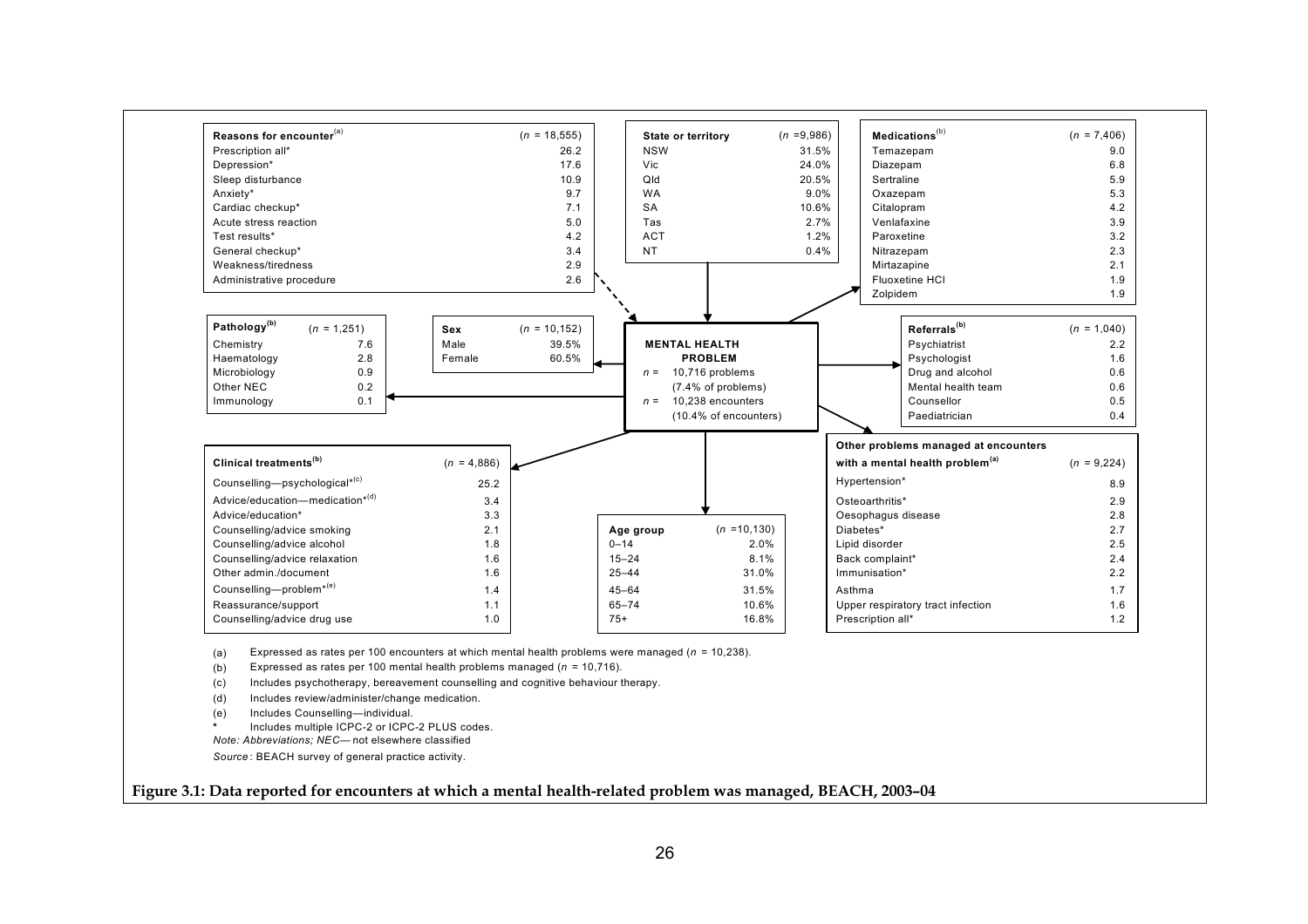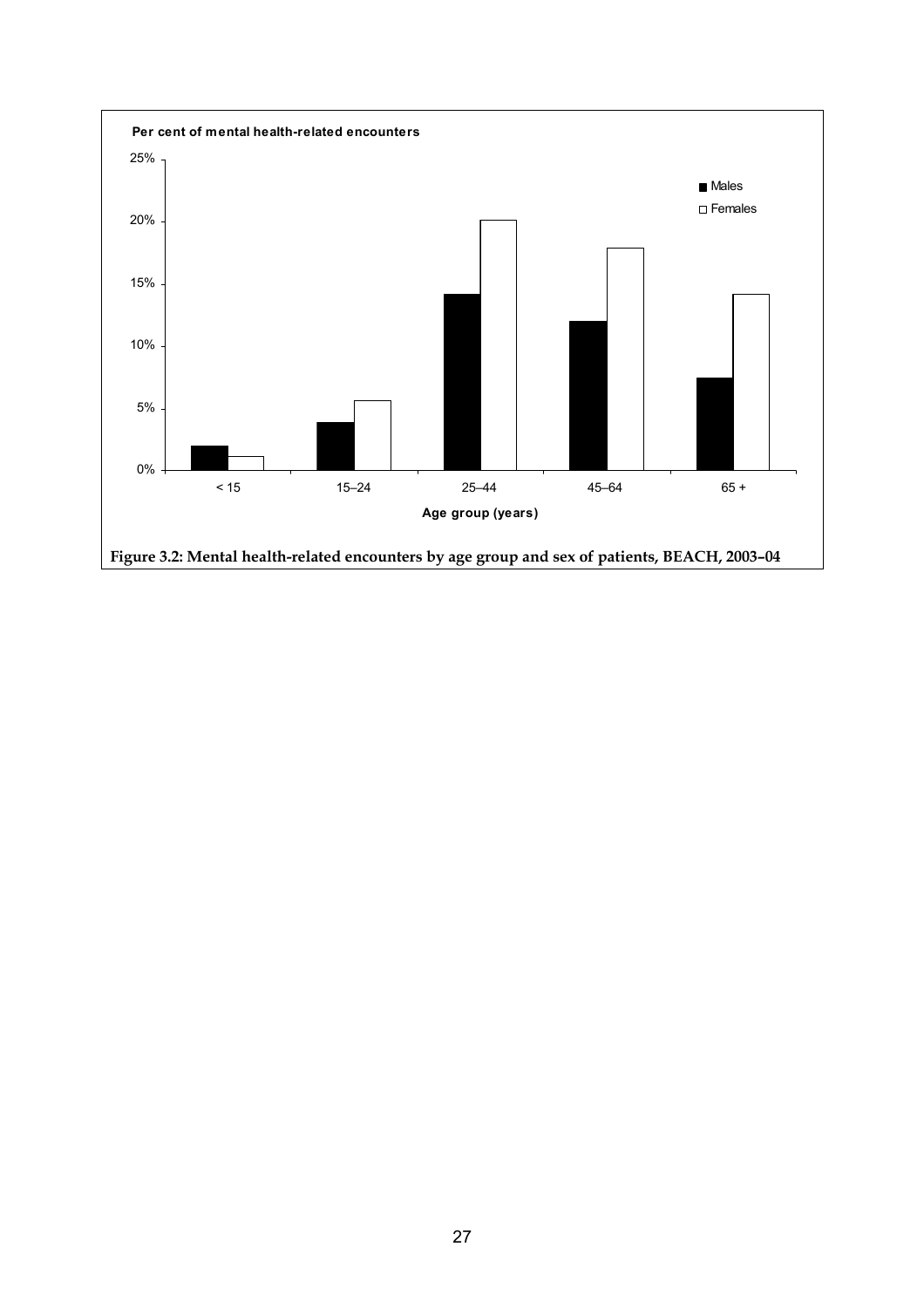| ICPC-2<br>descriptor | Reason for encounter                 | % total RFEs | Rate per 100<br>encounters | <b>95% LCL</b> | <b>95% UCL</b> |
|----------------------|--------------------------------------|--------------|----------------------------|----------------|----------------|
|                      |                                      |              | <b>Males</b>               |                |                |
| P03, P76             | Depression                           | 1.0          | 1.4                        | 1.3            | 1.5            |
| P06                  | Sleep disturbance                    | 0.8          | 1.1                        | 1.0            | 1.2            |
| P01, P74             | Anxiety                              | 0.6          | 0.9                        | 0.8            | 1.0            |
| P <sub>50</sub>      | Medication request/renewal/treatment | 0.4          | 0.6                        | 0.5            | 0.7            |
| P02                  | Acute stress reaction                | 0.3          | 0.5                        | 0.4            | 0.6            |
| P <sub>19</sub>      | Drug abuse                           | 0.1          | 0.2                        | 0.1            | 0.3            |
| P <sub>29</sub>      | Unspecified psychological complaint  | 0.1          | 0.2                        | 0.2            | 0.2            |
| P72                  | Schizophrenia                        | 0.1          | 0.2                        | 0.2            | 0.2            |
| P17                  | Tobacco abuse                        | 0.1          | 0.2                        | 0.1            | 0.2            |
| P20                  | Memory disturbance                   | 0.1          | 0.1                        | 0.1            | 0.2            |
|                      | Other                                | 1.0          | 1.5                        | 1.4            | 1.6            |
|                      | Total                                | 4.7          | 6.9                        | 6.7            | 7.4            |
|                      |                                      |              | <b>Females</b>             |                |                |
| P03, P76             | Depression                           | 1.4          | 2.1                        | 2.0            | 2.2            |
| P06                  | Sleep disturbance                    | 0.8          | 1.2                        | 1.1            | 1.3            |
| P01, P74             | Anxiety                              | 0.7          | 1.1                        | 1.0            | 1.2            |
| P <sub>50</sub>      | Medication request/renewal/treatment | 0.5          | 0.7                        | 0.6            | 0.8            |
| P02                  | Acute stress reaction                | 0.4          | 0.6                        | 0.6            | 0.7            |
| P <sub>29</sub>      | Unspecified psychological complaint  | 0.1          | 0.2                        | 0.2            | 0.2            |
| P20                  | Memory disturbance                   | 0.1          | 0.2                        | 0.2            | 0.2            |
| P70                  | Dementia                             | 0.1          | 0.2                        | 0.1            | 0.2            |
| P17                  | Tobacco abuse                        | 0.1          | 0.1                        | 0.0            | 0.0            |
| P <sub>19</sub>      | Drug abuse                           | 0.1          | 0.1                        | 0.0            | 0.0            |
|                      | Other                                | 0.9          | 1.4                        | 1.3            | 1.4            |
|                      | Total                                | 5.0          | 7.7                        | 7.5            | 8.1            |
|                      |                                      |              | Total <sup>(a)</sup>       |                |                |
| P03, P76             | Depression                           | 1.2          | 1.8                        | 1.7            | 1.9            |
| P06                  | Sleep disturbance                    | 0.8          | 1.1                        | 1.1            | 1.2            |
| P01, P74             | Anxiety                              | 0.7          | $1.0\,$                    | 0.9            | 1.1            |
| P50                  | Medication request/renewal/treatment | 0.4          | 0.7                        | 0.6            | 0.8            |
| P02                  | Acute stress reaction                | 0.4          | $0.6\,$                    | 0.5            | $0.6\,$        |
| P <sub>29</sub>      | Unspecified psychological complaint  | 0.1          | 0.2                        | 0.2            | 0.2            |
| P20                  | Memory disturbance                   | 0.1          | 0.2                        | 0.2            | 0.2            |
| P70                  | Dementia                             | 0.1          | 0.1                        | 0.0            | 0.0            |
| P <sub>19</sub>      | Drug abuse                           | 0.1          | 0.1                        | 0.0            | $0.0\,$        |
| P17                  | Tobacco abuse                        | 0.1          | 0.1                        | 0.1            | 0.2            |
|                      | Other                                | 0.9          | 1.3                        | 1.2            | 1.3            |
|                      | <b>Total</b>                         | 4.9          | 7.3                        | 7.1            | 7.6            |

#### **Table 3.4: Most frequent reported mental health-related reasons for encounter, by patient sex, BEACH, 2003–04**

(a) Includes sex not stated.

*Note:* UCL—upper confidence limit; LCL—lower confidence limit.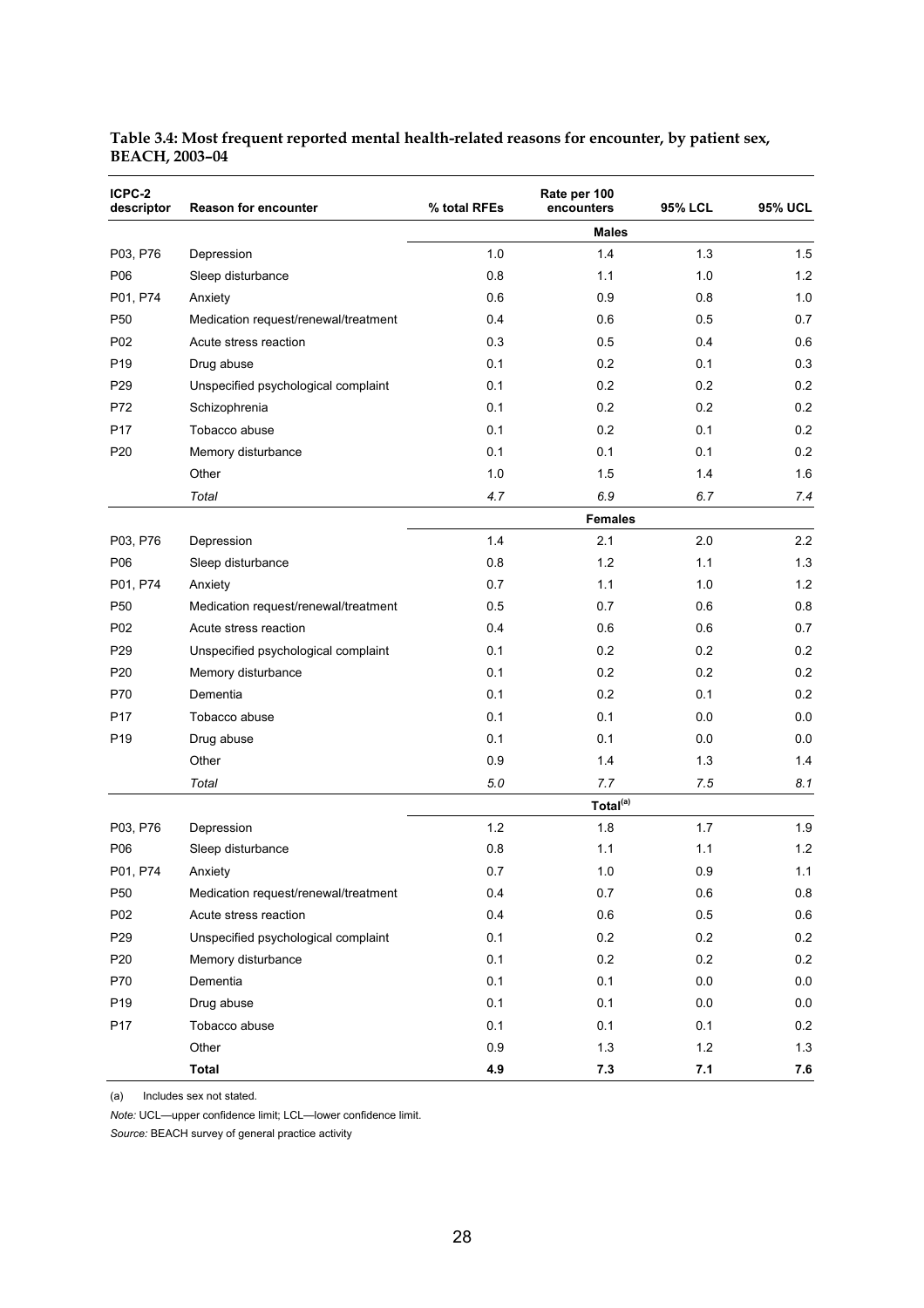|                 |                                |                                    | 1998-99                                   |                                    | 1999-00                                   |                                    | 2000-01                                   |                                    | 2001-02                                   |                                    | 2002-03                                   |                                    | 2003-04                                   |
|-----------------|--------------------------------|------------------------------------|-------------------------------------------|------------------------------------|-------------------------------------------|------------------------------------|-------------------------------------------|------------------------------------|-------------------------------------------|------------------------------------|-------------------------------------------|------------------------------------|-------------------------------------------|
|                 | Mental health-related problem  | % total<br>problems <sup>(a)</sup> | Rate per 100<br>encounters <sup>(b)</sup> | % total<br>problems <sup>(a)</sup> | Rate per 100<br>encounters <sup>(b)</sup> | % total<br>problems <sup>(a)</sup> | Rate per 100<br>encounters <sup>(b)</sup> | % total<br>problems <sup>(a)</sup> | Rate per 100<br>encounters <sup>(b)</sup> | % total<br>problems <sup>(a)</sup> | Rate per 100<br>encounters <sup>(b)</sup> | % total<br>problems <sup>(a)</sup> | Rate per 100<br>encounters <sup>(b)</sup> |
|                 |                                |                                    |                                           |                                    |                                           |                                    | <b>Males</b>                              |                                    |                                           |                                    |                                           |                                    |                                           |
| P03, P76        | Depression                     | 1.9                                | 2.6                                       | 1.8                                | 2.6                                       | 2.0                                | 2.8                                       | 1.9                                | 2.7                                       | 1.9                                | 2.7                                       | 2.0                                | 2.8                                       |
| P06             | Sleep disturbance              | 1.0                                | 1.5                                       | 1.0                                | 1.5                                       | 1.0                                | 1.4                                       | 1.1                                | 1.6                                       | 1.1                                | 1.6                                       | 1.1                                | 1.6                                       |
| P01, P74        | Anxiety                        | 0.9                                | 1.3                                       | 0.9                                | 1.4                                       | 1.0                                | 1.3                                       | 0.9                                | 1.3                                       | 0.9                                | 1.2                                       | 1.0                                | 1.4                                       |
| P72             | Schizophrenia                  | 0.3                                | 0.5                                       | 0.3                                | 0.4                                       | 0.4                                | 0.5                                       | 0.4                                | 0.5                                       | 0.4                                | 0.5                                       | 0.4                                | 0.6                                       |
| P <sub>19</sub> | Drug abuse                     | 0.5                                | 0.7                                       | 0.6                                | 0.9                                       | 0.6                                | 0.8                                       | 0.6                                | 0.8                                       | 0.5                                | 0.7                                       | 0.4                                | 0.6                                       |
| P15, P16        | Alcohol abuse                  | 0.4                                | 0.5                                       | 0.4                                | 0.5                                       | 0.4                                | 0.6                                       | 0.4                                | 0.5                                       | 0.4                                | 0.5                                       | 0.4                                | 0.5                                       |
| P02             | Acute stress reaction          | 0.3                                | 0.4                                       | 0.3                                | 0.4                                       | 0.3                                | 0.4                                       | 0.3                                | 0.4                                       | 0.2                                | 0.3                                       | 0.3                                | 0.4                                       |
| P <sub>17</sub> | Tobacco abuse                  | 0.3                                | 0.4                                       | 0.2                                | 0.2                                       | 0.3                                | 0.4                                       | 0.3                                | 0.4                                       | 0.2                                | 0.3                                       | 0.2                                | 0.3                                       |
| P70             | Dementia                       | 0.2                                | 0.3                                       | 0.2                                | 0.3                                       | 0.2                                | 0.2                                       | 0.2                                | 0.3                                       | 0.2                                | 0.3                                       | 0.2                                | 0.3                                       |
| P82             | Post-traumatic stress disorder | 0.1                                | 0.1                                       | 0.1                                | 0.2                                       | 0.1                                | 0.2                                       | 0.1                                | 0.2                                       | 0.1                                | 0.1                                       | 0.1                                | 0.2                                       |
|                 | Other                          | 0.9                                | 1.2                                       | 1.0                                | 1.4                                       | 1.0                                | 1.4                                       | 0.9                                | 1.3                                       | 1.0                                | 1.3                                       | 0.9                                | 1.3                                       |
|                 | Total <sup>(d)</sup>           | 6.3                                | 8.9                                       | 6.3                                | 9.0                                       | 6.6                                | 9.2                                       | 6.6                                | 9.3                                       | 6.4                                | 8.9                                       | 6.6                                | 9.4                                       |
|                 |                                |                                    |                                           |                                    |                                           |                                    | <b>Females</b>                            |                                    |                                           |                                    |                                           |                                    |                                           |
| P03, P76        | Depression                     | 2.8                                | 4.1                                       | 2.7                                | 4.0                                       | 2.9                                | 4.3                                       | 2.7                                | 4.0                                       | 2.8                                | 4.1                                       | 2.9                                | 4.3                                       |
| P01, P74        | Anxiety                        | 1.3                                | 2.0                                       | 1.4                                | 2.0                                       | 1.3                                | 1.9                                       | 1.3                                | 1.9                                       | 1.2                                | 1.8                                       | 1.3                                | 1.9                                       |
| P06             | Sleep disturbance              | 1.2                                | 1.8                                       | 1.1                                | 1.6                                       | 1.1                                | 1.6                                       | 1.1                                | 1.7                                       | 1.0                                | 1.6                                       | 1.1                                | 1.7                                       |
| P <sub>02</sub> | Acute stress reaction          | 0.5                                | 0.8                                       | 0.5                                | 0.7                                       | 0.5                                | 0.7                                       | 0.5                                | 0.7                                       | 0.4                                | 0.6                                       | 0.4                                | 0.6                                       |
| P70             | Dementia                       | 0.3                                | 0.4                                       | 0.3                                | 0.5                                       | 0.3                                | 0.4                                       | 0.3                                | 0.5                                       | 0.3                                | 0.5                                       | 0.4                                | 0.6                                       |
| P72             | Schizophrenia                  | 0.2                                | 0.3                                       | 0.2                                | 0.3                                       | 0.2                                | 0.3                                       | 0.2                                | 0.3                                       | 0.2                                | 0.3                                       | 0.2                                | 0.4                                       |
| P <sub>19</sub> | Drug abuse                     | 0.2                                | 0.4                                       | 0.3                                | 0.4                                       | 0.3                                | 0.4                                       | 0.2                                | 0.3                                       | 0.2                                | 0.4                                       | 0.2                                | 0.3                                       |
| P <sub>17</sub> | Tobacco abuse                  | 0.2                                | 0.2                                       | 0.1                                | 0.2                                       | 0.2                                | 0.3                                       | 0.3                                | 0.4                                       | 0.1                                | 0.2                                       | 0.2                                | 0.2                                       |
| P <sub>50</sub> | Prescription request/renewal   | < 0.1                              | 0.1                                       | 0.1                                | 0.1                                       | 0.1                                | 0.1                                       | 0.1                                | 0.1                                       | 0.1                                | 0.1                                       | 0.1                                | 0.2                                       |
| P73             | Affective psychosis            | 0.1                                | 0.2                                       | 0.1                                | 0.1                                       | 0.1                                | 0.1                                       | 0.1                                | 0.2                                       | 0.1                                | 0.1                                       | 0.1                                | 0.2                                       |
|                 | Other                          | 0.7                                | 1.1                                       | 0.7                                | 1.1                                       | 0.7                                | 1.1                                       | 0.7                                | 1.1                                       | 0.7                                | 1.1                                       | 0.7                                | 1.1                                       |
|                 | Total <sup>(d)</sup>           | 7.0                                | 10.3                                      | 6.8                                | 10.1                                      | 7.1                                | 10.5                                      | 7.2                                | 10.5                                      | 6.8                                | 10.1                                      | 7.2                                | 10.7                                      |

#### **Table 3.5: Most frequently reported mental health-related problems managed, by patient sex, BEACH, 1998–99 to 2003–04**

*(continued)*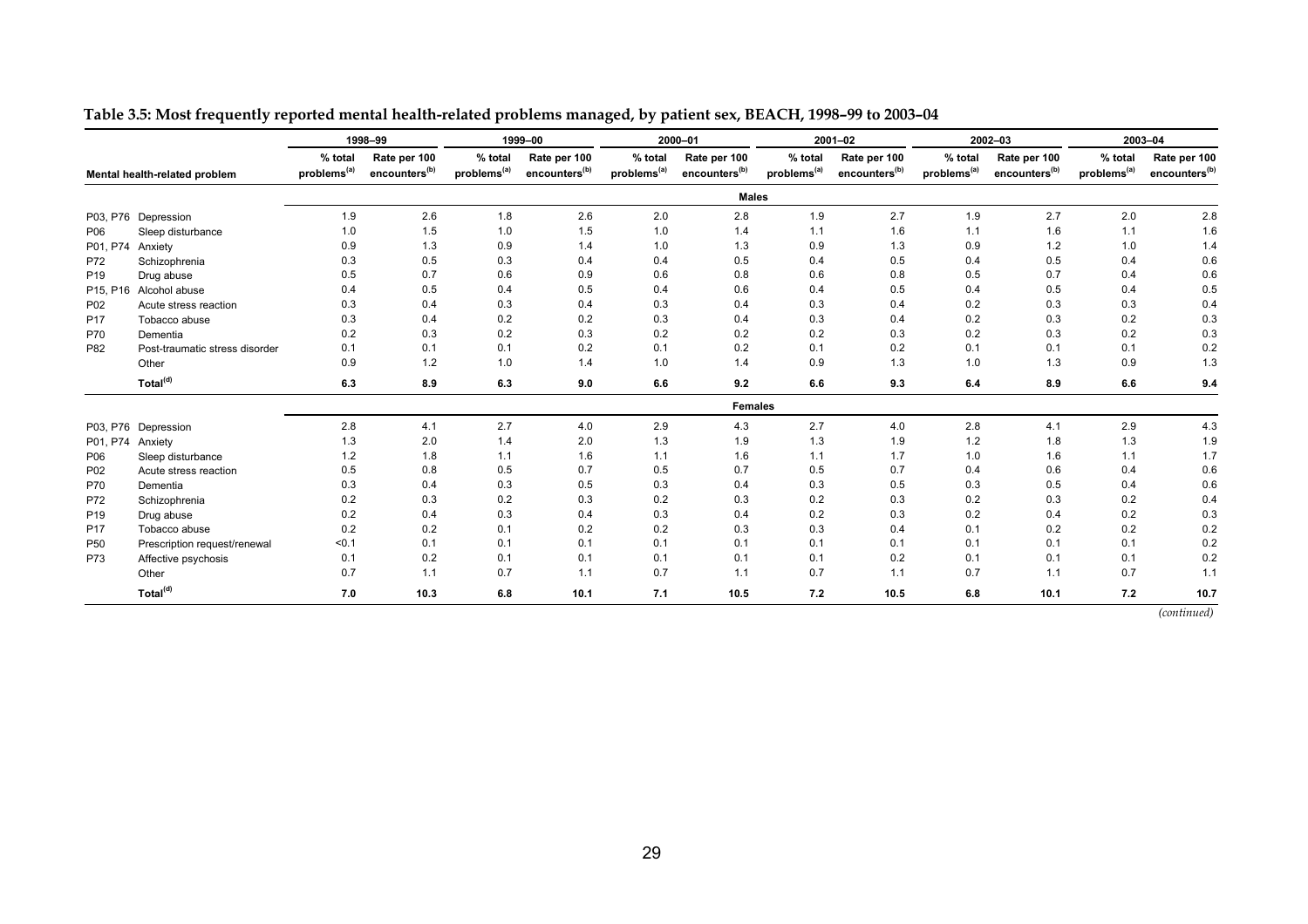|                               |                              |                                    |                                           |                                    |                                           |                                    | . .                                       |                                    |                                           |                                    |                                           |                                    |                                           |
|-------------------------------|------------------------------|------------------------------------|-------------------------------------------|------------------------------------|-------------------------------------------|------------------------------------|-------------------------------------------|------------------------------------|-------------------------------------------|------------------------------------|-------------------------------------------|------------------------------------|-------------------------------------------|
|                               | 1998-99                      |                                    |                                           |                                    | 1999-00                                   |                                    | 2000-01                                   |                                    | 2001-02                                   |                                    | 2002-03                                   |                                    | 2003-04                                   |
| Mental health-related problem |                              | % total<br>problems <sup>(a)</sup> | Rate per 100<br>encounters <sup>(b)</sup> | % total<br>problems <sup>(a)</sup> | Rate per 100<br>encounters <sup>(b)</sup> | % total<br>problems <sup>(a)</sup> | Rate per 100<br>encounters <sup>(b)</sup> | % total<br>problems <sup>(a)</sup> | Rate per 100<br>encounters <sup>(b)</sup> | % total<br>problems <sup>(a)</sup> | Rate per 100<br>encounters <sup>(b)</sup> | % total<br>problems <sup>(a)</sup> | Rate per 100<br>encounters <sup>(b)</sup> |
|                               |                              |                                    |                                           |                                    |                                           |                                    | Total <sup>(c)</sup>                      |                                    |                                           |                                    |                                           |                                    |                                           |
|                               | P03, P76 Depression          | 2.4                                | 3.5                                       | 2.3                                | 3.4                                       | 2.5                                | 3.6                                       | 2.4                                | 3.4                                       | 2.4                                | 3.5                                       | 2.5                                | 3.6                                       |
| P01, P74                      | Anxiety                      | 1.2                                | 1.7                                       | 1.2                                | 1.7                                       | 1.1                                | 1.7                                       | 1.1                                | 1.6                                       | 1.1                                | 1.5                                       | 1.2                                | 1.7                                       |
| P06                           | Sleep disturbance            |                                    | 1.6                                       | 1.1                                | 1.5                                       | 1.1                                | 1.6                                       | 1.1                                | 1.6                                       | 1.1                                | 1.6                                       | 1.1                                | 1.6                                       |
| P02                           | Acute stress reaction        | 0.4                                | 0.6                                       | 0.4                                | 0.6                                       | 0.4                                | 0.6                                       | 0.4                                | 0.6                                       | 0.4                                | 0.5                                       | 0.4                                | 0.5                                       |
| P70                           | Dementia                     | 0.2                                | 0.4                                       | 0.3                                | 0.4                                       | 0.2                                | 0.3                                       | 0.3                                | 0.4                                       | 0.3                                | 0.4                                       | 0.3                                | 0.5                                       |
| P72                           | Schizophrenia                | 0.2                                | 0.4                                       | 0.2                                | 0.4                                       | 0.3                                | 0.4                                       | 0.3                                | 0.4                                       | 0.3                                | 0.4                                       | 0.3                                | 0.5                                       |
| P <sub>19</sub>               | Drug abuse                   | 0.4                                | 0.5                                       | 0.4                                | 0.6                                       | 0.4                                | 0.6                                       | 0.4                                | 0.5                                       | 0.3                                | 0.5                                       | 0.3                                | 0.4                                       |
| P15, P16                      | Alcohol abuse                | 0.2                                | 0.3                                       | 0.2                                | 0.3                                       | 0.2                                | 0.3                                       | 0.2                                | 0.3                                       | 0.2                                | 0.3                                       | 0.2                                | 0.3                                       |
| P <sub>17</sub>               | Tobacco abuse                | 0.2                                | 0.3                                       | 0.1                                | 0.2                                       | 0.3                                | 0.4                                       | 0.3                                | 0.4                                       | 0.2                                | 0.3                                       | 0.2                                | 0.3                                       |
| P <sub>50</sub>               | Prescription request/renewal | 50.1                               | < 0.1                                     | 0.1                                | 0.1                                       | 0.1                                | 0.1                                       | 0.1                                | 0.1                                       | 0.1                                | 0.1                                       | 0.1                                | 0.2                                       |
|                               | Other                        | 0.8                                | 1.2                                       | 0.8                                | 1.2                                       | 0.9                                | 1.3                                       | 0.8                                | 1.2                                       | 0.8                                | 1.2                                       | 0.8                                | 1.2                                       |
|                               | Total <sup>(d)</sup>         | 6.7                                | 9.7                                       | 6.6                                | 9.6                                       | 6.9                                | 10.0                                      | 6.9                                | 10.0                                      | 6.6                                | 9.6                                       | 7.1                                | 10.4                                      |

**Table 3.5 (continued): Most frequently reported mental health-related problems managed, by patient sex, BEACH, 1998–99 to 2003–04** 

(a) Per cent of total problems represents the number of each mental health problem managed as a percentage of all problems managed.

(b) Rate per 100 encounters represents the number of each mental health problem managed reported per 100 of all encounters.

(c) Includes sex not stated.

(d) Total represents the number of encounters at which at least one mental health problem was managed. As more than one mental health problem may be represented for each encounter, figures do not add to total.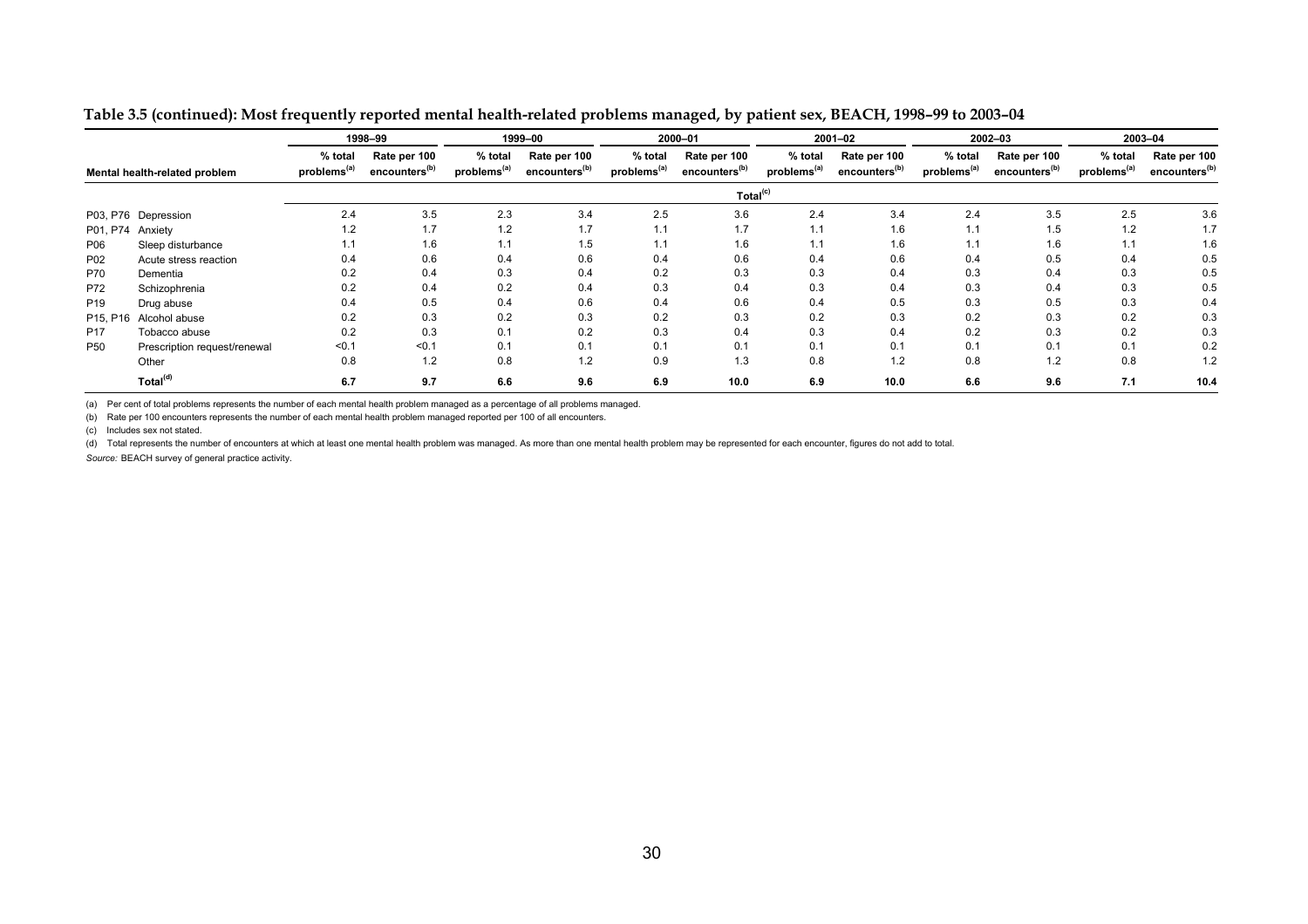| ICPC-2          |                                | % total                 | Rate per 100              |         |                |
|-----------------|--------------------------------|-------------------------|---------------------------|---------|----------------|
| descriptor      | Mental health-related problem  | problems <sup>(c)</sup> | encounters <sup>(d)</sup> | 95% LCI | <b>95% UCI</b> |
|                 |                                |                         | <b>Males</b>              |         |                |
| P03, P76        | Depression                     | 2.0                     | 2.8                       | 2.6     | 3.0            |
| P06             | Sleep disturbance              | 1.1                     | 1.6                       | 1.4     | 1.7            |
| P01, P74        | Anxiety                        | 1.0                     | 1.4                       | 1.3     | 1.5            |
| P72             | Schizophrenia                  | 0.4                     | 0.6                       | 0.5     | 0.7            |
| P <sub>19</sub> | Drug abuse                     | 0.4                     | 0.6                       | 0.4     | 0.8            |
| P15, P16        | Alcohol abuse                  | 0.4                     | 0.5                       | 0.5     | 0.6            |
| P02             | Acute stress reaction          | 0.3                     | 0.4                       | 0.4     | 0.5            |
| P17             | Tobacco abuse                  | 0.2                     | 0.3                       | 0.3     | 0.4            |
| P70             | Dementia                       | 0.2                     | 0.3                       | 0.3     | 0.4            |
| P82             | Post-traumatic stress disorder | 0.1                     | 0.2                       | 0.2     | 0.2            |
|                 | Other                          | 0.9                     | 1.3                       | 1.2     | 1.4            |
|                 | Total <sup>(a)</sup>           | 7.1                     | 9.4                       | 8.8     | 10.0           |
|                 |                                |                         | <b>Females</b>            |         |                |
| P03, P76        | Depression                     | 2.9                     | 4.3                       | 4.0     | 4.5            |
| P01, P74        | Anxiety                        | 1.3                     | 1.9                       | 1.8     | 2.1            |
| P06             | Sleep disturbance              | 1.1                     | 1.7                       | 1.5     | 1.8            |
| P02             | Acute stress reaction          | 0.4                     | 0.6                       | 0.5     | 0.7            |
| P70             | Dementia                       | 0.4                     | 0.6                       | 0.5     | 0.7            |
| P72             | Schizophrenia                  | 0.2                     | 0.4                       | 0.3     | 0.4            |
| P <sub>19</sub> | Drug abuse                     | 0.2                     | 0.3                       | 0.2     | 0.4            |
| P17             | Tobacco abuse                  | 0.2                     | 0.2                       | 0.2     | 0.3            |
| P <sub>50</sub> | Prescription request/renewal   | 0.1                     | 0.2                       | 0.2     | 0.3            |
| P73             | Affective psychosis            | 0.1                     | 0.2                       | 0.1     | 0.2            |
|                 | Other                          | 0.7                     | 1.1                       | 1.0     | 1.3            |
|                 | Total <sup>(a)</sup>           | 7.6                     | 10.7                      | 10.2    | 11.2           |
|                 |                                |                         | Total <sup>(b)</sup>      |         |                |
| P03, P76        | Depression                     | 2.5                     | 3.6                       | 3.4     | 3.8            |
| P01, P74        | Anxiety                        | 1.2                     | 1.7                       | 1.6     | 1.8            |
| P06             | Sleep disturbance              | 1.1                     | 1.6                       | 1.5     | 1.7            |
| P02             | Acute stress reaction          | 0.4                     | 0.5                       | 0.5     | 0.6            |
| P70             | Dementia                       | 0.3                     | 0.5                       | 0.4     | 0.5            |
| P72             | Schizophrenia                  | $0.3\,$                 | 0.5                       | 0.4     | 0.5            |
| P19             | Drug abuse                     | $0.3\,$                 | 0.4                       | 0.3     | 0.6            |
| P15, P16        | Alcohol abuse                  | $0.2\,$                 | 0.3                       | 0.3     | 0.3            |
| P17             | Tobacco abuse                  | $0.2\,$                 | 0.3                       | 0.3     | 0.3            |
| P50             | Prescription request/renewal   | 0.1                     | 0.2                       | 0.1     | 0.2            |
|                 | Other                          | 1.1                     | 1.6                       | 1.5     | 1.7            |
|                 | Total <sup>(a)</sup>           | 7.4                     | 10.4                      | 9.6     | 10.7           |

#### **Table 3.6: Most frequently reported mental health-related problems managed, by patient sex, BEACH, 2003–04**

(a) As more than one mental health-related problem may be managed for each encounter, the totals are not the sums of the columns in this table.

(b) Includes sex not stated.

(c) Per cent of total problems represents the number of each mental health problem managed as a percentage of all problems managed.

(d) Rate per 100 encounters represents the number of each mental health problem managed reported per 100 of all encounters.

*Note:* UCL—upper confidence limit; LCL—lower confidence limit.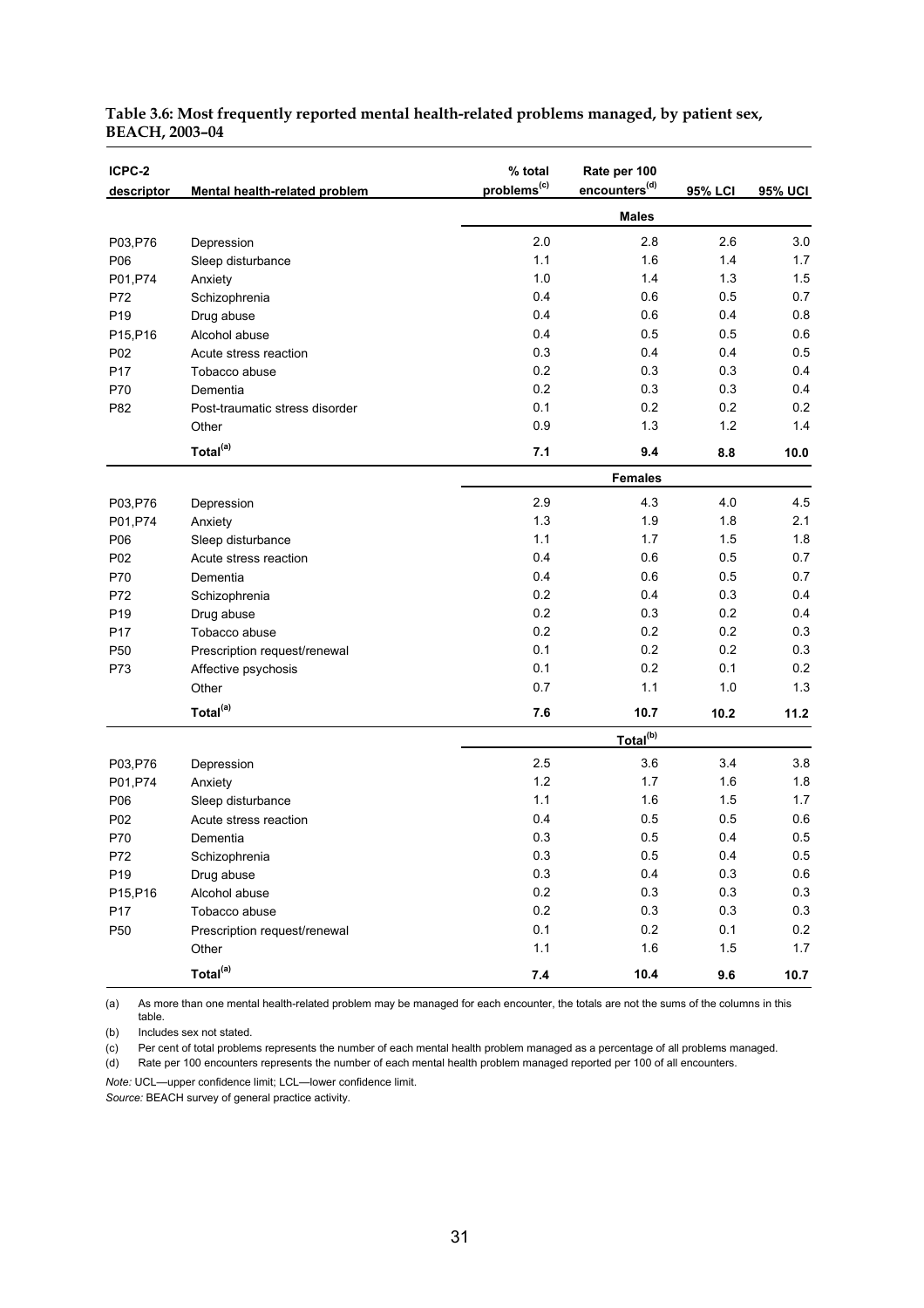### **Referrals**

In addition to providing primary health care for people with mental health-related problems, general practice also plays a role in referral to specialised mental health care. For every problem managed, GPs could record up to two referrals, including referrals to medical specialists, allied health professionals and hospitals. The total number of referrals recorded was 11,495, or 11.6 per 100 encounters (Britt et al. 2004).

There were 1,040 referrals for patients with a mental health-related problem, made at a rate of 9.7 per 100 mental health-related problems (Table 3.7). This represented 9.0% of all referrals recorded. Most of the referrals were to a private psychiatrist (2.2 per 100 mental healthrelated problems), or a psychologist (1.6 per 100 mental health-related problems).

Table 3.8 presents the number of referrals, by sex, made for the most frequently managed mental health-related problems. Overall, problems relating to hyperkinetic disorder (P81) had the highest rate of referral to other professionals (54.8 referrals per 100 hyperkinetic disorder problems) followed by post-traumatic stress disorder (P82) (21.4 referrals per 100 posttraumatic stress disorder problems).

#### **Referrals to psychiatrists**

The majority of mental health-related problems referred to psychiatrists were for depression (49.4% of all mental health-related problems referred to a psychiatrist). Post-traumatic stress disorder had the highest problem-specific rate of referral (12.7 referrals per 100 posttraumatic stress disorder problems) (Table 3.9).

#### **Clinical treatments for mental health-related problems**

For each problem managed, GPs could record up to two non-pharmacological treatments that were provided. These could be clinical treatments (e.g. advice, counselling) or procedural treatments (e.g. removal of sutures, application/removal of plaster).

A total of 50,775 non-pharmacological treatments were recorded in BEACH survey data for all encounters. Of these, 36,211 or 71.3% were clinical treatments (Britt et al. 2004). Table 3.10 presents the number and type of clinical treatments provided by GPs for mental healthrelated problems. A total of 4,886 treatments, 13.4% of all clinical treatments, were reported as treatment for mental health-related problems (45.6 per 100 mental health-related problems).

Table 3.11 presents the number of clinical treatments provided for the top ten mental healthrelated problems for which clinical treatment was provided. Clinical treatments provided in the management of acute stress reaction (P02) were recorded at a rate of 84.2 per 100 acute stress reaction problems managed. The clinical treatment of tobacco abuse (P17) was recorded at a rate of 73.9 per 100 tobacco abuse problems managed.

#### **Medications for mental health-related problems**

In the BEACH survey, a total of 104,814 medications were prescribed, recommended or supplied by GPs at a rate of 72 per hundred problems managed (Britt et al. 2004). Of these, 7,406 medications were provided for mental health-related problems at a rate of 69.1 medications per 100 mental health-related problems (Table 3.12). The medications most commonly prescribed, recommended or supplied for mental health-related problems were antidepressants (27.8 medications per 100 mental health-related problems), followed by antianxiety medications (14.1) and sedative hypnotics (13.7). At the generic level, temazepam and diazepam were the most frequently reported for mental health-related problems, being prescribed at a rate of 9.0 and 6.8 per 100 problems respectively.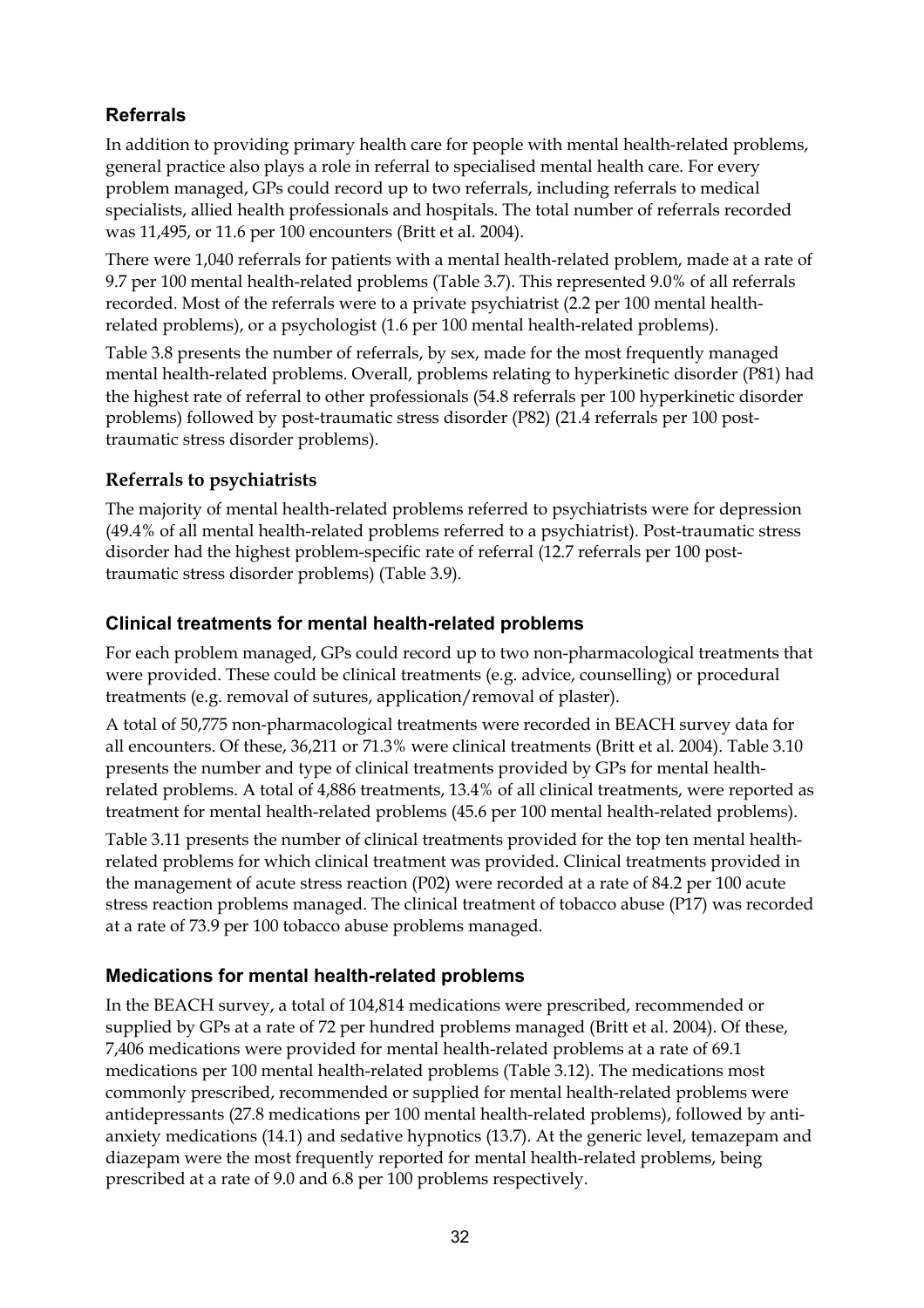Medication request/renewal/treatment (P50) was the mental health-related problem for which medications were most frequently prescribed, recommended or supplied by GPs (101.1 medications per 100 treatment procedure problems) (Table 3.13). Medication was next most frequently prescribed, recommended or supplied for affective psychosis (P73), at a rate of 93.3 medications per 100 affective psychosis problems, and schizophrenia (P72), at a rate of 89.4 medications per 100 schizophrenia problems. Males in the 65 and over age group had the highest rate of medications prescribed (75.0 medications per 100 total problems managed), followed by females in the 45–64 age group (74.4 medications per 100 total problems managed) (Figure 3.3).

#### **Pharmaceutical Benefits Scheme (PBS) and Repatriation Pharmaceutical Benefits Scheme (RPBS) expenditure**

Tables 3.14 to 3.17 present data from the Pharmaceutical Benefits Scheme (PBS) and Repatriation Pharmaceutical Benefits Scheme (RPBS) on the number of prescriptions for mental health-related medications by GPs and non-psychiatrist specialists. Non-psychiatrist specialists who prescribed mental health-related medications include cardiologists, pathologists, anaesthetists, obstetricians and gynaecologists. PBS and RPBS medication data are classified using the Anatomical Therapeutic Chemical (ATC) classification. Mental healthrelated medications prescribed by non-psychiatrists were defined using the ATC codes for antipsychotics (ATC code N05A), anxiolytics (N05B), hypnotics and sedatives (N05C) and antidepressants (N06A). Previous reports have included only PBS data, whereas this report includes RPBS data in the 2003–04 tables; therefore, the numbers in some tables in this section may appear to have increased relative to earlier reports. RPBS data are not included in the time-series tables which are PBS data only.

Between 1998–99 and 2003–04, the rate of PBS-subsidised mental health-related prescriptions by GPs rose by 27.7% (or 139.1 per 1,000 population). This was largely due to increases in antidepressant and antipsychotic prescriptions, which rose by 63.1% (3.9 million) and 40.9% (0.3 million), respectively. Similarly, PBS-subsidised mental health-related prescriptions by non-psychiatrist specialists showed an overall increase of 48.4%, rising from 20.8 to 30.9 prescriptions per 1,000 population (Table 3.14). This was also largely due to increases in the number of prescriptions for antipsychotics and antidepressants (175.8% and 71.5%, respectively).

According to the PBS and RPBS data for 2003–04, GPs prescribed a total of 17.8 million mental health-related medications (Table 3.15). The majority of the PBS and RPBS-reimbursed prescriptions were for antidepressant medication (10.7 million or 59.9%). Tasmania (1,224.3) and South Australia (1,067.6) were the jurisdictions with the highest number of mental health-related prescriptions by GPs per 1,000 population. The Northern Territory had the lowest, with 303.8 prescriptions per 1,000 population. Non-psychiatrist specialists prescribed a total of 0.7 million mental health-related medications at a rate of 33.4 per 1,000 population for 2003–04. These made up 3.3% of all mental health-related prescriptions.

PBS and RPBS expenditure data for mental health-related medications prescribed by GPs and non-psychiatrist medical specialists are presented in Tables 3.16 and 3.17. Between 1998–99 and 2003–04, expenditure on PBS-subsidised mental health-related medications prescribed by general practitioners rose 109.5% from \$208.6 million to \$437.1 million (Table 3.16). This was largely due to a 258.7% (\$107.6 million) increase in expenditure on antipsychotics and an 85.9% (\$121.9 million) increase on antidepressants. A similar pattern was seen with nonpsychiatric specialists, where mental health-related expenditure increased by 229.1% (\$17.5 million). This also appeared to be due to large increases in expenditure on antipsychotics and antidepressants (443.2% or \$13.2 million, and 104.4% or \$4.3 million, respectively).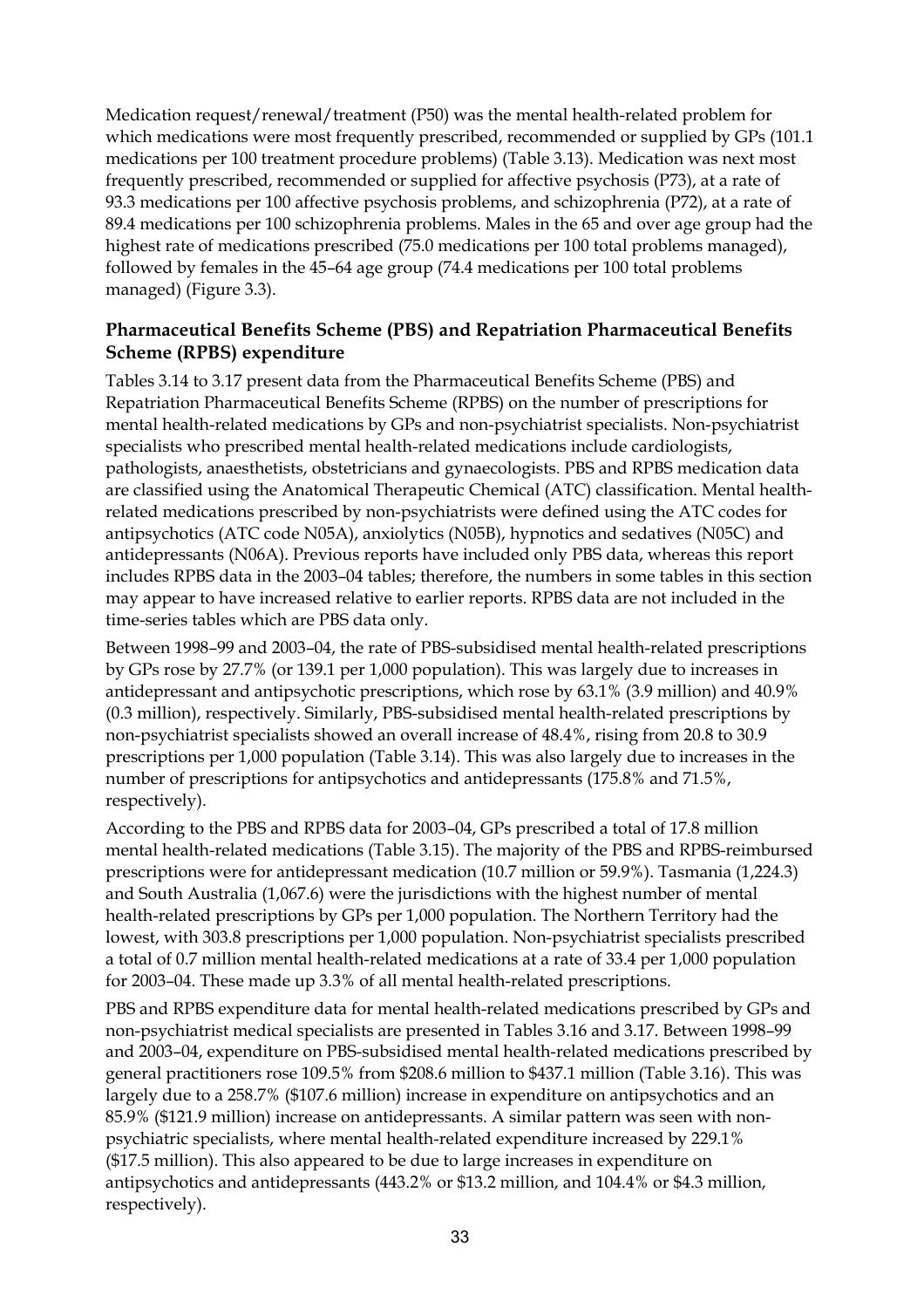In 2003–04, there was more PBS/RPBS expenditure on mental health-related medications prescribed by GPs (\$461.6 million) (Table 3.17) than on those prescribed by private psychiatrists (\$112.85 million) (Table 3.25). PBS/RPBS expenditure on mental health-related medications prescribed by non-psychiatrist specialists accounted for \$26.4 million.

Of all PBS/RPBS funds relating to GP mental health-related prescriptions, 60.6% were for antidepressant medication. For non-psychiatrist medical specialist prescriptions, antipsychotic medications accounted for the majority of PBS/RPBS funds paid (63.6%), followed by antidepressants (33.8%).

The Northern Territory had the lowest rate of PBS/RPBS expenditure for mental healthrelated medications prescribed by GPs, non-psychiatrist specialists and psychiatrists, at \$10,200 per 1,000 population. South Australia (\$34,200 per 1,000 population) and Victoria (\$32,500 per 1,000 population) had the highest rates of PBS/RPBS expenditure for these medications (Table 3.17).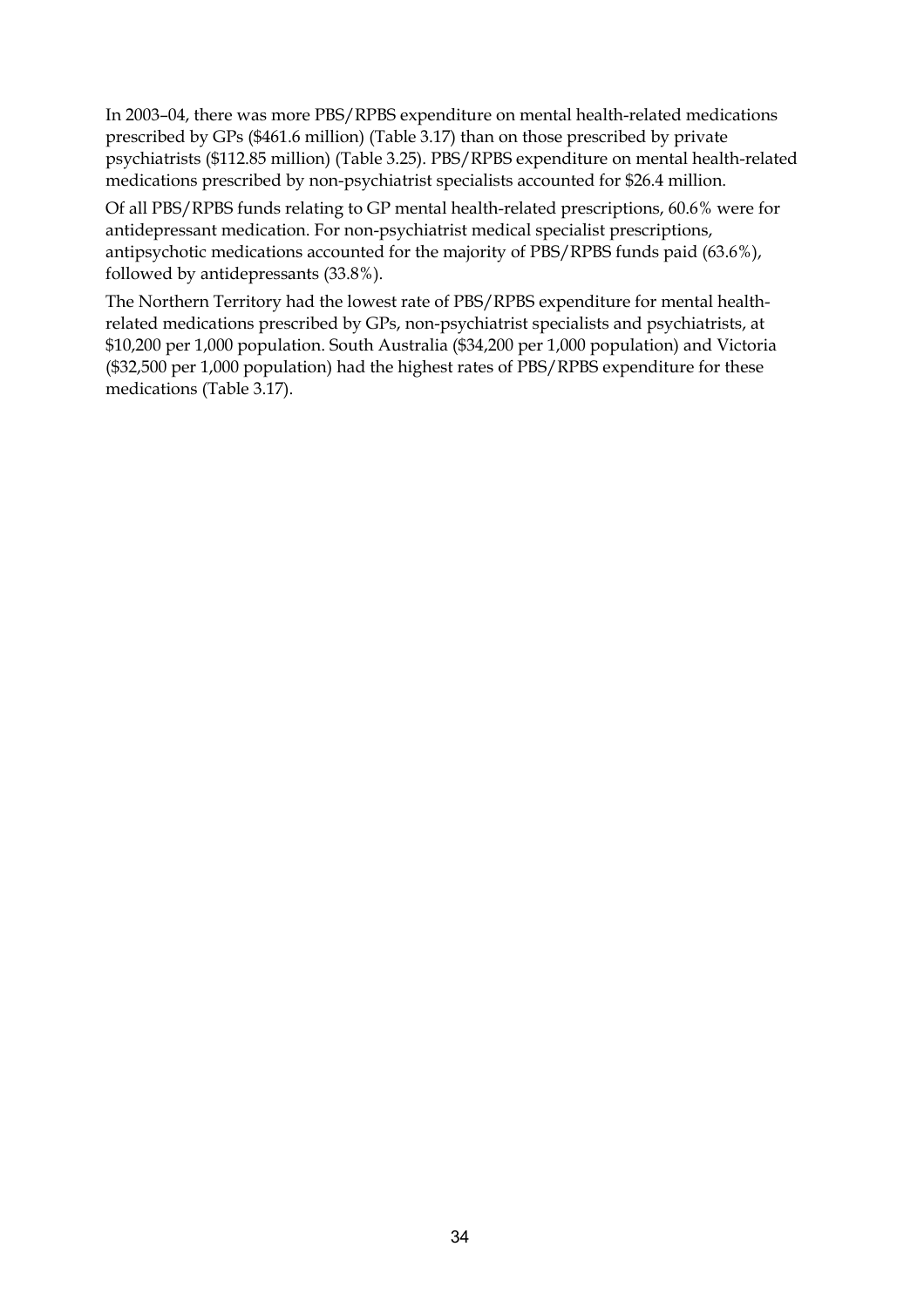| ICPC-2      |                                         | Referrals per<br>100 mental<br>health-related |                |                |
|-------------|-----------------------------------------|-----------------------------------------------|----------------|----------------|
| description | Type of referral                        | problems                                      | <b>95% LCL</b> | <b>95% UCL</b> |
| P67002      | Referral to psychiatrist (private)      | 2.2                                           | 2.0            | 2.5            |
| P66003      | Referral to psychologist                | 1.6                                           | 1.4            | 1.7            |
| P66006      | Referral to drug & alcohol professional | 0.6                                           | 0.5            | 0.8            |
| P66005      | Referral to mental health team          | 0.6                                           | 0.5            | 0.7            |
| P66004      | Referral to counsellor                  | 0.5                                           | 0.4            | 0.5            |
| A67004      | Referral to paediatrician               | 0.4                                           | 0.4            | 0.5            |
| P67006      | Referral to sleep clinic                | 0.3                                           | 0.2            | 0.4            |
| A67010      | Referral to hospital                    | 0.3                                           | 0.3            | 0.4            |
| A68011      | Referral (not specified)                | 0.3                                           | 0.2            | 0.4            |
| R67002      | Referral to respiratory physician       | 0.2                                           | 0.2            | 0.3            |
| A67012      | Referral to clinic/centre               | 0.3                                           | 0.1            | 0.4            |
| A67006      | Referral to geriatrician                | 0.3                                           | 0.2            | 0.3            |
| Z66008      | Referral to social worker               | 0.1                                           | 0.1            | 0.2            |
| A67020      | Referral to general practitioner        | 0.2                                           | 0.1            | 0.2            |
| N67002      | Referral to neurologist                 | 0.1                                           | 0.1            | 0.2            |
|             | Other                                   | 1.8                                           | 1.7            | 1.9            |
|             | <b>Total</b>                            | 9.7                                           | 9.1            | 10.3           |

### **Table 3.7: Referrals for mental health-related problems, BEACH, 2003–04**

*Note:* UCL— upper confidence limit; LCL—lower confidence limit.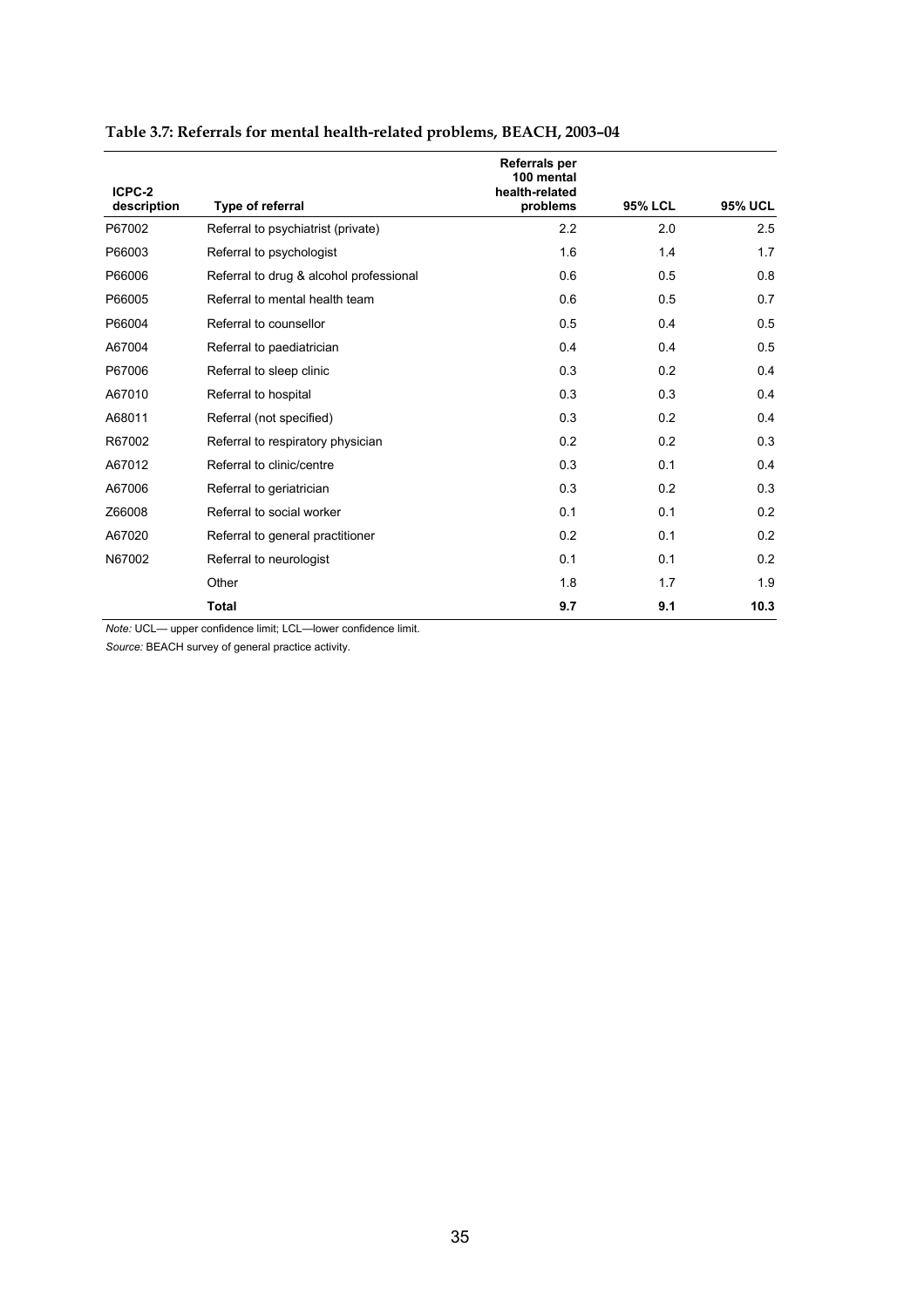| Table 3.8: The most frequently referred mental health-related problems, by patient sex, BEACH, |  |
|------------------------------------------------------------------------------------------------|--|
| 2003-04                                                                                        |  |

| ICPC-2<br>description | Mental health-related problem  | % of all<br>referrals | <b>Problems</b><br>referred per 100<br>of these<br>problems | <b>95% LCL</b> | <b>95% UCL</b> |
|-----------------------|--------------------------------|-----------------------|-------------------------------------------------------------|----------------|----------------|
|                       |                                |                       | <b>Males</b>                                                |                |                |
| P03, P76              | Depression                     | 2.3                   | 10.1                                                        | 9.0            | 11.3           |
| P01, P74              | Anxiety                        | 1.0                   | 8.9                                                         | 7.1            | 10.8           |
| P06                   | Sleep disturbance              | 1.0                   | 7.9                                                         | 6.1            | 9.6            |
| P <sub>19</sub>       | Drug abuse                     | 0.6                   | 13.4                                                        | 7.0            | 19.9           |
| P81                   | Hyperkinetic disorder          | 0.6                   | 55.2                                                        | 45.4           | 65.0           |
| P70                   | Dementia                       | 0.5                   | 18.1                                                        | 10.6           | 25.6           |
| P82                   | Post-traumatic stress disorder | 0.3                   | 23.0                                                        | 15.5           | 30.4           |
| P02                   | Acute stress reaction          | 0.3                   | 8.5                                                         | 4.8            | 12.1           |
| P72                   | Schizophrenia                  | 0.3                   | 5.6                                                         | 3.9            | 7.3            |
| P73                   | Affective psychosis            | 0.2                   | 16.2                                                        | 9.7            | 22.7           |
|                       | Other                          | 2.5                   | 16.3                                                        | 11.7           | 22.1           |
|                       | Total                          | 9.4                   | 11.8                                                        | 11.0           | 12.6           |
|                       |                                |                       | <b>Females</b>                                              |                |                |
| P03, P76              | Depression                     | 2.7                   | 8.0                                                         | 6.5            | 9.4            |
| P01, P74              | Anxiety                        | 1.2                   | 7.6                                                         | 6.4            | 8.9            |
| P06                   | Sleep disturbance              | 0.5                   | 3.6                                                         | 2.5            | 4.7            |
| P02                   | Acute stress reaction          | 0.4                   | 9.1                                                         | 6.9            | 11.2           |
| P <sub>19</sub>       | Drug abuse                     | 0.4                   | 15.2                                                        | 10.6           | 19.9           |
| P70                   | Dementia                       | 0.3                   | 7.0                                                         | 5.5            | 8.4            |
| P72                   | Schizophrenia                  | 0.2                   | 5.5                                                         | 3.5            | 7.6            |
| P73                   | Affective psychosis            | 0.2                   | 11.9                                                        | 6.6            | 17.2           |
| P82                   | Post-traumatic stress disorder | 0.1                   | 19.4                                                        | 12.7           | 26.1           |
| P86                   | Anorexia nervosa, Bulimia      | 0.1                   | 27.8                                                        | < 0.1          | 76.4           |
|                       | Other                          | 1.5                   | 14.0                                                        | 9.8            | 18.7           |
|                       | Total                          | 7.5                   | 8.3                                                         | 7.6            | 13.0           |
|                       |                                |                       | Total <sup>(a)</sup>                                        |                |                |
| P03, P76              | Depression                     | 2.5                   | 8.7                                                         | 7.6            | 9.8            |
| P01, P74              | Anxiety                        | $1.1$                 | 8.1                                                         | $7.0\,$        | 9.2            |
| P06                   | Sleep disturbance              | 0.7                   | 5.3                                                         | 4.4            | $6.2\,$        |
| P <sub>19</sub>       | Drug abuse                     | 0.5                   | 14.1                                                        | 8.9            | 19.4           |
| P70                   | Dementia                       | 0.4                   | 10.1                                                        | 7.5            | 12.6           |
| P02                   | Acute stress reaction          | 0.4                   | 8.8                                                         | 6.9            | 10.6           |
| P81                   | Hyperkinetic disorder          | 0.3                   | 54.8                                                        | 45.2           | 64.4           |
| P82                   | Post-traumatic stress disorder | 0.2                   | 21.4                                                        | 16.4           | 26.3           |
| P72                   | Schizophrenia                  | 0.2                   | 5.5                                                         | 4.3            | 6.7            |
| P73                   | Affective psychosis            | 0.2                   | 13.4                                                        | 9.7            | 17.2           |
|                       | Other                          | 1.9                   | 15.1                                                        | 19.9           | 20.4           |
|                       | <b>Total</b>                   | 8.3                   | 9.7                                                         | 9.1            | 10.3           |
|                       |                                |                       |                                                             |                |                |

(a) Includes sex not stated.

*Note:* UCL— upper confidence limit; LCL—lower confidence limit.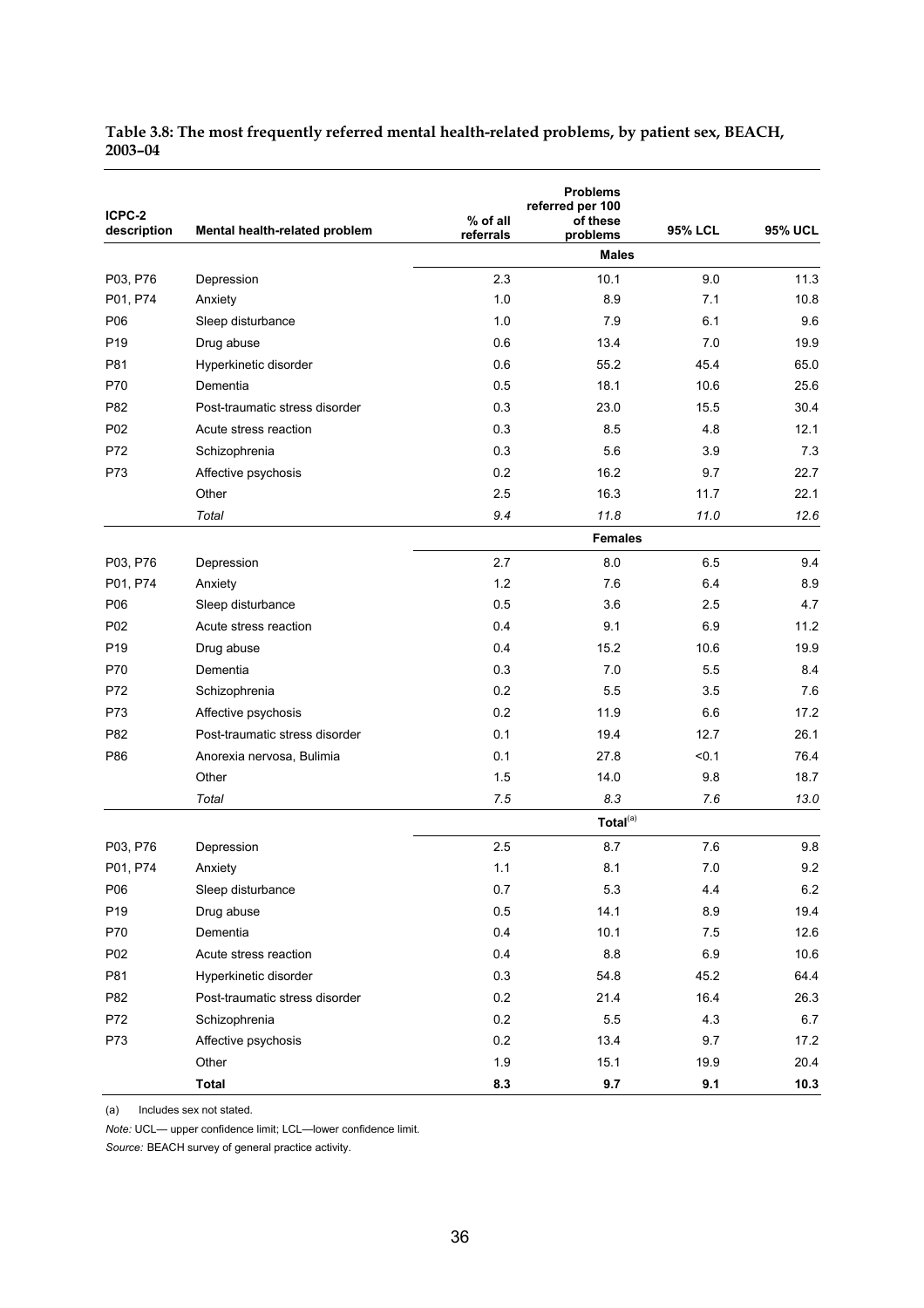| ICPC-2     |                                | <b>Problems referred</b><br>per 100 of these |                      |                |  |  |  |  |
|------------|--------------------------------|----------------------------------------------|----------------------|----------------|--|--|--|--|
| descriptor | Mental health-related problem  | problems                                     | <b>95% LCL</b>       | <b>95% UCL</b> |  |  |  |  |
|            |                                |                                              | <b>Males</b>         |                |  |  |  |  |
| P03, P76   | Depression                     | 3.7                                          | 3.0                  | 4.3            |  |  |  |  |
| P01, P74   | Anxiety                        | 2.6                                          | 1.7                  | 3.5            |  |  |  |  |
| P82        | Post-traumatic stress disorder | 14.7                                         | 8.7                  | 20.8           |  |  |  |  |
| P81        | Hyperkinetic disorder          | 12.9                                         | 8.0                  | 29.7           |  |  |  |  |
| P73        | Affective psychosis            | 6.6                                          | 7.0                  | 18.1           |  |  |  |  |
|            | Other                          | 1.4                                          | 1.2                  | 1.5            |  |  |  |  |
|            | Total                          | 2.7                                          | 2.4                  | 3.0            |  |  |  |  |
|            |                                |                                              | <b>Females</b>       |                |  |  |  |  |
| P03, P76   | Depression                     | 3.1                                          | 2.3                  | 3.9            |  |  |  |  |
| P01, P74   | Anxiety                        | 1.8                                          | 1.3                  | 2.3            |  |  |  |  |
| P73        | Affective psychosis            | 8.3                                          | 3.1                  | 13.5           |  |  |  |  |
| P72        | Schizophrenia                  | 2.8                                          | 1.8                  | 5.2            |  |  |  |  |
| P82        | Post-traumatic stress disorder | 9.7                                          | 4.2                  | 20.8           |  |  |  |  |
|            | Other                          | 0.5                                          | 0.4                  | 0.6            |  |  |  |  |
|            | Total                          | 2.0                                          | 1.6                  | 2.3            |  |  |  |  |
|            |                                |                                              | Total <sup>(a)</sup> |                |  |  |  |  |
| P03, P76   | Depression                     | 3.3                                          | 2.7                  | 3.9            |  |  |  |  |
| P01, P74   | Anxiety                        | 2.1                                          | 1.6                  | 2.5            |  |  |  |  |
| P82        | Post-traumatic stress disorder | 12.7                                         | 9.0                  | 19.2           |  |  |  |  |
| P73        | Affective psychosis            | 7.6                                          | 7.3                  | 14.0           |  |  |  |  |
| P72        | Schizophrenia                  | 2.1                                          | 1.5                  | 3.5            |  |  |  |  |
|            | Other                          | 1.0                                          | 0.8                  | 1.1            |  |  |  |  |
|            | <b>Total</b>                   | 2.2                                          | 2.0                  | 2.5            |  |  |  |  |

#### **Table 3.9: Mental health-related problems most frequently referred by GPs to psychiatrists, by patient sex, BEACH, 2003–04**

(a) Includes sex not stated.

*Note:* UCL— upper confidence limit; LCL—lower confidence limit.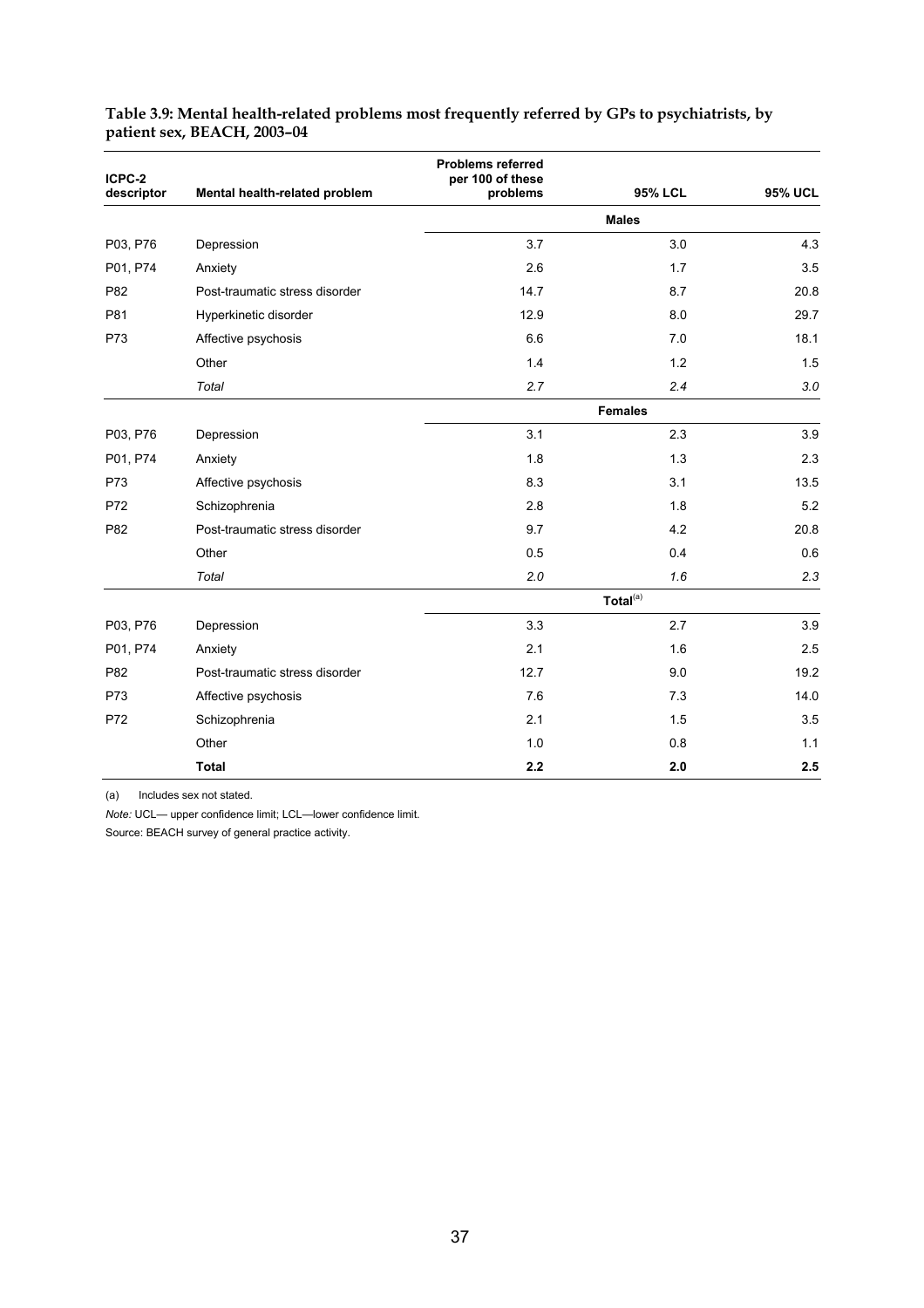#### **Table 3.10: Clinical treatments provided by GPs for mental health-related problems, BEACH, 2003–04**

| <b>ICPC-2 Plus</b><br>codes                                                                           | <b>Clinical treatments</b>                      | Per cent of<br>total clinical<br>treatments | <b>Clinical</b><br>treatments per<br>100 mental<br>health-related<br>problems | <b>95% LCL</b> | <b>95% UCL</b> |
|-------------------------------------------------------------------------------------------------------|-------------------------------------------------|---------------------------------------------|-------------------------------------------------------------------------------|----------------|----------------|
| P58001, P58004,<br>P58005, P58006,<br>P58013, P58014,<br>P58015, P58018                               | Counselling-psychological                       | 6.8                                         | 23.4                                                                          | 22.2           | 24.5           |
| P45001, P45002                                                                                        | Advice/education/observe/wait-<br>psychological | 0.9                                         | 3.0                                                                           | 2.7            | 3.3            |
| P45004, P58008                                                                                        | Counselling/advice/education-<br>smoking        | 0.6                                         | 2.1                                                                           | 1.8            | 2.3            |
| A55003, A48003,<br>A48005, A48006,<br>A48007, A48008,<br>A48009, A48010                               | Review/change/administer-<br>medication         | 0.6                                         | 1.9                                                                           | 1.7            | 2.1            |
| P45005, P58009                                                                                        | Counselling/advice/education-<br>alcohol        | 0.5                                         | 1.8                                                                           | 1.7            | 2.0            |
| A62                                                                                                   | Administration                                  | 0.5                                         | 1.8                                                                           | 1.6            | 1.9            |
| P45007, P58011,<br>P58017                                                                             | Counselling/advice/education-<br>relaxation     | 0.5                                         | 1.6                                                                           | 1.3            | 1.9            |
| A45015                                                                                                | Advice/education-medication                     | 0.4                                         | 1.5                                                                           | 1.3            | 1.7            |
| A58010                                                                                                | Reassurance/support                             | 0.3                                         | 1.1                                                                           | 0.9            | 1.2            |
| P45006, P58010                                                                                        | Counselling/advice/education-<br>drugs          | 0.3                                         | 1.0                                                                           | 0.8            | 1.2            |
| P58019                                                                                                | Cognitive behaviour therapy                     | 0.3                                         | 0.9                                                                           | 0.8            | 1.1            |
| A58003                                                                                                | Counselling-individual                          | 0.3                                         | 0.9                                                                           | 0.8            | 1.0            |
| A45016, A45019,<br>A45020, A45021,<br>A48004, S45004,<br>T45004                                       | Advice/education-treatment                      | 0.2                                         | 0.8                                                                           | 0.7            | 0.9            |
| P58007                                                                                                | Counselling-bereavement                         | 0.2                                         | 0.7                                                                           | 0.6            | 0.8            |
| A45006                                                                                                | Advice/education-diet                           | 0.1                                         | 0.3                                                                           | 0.2            | 0.3            |
| A58002, B58001,<br>D58001, F58001,<br>H58001, K58001,<br>L58001, N58001,<br>R58001, S58001,<br>T58001 | Counselling—health problem                      | 0.1                                         | 0.2                                                                           | 0.2            | 0.3            |
| A45002                                                                                                | Advice/education                                | < 0.1                                       | 0.2                                                                           | 0.1            | 0.2            |
| P58002                                                                                                | Psychotherapy                                   | < 0.1                                       | 0.1                                                                           | 0.1            | 0.2            |
|                                                                                                       | Other                                           | 0.7                                         | 2.3                                                                           | 2.1            | 2.6            |
|                                                                                                       | <b>Total</b>                                    | 13.4                                        | 45.6                                                                          | 43.8           | 47.4           |

*Note:* UCL— upper confidence limit; LCL—lower confidence limit**.**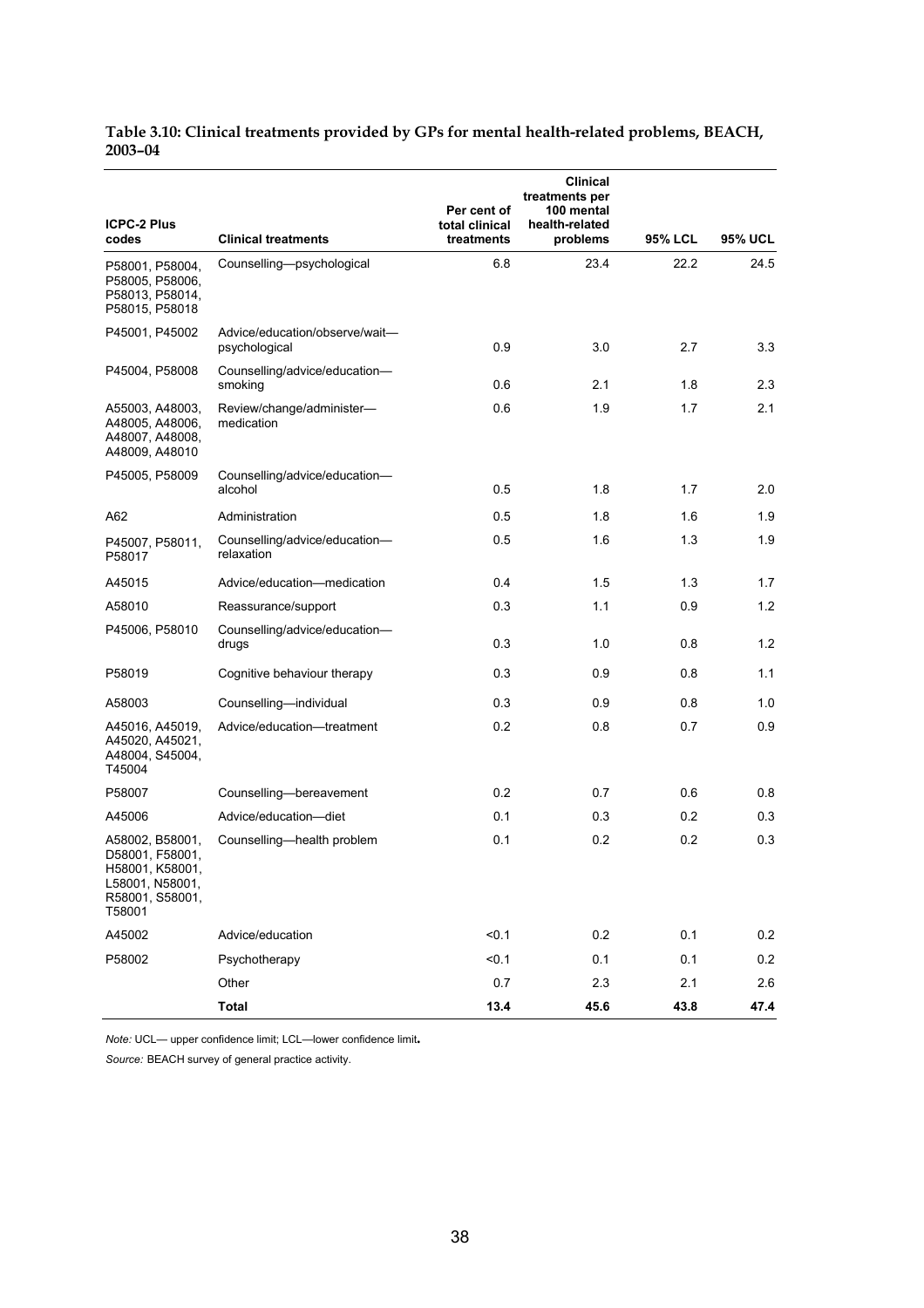| ICPC-2<br>descriptor | Mental health-related problem  | clinical<br>treatments | Per cent of total Clinical treatments<br>per 100 of these<br>problems | <b>95% LCL</b> | <b>95% UCL</b> |
|----------------------|--------------------------------|------------------------|-----------------------------------------------------------------------|----------------|----------------|
|                      |                                |                        | <b>Males</b>                                                          |                |                |
| P03, P76             | Depression                     | 4.0                    | 49.4                                                                  | 45.3           | 53.5           |
| P01, P74             | Anxiety                        | 2.0                    | 49.0                                                                  | 43.3           | 54.7           |
| P06                  | Sleep disturbance              | 1.1                    | 23.9                                                                  | 20.5           | 27.3           |
| P02                  | Acute stress reaction          | 0.9                    | 80.8                                                                  | 66.9           | 94.6           |
| P <sub>17</sub>      | Tobacco abuse                  | 0.7                    | 72.6                                                                  | 61.1           | 84.0           |
| P <sub>19</sub>      | Drug abuse                     | 0.6                    | 38.0                                                                  | 29.1           | 46.9           |
| P72                  | Schizophrenia                  | 0.5                    | 26.4                                                                  | 21.9           | 30.9           |
| P82                  | Post-traumatic stress disorder | 0.2                    | 45.2                                                                  | 33.4           | 57.0           |
| P70                  | Dementia                       | 0.2                    | 22.0                                                                  | 15.6           | 28.3           |
| P73                  | Affective psychosis            | 0.1                    | 35.1                                                                  | 25.7           | 44.5           |
|                      | Other                          | 2.3                    | 46.3                                                                  | 41.7           | 50.9           |
|                      | Total                          | 12.6                   | 43.8                                                                  | 41.9           | 45.7           |
|                      |                                |                        | <b>Females</b>                                                        |                |                |
| P03, P76             | Depression                     | 5.9                    | 53.7                                                                  | 49.7           | 57.8           |
| P01, P74             | Anxiety                        | 2.6                    | 51.9                                                                  | 47.3           | 56.5           |
| P <sub>02</sub>      | Acute stress reaction          | 1.3                    | 85.9                                                                  | 75.5           | 96.2           |
| P06                  | Sleep disturbance              | 0.9                    | 21.9                                                                  | 18.7           | 25.0           |
| P <sub>17</sub>      | Tobacco abuse                  | 0.5                    | 76.8                                                                  | 64.8           | 88.8           |
| P70                  | Dementia                       | 0.4                    | 24.3                                                                  | 17.0           | 31.7           |
| P <sub>19</sub>      | Drug abuse                     | 0.3                    | 36.0                                                                  | 21.3           | 50.7           |
| P72                  | Schizophrenia                  | 0.2                    | 24.2                                                                  | 20.3           | 28.0           |
| P73                  | Affective psychosis            | 0.2                    | 48.2                                                                  | 34.7           | 61.7           |
| P82                  | Post-traumatic stress disorder | 0.1                    | 67.4                                                                  | 52.9           | 82.0           |
|                      | Other                          | 1.3                    | 43.0                                                                  | 38.7           | 47.3           |
|                      | Total                          | 13.9                   | 47.0                                                                  | 44.9           | 49.1           |
|                      |                                |                        | Total <sup>(a)</sup>                                                  |                |                |
| P03, P76             | Depression                     | 5.1                    | 52.1                                                                  | 48.4           | 55.7           |
| P01, P74             | Anxiety                        | 2.4                    | 51.0                                                                  | 46.8           | 55.2           |
| P02                  | Acute stress reaction          | $1.2$                  | 84.2                                                                  | 74.3           | 94.2           |
| P06                  | Sleep disturbance              | 1.0                    | 22.7                                                                  | 20.0           | 25.4           |
| P17                  | Tobacco abuse                  | 0.6                    | 73.9                                                                  | 63.9           | 83.9           |
| P19                  | Drug abuse                     | 0.4                    | 37.4                                                                  | 26.0           | 48.7           |
| P72                  | Schizophrenia                  | 0.3                    | 25.2                                                                  | 22.2           | 28.3           |
| P70                  | Dementia                       | 0.3                    | 23.6                                                                  | 17.4           | 29.8           |
| P82                  | Post-traumatic stress disorder | 0.2                    | 54.0                                                                  | 44.3           | 63.7           |
| P73                  | Affective psychosis            | 0.2                    | 42.6                                                                  | 31.3           | 53.8           |
|                      | Other                          | 1.7                    | 44.6                                                                  | 40.1           | 49.1           |
|                      | <b>Total</b>                   | 13.4                   | 45.6                                                                  | 43.8           | 47.4           |

#### **Table 3.11: Mental health-related problems for which GPs most frequently used clinical treatment, by patient sex, BEACH, 2003–04**

(a) Includes sex not stated.

*Note:* UCL— upper confidence limit; LCL—lower confidence limit.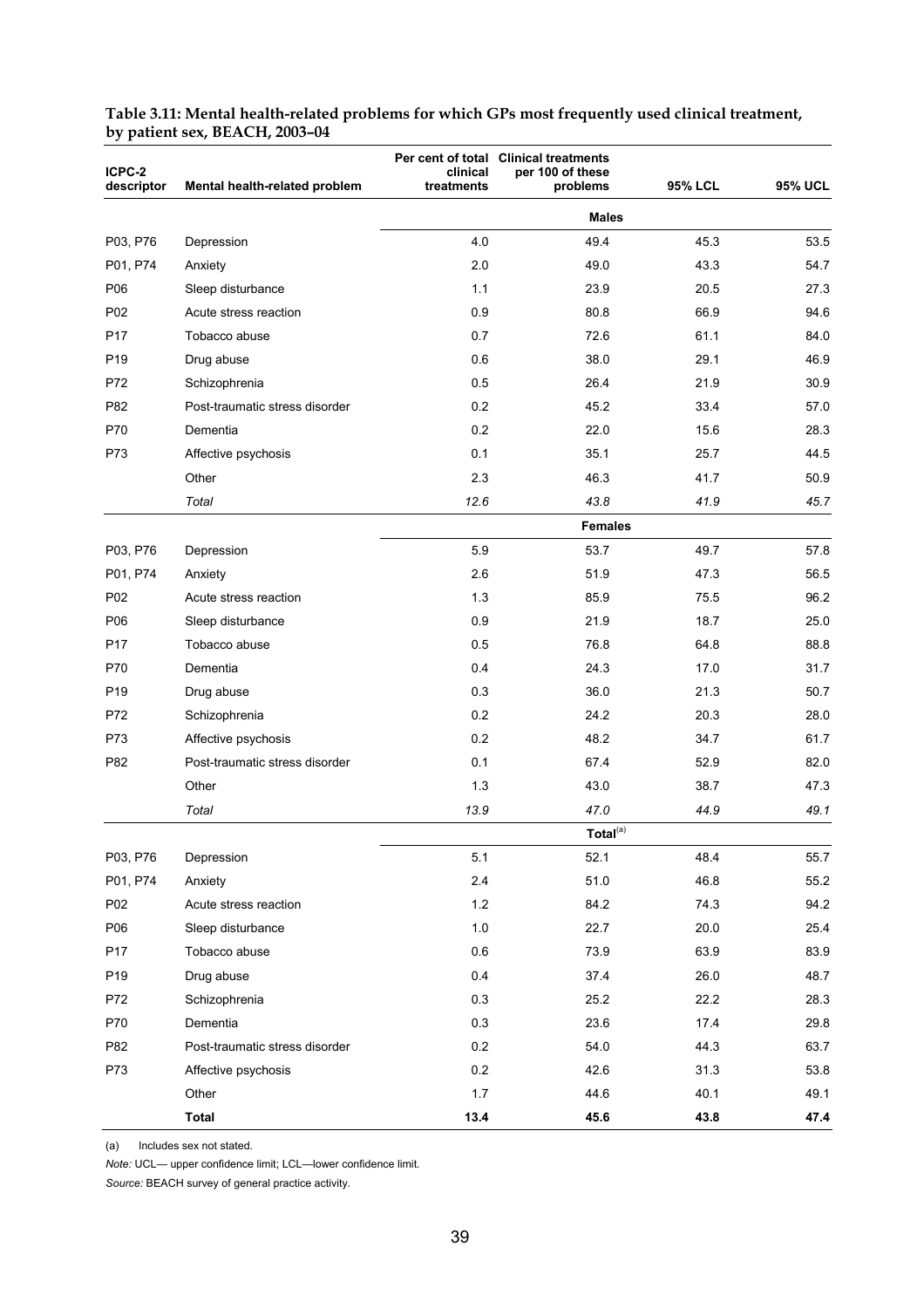| Drug group and generic drugs |                     | Per cent of | <b>Medications</b><br>per 100 mental<br>health-related |         |                |
|------------------------------|---------------------|-------------|--------------------------------------------------------|---------|----------------|
|                              |                     | medications | problems                                               | 95% LCL | <b>95% UCL</b> |
|                              |                     |             | <b>Males</b>                                           |         |                |
| P4 Antidepressants           |                     | 2.3         | 23.6                                                   | 22.2    | 25.0           |
|                              | P418 Sertraline     | 0.4         | 4.3                                                    | 3.9     | 4.7            |
|                              | P423 Citalopram     | 0.3         | 3.3                                                    | 2.9     | 3.7            |
|                              | P420 Venlafaxine    | 0.3         | 3.0                                                    | 2.7     | 3.2            |
|                              | P419 Paroxetine     | 0.4         | 4.1                                                    | 3.6     | 4.6            |
|                              | P416 Fluoxetine HCl | 0.1         | 1.5                                                    | 1.2     | 1.7            |
|                              | P414 Dothiepin      | 0.1         | 0.9                                                    | 0.8     | 1.1            |
| P1 Sedative hypnotics        |                     | 1.3         | 13.6                                                   | 12.6    | 14.6           |
|                              | P116 Temazepam      | 0.9         | 8.9                                                    | 8.2     | 9.7            |
|                              | P104 Nitrazepam     | 0.2         | 2.2                                                    | 1.9     | 2.4            |
| P2 Anti-anxiety              |                     | 1.4         | 14.4                                                   | 13.4    | 15.3           |
|                              | P201 Diazepam       | 0.7         | 7.4                                                    | 6.7     | 8.1            |
|                              | P202 Oxazepam       | 0.5         | 5.2                                                    | 4.8     | 5.7            |
| P3 Antipsychotic             |                     | 0.7         | 6.7                                                    | 6.0     | 7.3            |
| Other                        |                     | 0.9         | 9.7                                                    | 8.0     | 11.3           |
|                              | N201 Methadone      | 0.1         | 1.5                                                    | 0.8     | 2.2            |
| Total                        |                     | 6.6         | 67.9                                                   | 64.9    | 70.9           |
|                              |                     |             | <b>Females</b>                                         |         |                |
| P4 Antidepressants           |                     | 3.3         | 30.4                                                   | 28.6    | 32.2           |
|                              | P418 Sertraline     | 0.8         | 7.0                                                    | 6.3     | 7.6            |
|                              | P423 Citalopram     | 0.5         | 4.8                                                    | 4.4     | 5.2            |
|                              | P419 Paroxetine     | 0.4         | 3.4                                                    | 3.1     | 3.6            |
|                              | P420 Venlafaxine    | 0.4         | 3.6                                                    | 3.2     | 4.1            |
|                              | P416 Fluoxetine hcl | 0.2         | 2.3                                                    | 2.0     | 2.5            |
|                              | P414 Dothiepin      | 0.1         | 1.3                                                    | 1.1     | 1.5            |
| P1 Sedative hypnotics        |                     | 1.5         | 14.0                                                   | 13.0    | 14.8           |
|                              | P116 Temazepam      | 0.7         | 6.4                                                    | 8.5     | 9.7            |
|                              | P104 Nitrazepam     | 0.6         | 5.4                                                    | 2.2     | 2.7            |
| P2 Anti-anxiety              |                     | 1.5         | 13.9                                                   | 13.2    | 14.8           |
|                              | P201 Diazepam       | 1.0         | 9.1                                                    | 5.9     | $6.8\,$        |
|                              | P202 Oxazepam       | 0.3         | 2.5                                                    | 5.0     | 5.8            |
| P3 Antipsychotic             |                     | 0.5         | 4.4                                                    | 4.0     | 4.7            |
| Other                        |                     | 0.8         | 7.1                                                    | 6.2     | 8.1            |
|                              | N201 Methadone      | 0.1         | 0.8                                                    | 0.4     | $1.3$          |
| Total                        |                     | 7.6         | 69.8                                                   | 66.9    | 72.6           |
|                              |                     |             |                                                        |         |                |

**Table 3.12: Medications most commonly prescribed, supplied or recommended by GPs for mental health-related problems, by drug group(a) and generic drug name, by patient sex, BEACH, 2003–04** 

*(continued)*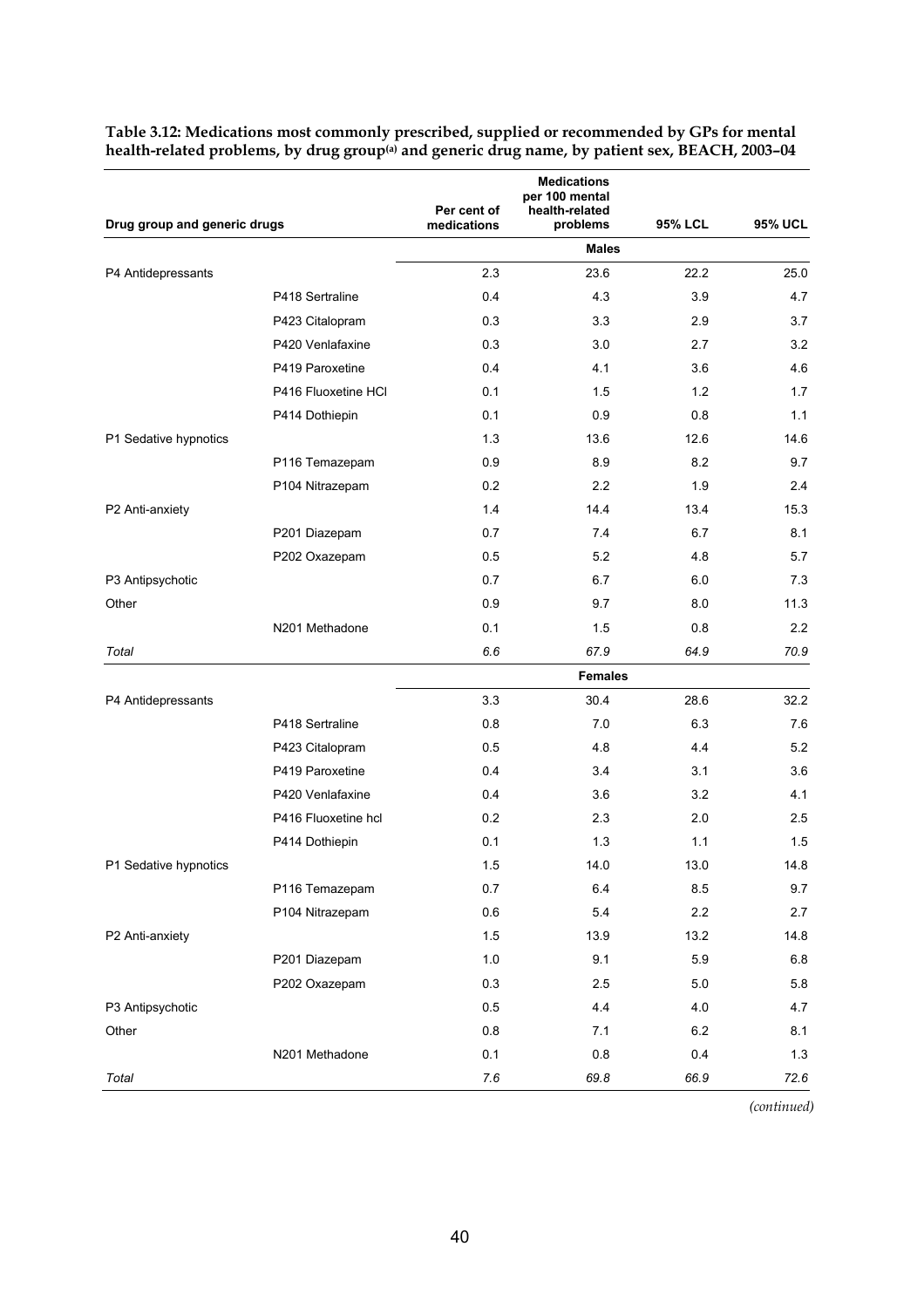| Table 3.12 (continued): Medications most commonly prescribed, supplied or recommended by GPs            |  |
|---------------------------------------------------------------------------------------------------------|--|
| for mental health-related problems, by drug group <sup>(a)</sup> and generic drug name, by patient sex, |  |
| <b>BEACH. 2003–04</b>                                                                                   |  |

|                              |                     | Per cent of | <b>Medications per</b><br>100 mental<br>health-related |                |                |
|------------------------------|---------------------|-------------|--------------------------------------------------------|----------------|----------------|
| Drug group and generic drugs |                     | medications | problems                                               | <b>95% LCL</b> | <b>95% UCL</b> |
|                              |                     |             | Total <sup>(b)</sup>                                   |                |                |
| P4 Antidepressants           |                     | 2.9         | 27.8                                                   | 26.2           | 29.3           |
|                              | P418 Sertraline     | 0.6         | 5.9                                                    | 5.5            | 6.4            |
|                              | P423 Citalopram     | 0.4         | 4.2                                                    | 3.9            | 4.6            |
|                              | P419 Paroxetine     | 0.3         | 3.2                                                    | 3.0            | 3.4            |
|                              | P420 Venlafaxine    | 0.4         | 3.9                                                    | 3.5            | 4.2            |
|                              | P416 Fluoxetine hcl | 0.2         | 1.9                                                    | 1.7            | 2.1            |
|                              | P414 Dothiepin      | 0.1         | 1.2                                                    | 1.0            | 1.3            |
| P1 Sedative hypnotics        |                     | 1.4         | 13.7                                                   | 12.8           | 14.6           |
|                              | P116 Temazepam      | 0.9         | 9.0                                                    | 8.4            | 9.6            |
|                              | P104 Nitrazepam     | 0.2         | 2.3                                                    | 2.1            | 2.5            |
| P2 Anti-anxiety              |                     | 1.5         | 14.1                                                   | 13.4           | 14.9           |
|                              | P201 Diazepam       | 0.7         | 6.8                                                    | 6.3            | 7.3            |
|                              | P202 Oxazepam       | 0.6         | 5.3                                                    | 4.9            | 5.7            |
| P3 Antipsychotic             |                     | 0.6         | 5.3                                                    | 4.9            | 5.7            |
| Other                        |                     | 0.8         | 8.2                                                    | 7.0            | 9.4            |
|                              | N201 Methadone      | 0.1         | 1.1                                                    | 0.5            | 1.6            |
| <b>Total</b>                 |                     | 7.2         | 69.1                                                   | 66.4           | 71.8           |

(a) Pharmaceuticals prescribed or provided and over-the-counter medications advised by the GP are coded and classified into drug groups according to an in-house classification, the Coding Atlas for Pharmaceutical Substances (CAPS).

(b) Includes sex not stated.

*Note:* UCL— upper confidence limit; LCL—lower confidence limit.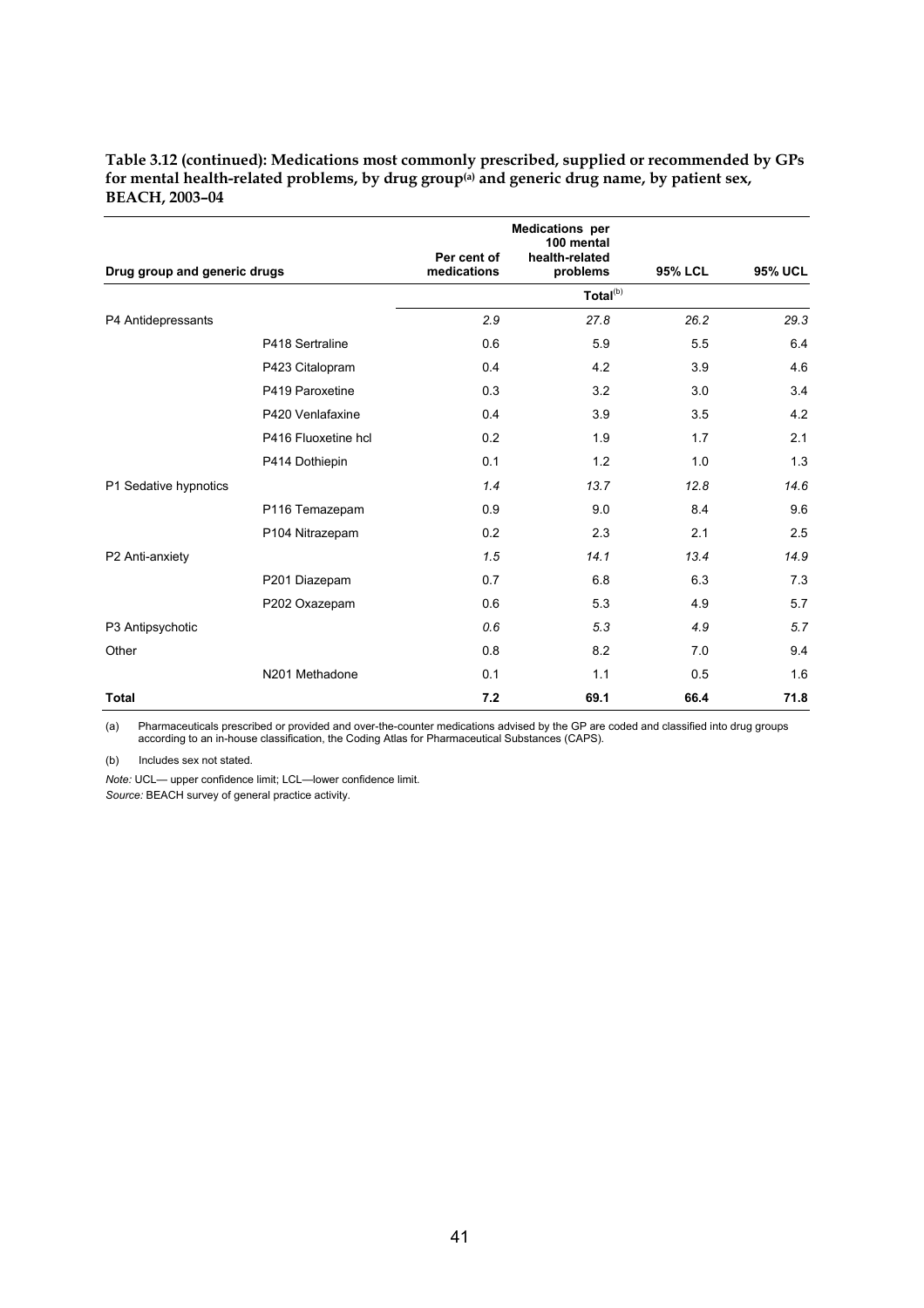| ICPC-2<br>descriptor | Mental health-related problem        | Per cent of total<br>medications | <b>Medications</b><br>per 100<br>of these<br>problems | <b>95% LCL</b> | <b>95% UCL</b> |
|----------------------|--------------------------------------|----------------------------------|-------------------------------------------------------|----------------|----------------|
|                      |                                      |                                  | <b>Males</b>                                          |                |                |
| P03, P76             | Depression                           | 2.1                              | 77.1                                                  | 71.2           | 83.0           |
| P06                  | Sleep disturbance                    | 1.3                              | 85.1                                                  | 77.6           | 92.6           |
| P01, P74             | Anxiety                              | 1.0                              | 70.5                                                  | 63.5           | 77.5           |
| P72                  | Schizophrenia                        | 0.5                              | 91.2                                                  | 79.2           | 103.1          |
| P <sub>19</sub>      | Drug abuse                           | 0.4                              | 74.4                                                  | 48.7           | 100.1          |
| P <sub>50</sub>      | Medication request/renewal/treatment | 0.1                              | 93.7                                                  | 59.9           | 127.5          |
| P82                  | Post-traumatic stress disorder       | 0.1                              | 75.6                                                  | 53.3           | 97.9           |
| P <sub>17</sub>      | Tobacco abuse                        | 0.1                              | 41.1                                                  | 33.6           | 48.6           |
| P73                  | Affective psychosis                  | 0.1                              | 94.1                                                  | 69.2           | 119.1          |
| P70                  | Dementia                             | 0.1                              | 36.8                                                  | 31.0           | 42.6           |
|                      | Other                                | 0.7                              | 35.1                                                  | 31.6           | 38.6           |
|                      | Total                                | 6.6                              | 67.9                                                  | 64.9           | 70.9           |
|                      |                                      |                                  | <b>Females</b>                                        |                |                |
| P03, P76             | Depression                           | 3.2                              | 78.4                                                  | 73.0           | 83.7           |
| P06                  | Sleep disturbance                    | 1.5                              | 92.5                                                  | 85.1           | 100.0          |
| P01, P74             | Anxiety                              | 1.2                              | 66.3                                                  | 60.8           | 71.8           |
| P72                  | Schizophrenia                        | 0.3                              | 87.0                                                  | 72.4           | 101.7          |
| P <sub>19</sub>      | Drug abuse                           | 0.2                              | 80.0                                                  | 46.8           | 113.1          |
| P <sub>50</sub>      | Medication request/renewal/treatment | 0.2                              | 105.2                                                 | 83.9           | 126.5          |
| P70                  | Dementia                             | 0.2                              | 30.4                                                  | 24.2           | 36.5           |
| P73                  | Affective psychosis                  | 0.1                              | 88.9                                                  | 59.6           | 118.1          |
| P02                  | Acute stress reaction                | 0.1                              | 22.7                                                  | 18.6           | 26.9           |
| P <sub>17</sub>      | Tobacco abuse                        | 0.1                              | 39.6                                                  | 32.0           | 47.3           |
|                      | Other                                | 0.4                              | 41.8                                                  | 37.6           | 46.0           |
|                      | Total                                | 7.6                              | 69.8                                                  | 66.9           | 72.6           |
|                      |                                      |                                  | Total <sup>(a)</sup>                                  |                |                |
| P03, P76             | Depression                           | 2.7                              | 78.1                                                  | 73.0           | 83.1           |
| P06                  | Sleep disturbance                    | 1.4                              | 89.6                                                  | 82.7           | 96.5           |
| P01, P74             | Anxiety                              | 1.1                              | 67.7                                                  | 62.4           | 73.0           |
| P72                  | Schizophrenia                        | 0.4                              | 89.4                                                  | 78.9           | 99.9           |
| P <sub>19</sub>      | Drug abuse                           | 0.3                              | 77.6                                                  | 49.2           | 106.1          |
| P <sub>50</sub>      | Medication request/renewal/treatment | 0.2                              | 101.1                                                 | 79.0           | 123.2          |
| P70                  | Dementia                             | 0.1                              | 31.9                                                  | 26.7           | 37.1           |
| P73                  | Affective psychosis                  | 0.1                              | 93.3                                                  | 72.3           | 114.3          |
| P02                  | Acute stress reaction                | 0.1                              | 24.2                                                  | 20.3           | 28.0           |
| P17                  | Tobacco abuse                        | 0.1                              | 41.0                                                  | 34.8           | 47.1           |
|                      | Other                                | 0.5                              | 41.4                                                  | 37.3           | 45.5           |
|                      | <b>Total</b>                         | $7.2$                            | 69.1                                                  | 66.4           | 71.8           |

**Table 3.13: Mental health-related problems most frequently managed by medication and medication rate per 100 problems managed, by patient sex, BEACH, 2003–04** 

(a) Includes sex not stated.

*Note:* UCL— upper confidence limit; LCL—lower confidence limit.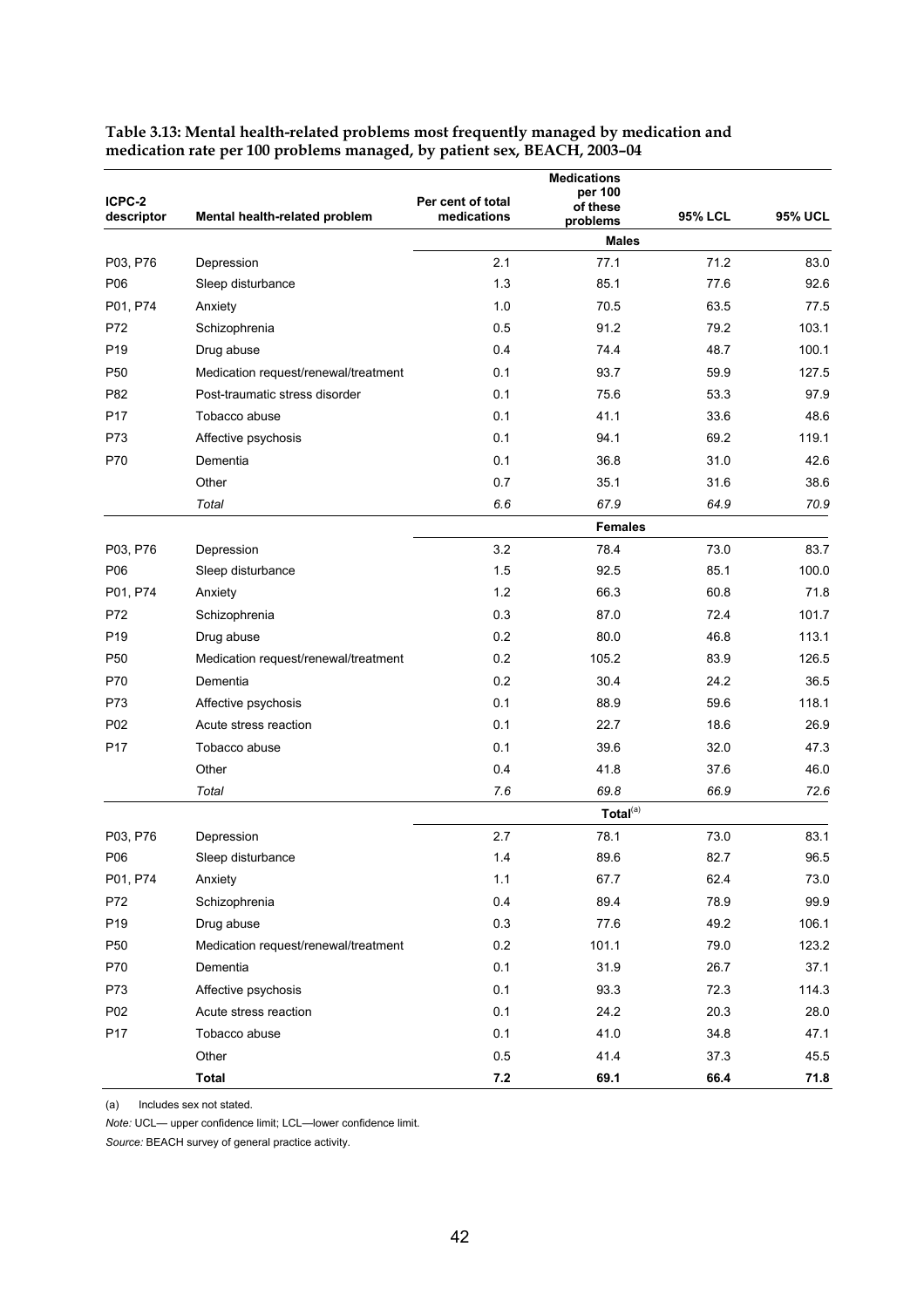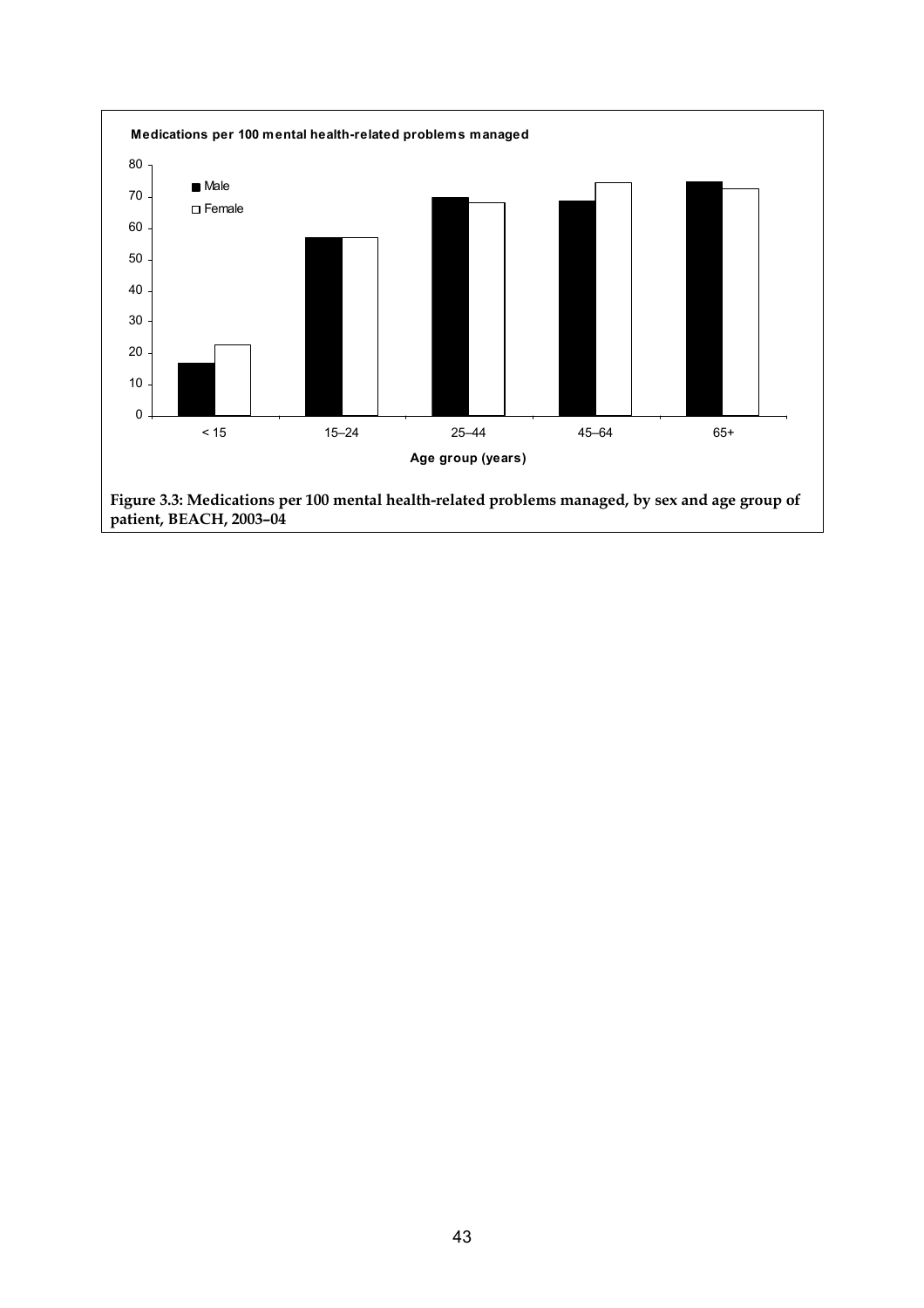| ATC group         |                                                                                              | 1998-99    | 1999-00    | 2000-01    | $2001 - 02$ | $2002 - 03$ | 2003-04    |
|-------------------|----------------------------------------------------------------------------------------------|------------|------------|------------|-------------|-------------|------------|
|                   | <b>General practitioners</b>                                                                 |            |            |            |             |             |            |
| <b>N05A</b>       | Antipsychotics                                                                               | 775,502    | 865,276    | 924,114    | 981.869     | 1,042,691   | 1,092,441  |
| N <sub>05</sub> B | Anxiolytics                                                                                  | 2,914,631  | 2,955,744  | 2,965,462  | 2,881,652   | 2,856,394   | 2,865,229  |
| <b>N05C</b>       | Hypnotics & sedatives                                                                        | 3,076,153  | 3,104,338  | 3,089,699  | 2,878,005   | 2,591,953   | 2,496,126  |
| <b>N06A</b>       | Antidepressants                                                                              | 6,198,348  | 7,073,596  | 8,079,718  | 8,691,296   | 9,305,112   | 10,108,369 |
|                   | Total                                                                                        | 12,964,634 | 13,998,954 | 15,058,993 | 15,432,822  | 15,796,150  | 16,562,165 |
|                   | Per 1,000 population <sup>(a)</sup>                                                          | 689.08     | 735.30     | 781.37     | 790.24      | 799.61      | 828.20     |
|                   | Non-psychiatrist specialists                                                                 |            |            |            |             |             |            |
| <b>N05A</b>       | Antipsychotics                                                                               | 34.649     | 51,095     | 60,044     | 66,699      | 79.747      | 95,550     |
| N <sub>05</sub> B | Anxiolytics                                                                                  | 58,219     | 64,602     | 65,490     | 64,338      | 64,388      | 66,431     |
| <b>N05C</b>       | Hypnotics & sedatives                                                                        | 76,294     | 83,014     | 84,839     | 80,611      | 74,047      | 74,301     |
| <b>N06A</b>       | Antidepressants                                                                              | 222,490    | 260,432    | 297,925    | 320,027     | 348,694     | 381,565    |
|                   | Total                                                                                        | 391.652    | 459.143    | 508.298    | 531,675     | 566.876     | 617,847    |
|                   | Per 1,000 population <sup>(a)</sup>                                                          | 20.82      | 24.12      | 26.37      | 27.22       | 28.70       | 30.90      |
|                   | General practitioners, non-psychiatrist specialists and private psychiatrists <sup>(b)</sup> |            |            |            |             |             |            |
|                   | <b>Total mental health-related</b><br>prescriptions                                          | 14,583,143 | 15,788,184 | 16,968,908 | 17,386,875  | 17,827,477  | 18,677,725 |
|                   | Per 1,000 population <sup>(a)</sup>                                                          | 775.11     | 829.28     | 880.47     | 890.30      | 902.44      | 933.99     |

**Table 3.14: PBS-subsidised mental health-related prescriptions by non-psychiatrists, by Anatomical Therapeutic Chemical group, Australia, 1998–99 to 2003–04** 

(a) The rate per 1,000 population is a crude rate based on estimated resident population at 31 December of the reference year.

(b) Data for psychiatrists are presented in Table 3.22.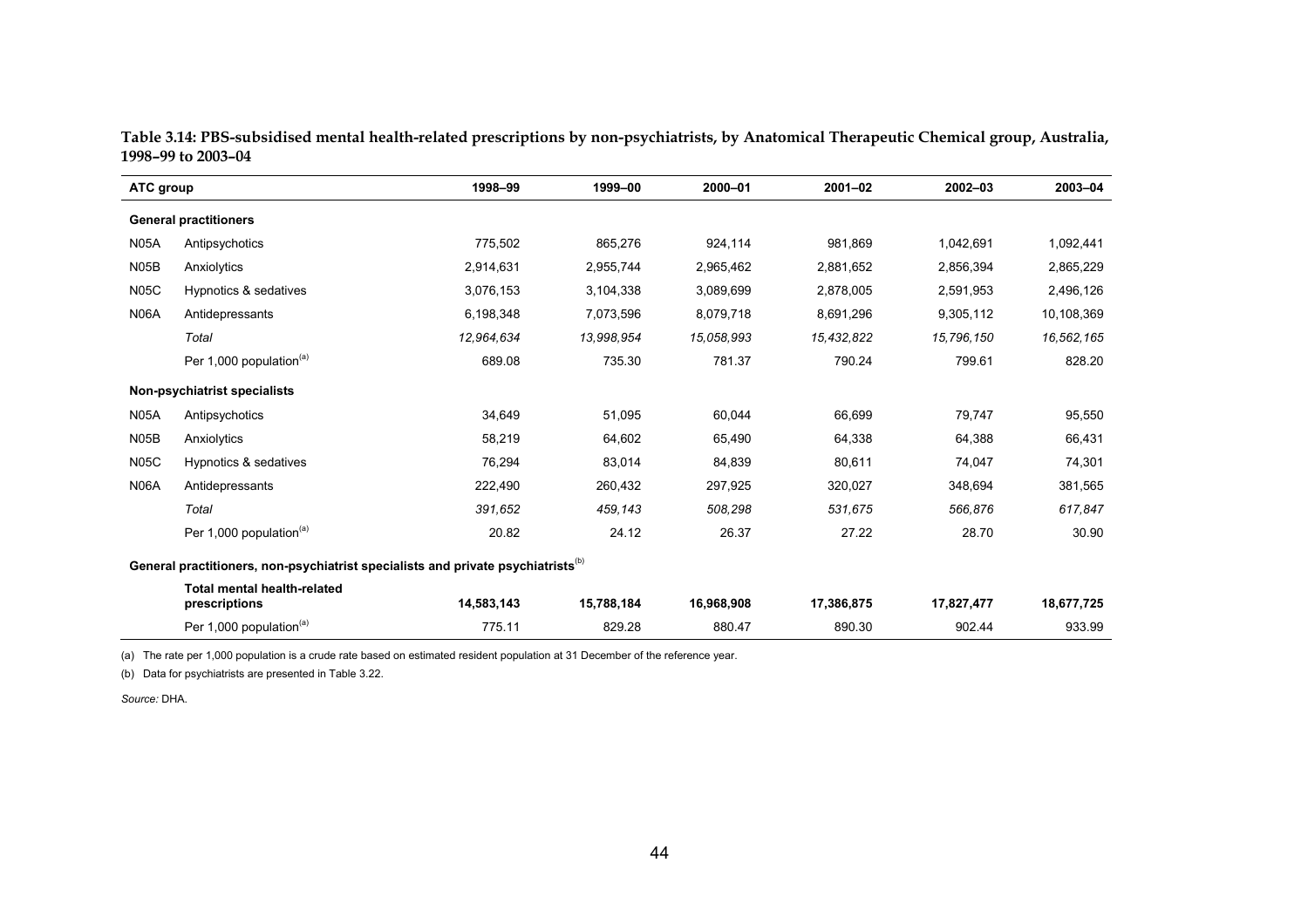| Table 3.15: PBS and RPBS-subsidised mental health-related prescriptions by non-psychiatrists, by Anatomical Therapeutic Chemical group, states |  |  |
|------------------------------------------------------------------------------------------------------------------------------------------------|--|--|
| and territories <sup>(a)</sup> , 2003–04                                                                                                       |  |  |

| ATC group         |                                                                                              | <b>NSW</b> | <b>Vic</b> | Qld       | <b>WA</b> | <b>SA</b> | Tas     | <b>ACT</b> | <b>NT</b> | <b>Total</b> |
|-------------------|----------------------------------------------------------------------------------------------|------------|------------|-----------|-----------|-----------|---------|------------|-----------|--------------|
|                   | <b>General practitioners</b>                                                                 |            |            |           |           |           |         |            |           |              |
| <b>N05A</b>       | Antipsychotics                                                                               | 377,754    | 323,886    | 206,129   | 89,653    | 121,308   | 26,090  | 12,253     | 3,874     | 1,160,947    |
| N <sub>05</sub> B | Anxiolytics                                                                                  | 893,243    | 855,337    | 638,143   | 252,604   | 288,155   | 133,743 | 26,091     | 6,732     | 3,094,048    |
| <b>N05C</b>       | Hypnotics & sedatives                                                                        | 905,328    | 746,280    | 540,135   | 289,951   | 274.683   | 101.479 | 23,417     | 6,863     | 2,888,136    |
| <b>N06A</b>       | Antidepressants                                                                              | 3,240,218  | 2,581,511  | 2,265,430 | 1,097,269 | 949,689   | 326,533 | 163,362    | 42,960    | 10,666,972   |
|                   | Total                                                                                        | 5,416,543  | 4,507,014  | 3.649.837 | 1,729,477 | 1,633,835 | 587,845 | 225,123    | 60,429    | 17,810,103   |
|                   | Per 1,000 population <sup>(b)</sup>                                                          | 807.2      | 912.1      | 949.4     | 879.5     | 1,067.6   | 1,224.3 | 696.9      | 303.8     | 890.6        |
|                   | Non-psychiatrist specialists                                                                 |            |            |           |           |           |         |            |           |              |
| <b>N05A</b>       | Antipsychotics                                                                               | 24,201     | 43,390     | 15,444    | 10,060    | 4,799     | 1,105   | 1,054      | 707       | 100,760      |
| N05B              | Anxiolytics                                                                                  | 18,697     | 22,683     | 15,048    | 7,714     | 7,921     | 1,992   | 498        | 170       | 74,723       |
| <b>N05C</b>       | Hypnotics & sedatives                                                                        | 24,431     | 27,524     | 16,908    | 10,459    | 6,630     | 1,779   | 798        | 257       | 88,786       |
| <b>N06A</b>       | Antidepressants                                                                              | 112,658    | 109,606    | 83,983    | 52,822    | 28,029    | 9,022   | 5,005      | 2,014     | 403,139      |
|                   | Total                                                                                        | 179,987    | 203,203    | 131,383   | 81,055    | 47,379    | 13,898  | 7,355      | 3,148     | 667,408      |
|                   | Per 1,000 population <sup>(b)</sup>                                                          | 26.8       | 41.1       | 34.2      | 41.2      | 31.0      | 28.9    | 22.8       | 15.8      | 33.4         |
|                   | General practitioners, non-psychiatrist specialists and private psychiatrists <sup>(c)</sup> |            |            |           |           |           |         |            |           |              |
|                   | <b>Total mental health-related</b><br>prescriptions                                          | 6,201,951  | 5,271,926  | 4,140,609 | 1,981,324 | 1,866,466 | 649,164 | 258,454    | 68,534    | 20,438,428   |
|                   | Per 1,000 population <sup>(b)</sup>                                                          | 924.2      | 1,066.9    | 1,077.0   | 1,007.6   | 1,219.6   | 1,352.0 | 800.0      | 344.6     | 1,022.0      |

(a) State/territory is determined according to the address of the pharmacy supplying the item.

(b) The rate per 1,000 population is a crude rate based on the estimated resident population at 31 December 2003.

(c) Data for psychiatrists are presented in Table 3.23.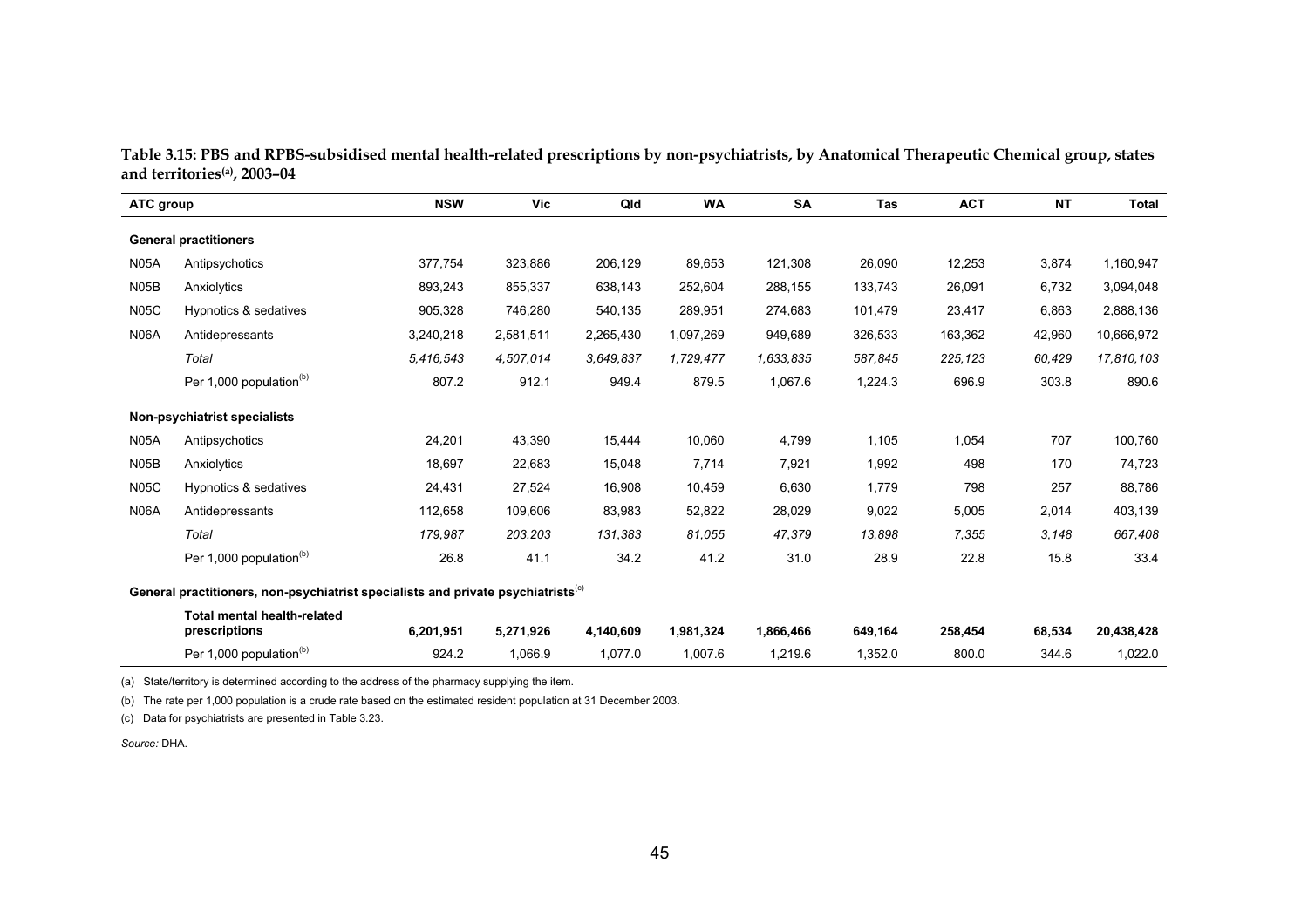| <b>ATC</b>        |                                                                                      | 1998-99 | 1999-00 | 2000-01 | $2001 - 02$ | $2002 - 03$ | 2003-04 |
|-------------------|--------------------------------------------------------------------------------------|---------|---------|---------|-------------|-------------|---------|
| code              | <b>Description</b>                                                                   |         |         |         |             |             |         |
|                   | <b>General practitioners</b>                                                         |         |         |         |             |             |         |
| <b>N05A</b>       | Antipsychotics                                                                       | 41,589  | 65,786  | 89,300  | 115,699     | 134,508     | 149,198 |
| N <sub>05</sub> B | Anxiolytics                                                                          | 12,997  | 13,562  | 13,635  | 13,804      | 13,854      | 13,981  |
| <b>N05C</b>       | Hypnotics and sedatives                                                              | 12,067  | 12,280  | 12,020  | 11,562      | 10,474      | 10,013  |
| <b>N06A</b>       | Antidepressants                                                                      | 141,959 | 170,144 | 202,316 | 221,746     | 238,821     | 263,885 |
|                   | Total (\$'000)                                                                       | 208,613 | 261,772 | 317,271 | 362,810     | 397,657     | 437,076 |
|                   | Per 1,000 population $(\$'000)^{(a)}$                                                | 11.09   | 13.75   | 16.46   | 18.58       | 20.13       | 21.86   |
|                   | Non-psychiatrist specialists                                                         |         |         |         |             |             |         |
| <b>N05A</b>       | Antipsychotics                                                                       | 2,974   | 5,993   | 8,120   | 10,213      | 13,021      | 16,155  |
| N <sub>05</sub> B | Anxiolytics                                                                          | 252     | 281     | 285     | 285         | 285         | 289     |
| <b>N05C</b>       | Hypnotics and sedatives                                                              | 293     | 324     | 324     | 316         | 289         | 283     |
| <b>N06A</b>       | Antidepressants                                                                      | 4,124   | 5,129   | 6,156   | 6,764       | 7,510       | 8,430   |
|                   | Total (\$'000)                                                                       | 7,644   | 11,728  | 14,886  | 17,579      | 21,106      | 25,158  |
|                   | Per 1,000 population $(\$'000)^{(a)}$                                                | 0.41    | 0.62    | 0.77    | 0.90        | 1.07        | 1.26    |
|                   | General practitioners, non-psychiatrist specialists and psychiatrists <sup>(b)</sup> |         |         |         |             |             |         |
|                   | Total (\$'000)                                                                       | 273,065 | 342,990 | 410,988 | 465,478     | 509,416     | 557,553 |
|                   | Per 1,000 population $(\$'000)^{(a)}$                                                | 14.51   | 18.02   | 21.32   | 23.83       | 25.79       | 27.88   |

**Table 3.16: PBS-funded expenditure (\$'000) on mental health-related medications prescribed by non-psychiatrists, by Anatomical Therapeutic Chemical group, Australia, 1998–99 to 2003–04** 

(a) The rate per 1,000 population is a crude rate based on the estimated resident population at 31 December of the reference year.

(b) Data for psychiatrists are presented in Table 3.24.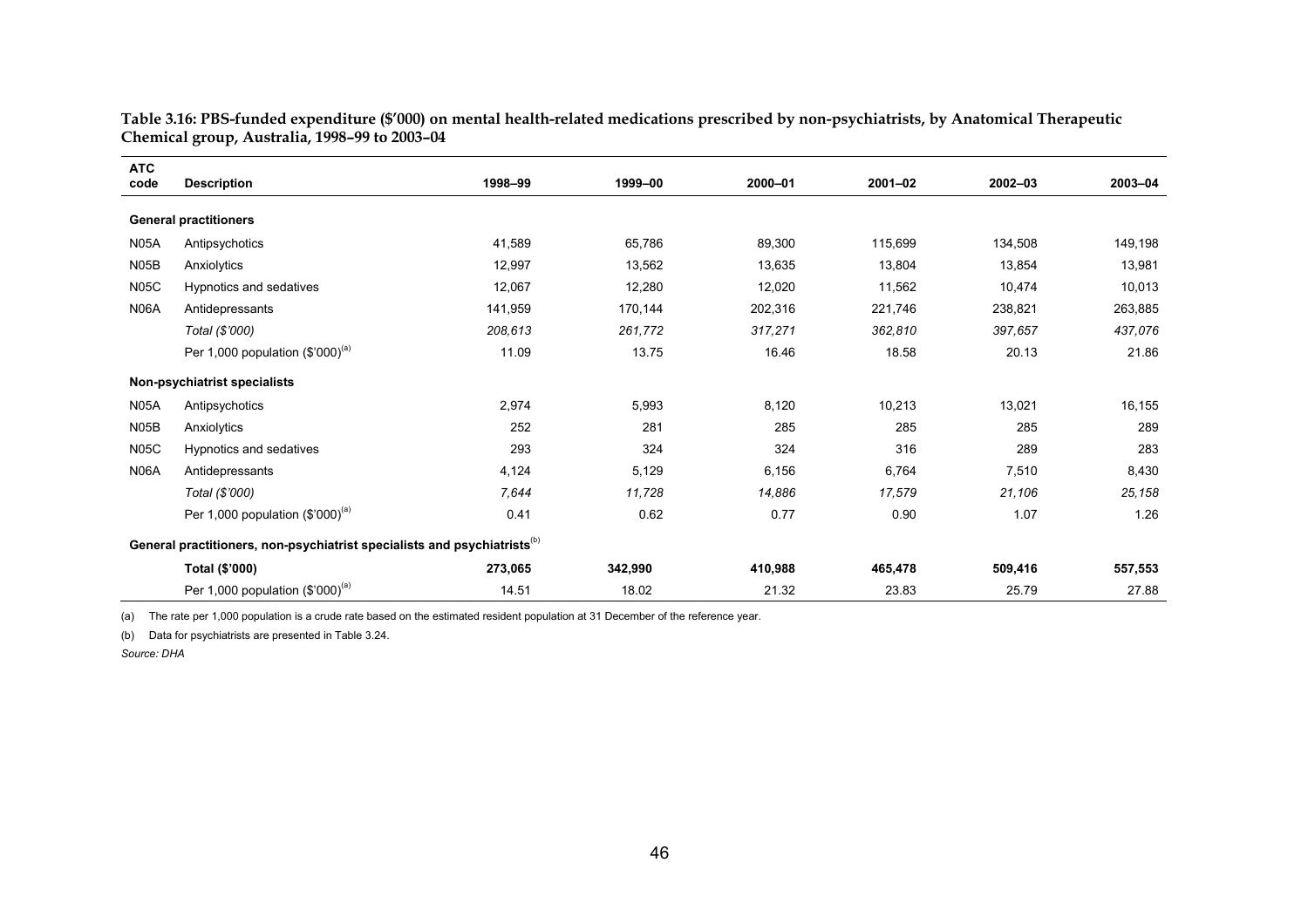| <b>ATC</b><br>code | <b>Description</b>                                                                   | <b>NSW</b> | <b>Vic</b> | Qld     | <b>WA</b> | <b>SA</b> | Tas            | <b>ACT</b> | <b>NT</b>   | Total <sup>(b)</sup> |
|--------------------|--------------------------------------------------------------------------------------|------------|------------|---------|-----------|-----------|----------------|------------|-------------|----------------------|
|                    | <b>General practitioners</b>                                                         |            |            |         |           |           |                |            |             |                      |
| <b>N05A</b>        | Antipsychotics                                                                       | 51,564     | 44,034     | 27,532  | 11,834    | 14,172    | 3,196          | 1,854      | 551         | 154,738              |
| <b>N05B</b>        | Anxiolytics                                                                          | 4,227      | 4,418      | 3,071   | 1,163     | 1,406     | 697            | 122        | 33          | 15,136               |
| <b>N05C</b>        | Hypnotics and sedatives                                                              | 3,770      | 3,046      | 2,291   | 1,189     | 1,147     | 435            | 96         | 27          | 12,001               |
| <b>N06A</b>        | Antidepressants                                                                      | 81,582     | 69,725     | 59,342  | 30,617    | 24,847    | 8,615          | 4,026      | 984         | 279,738              |
|                    | Total (\$'000)                                                                       | 141,143    | 121,223    | 92,236  | 44,802    | 41,572    | 12,944         | 6,098      | 1,595       | 461,613              |
|                    | Per 1,000 population $(\$'000)^{(b)}$                                                | 21.0       | 24.5       | 24.0    | 22.8      | 27.2      | 27.0           | 18.9       | 8.0         | 23.1                 |
|                    | Non-psychiatrist specialists                                                         |            |            |         |           |           |                |            |             |                      |
| <b>N05A</b>        | Antipsychotics                                                                       | 3,749      | 7,714      | 2,474   | 1,712     | 643       | 160            | 179        | 141         | 16,771               |
| <b>N05B</b>        | Anxiolytics                                                                          | 81         | 98         | 64      | 31        | 36        | 10             | 2          | $\mathbf 1$ | 323                  |
| <b>N05C</b>        | Hypnotics and sedatives                                                              | 96         | 105        | 68      | 41        | 26        | $\overline{7}$ | 3          | 1           | 347                  |
| <b>N06A</b>        | Antidepressants                                                                      | 2,300      | 2,527      | 1,881   | 1,318     | 571       | 174            | 110        | 42          | 8,922                |
|                    | Total (\$'000)                                                                       | 6,225      | 10,444     | 4,486   | 3,102     | 1,276     | 351            | 294        | 184         | 26,362               |
|                    | Per 1,000 population $(\$'000)^{(b)}$                                                | 0.9        | 2.1        | 1.2     | 1.6       | 0.8       | 0.7            | 0.9        | 0.9         | 1.3                  |
|                    | General practitioners, non-psychiatrist specialists and psychiatrists <sup>(c)</sup> |            |            |         |           |           |                |            |             |                      |
|                    | Total (\$'000)                                                                       | 180,118    | 160,806    | 114,039 | 54,544    | 52,309    | 15,152         | 7,849      | 2,020       | 586,837              |
|                    | Per 1,000 population $(\$'000)^{(b)}$                                                | 26.8       | 32.5       | 29.7    | 27.7      | 34.2      | 31.6           | 24.3       | 10.2        | 29.3                 |

**Table 3.17: PBS and RPBS-funded expenditure (\$'000) on mental health-related medications prescribed by non-psychiatrists, by Anatomical Therapeutic Chemical group, states and territories(a), 2003–04** 

(a) State/territory is determined according to the address of the pharmacy supplying the item.

(b) The rate per 1,000 population is a crude rate based on the estimated resident population at 31 December 2003.

(c) Data for psychiatrists are presented in Table 3.25.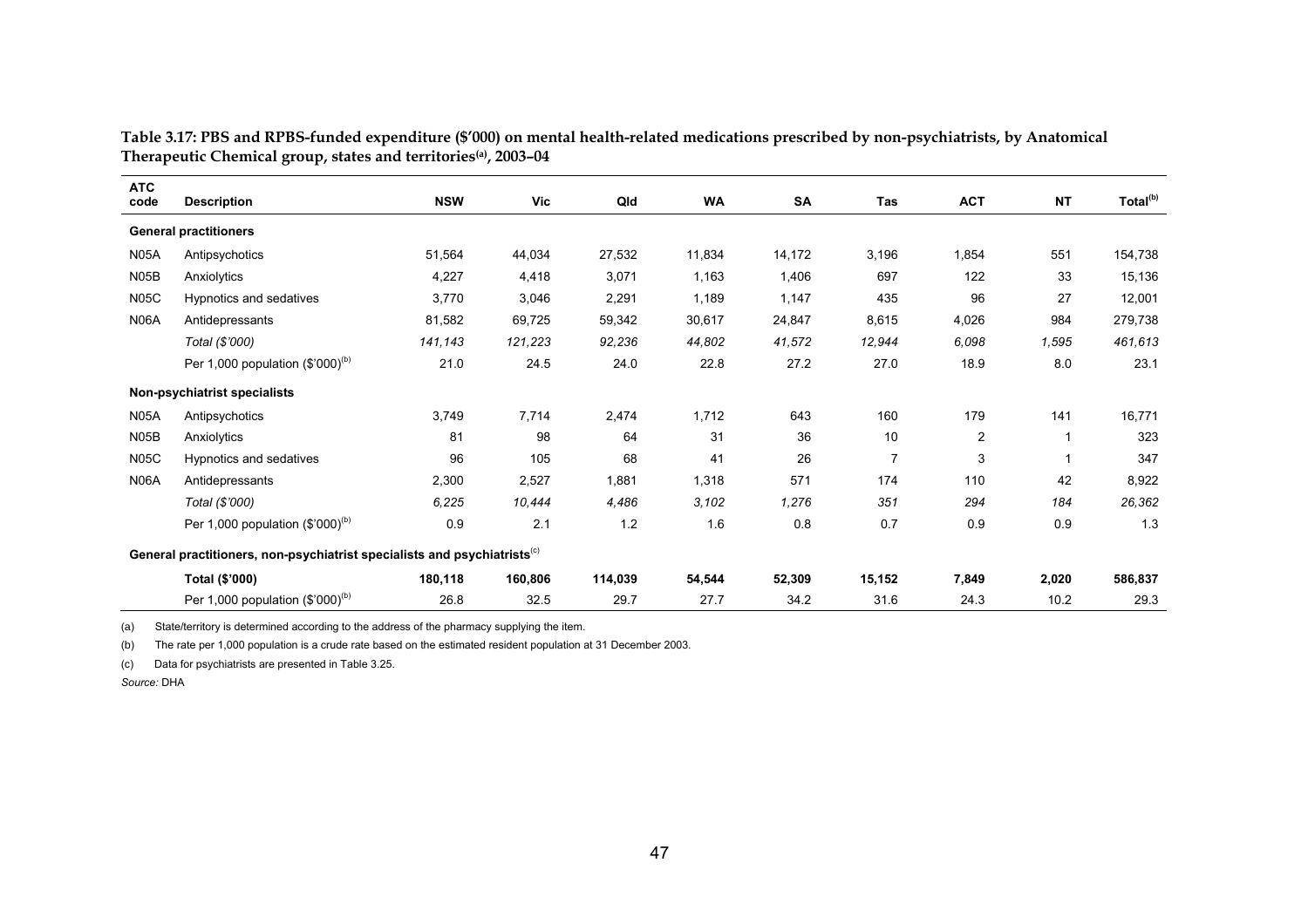## **3.3 Private psychiatrist services**

During 2003–04, private psychiatrists provided over 2 million services that were funded through Medicare (Table 3.18). This represented 0.9% of total Medicare-funded services (226.4 million) and 9.9% of specialist services (20.3 million). There were 100.6 services per 1,000 population, an 11.0% decrease since 1998–99 (Figure 1.2). This decline was accompanied by a 36% increase in the number of consultant psychiatrists employed in public mental health services between 1994–95 and 2001–02 and a 50% increase in psychiatry registrars (p.30 DHA 2004).

Of private psychiatrist services, 86.7% specified the location as the psychiatrist's consulting room. The number of private psychiatrist services per 1,000 population was highest in Victoria and South Australia and lowest for the Northern Territory (Table 3.18). The number of services provided for female patients per 1,000 population was greater than that for male patients for all age groups except the under 15 age group (Table 3.19 and Figure 1.9).

Although this chapter describes health care services providing ambulatory mental health care, Tables 3.18 and 3.19 include data for private psychiatrist services subsidised by Medicare delivered in a hospital setting (10.4% of private psychiatrist services), only some of which are ambulatory-equivalent mental health care services. Privately funded (i.e. funding source is private health insurance or self-funded) mental health hospital separations could be considered similar to Medicare-subsidised private psychiatrist services. Analysis of the privately-funded mental health hospital separations shows that approximately 67% were considered to be ambulatory-equivalent. This could indicate that, similarly, about 67% of these Medicare-subsidised in-hospital services relate to ambulatory-equivalent separations. However, admitted patients may have received more than one Medicare-subsidised service per hospital separation, and the proportion of these services that could be regarded as relating to ambulatory-equivalent care may not be the same as the proportion of privately funded patient separations that could be considered to be ambulatory-equivalent.

For the 33% privately funded mental health-related hospital separations considered to be non-ambulatory, approximately 68% received specialised psychiatric care. Hence, about 22% of these in-hospital Medicare-subsidised services could be related to admitted-patient care (not considered to be ambulatory equivalent) with specialised psychiatric care. Further information on non-ambulatory mental health-related hospital separations with specialised psychiatric care can be found in Chapter 5.

For privately funded mental health-related hospital separations considered to be nonambulatory, approximately 32% received non-specialised care. Hence, about 11% of these inhospital Medicare-subsidised services could be related to admitted-patient care (not considered to be ambulatory-equivalent) without specialised psychiatric care. Information on non-ambulatory-equivalent mental health-related hospital separations without specialised psychiatric care can be found in Chapter 6.

Some of the 'Other services' in Tables 3.18 and 3.19 (such as group psychotherapy) could also relate to non-ambulatory care. However, there are no data available that could provide an indication of how many would be in that category. Services for electroconvulsive therapy (ECT) have not been included in these tables, as they are usually provided to nonambulatory-equivalent admitted patients and would be included in the data presented in Chapters 5 and 6. There were 15,468 ECT services subsidised through Medicare in 2003–04.

The total Medicare funds (current prices) paid for private psychiatrist services has remained between \$10.0 and \$10.2 thousand per 1,000 population since 1998–99 (Table 3.20).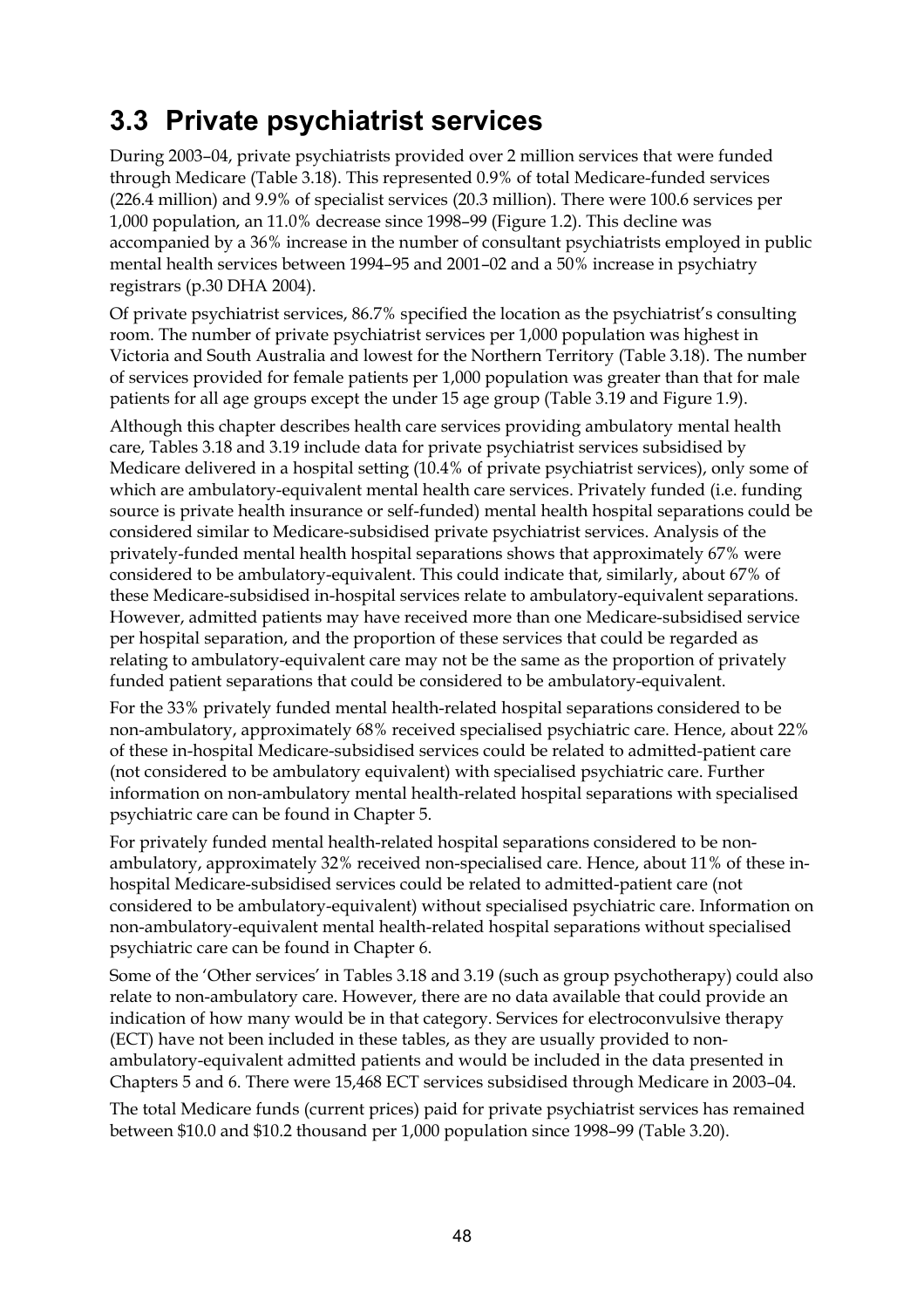#### **Medicare expenditure**

In 2003–04, a total of \$201.3 million of Medicare funds were used to reimburse services provided by private psychiatrists (Table 3.20). The benefits paid to private psychiatrists represented 2.3% of total Medicare expenditure (\$8,600.0 million) and 18.0% of expenditure on specialist services (\$1,119.5 million) for 2003–04. A total of \$10,064 per 1,000 population was paid during 2003–04. The per capita benefits paid to private psychiatrists in Victoria and South Australia were above the national average (Table 3.21), consistent with the distribution of private psychiatrists (Table 7.5) and the number of private psychiatry services provided in each jurisdiction (Table 3.18). Similarly, the per capita benefits paid to private psychiatrists in Western Australia, the Australian Capital Territory and the Northern Territory were well below the national average (Table 7.5).

#### **PBS and RPBS expenditure**

The purchase costs of many medications prescribed by private psychiatrists, GPs and non-psychiatrist medical specialists are fully or partially reimbursed through the PBS or RPBS. This section presents PBS and RPBS expenditure data for all prescriptions by private psychiatrists. PBS and RPBS medication data are classified using the ATC classification. This section of previous reports has included only PBS data, so the numbers may appear to have increased this year due to the inclusion of the RPBS data.

Table 3.22 presents data from the PBS and Table 3.23 from the PBS and RPBS on the number of prescriptions for medication provided by private psychiatrists. Between 1998–99 and 2003–04, selected PBS-subsidised mental health-related prescriptions by private psychiatrists increased by 270,856 (22.1%) (Table 3.22). This represented an increase of 14.8% or 9.68 prescriptions per 1,000 population. As for general practitioners and non-psychiatrist specialists (Table 3.14), the largest increases were in antipsychotic (45.1%) and antidepressant (21.5%) medications.

In 2003–04, private psychiatrists prescribed almost 2.0 million PBS/RPBS -subsidised medications during 2003–04 (Table 3.23). Most of these were for antidepressant (1.1 million or 54.6%) and antipsychotic (0.3 million or 15.4%) medication. South Australia (121.0) and Victoria (113.7) had the highest number of mental health-related prescriptions per 1,000 population. The Northern Territory had the lowest, with 24.9 prescriptions per 1,000 population.

Table 3.24 presents expenditure data from the PBS and Table 3.25 presents expenditure data from the PBS and RPBS for medication provided by private psychiatrists. Between 1998–99 and 2003–04, there was a 67.8% increase in PBS-subsidised expenditure (from \$56.8 million to \$95.3 million) on selected medications prescribed by private psychiatrists (Table 3.24). This translates to an increase of 57.9% or \$1,750 per 1,000 population. Contributing to this was a 98.8% increase in expenditure on antipsychotics, and a 40.0% increase in expenditure on antidepressants. In 2003–04, of the selected medications prescribed by private psychiatrists, antipsychotic medications accounted for the majority of PBS/RPBS funds paid (48.9%), followed by antidepressants (37.3%) (Table 3.25).

### **The Highly Specialised Drugs Program**

In addition to reimbursement under the PBS, the Australian Government provides funding under s. 100 of the *National Health Act 1953* for certain drugs for chronic conditions which, because of their clinical use or other special features, are limited to supply through hospitals. This is known as the Highly Specialised Drugs Program. Clozapine, an antipsychotic drug used to treat schizophrenia, was included in this program in 1993–94. In 2003–04, expenditure on clozapine was \$30.9 million, 92.7% of which was through public hospitals. (See Chapter 8 for further details on clozapine.)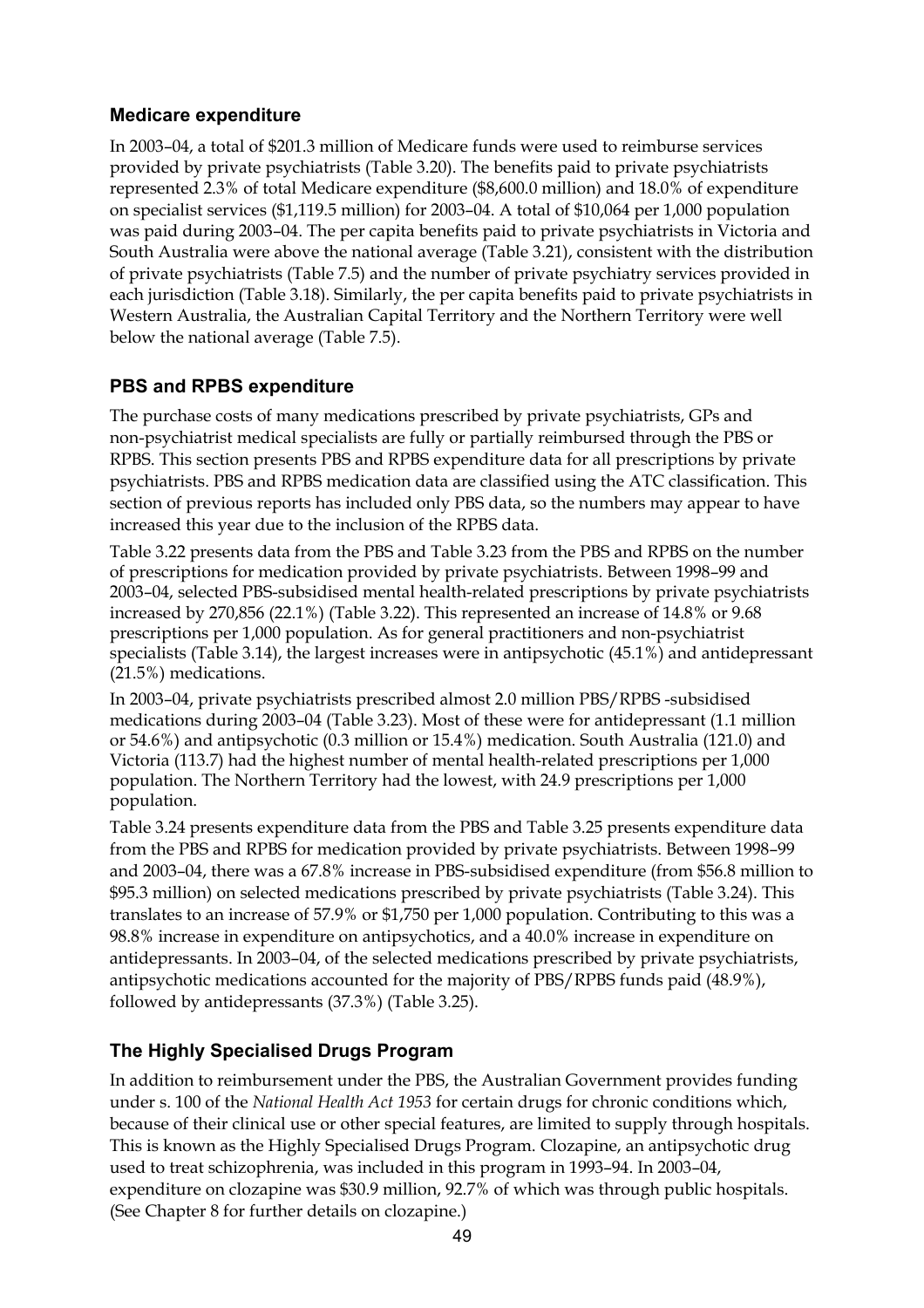| <b>Service</b>                                     |                                                | <b>NSW</b> | <b>Vic</b> | Qld     | <b>WA</b> | <b>SA</b>               | Tas    | <b>ACT</b>     | <b>NT</b>      | <b>Total</b> |
|----------------------------------------------------|------------------------------------------------|------------|------------|---------|-----------|-------------------------|--------|----------------|----------------|--------------|
|                                                    | Patient attendances in consulting room         |            |            |         |           |                         |        |                |                |              |
| 300, 310                                           | 15 minutes or less                             | 19,804     | 9,351      | 4,871   | 3,595     | 2,375                   | 1,851  | 1,641          | 863            | 44,351       |
| 302, 312                                           | 16 to 30 minutes                               | 93,866     | 78,429     | 55,411  | 19,081    | 19,950                  | 9,354  | 5,145          | 862            | 282,098      |
| 304, 314                                           | 31 to 45 minutes                               | 135,722    | 155,373    | 100,955 | 31,677    | 47,495                  | 15,944 | 4,672          | 1,061          | 492,899      |
| 306, 316                                           | 46 to 75 minutes                               | 265,508    | 283,518    | 103,740 | 35,165    | 87,038                  | 9,642  | 8,068          | 1,253          | 793,932      |
| 308, 318                                           | Over 75 minutes                                | 14,476     | 11,802     | 6,173   | 2,478     | 6,888                   | 1,731  | 1,073          | 45             | 44,666       |
| 319                                                | Selected cases (> 45 min)                      | 32,493     | 33,179     | 10,203  | 1,493     | 8,853                   | 237    | 1,078          | 0              | 87,536       |
|                                                    | Total                                          | 561,869    | 571,652    | 281,353 | 93,489    | 172,599                 | 38,759 | 21,677         | 4,084          | 1,745,482    |
|                                                    | Patient attendances in hospital <sup>(a)</sup> |            |            |         |           |                         |        |                |                |              |
| 320                                                | 15 minutes or less                             | 1,635      | 5,773      | 3,762   | 3,562     | 877                     | 569    | 300            | $\overline{2}$ | 16,480       |
| 322                                                | 16 to 30 minutes                               | 12,939     | 21,721     | 33,945  | 9,533     | 5,732                   | 2,708  | 564            | 18             | 87,160       |
| 324                                                | 31 to 45 minutes                               | 17,403     | 15,085     | 13,020  | 6,494     | 4,429                   | 2,543  | 328            | 43             | 59,345       |
| 326                                                | 46 to 75 minutes                               | 13,683     | 11,350     | 5,926   | 3,944     | 3,318                   | 1,183  | 228            | 30             | 39,662       |
| 328                                                | Over 75 minutes                                | 2,423      | 1,329      | 698     | 1,082     | 451                     | 276    | 51             | 39             | 6,349        |
|                                                    | Total                                          | 48,083     | 55,258     | 57,351  | 24,615    | 14,807                  | 7,279  | 1,471          | 132            | 208,996      |
|                                                    | Patient attendances in other locations         |            |            |         |           |                         |        |                |                |              |
| 330                                                | 15 minutes or less                             | 609        | 276        | 58      | 179       | 14                      | 0      | 0              | 0              | 1,136        |
| 332                                                | 16 to 30 minutes                               | 931        | 904        | 53      | 177       | 68                      | 11     | 12             |                | 2,157        |
| 334                                                | 31 to 45 minutes                               | 1,781      | 943        | 95      | 73        | 142                     | 13     | 12             | 3              | 3,062        |
| 336                                                | 46 to 75 minutes                               | 2,268      | 885        | 279     | 55        | 263                     | 22     | 13             | 5              | 3,790        |
| 338                                                | Over 75 minutes                                | 1,131      | 171        | 122     | 80        | 468                     | 6      | $\overline{2}$ | 3              | 1,983        |
|                                                    | Total                                          | 6,720      | 3,179      | 607     | 564       | 955                     | 52     | 39             | 12             | 12,128       |
| Other services <sup>(b)</sup>                      |                                                |            |            |         |           |                         |        |                |                |              |
| 342, 344, 346                                      | Group psychotherapy                            | 11,826     | 23,933     | 2,329   | 901       | 1,860                   | 741    | 9              | 42             | 41,641       |
| 348, 350, 352                                      | Interview with non-patient                     | 1,005      | 974        | 972     | 614       | 553                     | 119    | 50             | 14             | 4,301        |
| 353, 355, 356,<br>357, 358, 364,<br>366, 367, 369, |                                                |            |            |         |           |                         |        |                |                |              |
| 370                                                | Telepsychiatry                                 | 40         | 34         | 74      | 0         | $\overline{\mathbf{c}}$ | 0      | 27             | 0              | 177          |
|                                                    | Total                                          | 12.871     | 24,941     | 3,375   | 1,515     | 2,415                   | 860    | 86             | 56             | 46,119       |
| <b>Total</b>                                       |                                                | 629,543    | 655,030    | 342,686 | 120,183   | 190,776                 | 46,950 | 23,273         | 4,284          | 2,012,725    |
| Per 1,000 population <sup>(c)</sup>                |                                                | 93.8       | 132.6      | 89.1    | 61.1      | 124.7                   | 97.8   | 72.0           | 21.5           | 100.6        |

**Table 3.18: Private psychiatrist services subsidised through Medicare by schedule item, states and territories, 2003–04** 

(a) Private psychiatrist services delivered to patients admitted to hospital. Some of these services may be considered to be non-ambulatory. Information on mental health-related hospital separations considered to be non-ambulatory can be found in Chapters 4, 5 and 6.

(b) Some of these services may have been delivered to patients admitted to hospital and may be considered to be non-ambulatory-equivalent. Information on mental health-related hospital separations considered to be non-ambulatory-equivalent can be found in Chapters 5 and 6. Services for electroconvulsive therapy (ECT) have not been included in this table, as they usually are provided to non-ambulatory-equivalent admitted patients.

(c) The rate per 1,000 population is a crude rate based on the estimated resident population at 31 December 2003.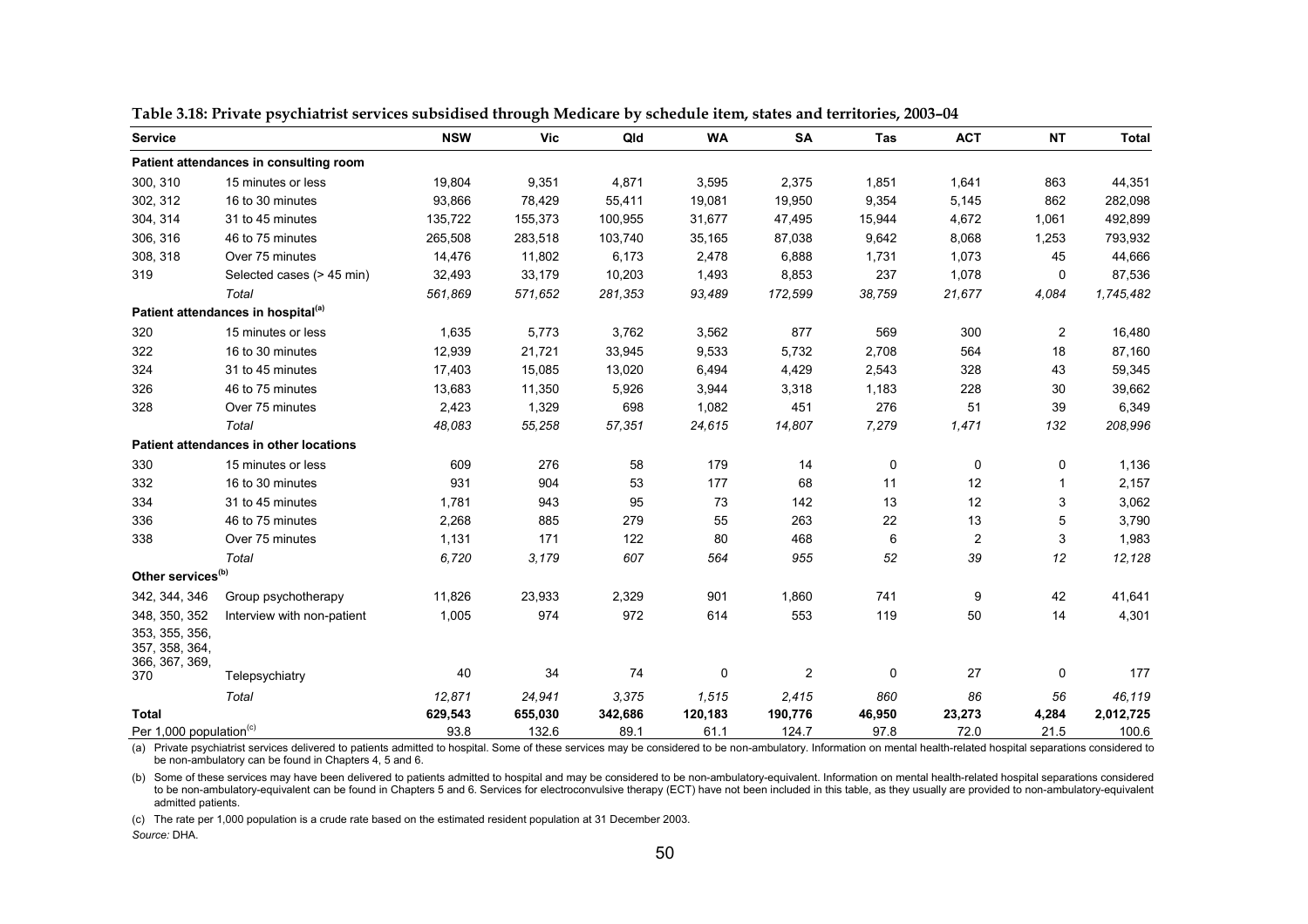| <b>Service</b>                                                      |                                                | Under 15 years | $15-24$ years | 25-34 years    | 35-44 years  | 45-54 years |         | 55-64 years 65 and over | <b>Total</b> |
|---------------------------------------------------------------------|------------------------------------------------|----------------|---------------|----------------|--------------|-------------|---------|-------------------------|--------------|
|                                                                     |                                                |                |               |                | <b>Males</b> |             |         |                         |              |
|                                                                     | Patient attendances in consulting room         |                |               |                |              |             |         |                         |              |
| 300, 310                                                            | 15 minutes or less                             | 780            | 2,387         | 5,243          | 6,565        | 5,148       | 3,058   | 1,324                   | 24,505       |
| 302, 312                                                            | 16 to 30 minutes                               | 3,296          | 12,223        | 25,941         | 31,777       | 31,446      | 21,098  | 9,944                   | 135,725      |
| 304, 314                                                            | 31 to 45 minutes                               | 7,128          | 22,221        | 38,425         | 46,537       | 49,367      | 31,777  | 12,829                  | 208,284      |
| 306, 316                                                            | 46 to 75 minutes                               | 14,284         | 34,449        | 56,215         | 75,658       | 73,734      | 40,030  | 11,613                  | 305,983      |
| 308, 318                                                            | Over 75 minutes                                | 1,836          | 2,743         | 2,876          | 3,711        | 4,120       | 2,441   | 718                     | 18,445       |
| 319                                                                 | Selected cases (> 45 min)                      | 411            | 1,291         | 3,701          | 6,033        | 5,446       | 1,591   | 268                     | 18,741       |
|                                                                     | Total                                          | 27,735         | 75,314        | 132,401        | 170,281      | 169,261     | 99,995  | 36,696                  | 711,683      |
|                                                                     | Patient attendances in hospital <sup>(a)</sup> |                |               |                |              |             |         |                         |              |
| 320                                                                 | 15 minutes or less                             | 26             | 656           | 572            | 674          | 960         | 723     | 880                     | 4,491        |
| 322                                                                 | 16 to 30 minutes                               | 36             | 3,125         | 3,384          | 3,960        | 5,769       | 4,141   | 3,382                   | 23,797       |
| 324                                                                 | 31 to 45 minutes                               | 71             | 2,240         | 2,187          | 3,236        | 4,012       | 2,475   | 2,209                   | 16,430       |
| 326                                                                 | 46 to 75 minutes                               | 61             | 1,412         | 1,348          | 1,932        | 2,531       | 1,299   | 1,341                   | 9,924        |
| 328                                                                 | Over 75 minutes                                | 3              | 231           | 253            | 315          | 399         | 243     | 222                     | 1,666        |
|                                                                     | Total                                          | 197            | 7,664         | 7,744          | 10,117       | 13,671      | 8.881   | 8.034                   | 56,308       |
|                                                                     | Patient attendances in other locations         |                |               |                |              |             |         |                         |              |
| 330                                                                 | 15 minutes or less                             | $\overline{c}$ | 14            | 12             | 43           | 51          | 90      | 341                     | 553          |
| 332                                                                 | 16 to 30 minutes                               | $\overline{7}$ | 30            | 37             | 54           | 171         | 143     | 429                     | 871          |
| 334                                                                 | 31 to 45 minutes                               | $\overline{7}$ | 44            | 109            | 84           | 179         | 202     | 529                     | 1,154        |
| 336                                                                 | 46 to 75 minutes                               | 32             | 203           | 287            | 209          | 192         | 185     | 469                     | 1,577        |
| 338                                                                 | Over 75 minutes                                | 23             | 286           | 99             | 77           | 205         | 73      | 155                     | 918          |
|                                                                     | Total                                          | 71             | 577           | 544            | 467          | 798         | 693     | 1,923                   | 5,073        |
| Other services <sup>(b)</sup>                                       |                                                |                |               |                |              |             |         |                         |              |
| 342, 344, 346                                                       | Group psychotherapy                            | 1,319          | 956           | 2,147          | 5,227        | 5,675       | 2,809   | 445                     | 18,578       |
| 348, 350, 352<br>353, 355, 356,<br>357, 358, 364,<br>366, 367, 369, | Interview with non-patient                     | 248            | 543           | 287            | 261          | 246         | 177     | 252                     | 2,014        |
| 370                                                                 | Telepsychiatry                                 | 1              | 6             | $\overline{7}$ | 0            | 9           | 4       | 0                       | 27           |
|                                                                     | Total                                          | 1,568          | 1,505         | 2,441          | 5,488        | 5,930       | 2,990   | 697                     | 20,619       |
| <b>Total</b>                                                        |                                                | 29,571         | 85,060        | 143,130        | 186,353      | 189,660     | 112,559 | 47,350                  | 793,683      |
| Per 1,000 population <sup>(c)</sup>                                 |                                                | 14.5           | 61.0          | 99.6           | 125.0        | 140.5       | 110.0   | 41.7                    | 80.4         |

**Table 3.19: Private psychiatrist services subsidised through Medicare by schedule item, patient sex and age group, Australia, 2003–04** 

 *(continued)*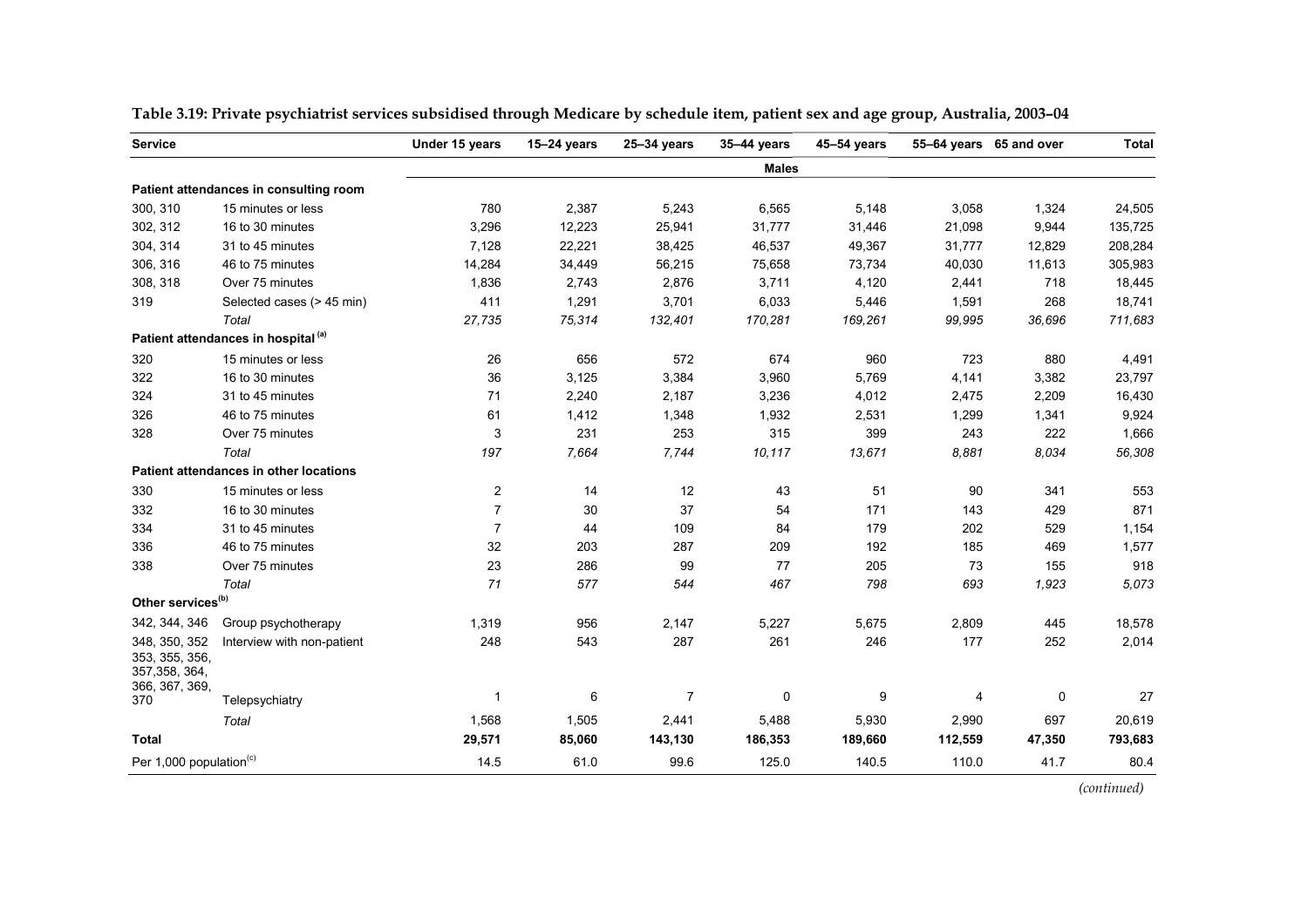| <b>Service</b>                                         |                            | Under 15 years          | $15-24$ years  | $25 - 34$ years | 35-44 years    | 45-54 years | 55-64 years | 65 and over | <b>Total</b> |
|--------------------------------------------------------|----------------------------|-------------------------|----------------|-----------------|----------------|-------------|-------------|-------------|--------------|
|                                                        |                            |                         |                |                 | <b>Females</b> |             |             |             |              |
| Patient attendances in consulting room                 |                            |                         |                |                 |                |             |             |             |              |
| 300, 310                                               | 15 minutes or less         | 296                     | 1,931          | 3,503           | 4,632          | 4,519       | 2,906       | 2,049       | 19,836       |
| 302, 312                                               | 16 to 30 minutes           | 1,664                   | 11,454         | 23,414          | 33,028         | 34,337      | 23,948      | 18,528      | 146,373      |
| 304, 314                                               | 31 to 45 minutes           | 3,444                   | 30,175         | 52,577          | 65,975         | 68,269      | 39,694      | 24,481      | 284,615      |
| 306, 316                                               | 46 to 75 minutes           | 7,945                   | 52,451         | 97,883          | 127,830        | 120,966     | 59,216      | 21,658      | 487,949      |
| 308, 318                                               | Over 75 minutes            | 802                     | 3,079          | 4,944           | 6,094          | 6,468       | 3,256       | 1,578       | 26,221       |
| 319                                                    | Selected cases (> 45 min)  | 403                     | 4,152          | 14,387          | 19,356         | 22,535      | 7,411       | 551         | 68,795       |
|                                                        | Total                      | 14,554                  | 103,242        | 196,708         | 256,915        | 257,094     | 136,431     | 68,845      | 1,033,789    |
| Patient attendances in hospital <sup>(a)</sup>         |                            |                         |                |                 |                |             |             |             |              |
| 320                                                    | 15 minutes or less         | 114                     | 1,993          | 1,487           | 2,026          | 2,034       | 1,829       | 2,506       | 11,989       |
| 322                                                    | 16 to 30 minutes           | 174                     | 9,438          | 10,029          | 11,738         | 12,356      | 9,202       | 10,426      | 63,363       |
| 324                                                    | 31 to 45 minutes           | 179                     | 5,794          | 6,761           | 8,947          | 9,099       | 5,844       | 6,291       | 42,915       |
| 326                                                    | 46 to 75 minutes           | 143                     | 4,486          | 4,953           | 6,704          | 6,527       | 3,651       | 3,274       | 29,738       |
| 328                                                    | Over 75 minutes            | 43                      | 762            | 852             | 1,054          | 1,003       | 556         | 413         | 4,683        |
|                                                        | Total                      | 653                     | 22,473         | 24,082          | 30,469         | 31,019      | 21,082      | 22,910      | 152,688      |
| Patient attendances in other locations                 |                            |                         |                |                 |                |             |             |             |              |
| 330                                                    | 15 minutes or less         | 0                       | 8              | 10              | 25             | 114         | 59          | 367         | 583          |
| 332                                                    | 16 to 30 minutes           | $\overline{\mathbf{c}}$ | 29             | 58              | 70             | 174         | 101         | 852         | 1,286        |
| 334                                                    | 31 to 45 minutes           | 8                       | 57             | 149             | 210            | 249         | 140         | 1,095       | 1,908        |
| 336                                                    | 46 to 75 minutes           | 11                      | 102            | 276             | 192            | 331         | 370         | 931         | 2,213        |
| 338                                                    | Over 75 minutes            | 24                      | 76             | 122             | 139            | 249         | 155         | 300         | 1,065        |
|                                                        | Total                      | 45                      | 272            | 615             | 636            | 1,117       | 825         | 3,545       | 7,055        |
| Other services <sup>(b)</sup>                          |                            |                         |                |                 |                |             |             |             |              |
| 342, 344, 346                                          | Group psychotherapy        | 893                     | 1,934          | 3,515           | 6,826          | 7,016       | 2,641       | 238         | 23,063       |
| 348, 350, 352                                          | Interview with non-patient | 134                     | 467            | 354             | 349            | 320         | 214         | 449         | 2,287        |
| 353, 355, 356, 357,<br>358, 364, 366, 367,<br>369, 370 | Telepsychiatry             | 0                       | $\overline{7}$ | 33              | 39             | 56          | 10          | 5           | 150          |
|                                                        | Total                      |                         |                |                 |                |             |             |             |              |
| <b>Total</b>                                           |                            | 1,027                   | 2,408          | 3,902           | 7,214          | 7,392       | 2,865       | 692         | 25,500       |
|                                                        |                            | 16,279                  | 128,395        | 225,307         | 295,234        | 296,622     | 161,203     | 95,992      | 1,219,032    |
| Per 1,000 population <sup>(c)</sup>                    |                            | 8.4                     | 96.3           | 156.0           | 196.1          | 217.5       | 160.9       | 68.0        | 121.9        |

**Table 3.19 (continued): Private psychiatrist services subsidised through Medicare by schedule item, patient sex and age group, Australia, 2003–04** 

(a) Private psychiatrist services delivered to patients admitted to hospital. Some of these services may be considered to be non-ambulatory-equivalent. Information on mental health-related hospital separations considered to be non-ambulatory can be found in Chapters 4, 5 and 6.

(b) Some of these services may have been delivered to patients admitted to hospital and may be considered to be non-ambulatory-equivalent. Information on mental health-related hospital separations considered to be non-ambulatory-equivalent can be found in Chapters 4, 5 and 6. Services for ECT have not been included in this table, as they are usually provided to non-ambulatory-equivalent admitted patients.

(c) The rate per 1,000 population is a crude rate based on the estimated resident population at 31 December 2003.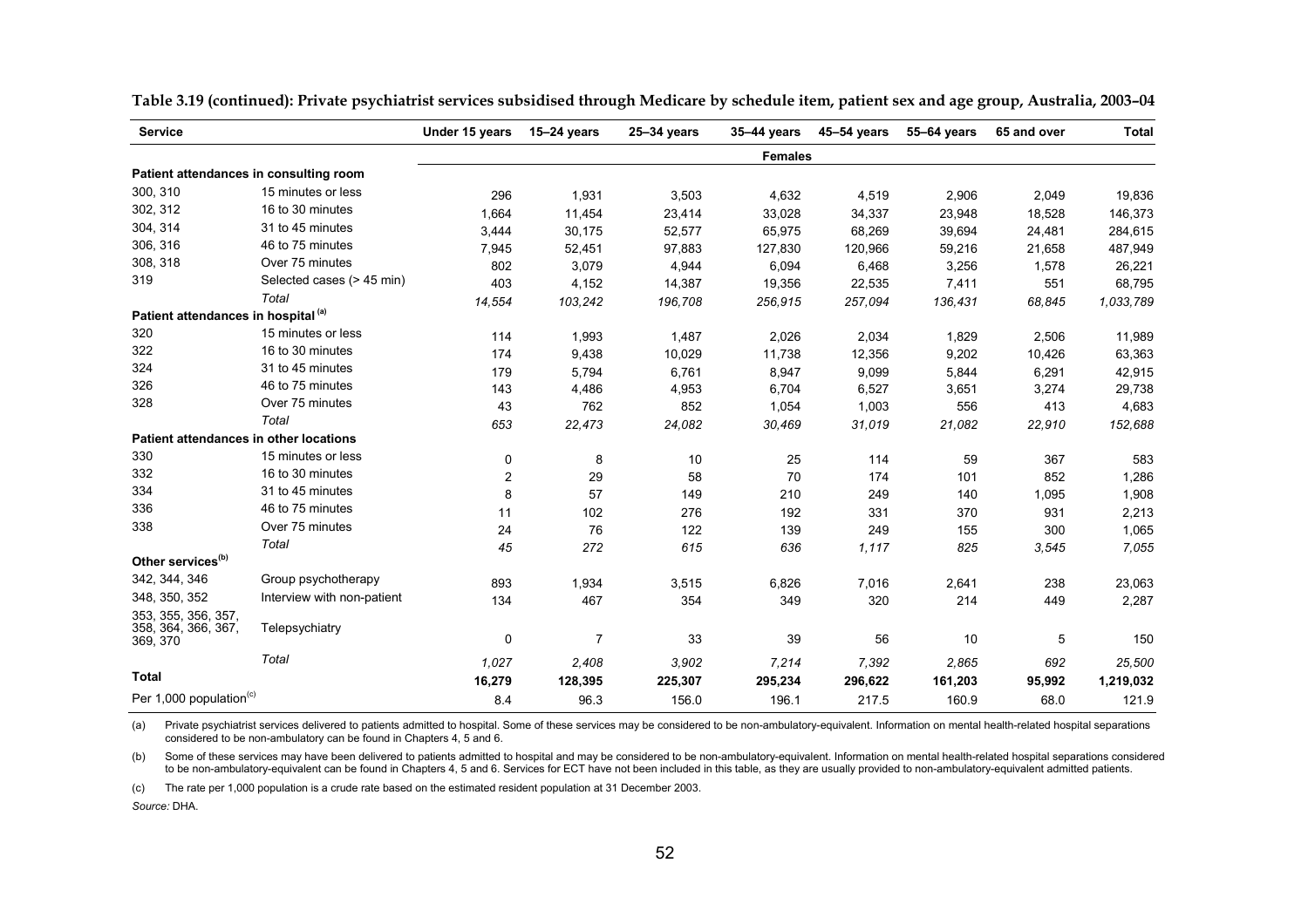| Code                                      | <b>Description</b>                       | 1998-99    | 1999-00    | 2000-01    | $2001 - 02$ | 2002-03    | 2003-04    |
|-------------------------------------------|------------------------------------------|------------|------------|------------|-------------|------------|------------|
| <b>Patient attendances</b>                |                                          |            |            |            |             |            |            |
| <b>Consulting rooms</b>                   |                                          |            |            |            |             |            |            |
| 300, 310                                  | 15 minutes or less                       | 2,109.38   | 1,844.14   | 1,655.94   | 1,598.20    | 1,419.47   | 1,349.31   |
| 302, 312                                  | 16 to 30 minutes                         | 17,690.23  | 17,797.41  | 17,818.50  | 17,805.83   | 17,545.88  | 17,159.91  |
| 304, 314                                  | 31 to 45 minutes                         | 38,358.01  | 39,295.71  | 40,764.93  | 41,185.58   | 42,408.80  | 44,191.43  |
| 306, 316                                  | 46 to 75 minutes                         | 100,881.09 | 101,595.52 | 101,942.75 | 100,215.02  | 99,212.22  | 100,158.09 |
| 308, 318                                  | Over 75 minutes                          | 6,205.96   | 6,138.69   | 6,404.04   | 6,182.83    | 6,549.27   | 6,723.30   |
| 319                                       | Selected cases (> 45 min)                | 10,090.37  | 10,859.05  | 11,071.54  | 11,684.52   | 11,732.88  | 12,287.11  |
|                                           | Total                                    | 175,335.03 | 177,530.52 | 179,657.70 | 178,671.97  | 178,868.51 | 181,869.14 |
| Hospital                                  |                                          |            |            |            |             |            |            |
| 320                                       | 15 minutes or less                       | 491.53     | 453.46     | 514.57     | 500.54      | 455.71     | 439.30     |
| 322                                       | 16 to 30 minutes                         | 3,773.37   | 3,610.30   | 3,966.19   | 4,239.07    | 4,605.41   | 4,646.07   |
| 324                                       | 31 to 45 minutes                         | 3,309.24   | 3,264.77   | 3,567.58   | 3,984.61    | 4,268.62   | 4,633.49   |
| 326                                       | 46 to 75 minutes                         | 3,141.70   | 3,199.92   | 3,630.87   | 3,742.38    | 3,971.43   | 4,274.71   |
| 328                                       | Over 75 minutes                          | 596.48     | 562.63     | 676.12     | 674.31      | 663.13     | 832.74     |
|                                           | Total                                    | 11,312.32  | 11,091.07  | 12,355.34  | 13,140.92   | 13,964.29  | 14,826.31  |
| <b>Other location</b>                     |                                          |            |            |            |             |            |            |
| 330                                       | 15 minutes or less                       | 42.03      | 30.62      | 38.60      | 56.30       | 58.45      | 63.05      |
| 332                                       | 16 to 30 minutes                         | 240.35     | 127.08     | 152.47     | 221.69      | 228.26     | 188.07     |
| 334                                       | 31 to 45 minutes                         | 247.16     | 279.36     | 296.37     | 325.05      | 366.80     | 371.35     |
| 336                                       | 46 to 75 minutes                         | 381.52     | 408.44     | 427.36     | 539.57      | 608.23     | 558.78     |
| 338                                       | Over 75 minutes                          | 300.22     | 280.32     | 263.42     | 344.12      | 309.25     | 357.05     |
|                                           | Total                                    | 1,211.27   | 1,125.82   | 1,178.22   | 1,486.72    | 1,570.98   | 1,538.30   |
| <b>Other services</b>                     |                                          |            |            |            |             |            |            |
| 342, 344, 346                             | Group psychotherapy                      | 2,929.65   | 2,640.75   | 2,495.41   | 2,358.29    | 2,185.09   | 2,120.25   |
| 348, 350, 352                             | Interview with non-patient               | 191.25     | 226.72     | 249.77     | 199.40      | 198.60     | 208.15     |
| 14224                                     | Electroconvulsive therapy <sup>(a)</sup> | 513.57     | 491.96     | 575.38     | 620.57      | 694.94     | 670.96     |
| 353, 355, 356, 357, 358,                  |                                          |            |            |            |             |            |            |
| 364, 366, 367, 369, 370                   | Telepsychiatry                           | 0.00       | 0.00       | 0.00       | 0.00        | 1.90       | 19.32      |
|                                           | Total                                    | 3,634.47   | 3,359.42   | 3,320.56   | 3,178.25    | 3.080.52   | 3.018.68   |
| Total expenditure (\$'000)                |                                          | 191,493.10 | 193,106.84 | 196,511.81 | 196,477.86  | 197,484.31 | 201,252.43 |
| Per 1,000 population $(\text{$\$})^{(b)}$ |                                          | 10,178.07  | 10,143.05  | 10,196.41  | 10,060.68   | 9,996.75   | 10,063.74  |

**Table 3.20: Medicare expenditure (\$'000) on services provided by private psychiatrists (current prices), by schedule item, Australia, 1998–99 to 2003–04**

(a) The data for the electroconvulsive therapy item may include data for medical practitioners other than psychiatrists.

(b) The rate per 1,000 population is a crude rate based on the estimated resident population at December 2003. *Source:* DHA.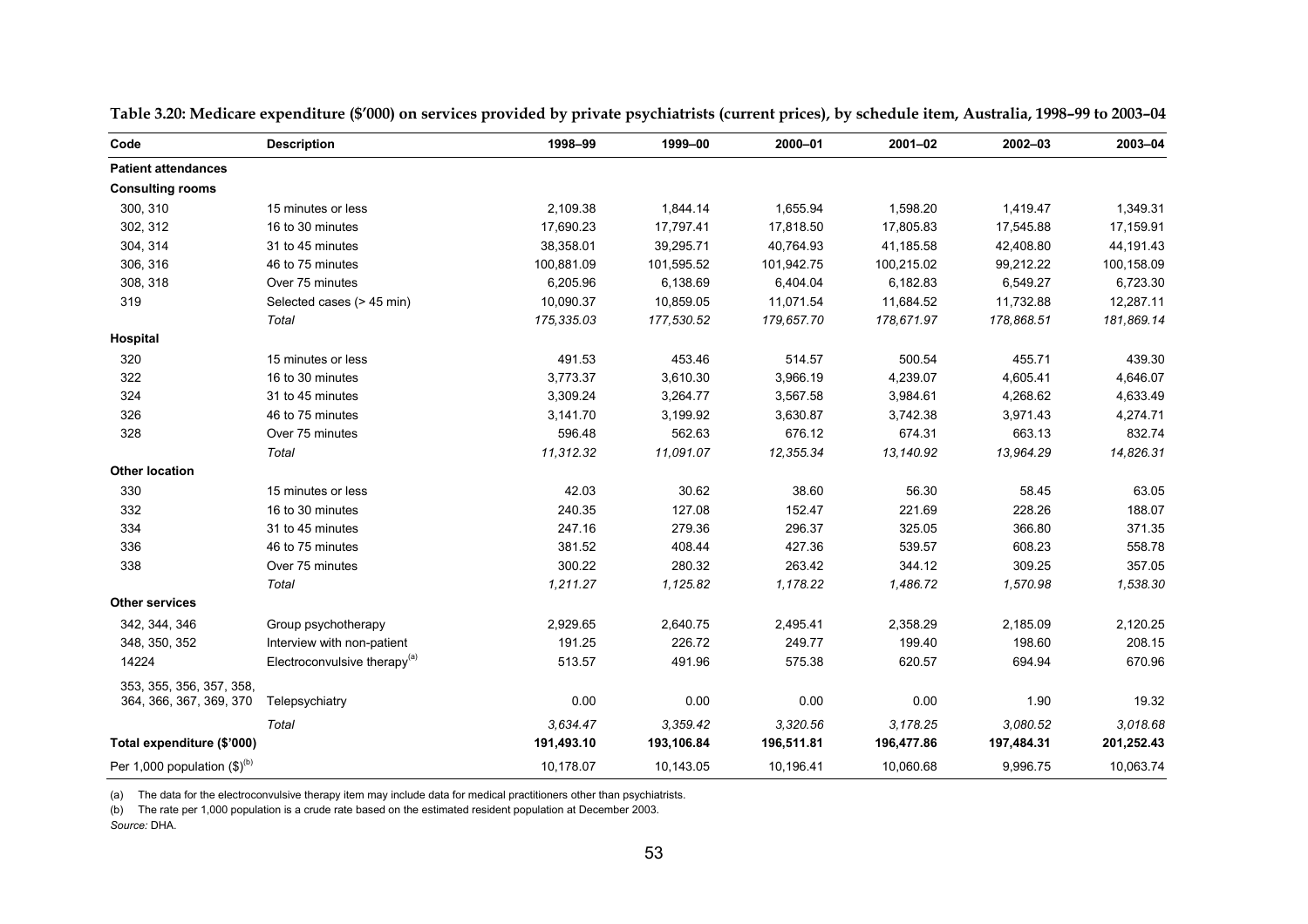| Code                                      | <b>Description</b>                       | <b>NSW</b> | Vic       | Qld       | SA        | Tas      |          | ACT WA and NT | <b>Total</b> |
|-------------------------------------------|------------------------------------------|------------|-----------|-----------|-----------|----------|----------|---------------|--------------|
| <b>Patient attendances</b>                |                                          |            |           |           |           |          |          |               |              |
| <b>Consulting rooms</b>                   |                                          |            |           |           |           |          |          |               |              |
| 300, 310                                  | 15 minutes or less                       | 601.46     | 285.15    | 148.31    | 71.95     | 56.08    | 50.07    | 136.29        | 1,349.31     |
| 302, 312                                  | 16 to 30 minutes                         | 5,705.35   | 4,764.94  | 3,381.06  | 1,209.04  | 567.97   | 314.89   | 1,216.67      | 17,159.90    |
| 304, 314                                  | 31 to 45 minutes                         | 12,166.25  | 13,900.99 | 9,074.75  | 4,235.05  | 1,422.40 | 433.82   | 2,958.18      | 44,191.43    |
| 306, 316                                  | 46 to 75 minutes                         | 33,748.20  | 35,854.72 | 12,986.15 | 10,738.55 | 1,199.63 | 1,028.22 | 4,602.62      | 100,158.09   |
| 308, 318                                  | Over 75 minutes                          | 2,178.29   | 1,779.34  | 919.24    | 1,036.89  | 268.44   | 160.54   | 380.57        | 6,723.30     |
| 319                                       | Selected cases (> 45 min)                | 4,639.53   | 4,646.90  | 1,421.99  | 1,205.86  | 33.48    | 139.34   | 200.01        | 12,287.11    |
|                                           | Total                                    | 59,039.08  | 61,232.04 | 27,931.49 | 18,497.35 | 3,547.99 | 2,126.87 | 9,494.34      | 181,869.14   |
| Hospital                                  |                                          |            |           |           |           |          |          |               |              |
| 320                                       | 15 minutes or less                       | 43.65      | 153.88    | 100.27    | 23.37     | 15.12    | 8.00     | 95.01         | 439.30       |
| 322                                       | 16 to 30 minutes                         | 688.86     | 1,157.53  | 1,810.86  | 305.46    | 144.40   | 30.04    | 508.93        | 4,646.07     |
| 324                                       | 31 to 45 minutes                         | 1,357.47   | 1,177.92  | 1,016.83  | 345.90    | 198.78   | 25.63    | 510.96        | 4,633.49     |
| 326                                       | 46 to 75 minutes                         | 1,473.70   | 1,223.17  | 638.74    | 357.69    | 127.75   | 24.56    | 429.10        | 4,274.71     |
| 328                                       | Over 75 minutes                          | 317.46     | 173.99    | 91.48     | 59.17     | 36.13    | 6.72     | 147.78        | 832.74       |
|                                           | Total                                    | 3,881.14   | 3,886.48  | 3,658.18  | 1,091.59  | 522.19   | 94.94    | 1,691.79      | 14,826.31    |
| <b>Other location</b>                     |                                          |            |           |           |           |          |          |               |              |
| 330                                       | 15 minutes or less                       | 33.78      | 15.32     | 3.23      | 0.78      | 0.00     | 0.00     | 9.95          | 63.05        |
| 332                                       | 16 to 30 minutes                         | 81.18      | 78.69     | 4.63      | 5.90      | 0.96     | 1.14     | 15.57         | 188.07       |
| 334                                       | 31 to 45 minutes                         | 215.85     | 114.22    | 11.48     | 17.30     | 1.57     | 1.68     | 9.26          | 371.35       |
| 336                                       | 46 to 75 minutes                         | 335.04     | 129.63    | 41.41     | 38.57     | 3.23     | 2.11     | 8.78          | 558.78       |
| 338                                       | Over 75 minutes                          | 206.65     | 30.91     | 22.45     | 81.21     | 1.05     | 0.35     | 14.44         | 357.05       |
|                                           | Total                                    | 872.50     | 368.76    | 83.19     | 143.76    | 6.81     | 5.28     | 57.99         | 1,538.30     |
| <b>Other services</b>                     |                                          |            |           |           |           |          |          |               |              |
| 342, 344, 346                             | Group psychotherapy                      | 606.98     | 1,222.83  | 119.10    | 96.58     | 28.11    | 0.60     | 46.06         | 2,120.25     |
| 348, 350, 352                             | Interview with non-patient               | 49.31      | 46.44     | 45.09     | 29.82     | 5.13     | 2.97     | 29.39         | 208.15       |
| 14224                                     | Electroconvulsive therapy <sup>(b)</sup> | 166.81     | 161.74    | 216.06    | 56.17     | 14.37    | 5.19     | 50.61         | 670.96       |
| 353, 355, 356, 357, 358,                  |                                          |            |           |           |           |          |          |               |              |
| 364, 366, 367, 369, 370                   | Telepsychiatry                           | 5.26       | 1.63      | 8.46      | 0.20      | 0.00     | 3.75     | 0.00          | 19.32        |
|                                           | Total                                    | 828.36     | 1,432.64  | 388.71    | 182.78    | 47.62    | 12.51    | 126.06        | 3,018.68     |
| Total expenditure (\$'000)                |                                          | 64,621.08  | 66,919.93 | 32,061.58 | 19,915.47 | 4,124.61 | 2,239.59 | 11,370.18     | 201,252.43   |
| Per 1,000 population $(\text{$\$})^{(c)}$ |                                          | 9,629.98   | 13,542.71 | 8,339.80  | 13,013.23 | 8,590.04 | 6,932.49 | 5,251.10      | 10,063.74    |

|  | Table 3.21: Medicare expenditure (\$'000) on services provided by private psychiatrists by schedule item, states and territories, 2003–04 |  |  |  |  |  |
|--|-------------------------------------------------------------------------------------------------------------------------------------------|--|--|--|--|--|
|--|-------------------------------------------------------------------------------------------------------------------------------------------|--|--|--|--|--|

(a) Figures for Western Australia and the Northern Territory have been combined for confidentiality reasons.

(b) The data for the electroconvulsive therapy item may include data for medical practitioners other than psychiatrists.

(c) The rate per 1,000 population is a crude rate based on the estimated resident population at December 2003. *Source:* DHA.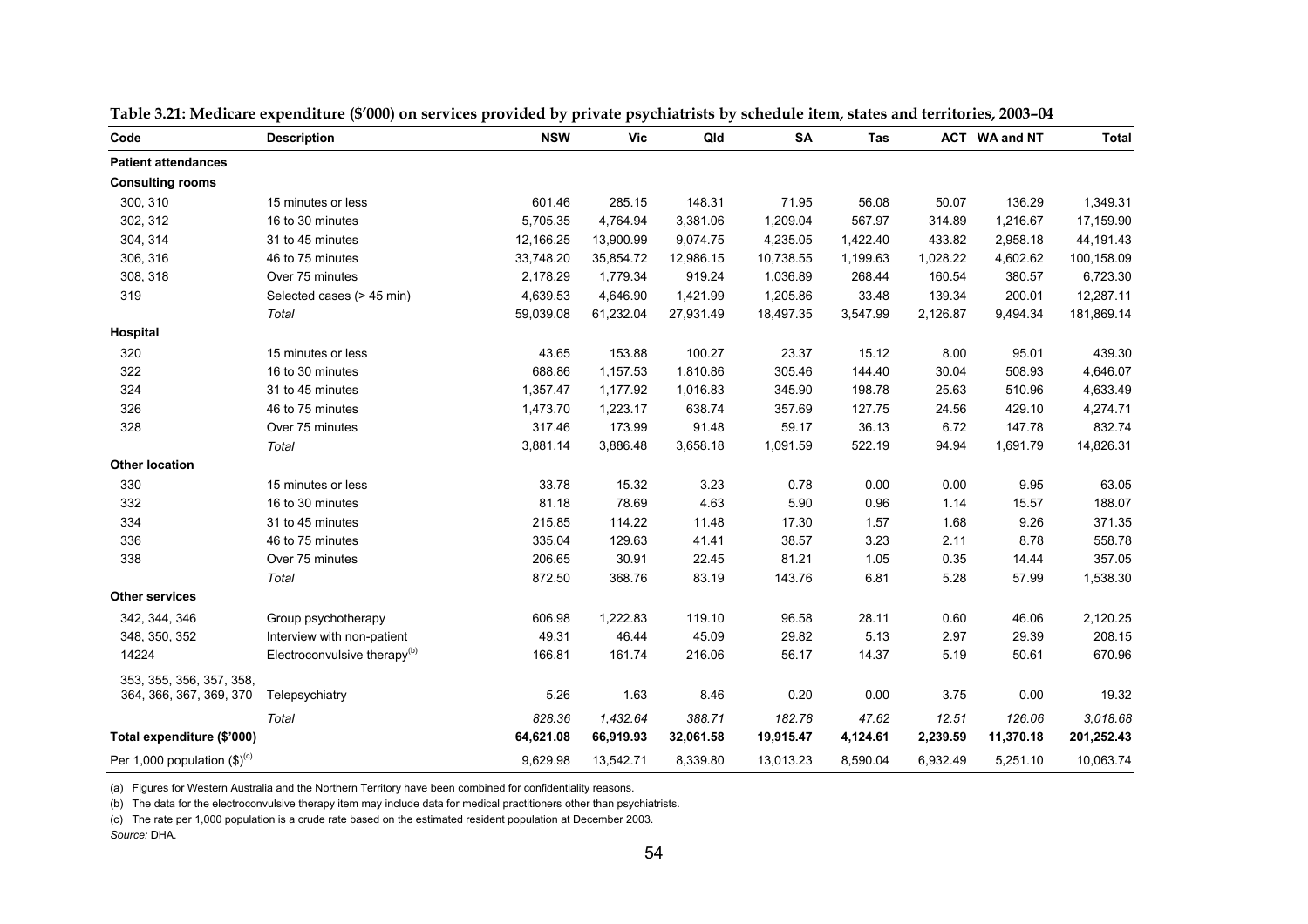| <b>ATC</b>  |                                     |           |           |           |             |             |           |
|-------------|-------------------------------------|-----------|-----------|-----------|-------------|-------------|-----------|
| code        | <b>Description</b>                  | 1998-99   | 1999-00   | 2000-01   | $2001 - 02$ | $2002 - 03$ | 2003-04   |
| <b>N05A</b> | Antipsychotics                      | 205.384   | 241.059   | 267,378   | 282.387     | 292.451     | 298,037   |
| N05B        | Anxiolytics                         | 127,310   | 130,890   | 135,108   | 135,758     | 141,462     | 141,848   |
| <b>N05C</b> | Hypnotics and sedatives             | 68.830    | 70.502    | 70.061    | 63.344      | 58.881      | 54.910    |
| <b>N06A</b> | Antidepressants                     | 825,333   | 887.636   | 929.070   | 940.889     | 971.657     | 1,002,918 |
|             | Total prescriptions <sup>(b)</sup>  | 1,226,857 | 1,330,087 | 1.401.617 | 1,422,378   | 1,464,451   | 1,497,713 |
|             | Per 1,000 population <sup>(a)</sup> | 65.21     | 69.86     | 72.73     | 72.83       | 74.13       | 74.89     |

**Table 3.22: Selected PBS-subsidised prescriptions by private psychiatrists, by Anatomical Therapeutic Chemical group, Australia, 1998–99 to 2003–04** 

(a) The rate per 1,000 population is a crude rate based on the estimated resident population at 31 December 1998, 1999, 2000, 2001, 2002 and 2003.

(b) These data may include some public psychiatrist prescriptions.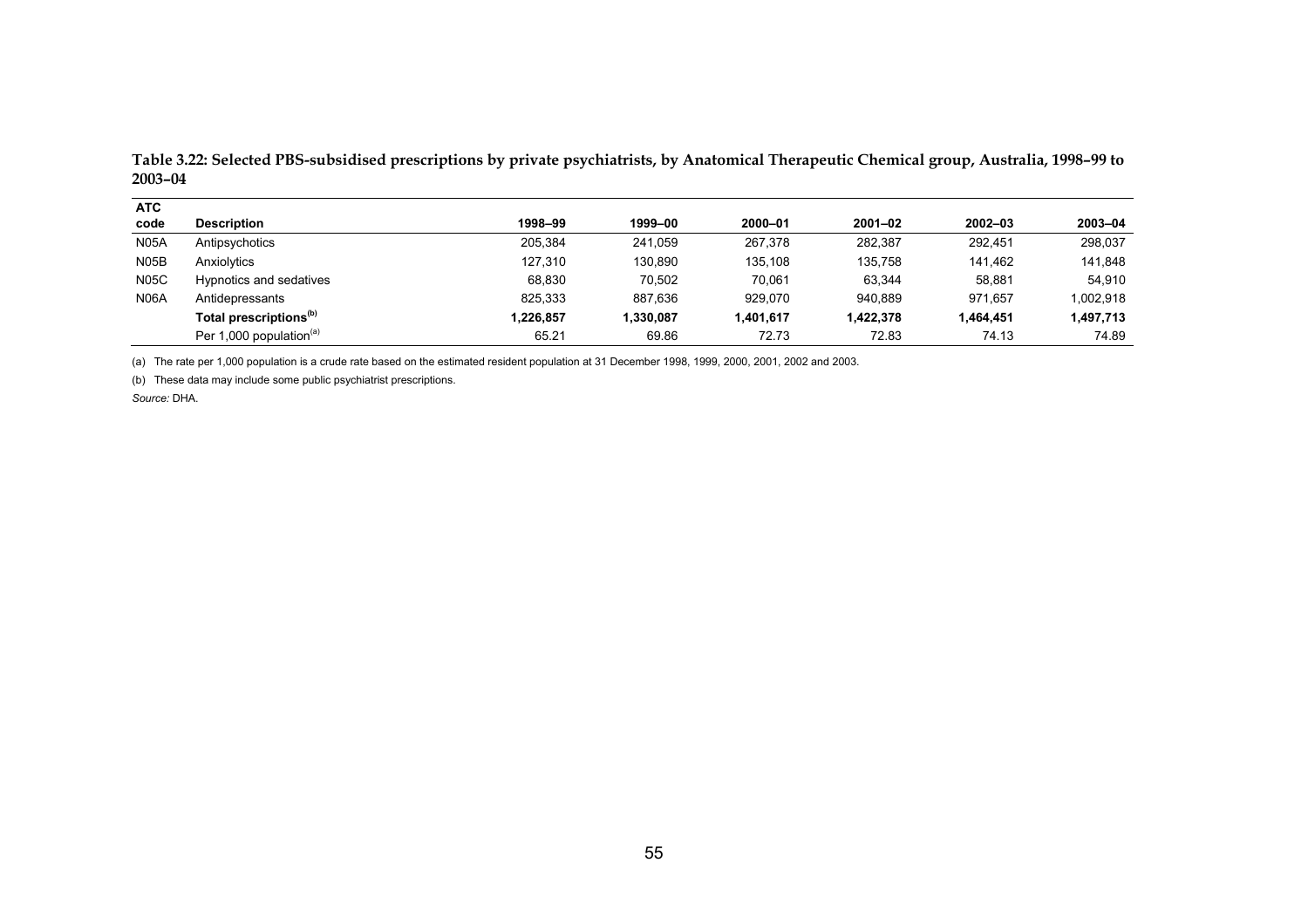**Table 3.23: PBS and RPBS-subsidised prescriptions by private psychiatrists, by Anatomical Therapeutic Chemical group, states and territories(a), 2003–04** 

| <b>ATC</b>        |                                            |            |            |         |           |           |        |            |                |           |
|-------------------|--------------------------------------------|------------|------------|---------|-----------|-----------|--------|------------|----------------|-----------|
| code              | <b>Description</b>                         | <b>NSW</b> | <b>Vic</b> | Qld     | <b>WA</b> | <b>SA</b> | Tas    | <b>ACT</b> | <b>NT</b>      | Total     |
| Α                 | Alimentary tract and metabolism            | 10,443     | 10,207     | 8,574   | 2,499     | 2,547     | 909    | 355        | 35             | 35,569    |
| В                 | Blood and blood-forming organs             | 1,084      | 1,155      | 1,024   | 618       | 340       | 101    | 48         | 0              | 4,370     |
| C                 | Cardiovascular system                      | 16,645     | 12,115     | 9,401   | 3,747     | 4,221     | 1,208  | 629        | 198            | 48,164    |
| D                 | Dermatologicals                            | 784        | 789        | 494     | 260       | 220       | 45     | 33         | 4              | 2,629     |
| G                 | Genitourinary system and sex hormones      | 2,937      | 2,133      | 2,748   | 875       | 850       | 188    | 155        | 17             | 9,903     |
| Н                 | Systemic hormonal preparations, excluding  |            |            |         |           |           |        |            |                |           |
|                   | sex hormones                               | 1,182      | 1,431      | 1,123   | 452       | 488       | 104    | 67         | $\overline{2}$ | 4,849     |
| J                 | General anti-infectives for systematic use | 2,971      | 2,760      | 1,951   | 586       | 629       | 127    | 219        | 22             | 9,265     |
| L                 | Antineoplastic and immunomodulating agents | 294        | 136        | 108     | 58        | 89        | 11     | 30         | $\overline{2}$ | 728       |
| M                 | Musculoskeletal system                     | 4,682      | 5,522      | 3,273   | 1,206     | 1,099     | 530    | 225        | 72             | 16,609    |
| N                 | Central nervous system                     |            |            |         |           |           |        |            |                |           |
| <b>N05A</b>       | Antipsychotics                             | 108,119    | 90,377     | 47,479  | 14,982    | 29,777    | 4,932  | 5,602      | 754            | 302,022   |
| N <sub>05</sub> B | Anxiolytics                                | 39,636     | 52,217     | 28,382  | 6,478     | 14,271    | 6,906  | 1,006      | 204            | 149,100   |
| <b>N05C</b>       | Hypnotics and sedatives                    | 15,428     | 19,945     | 13,927  | 4,554     | 7,185     | 2,552  | 622        | 167            | 64,380    |
| N06A              | Antidepressants                            | 335,110    | 308,074    | 203,820 | 80,795    | 102,865   | 22,988 | 13,410     | 2,943          | 1,070,005 |
|                   | Other                                      | 60,633     | 49,647     | 32,741  | 52,505    | 19,087    | 6,478  | 3,383      | 511            | 224,985   |
|                   | Total                                      | 558,926    | 520,260    | 326,349 | 159,314   | 173,185   | 43,856 | 24,023     | 4,579          | 1,810,492 |
| P                 | Antiparasitic products                     | 200        | 140        | 124     | 24        | 55        | 33     | 5          |                | 582       |
| R                 | Respiratory system                         | 3,338      | 3,357      | 2,298   | 608       | 844       | 188    | 150        | 21             | 10,804    |
| S                 | Sensory organs                             | 1,315      | 1,209      | 788     | 385       | 477       | 84     | 30         | 0              | 4,288     |
|                   | Total prescriptions <sup>(b) (d)</sup>     | 605,421    | 561,709    | 359,389 | 170,792   | 185,252   | 47,421 | 25,976     | 4,957          | 1,960,917 |
|                   | Per 1,000 population <sup>(c)</sup>        | 90.2       | 113.7      | 93.5    | 86.9      | 121.0     | 98.8   | 80.4       | 24.9           | 98.1      |

(a) State/territory is determined according to the address of the pharmacy supplying the item.

(b) Includes ATC classified as unknown or various (Chapter V and Z).

(c) The rate per 1,000 population is a crude rate based on the estimated resident population at 31 December 2003.

(d) These data may include some public psychiatrist prescriptions.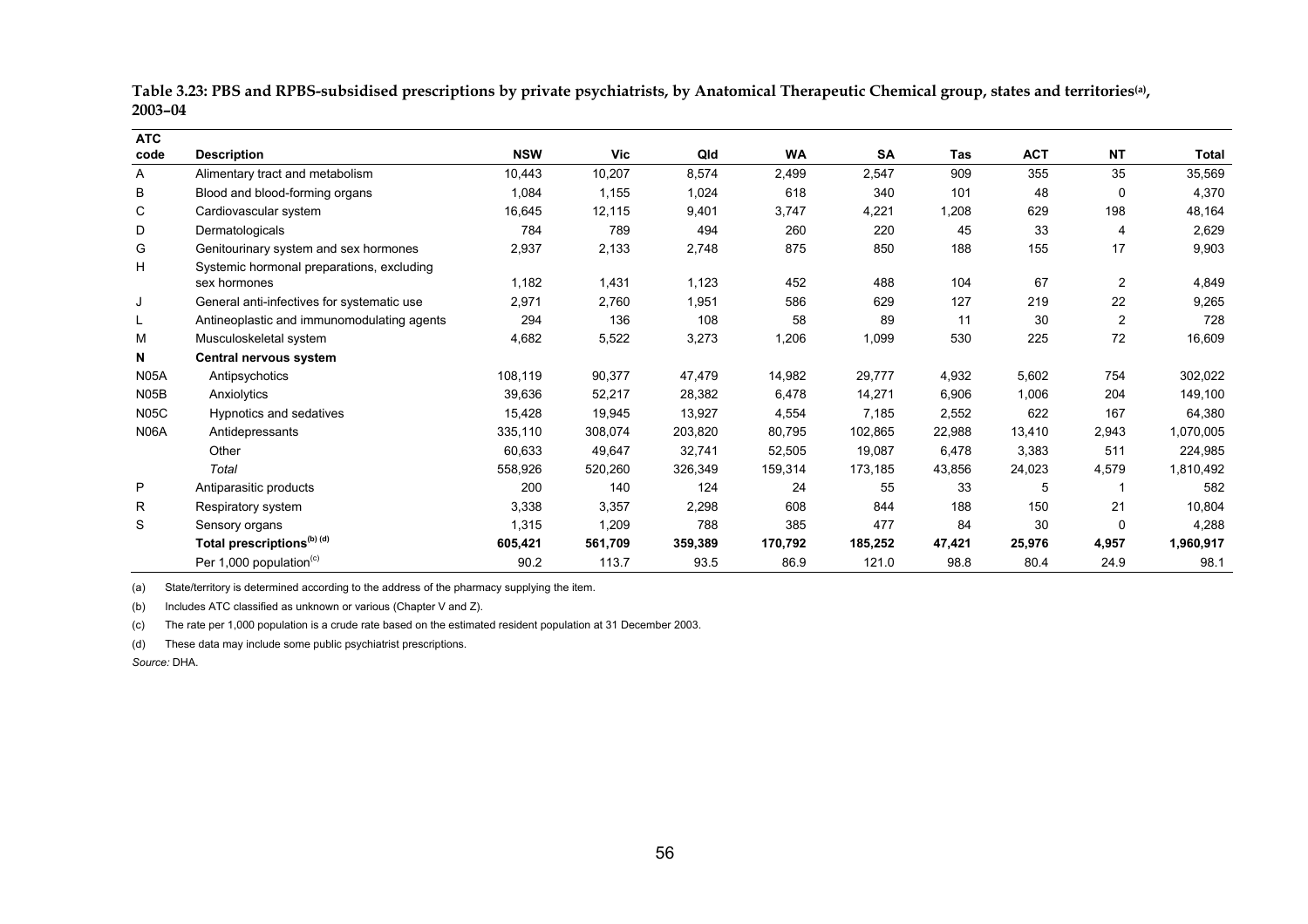**Table 3.24: PBS-funded expenditure (\$'000) on selected medications prescribed by private psychiatrists, by Anatomical Therapeutic Chemical group, states and territories, 1998–99 to 2003–04** 

| <b>ATC</b>  |                                       |         |         |         |             |             |         |
|-------------|---------------------------------------|---------|---------|---------|-------------|-------------|---------|
| code        | <b>Description</b>                    | 1998-99 | 1999-00 | 2000-01 | $2001 - 02$ | $2002 - 03$ | 2003-04 |
| <b>N05A</b> | Antipsychotics                        | 27,667  | 36,880  | 43,354  | 48,384      | 52,236      | 54,995  |
| <b>N05B</b> | Anxiolytics                           | 1,046   | 0.098   | 1,090   | 1,107       | , 157       | 1,146   |
| <b>N05C</b> | Hypnotics and sedatives               | 262     | 269     | 261     | 244         | 225         | 205     |
| <b>N06A</b> | Antidepressants                       | 27,833  | 31.243  | 34.126  | 35,354      | 37,036      | 38,973  |
|             | Total (\$'000)                        | 56,808  | 69,491  | 78,831  | 85,089      | 90,654      | 95,319  |
|             | Per 1,000 population $(\$'000)^{(a)}$ | 3.02    | 3.65    | 4.09    | 4.36        | 4.59        | 4.77    |

(a) The rate per 1,000 population is a crude rate based on the estimated resident population at 31 December 1998, 1999, 2000, 2001, 2002 and 2003.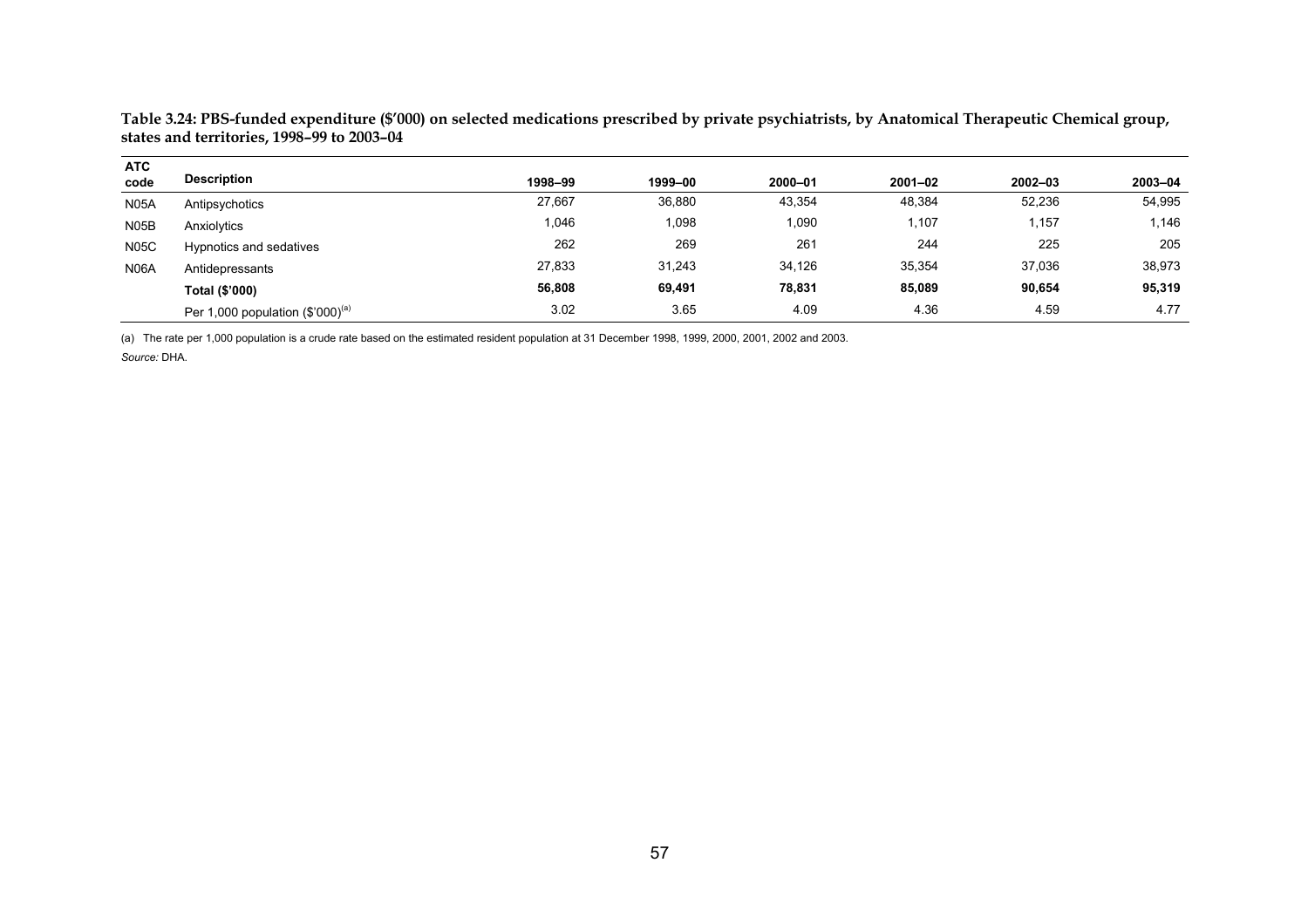| Table 3.25: PBS and RPBS-funded expenditure (\$′000) on medications prescribed by private psychiatrists, by Anatomical Therapeutic Chemical group, |  |
|----------------------------------------------------------------------------------------------------------------------------------------------------|--|
| states and territoriesa), 2003–04                                                                                                                  |  |

| <b>ATC</b><br>code | <b>Description</b>                                        | <b>NSW</b> | <b>Vic</b> | Qld    | <b>WA</b>    | SA             | <b>Tas</b>     | <b>ACT</b>     | <b>NT</b>               | <b>Total</b> |
|--------------------|-----------------------------------------------------------|------------|------------|--------|--------------|----------------|----------------|----------------|-------------------------|--------------|
| A                  | Alimentary tract and metabolism                           | 307        | 285        | 256    | 71           | 78             | 27             | 12             | $\mathbf{1}$            | 1,037        |
| B                  | Blood and blood-forming organs                            | 32         | 22         | 22     | 8            | $\overline{7}$ | $\overline{c}$ |                | 0                       | 94           |
| C                  | Cardiovascular system                                     | 457        | 320        | 263    | 102          | 107            | 33             | 21             | $\overline{\mathbf{c}}$ | 1,304        |
| D                  | Dermatologicals                                           | 11         | 9          | 6      | 3            | $\overline{2}$ |                |                | 0                       | 33           |
| G                  | Genitourinary system and sex hormones                     | 158        | 103        | 155    | 38           | 34             | 4              | 10             | 1                       | 503          |
| H                  | Systemic hormonal preparations, excluding sex<br>hormones | 13         | 24         | 10     | 5            | $\overline{7}$ |                | $\Omega$       | 0                       | 60           |
| J                  | General anti-infectives for systematic use                | 72         | 68         | 46     | 19           | 15             | 2              | 4              | 1                       | 227          |
| L                  | Antineoplastic and immunomodulating agents                | 94         | 23         | 30     | 19           | 14             |                | 2              | 0                       | 182          |
| М                  | Musculoskeletal system                                    | 117        | 146        | 83     | 28           | 26             | 11             | 5              | 1                       | 419          |
| N                  | Central nervous system                                    |            |            |        |              |                |                |                |                         |              |
| <b>N05A</b>        | Antipsychotics                                            | 20,019     | 16,464     | 8,775  | 2,822        | 5,203          | 859            | 954            | 144                     | 55,240       |
| <b>N05B</b>        | Anxiolytics                                               | 302        | 469        | 231    | 52           | 116            | 50             | $\overline{7}$ | 1                       | 1,229        |
| <b>N05C</b>        | Hypnotics and sedatives                                   | 72         | 79         | 76     | 29           | 40             | 10             | 4              | $\mathbf{2}^{\prime}$   | 311          |
| <b>N06A</b>        | Antidepressants                                           | 12,357     | 12,126     | 8,235  | 3,738        | 4,103          | 938            | 491            | 94                      | 42,082       |
|                    | Other                                                     | 2,792      | 2,679      | 1,651  | 1,424        | 753            | 203            | 114            | 21                      | 9,636        |
|                    | Total                                                     | 35,542     | 31,817     | 18,967 | 8.064        | 10,215         | 2,060          | 1,571          | 262                     | 108,497      |
| P                  | Antiparasitic products                                    |            |            | -1     | $\mathbf{0}$ | 0              | 0              | $\Omega$       | 0                       | 4            |
| R                  | Respiratory system                                        | 98         | 103        | 68     | 19           | 21             | 5              | 4              | 0                       | 319          |
| S                  | Sensory organs                                            | 15         | 15         | 10     | 5            | 6              | 1              | $\Omega$       | 0                       | 52           |
|                    | Total (\$'000) <sup>(b)</sup>                             | 36,943     | 32,962     | 19,963 | 8,389        | 10,542         | 2,151          | 1,631          | 268                     | 112,850      |
|                    | Per 1,000 population (\$'000) <sup>(c)</sup>              | 5.5        | 6.7        | 5.2    | 4.3          | 6.9            | 4.5            | 5.0            | 1.3                     | 5.6          |

(a) State/territory is determined according to the address of the pharmacy supplying the item.

(b) Includes ATC unknown or various (Chapters V and Z).

(c) The rate per 1,000 population is a crude rate based on the estimated resident population at 31 December 2003.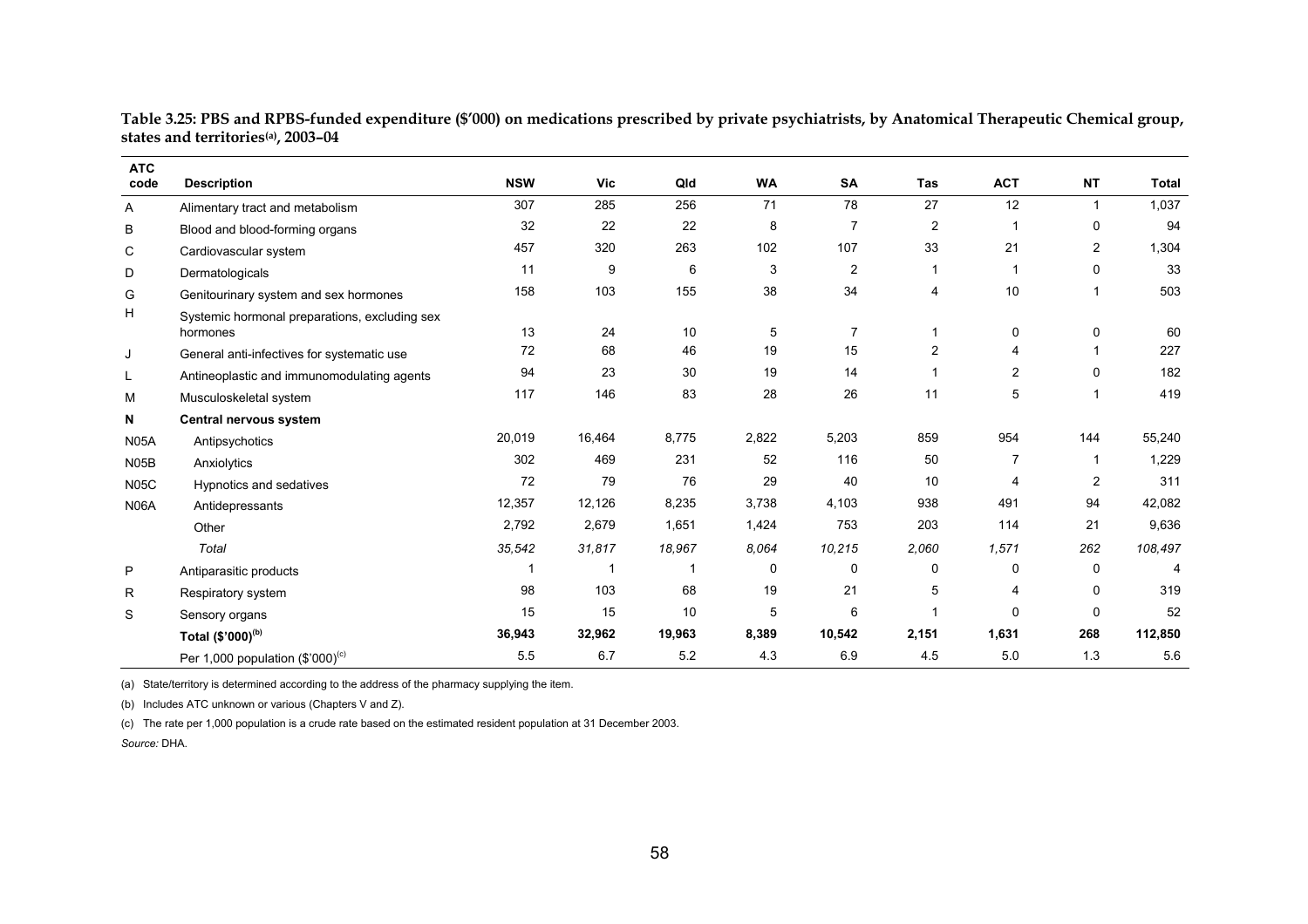## **3.4 Hospital outpatient services and community mental health care services**

The National Community Mental Health Care Database (NCMHCD) is a collation of data on specialised mental health services provided to non-admitted patients, in both public community-based and hospital-based ambulatory care services such as community mental health services, outpatient clinics and day clinics.

Each record in the database is for a service contact, defined as a contact between a patient or client and an ambulatory mental health care service (including hospital and communitybased services) which resulted in a dated entry being made in the individual's record.

Further information on data quality issues relating to NCHMCD can be found in the working paper *Community Mental Health Care 2000–2001 Review of Data Collected under the National Minimum Data Set for Community Mental Health Care* (AIHW 2004c). Additional tables covering principal diagnosis and client demographics by state and territory are available in Appendix 3 of this publication.

## **Coverage**

The NCMHCD was agreed to be collected from 1 July 2000 and collated for the first year during 2002. Data for 2000–01 were incomplete. Review of 2001–02 data in *Mental Health Services in Australia 2001–02* indicated that coverage was again incomplete, but had improved. There has been further improvement in coverage for the 2002–03 data. Evidence of this includes the number of establishments reporting to the NCMHCD and the proportion of expenditure on community mental health establishments that the data relate to. In addition, the increase in the number of service contacts reported in 2002–03 (4,672,423 compared with 4,203,731 in 2001–02) may also reflect improved coverage. As a result of these improvements, for the first time information on marital status, country of birth and area of usual residence have been included in this report.

#### **Number of establishments**

The number of establishments contributing data to the NCMHCD rose from 125 in 2000–01 and 139 in 2001–02 to 151 in 2002–03. During 2000–01 there were 15 mental health care establishments that provided ambulatory care services but did not contribute data to the NCMHCD. This figure remained at 15 establishments in 2001–02, and dropped to 14 establishments in 2002–03. These comprised 7 establishments in South Australia, 4 establishments in Tasmania, 2 establishments in Queensland, and 1 establishment in the Australian Capital Territory that did not contribute data.

There were 2 establishments in South Australia, 1 establishment in Tasmania and 1 establishment in New South Wales that did not report data for one or several of the months during the collection period. For 2001–02, 90% of establishments providing ambulatory services reported to the NCMHCD. The corresponding proportion for 2002–03 was 91.5%. However, the counts of establishments may not be meaningful because they differ in size, and not all establishments reported all service contacts, as indicated above.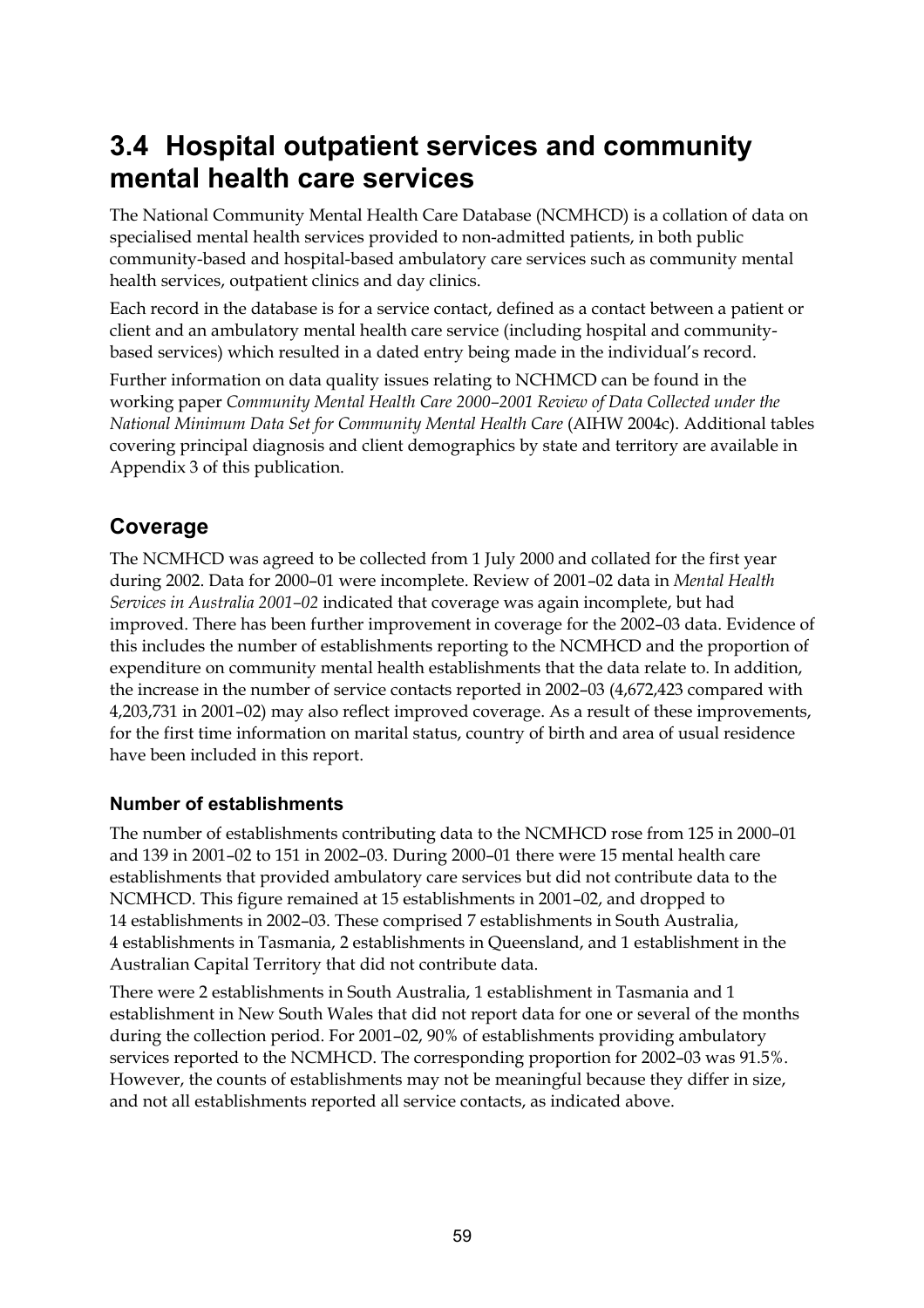#### **Proportion of expenditure**

An alternative measure of coverage is the ratio of the expenditure of establishments that reported service contacts to NCMHCD to the expenditure of all establishments in NCMHED that provided ambulatory care services. Using this ratio, coverage for the NCMHCD in 2000–01 was 96.9% nationally, with complete coverage achieved for New South Wales, Victoria, Queensland, Western Australia and the Northern Territory. National coverage increased to 99.0% in 2001–02 and 2002–03, with complete coverage achieved for New South Wales, Victoria, Queensland, Western Australia and the Northern Territory. In 2002–03, 3 jurisdictions lacked complete coverage: South Australia (90.0% coverage), Tasmania (90.5%) and the Australian Capital Territory (96.9%).

This measure also has limitations, however, since community mental health establishment expenditure data are currently reported without delineating which components of expenditure relate to ambulatory service provision and which relate to residential service provision. Therefore, there is some residential care expenditure included in the calculation of these ratios for establishments which provide both ambulatory and residential care. In addition, incomplete reporting of service contacts by services is not taken into consideration.

### **Service contacts in 2002–03**

The number of service contacts reported to the NCMHCD has increased from 3,635,873 in 2000–01 and 4,203,731 in 2001–02 to 4,672,423 in 2002–03. This increase is likely to reflect the increased coverage of the database as described above.

Table 3.26 presents data on the number of service contacts and service contacts per 1,000 population by patient sex and age group. In 2002–03 there were 4.7 million service contacts reported for public hospital-based outpatient services and community-based ambulatory mental health care services, at a rate of 236.5 contacts per 1,000 population.

As noted above, service contacts were not reported by every establishment for every month of the collection period. As a result, an unknown amount of under-reporting has occurred. An attempt has been made to quantify the level of under-reporting in 2002–03.

Nationally, there were 1,197,762 service contacts reported in the last and most complete quarter of collection. Had coverage been at this level for the whole year, there would have been approximately 4.79 million service contacts reported compared with the 4.67 million actually reported. Although the last quarter had the highest number of service contacts for Australia as a whole, the fourth quarter was not the highest reporting quarter for several jurisdictions. If the highest reporting quarter for individual jurisdictions is multiplied by four, the total estimated number of service contacts increases to 4.90 million. If the highest reporting quarter for each individual establishment is multiplied by four, the total estimated number of service contacts increases to 5.29 million. This estimate does not include an estimate for non-reporting establishments.

## **Sex and age group**

There were more service contacts per capita for male patients than for female patients (Table 3.26). There were also more service contacts per capita for patients in the 25–34 and 35–44 age groups than for other age groups. This is consistent with the high proportion of separations from hospital with specialised psychiatric care in the 25–34 age group (Figures 1.11 and 1.12).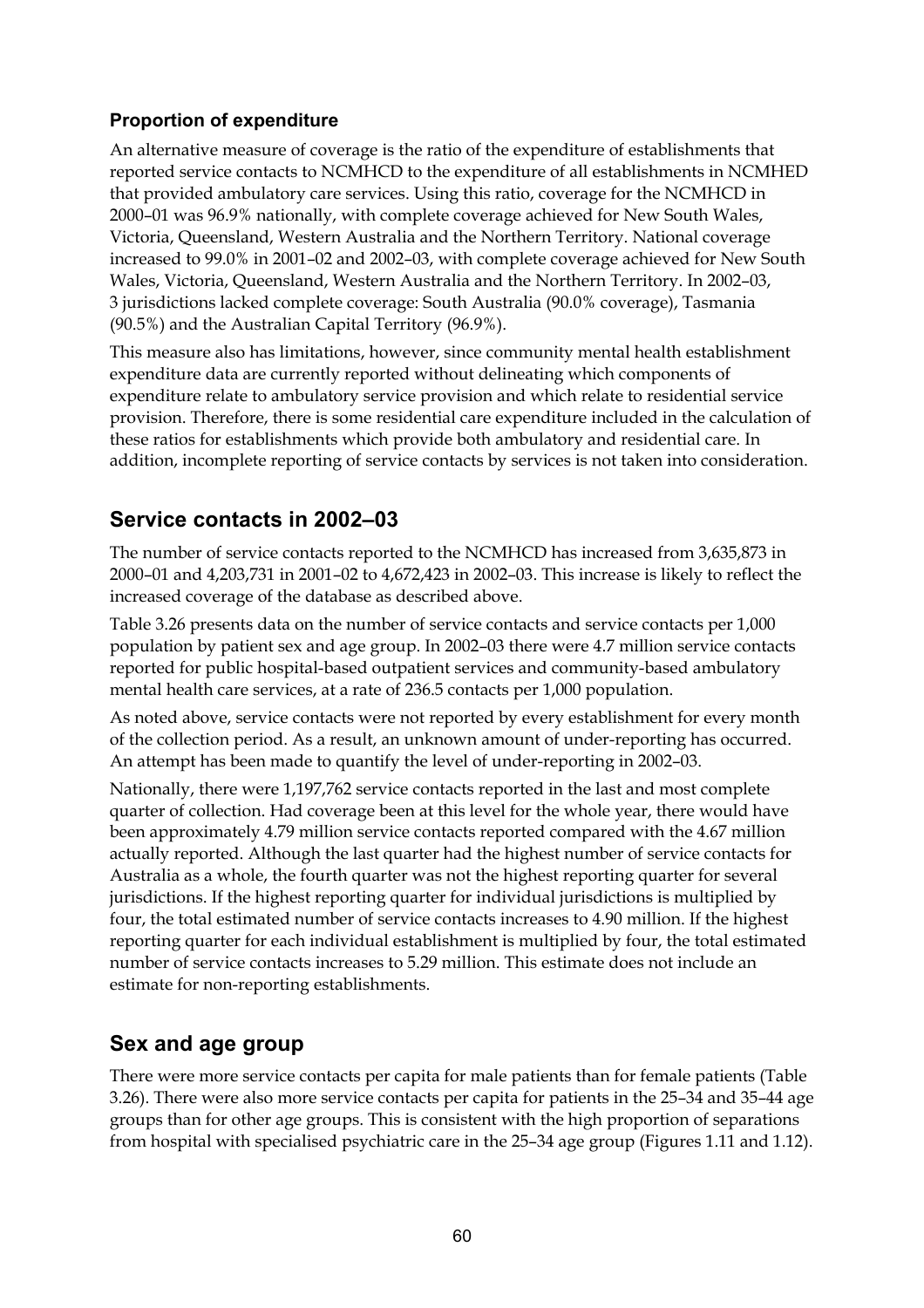## **Aboriginal and Torres Strait Islander peoples**

Table 3.27 presents the number of service contacts in the different jurisdictions by Indigenous status. Overall, the proportion of service contacts that were reported for Aboriginal and Torres Strait Islander peoples was 3.2% and ranged from 1.3% for both Tasmania and Victoria to 27.9% for the Northern Territory. There were more service contacts per 1,000 population for Aboriginal and Torres Strait Islander peoples than for other Australians (348.5 and 215.2 respectively).

#### **Quality of data on Indigenous status**

The number and rate of service contacts per 1,000 population for Aboriginal and Torres Strait Islander peoples varies among the states and territories. This may reflect variations in completeness of Indigenous identification among patients or varying coverage of service contacts in total or service contacts for Aboriginal and Torres Strait Islander peoples.

For a number of jurisdictions, the NCMHCD data reported for the 'Both Aboriginal and Torres Strait Islander' category is suspected to be affected by misinterpretation of the category to include non-Aboriginal and Torres Strait Islander peoples (e.g. Maoris and South Sea Islanders) and use of the category as an 'Indigenous, not further specified'.

Seven state and territory health authorities provided information on the quality of the data for the NCMHCD 2002–03 (New South Wales, Victoria, Queensland, Western Australia, South Australia, the Australian Capital Territory and the Northern Territory). Information on the quality of data on Indigenous status for 2002–03 was not available for Tasmania.

NSW Health Department has identified data quality problems with its Indigenous status data and has advised that these will be corrected in future submissions.

The Department of Human Services Victoria considered that the quality of Indigenous status data was not acceptable and that improvement was required.

Queensland Health reported that several initiatives were implemented in the collection year to improve the quality of Indigenous data. These initiatives included: dissemination of information materials to services explaining the importance of the data element and how to collect the data; an audit of all 'Both Aboriginal and Torres Strait Islander' codes which found that over half of the clients were reclassified to a different Indigenous status category due to the above mentioned issues; and validation by Queensland Health of all 'not stated' codes, all codes where Indigenous status is positive where the client was not born in Australia, and clients with more than one different Indigenous status code in the collection period. Therefore, any change in Indigenous reporting is likely to be a result of improved quality, rather than a change in service delivery. Even with the quality improvements achieved, Queensland has still identified ongoing quality issues at the fine level of reporting that will continue to be addressed.

The Department of Health Western Australia reported that the quality of the Indigenous status data for 2002–03 was in need of improvement, particularly for the 'Both Aboriginal and Torres Strait Islander' code. Further analysis is required to determine whether the quality of this data varies across establishments.

The Department of Health South Australia indicated that although processes have been established to collect Indigenous status, there are no mechanisms in place to ensure that information collected is validated appropriately. Therefore, the quality of the data is uncertain at this stage.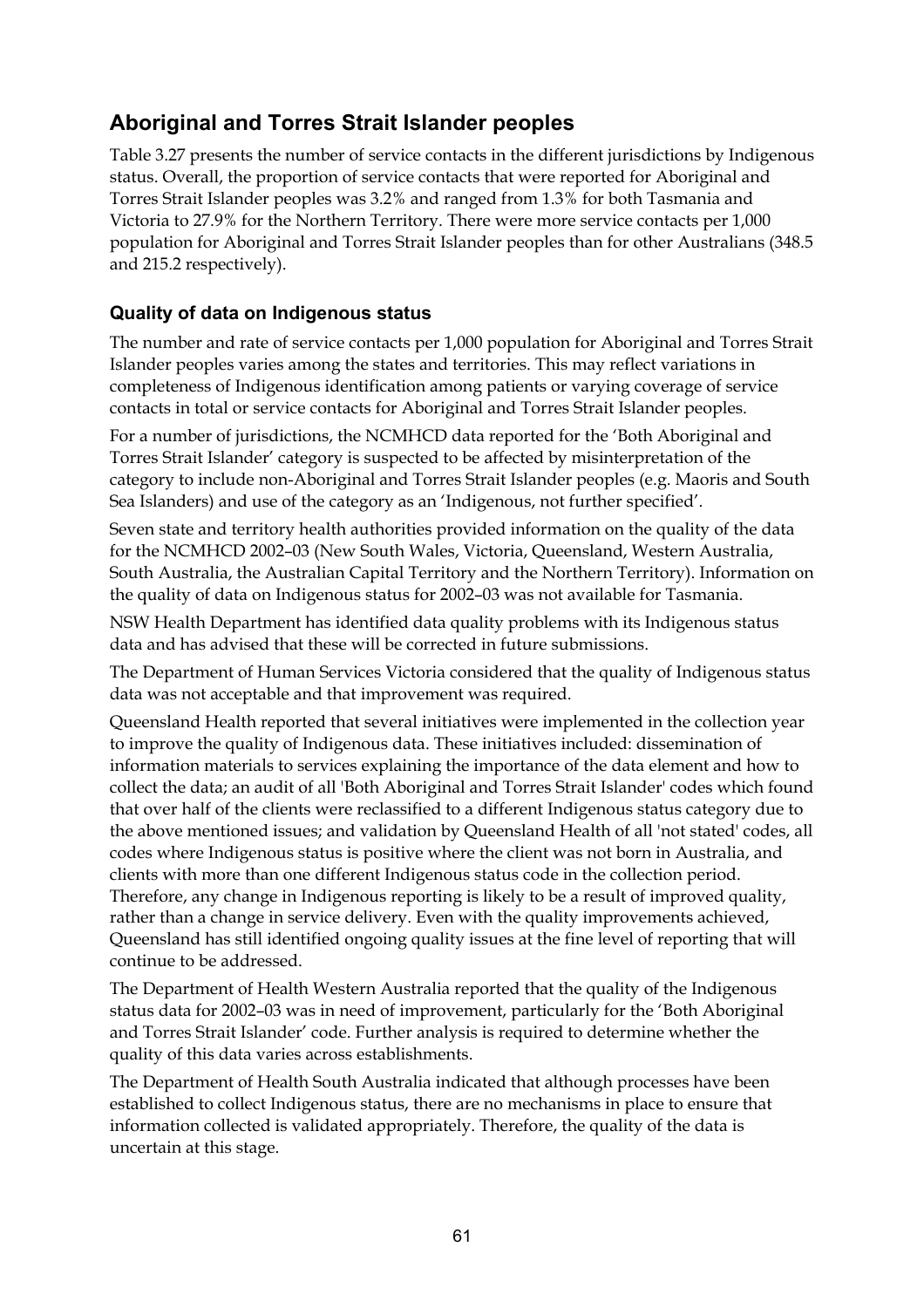Australian Capital Territory Health considered the quality of its Indigenous status data provided to be in need of improvement. In addition, only one establishment reported these data for the 2002–03 collection period.

The Department of Health and Community Services Northern Territory indicated that the quality of its Indigenous status data was acceptable and that the quality of the data did not vary across establishments.

### **Mental health legal status**

Table 3.28 presents data on the number of service contacts by mental health legal status and jurisdiction. Nationally, 15.1% of service contacts were involuntary compared with 10.4% in 2001–02. However, for 11.0% of service contacts, mental health legal status was not reported. There were different patterns across jurisdictions, with higher proportions of involuntary service contacts for the Australian Capital Territory (26.7%) and Victoria (21.5%). This may reflect differences in legislative arrangements for each jurisdiction or variation in the quality of the data reported.

## **Marital status**

Table 3.29 presents data on the number of service contacts by marital status and jurisdiction. In 2002–03 the most frequently reported marital status was 'never married' (55.0%) followed by 'married (including de facto)' (17.0%). Some jurisdictions had high rates of marital status 'not reported'. Marital status was not reported for 21.7% of service contacts in New South Wales and 19.1% for the Northern Territory.

## **Country of birth**

In 2002–03 country of birth details coded to the ABS's Standard Australian Classification of Countries as specified in the *National Health Data Dictionary* Version 11 (AIHW 2001a) were supplied by states and territories (Table 3.30).

Australian-born patients accounted for 79.4% (3,709,595) of total community mental health care service contacts at a rate of 252.2 service contacts per 1,000 population.

The regions of birth with the highest rate of service contacts per 1,000 population were *The Caribbean* (376.3) and *Other Africa excluding North Africa* (311.5). The regions of birth with the lowest rate of service contacts per 1,000 population were *China* (64.6) and *Japan* (76.1).

The age-standardised service contact rate for Australian-born patients was higher (252.2 per 1,000) than that for the overseas-born population (143.3 per 1,000).

## **Area of usual residence**

Table 3.31 presents data on service contacts by Remoteness area of usual residence. In 2002–03, the highest rate of service contacts was in major cities (211.0 per 100,000 population). This rate decreased with the remoteness of classification, with the lowest rate in 'very remote' areas (82.3 per 100,000 population). Remoteness Area of usual residence was not reported for 36.2% of service contacts, including all service contacts in Victoria.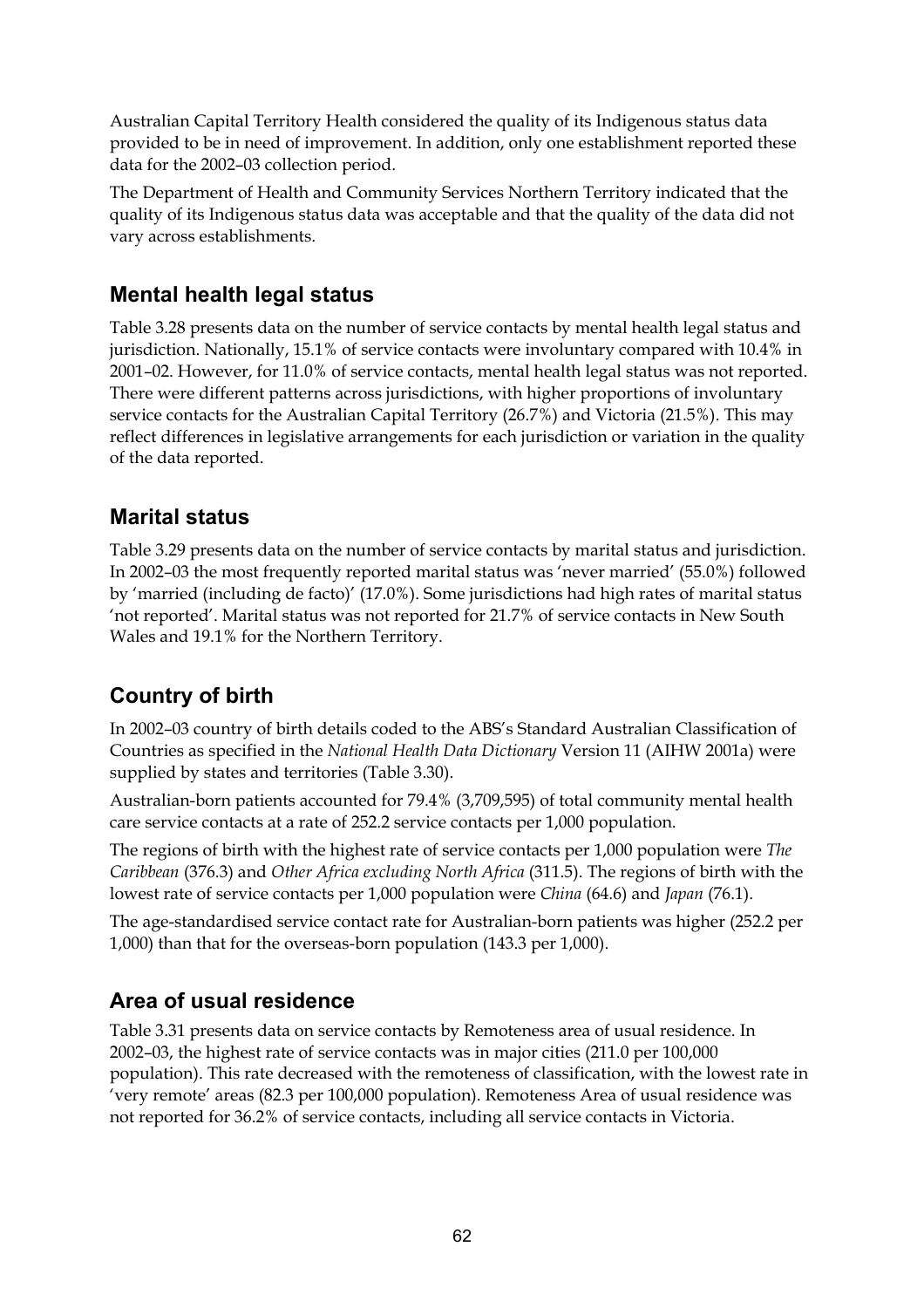## **Principal diagnosis**

Principal diagnosis refers to the diagnosis established after study to be chiefly responsible for occasioning the patient's episode of care in hospital, or attendance at a health care facility.

The following caveats concerning variability in data collection and coding practices which may affect data quality need to be taken into account when using principal diagnosis data:

- there are differences among states and territories in the type of classification used, i.e.
	- o most state and territory health authorities use the complete ICD-10-AM classification to code principal diagnosis; excepting
	- o New South Wales which uses a combination of ICD-10-AM and ICD-10-PC; and
	- o the Australian Capital Territory and Northern Territory which use only the 'Mental and behavioural disorders' chapter of the ICD-10-AM classification;
- the ability of small community facilities to accurately code principal diagnosis,
- the availability of appropriate clinicians to assign principal diagnoses;
- whether the principal diagnosis is applied to an individual service contact, or to a period of care;
- New South Wales reports current diagnosis for each service contact rather than a principal diagnosis for a longer period of care; and
- Queensland did not report principal diagnosis for 2002–03.

Table 3.32 presents the number of service contacts for selected principal diagnosis groups for 2002–03. Over 35% of all service contacts did not have a specified principal diagnosis, comprising records coded to F99 *Mental disorder not otherwise specified*, or not stated/not reported. Apart from Queensland who did not report principal diagnosis, the Northern Territory had the highest proportion of service contacts without a specified principal diagnosis code (56.8%) followed by New South Wales (47.8%), Tasmania (31.2%), Australian Capital Territory (20.5%) and South Australia (11.6%). Victoria (7.8%) and Western Australia (5.0%) both had quite low rates of service contacts without a specified principal diagnosis code (Table A3.6).

Of those service contacts specifying a principal diagnosis, 35.9% had a principal diagnosis of *Schizophrenia (*F20*)*. The next most common principal diagnosis was *Depressive episode* (F32) accounting for 11.9% of the service contacts, followed by *Bipolar affective disorders* (F31, 7.7%).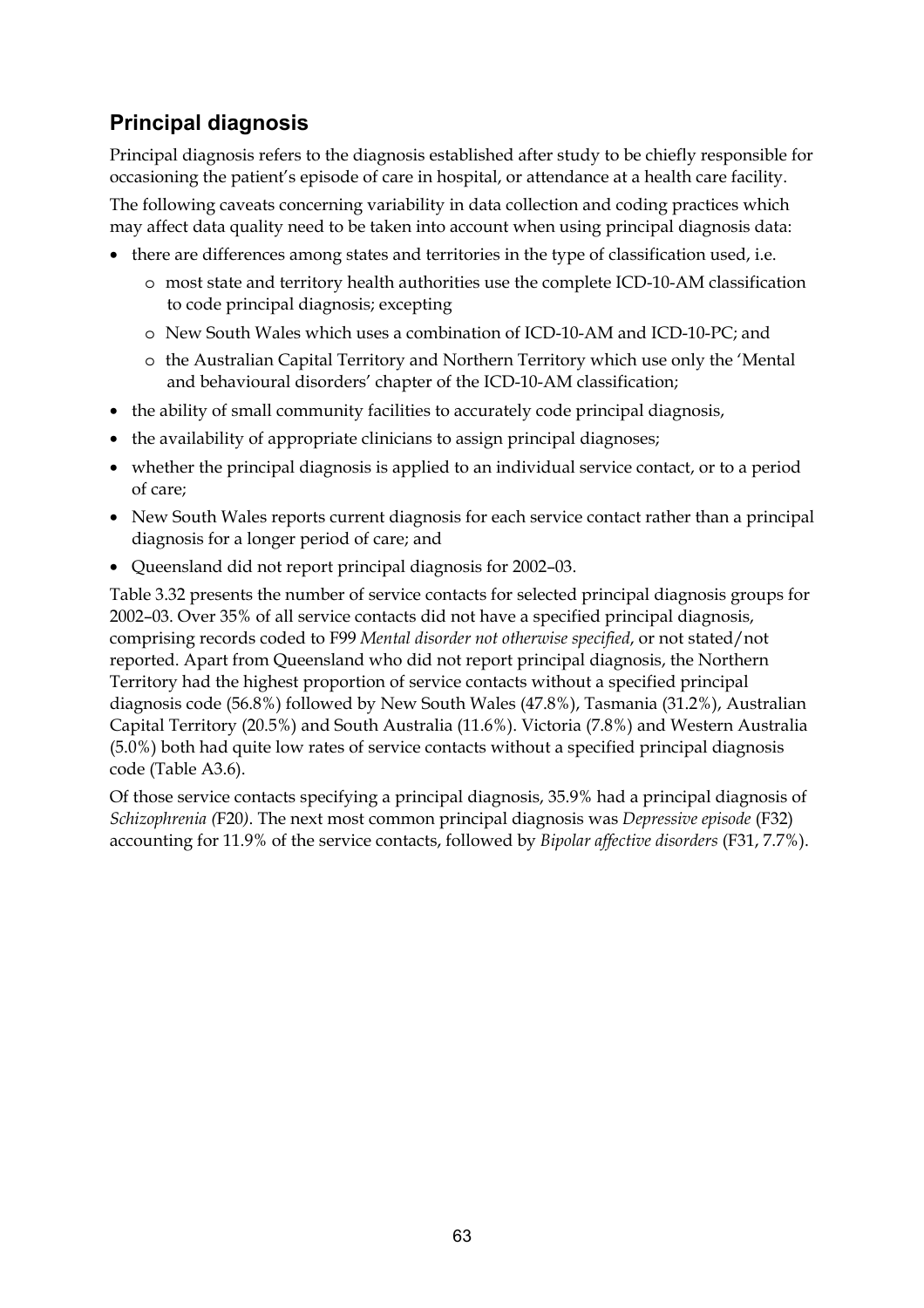| Sex     | Less than 15 years | $15-24$ years | 25-34 vears | $35 - 44$ years                     | 45-54 years | 55–64 vears | 65 years and over | <b>Total</b> |
|---------|--------------------|---------------|-------------|-------------------------------------|-------------|-------------|-------------------|--------------|
|         |                    |               |             | <b>Number</b>                       |             |             |                   |              |
| Males   | 267,439            | 392,339       | 577,511     | 495,089                             | 317,714     | 150,833     | 180,594           | 2,383,815    |
| Females | 155,367            | 371,489       | 421,613     | 434,404                             | 341,499     | 201,380     | 323,862           | 2,251,982    |
| Total   | 427.984            | 764,715       | 1,008,393   | 932,108                             | 661,104     | 352,485     | 504,807           | 4,672,423    |
|         |                    |               |             | Per 1,000 population <sup>(b)</sup> |             |             |                   |              |
| Males   | 130.9              | 284.0         | 402.2       | 332.7                               | 236.6       | 150.7       | 161.5             | 243.0        |
| Females | 80.0               | 280.6         | 291.7       | 288.8                               | 252.2       | 205.8       | 231.9             | 226.5        |
| Total   | 107.4              | 282.7         | 350.0       | 311.5                               | 245.1       | 178.1       | 200.7             | 236.5        |

**Table 3.26: Community mental health care service contacts and per 1,000 population(a) by sex and age group, Australia, 2002–03** 

(a) Includes service contacts for which sex and/or age group was not reported.

(b) Crude rates based on estimated resident population as at December 2002.

Note: These data should be interpreted with caution due to incomplete coverage and inconsistencies in the definition of a service contact used between jurisdictions. For more information refer to Appendix 1.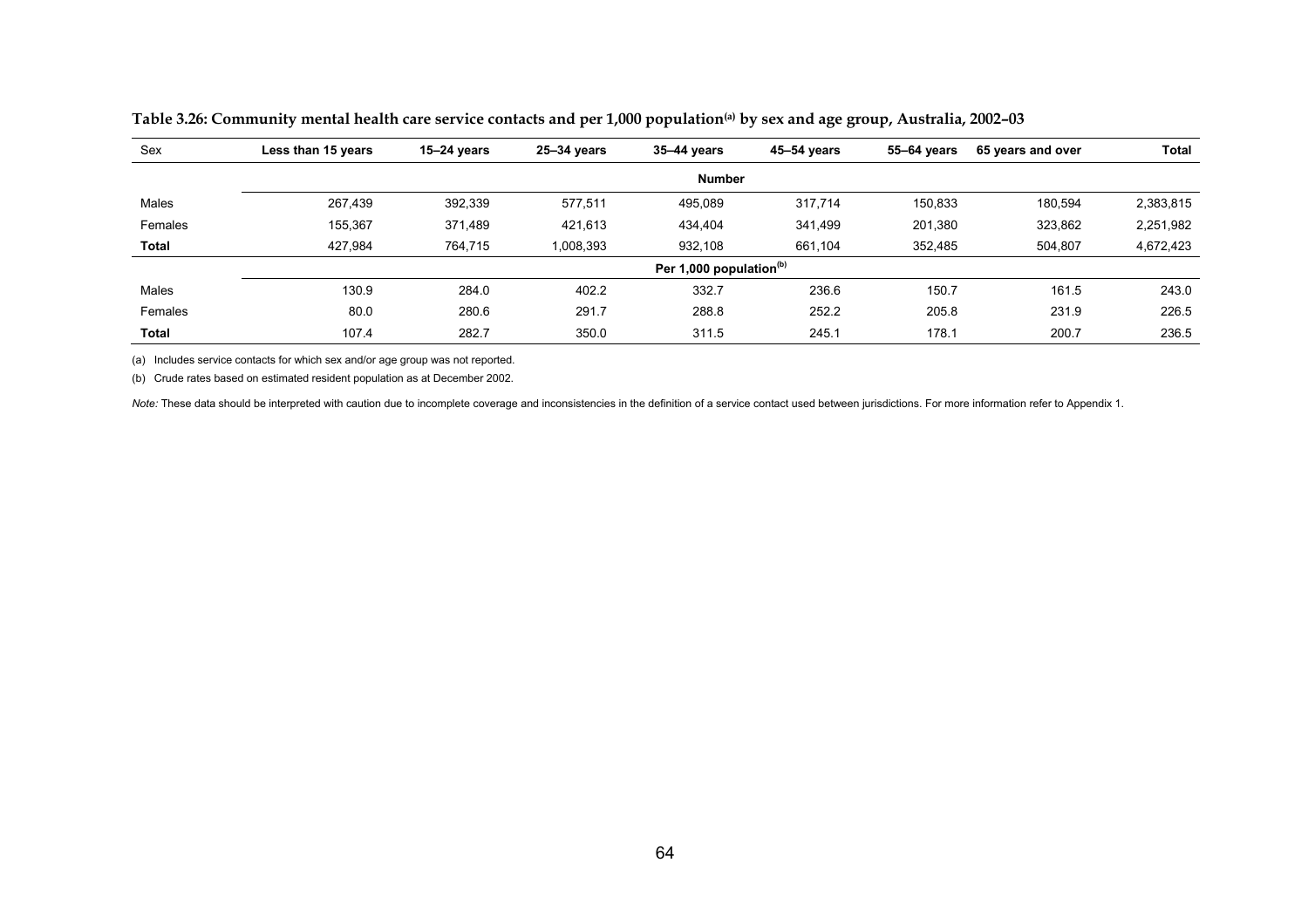| Indigenous status                             | $NSW^{(b)}$ | Vic       | Qld     | <b>WA</b> | <b>SA</b>                           | Tas    | <b>ACT</b> | <b>NT</b> | Total     |
|-----------------------------------------------|-------------|-----------|---------|-----------|-------------------------------------|--------|------------|-----------|-----------|
| Aboriginal                                    | 30,662      | 19,333    | 34,736  | 19,172    | 8,634                               | 640    | 2,872      | 5,955     | 122,004   |
| <b>Torres Strait Islander</b>                 | 1,696       | 1,075     | 3,929   | 168       | 56                                  | 15     | 113        | 24        | 7,076     |
| Both Aboriginal and Torres Strait Islander    | 10,344      | 1,255     | 3,669   | 2,522     | 55                                  | 10     | 260        | 336       | 18,451    |
| Indigenous <sup>(d)</sup>                     | 42,702      | 21,663    | 42,334  | 21,862    | 8,745                               | 665    | 3,245      | 6,315     | 147,531   |
| Neither Aboriginal nor Torres Strait Islander | 951,945     | 1,589,011 | 732,429 | 391,967   | 275,859                             | 45,900 | 135,412    | 15,667    | 4,138,190 |
| Not reported                                  | 306,586     | 0         | 4,764   | 354       | 29,481                              | 4,749  | 40,094     | 674       | 386,702   |
| Total                                         | 1,301,233   | 1,610,674 | 779,527 | 414,183   | 314,085                             | 51,314 | 178,751    | 22,656    | 4,672,423 |
|                                               |             |           |         |           | Per 1,000 population <sup>(c)</sup> |        |            |           |           |
| Indigenous Australians <sup>(d)</sup>         | 373.6       | 806.6     | 339.5   | 383.5     | 343.4                               | 33.0   | 953.1      | 108.6     | 348.5     |
| <b>Other Australians</b>                      | 146.5       | 326.7     | 204.4   | 210.6     | 185.3                               | 99.2   | 409.7      | 104.1     | 215.2     |
| Total <sup>(e)</sup>                          | 193.9       | 329.5     | 210.0   | 215.6     | 208.4                               | 108.1  | 537.5      | 107.2     | 236.8     |

**Table 3.27: Community mental health care service contacts and per 1,000 population by Indigenous status, states and territories, 2002–03(a)**

(a) These data should be interpreted with caution due to likely under identification of Indigenous Australians.

(b) NSW has identified data quality problems with its Indigenous status data and these will be corrected in future submissions.

(c) Rates were indirectly age-standardised to the Aboriginal and Torres Strait Islander estimated resident population as at 30 June 2002.

(d) Includes 'Aboriginal', 'Torres Strait Islander' and 'Both Aboriginal and Torres Strait Islander'.

(e) Includes Indigenous status 'not reported'.

Note: These data should be interpreted with caution due to incomplete coverage and inconsistencies in the definition of a service contact used between jurisdictions. For more information refer to Appendix 1.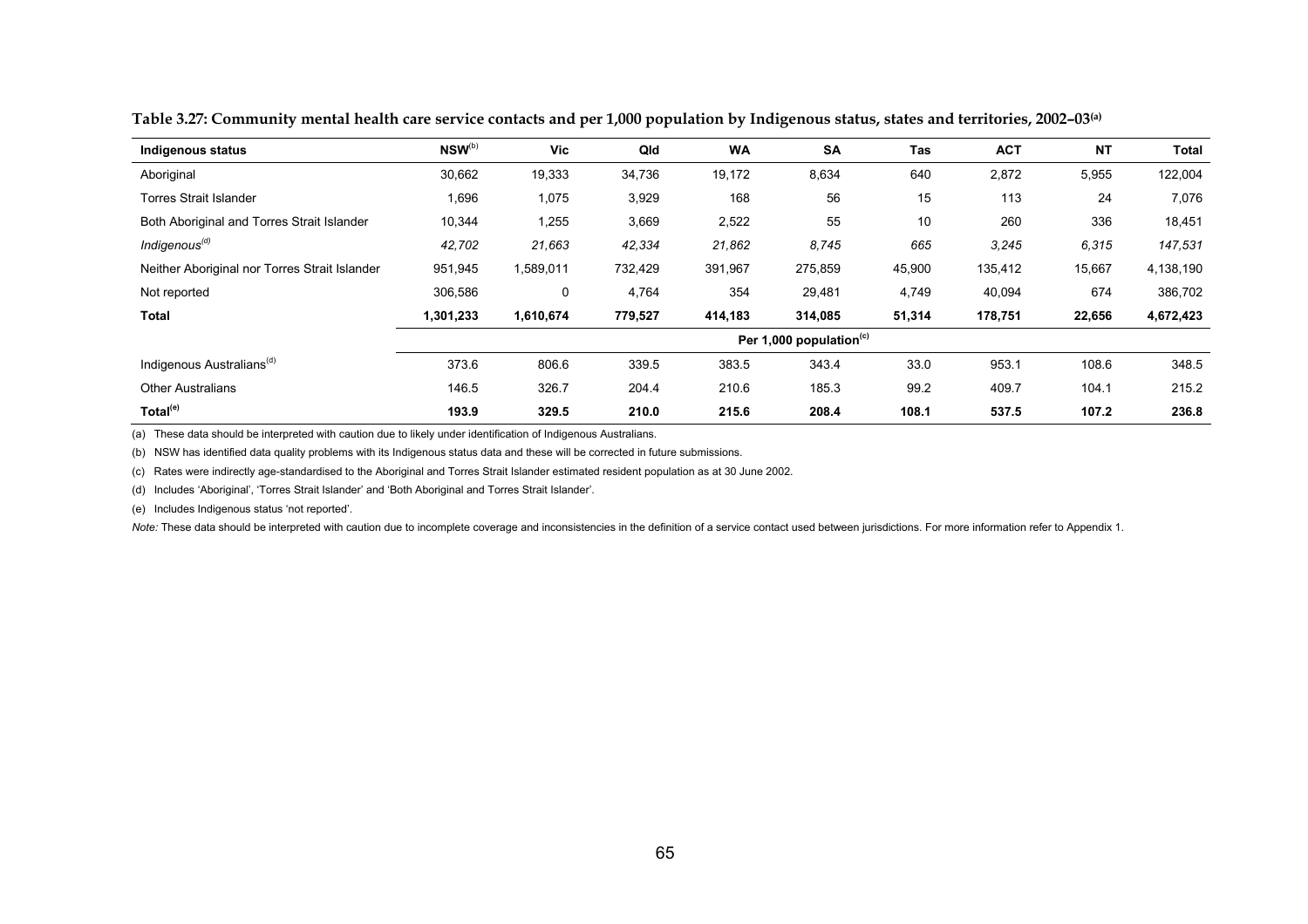|                                                                 | <b>NSW</b>    | <b>Vic</b>    | Qld           | <b>WA</b>     | <b>SA</b>     | <b>Tas</b>    | <b>ACT</b>    | <b>NT</b>     | <b>Total</b> |
|-----------------------------------------------------------------|---------------|---------------|---------------|---------------|---------------|---------------|---------------|---------------|--------------|
|                                                                 |               |               |               |               | <b>Number</b> |               |               |               |              |
| Voluntary patient                                               | 570,057       | 1,264,018     | 752,067       | $\sim$ $\sim$ | 251,246       | 49,883        | 131,022       | 22,030        | 3,040,323    |
| Involuntary patient                                             | 224,471       | 346,656       | 27,460        | $\sim$ $\sim$ | 58,055        | 879           | 47,729        | 626           | 705,876      |
| Not permitted to be reported due to legislative<br>arrangements | $\sim$ $\sim$ | $\sim$ $\sim$ | $\sim$ $\sim$ | 414,183       | $\sim$ $\sim$ | $\sim$ $\sim$ | $\sim$ $\sim$ | $\sim$ $\sim$ | 414,183      |
| Not reported                                                    | 506,705       | 0             | 0             | $\sim$ $\sim$ | 4,784         | 552           | 0             | 0             | 512,041      |
| <b>Total</b>                                                    | 1,301,233     | 1,610,674     | 779,527       | 414,183       | 314,085       | 51,314        | 178,751       | 22,656        | 4,672,423    |
|                                                                 |               |               |               |               | Per cent      |               |               |               |              |
| Voluntary patient                                               | 43.8          | 78.5          | 96.5          | $\sim$ $\sim$ | 80.0          | 97.2          | 73.3          | 97.2          | 65.1         |
| Involuntary patient                                             | 17.3          | 21.5          | 3.5           | $\sim$ $\sim$ | 18.5          | 1.7           | 26.7          | 2.8           | 15.1         |
| Not permitted to be reported due to legislative<br>arrangements | $\sim$ $\sim$ | $\sim$ $\sim$ | $\sim$ $\sim$ | 100.0         | $\sim$ $\sim$ | $\sim$ $\sim$ | $\sim$ $\sim$ | $\sim$ $\sim$ | 8.9          |
| Not reported                                                    | 38.9          | 0.0           | 0.0           | $\sim$ $\sim$ | 1.5           | 1.1           | 0.0           | 0.0           | 11.0         |
| <b>Total</b>                                                    | 100.0         | 100.0         | 100.0         | 100.0         | 100.0         | 100.0         | 100.0         | 100.0         | 100.0        |

#### **Table 3.28: Community mental health care service contacts by mental health legal status, states and territories, 2002–03**

Note: These data should be interpreted with caution due to incomplete coverage and inconsistencies in the definition of a service contact used between jurisdictions. For more information refer to Appendix 1.

. . Not applicable.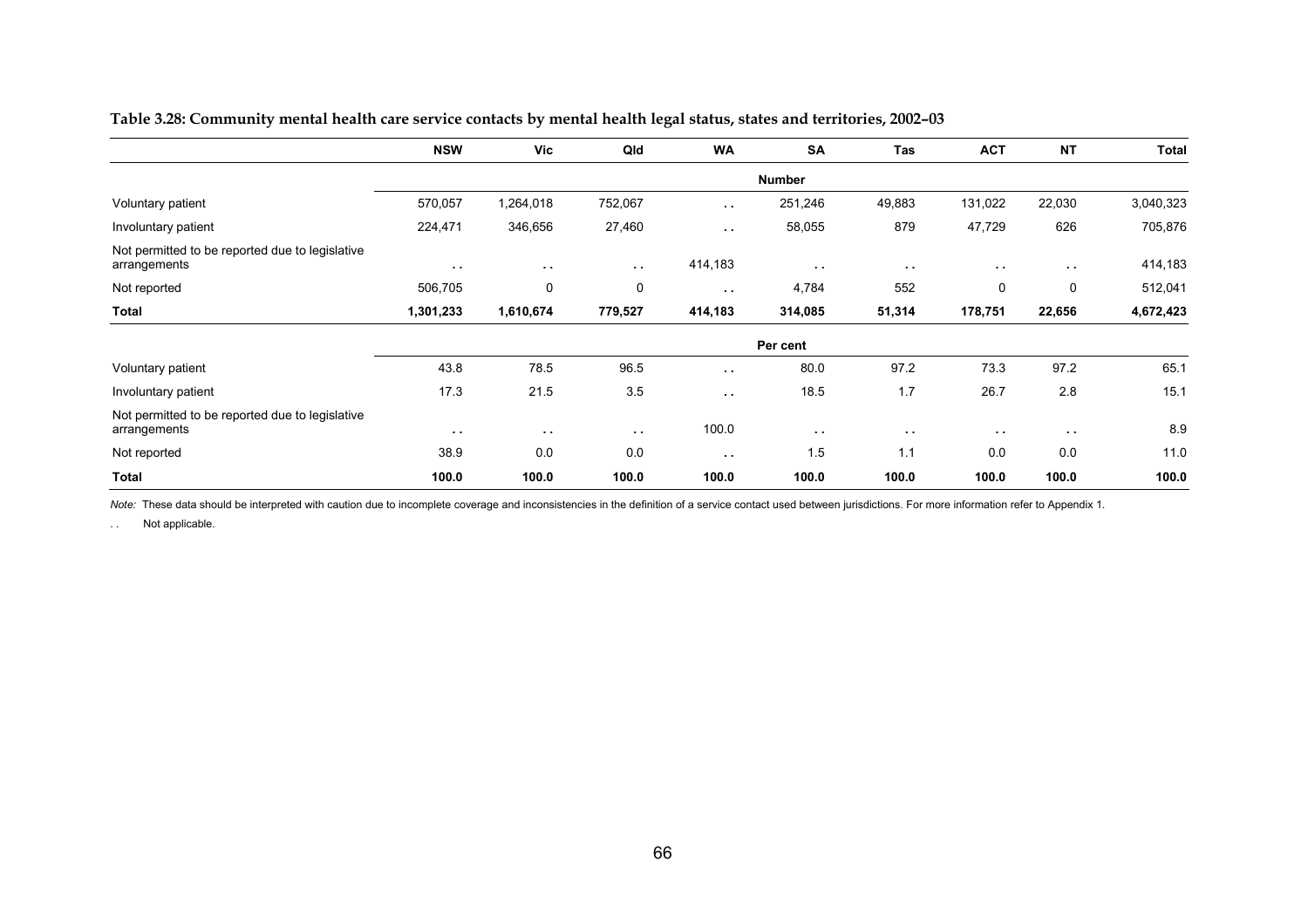|                              | <b>NSW</b> | Vic       | Qld     | <b>WA</b> | <b>SA</b>     | Tas    | <b>ACT</b> | <b>NT</b> | <b>Total</b> |
|------------------------------|------------|-----------|---------|-----------|---------------|--------|------------|-----------|--------------|
|                              |            |           |         |           | <b>Number</b> |        |            |           |              |
| Never married                | 629,924    | 882,070   | 479,662 | 229,582   | 196,533       | 18,232 | 118,217    | 13,413    | 2,567,633    |
| Widowed                      | 38,527     | 92,104    | 28,171  | 21,410    | 17,353        | 9,846  | 6,446      | 164       | 214,021      |
| Divorced                     | 86,231     | 184,604   | 66,998  | 38,902    | 30,655        | 3,192  | 19,384     | 516       | 430,482      |
| Separated                    | 71,779     | 94,297    | 51,699  | 28,129    | 17,311        | 3,036  | 6,242      | 482       | 272,975      |
| Married (including de facto) | 192,050    | 282,908   | 147,836 | 90,725    | 42,467        | 10,925 | 21,405     | 3,751     | 792,067      |
| Not reported                 | 282,722    | 74,691    | 5,161   | 5,435     | 9,766         | 6,083  | 7,057      | 4,330     | 395,245      |
| <b>Total</b>                 | 1,301,233  | 1,610,674 | 779,527 | 414,183   | 314,085       | 51,314 | 178,751    | 22,656    | 4,672,423    |
|                              |            |           |         |           | Per cent      |        |            |           |              |
| Never married                | 48.4       | 54.8      | 61.5    | 55.4      | 62.6          | 35.5   | 66.1       | 59.2      | 55.0         |
| Widowed                      | 3.0        | 5.7       | 3.6     | 5.2       | 5.5           | 19.2   | 3.6        | 0.7       | 4.6          |
| Divorced                     | 6.6        | 11.5      | 8.6     | 9.4       | 9.8           | 6.2    | 10.8       | 2.3       | 9.2          |
| Separated                    | 5.5        | 5.9       | 6.6     | 6.8       | 5.5           | 5.9    | 3.5        | 2.1       | 5.8          |
| Married (including de facto) | 14.8       | 17.6      | 19.0    | 21.9      | 13.5          | 21.3   | 12.0       | 16.6      | 17.0         |
| Not reported                 | 21.7       | 4.6       | 0.7     | 1.3       | 3.1           | 11.9   | 3.9        | 19.1      | 8.5          |
| <b>Total</b>                 | 100.0      | 100.0     | 100.0   | 100.0     | 100.0         | 100.0  | 100.0      | 100.0     | 100.0        |

**Table 3.29: Community mental health care service contacts by marital status, states and territories, 2002–03** 

Note: These data should be interpreted with caution due to incomplete coverage and inconsistencies in the definition of a service contact used between jurisdictions. For more information refer to Appendix 1.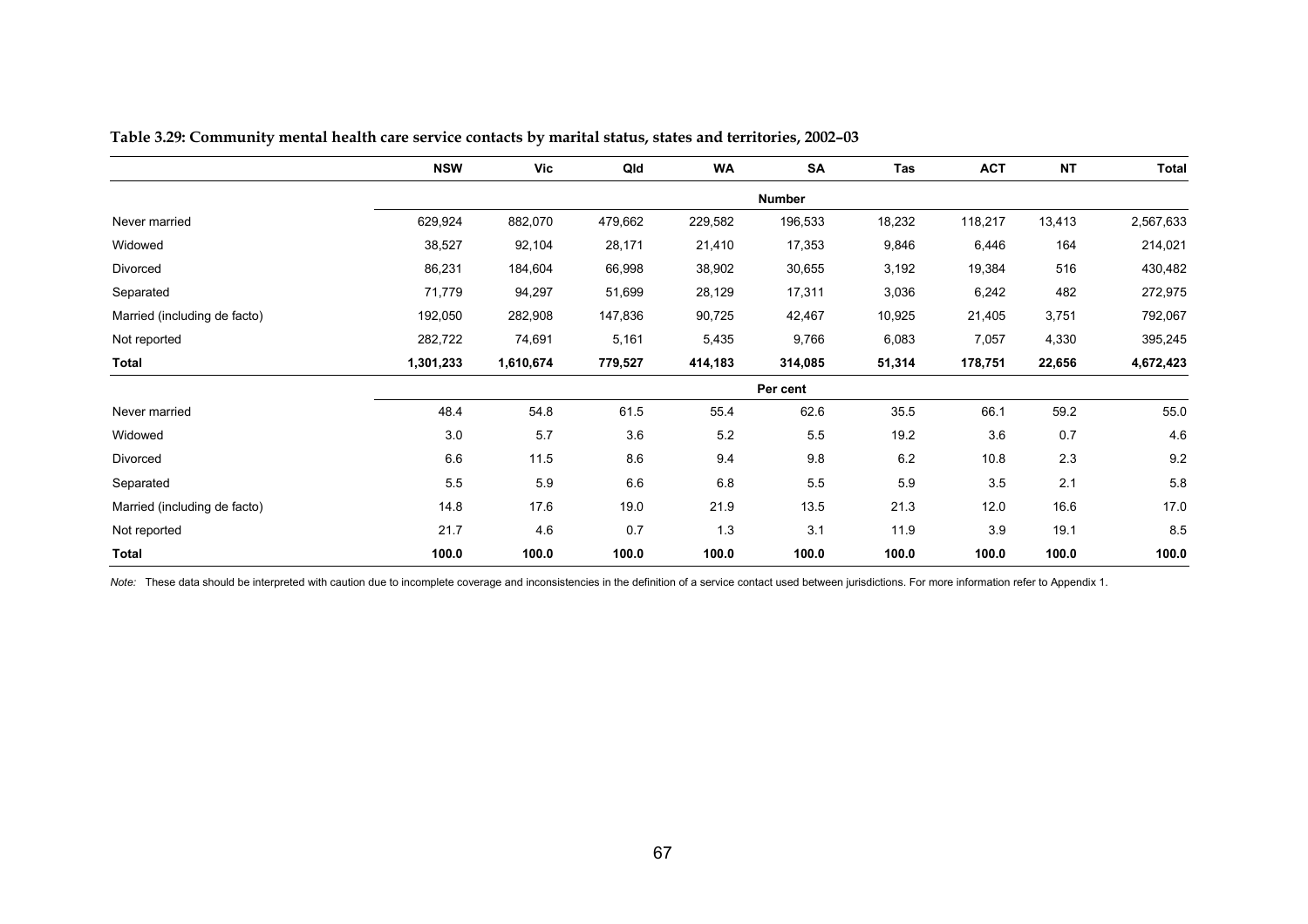| Country/region                       | <b>Number of service contacts</b> | Rate per 1,000 population(a)            |
|--------------------------------------|-----------------------------------|-----------------------------------------|
| Australia                            | 3,709,595                         | 252.2                                   |
| New Zealand                          | 48,435                            | 101.0                                   |
| Papua New Guinea                     | 5,313                             | 163.0                                   |
| Fiji                                 | 5,750                             | 111.3                                   |
| Other Oceania                        | 10,157                            | 261.5                                   |
| Oceania including Australia (total)  | 3,779,250                         | 246.7                                   |
| United Kingdom & Ireland             | 177,030                           | 140.3                                   |
| Greece                               | 26,696                            | 213.1                                   |
| Italy                                | 46,674                            | 230.5                                   |
| Malta                                | 11,609                            | 248.5                                   |
| Former Yugoslavia                    | 42,041                            | 161.3                                   |
| Former USSR and Baltic States        | 14,513                            | 256.7                                   |
| Hungary                              | 7,559                             | 280.3                                   |
| Poland                               | 20,309                            | 236.7                                   |
| Romania                              | 3,824                             | 230.2                                   |
| France                               | 3,588                             | 147.5                                   |
| Germany                              | 22,727                            | 155.1                                   |
| Netherlands                          | 13,320                            | 106.9                                   |
| Cyprus                               | 2,939                             | 142.3                                   |
| Other Europe and the former USSR     | 28,119                            | 186.8                                   |
| Europe (total)                       | 420,948                           | 159.9                                   |
| Lebanon                              | 13,771                            | 136.6                                   |
| Turkey                               | 10,159                            | 241.4                                   |
| Iran                                 | 4,639                             | 194.9                                   |
| Iraq                                 | 5,642                             | 205.1                                   |
| Egypt                                | 7,602                             | 185.5                                   |
| Other Middle East and North Africa   | 9,734                             | 216.7                                   |
| Middle East and North Africa (total) | 51,547                            | 182.9                                   |
| Indonesia                            | 5,088                             | 95.0                                    |
| Cambodia                             | 5,250                             | 180.1                                   |
| Malaysia & Brunei                    | 9,352                             | 97.4<br>$\cdot$ $\cdot$<br>$\mathbf{I}$ |

**Table 3.30: Community mental health care service contacts and per 1,000 population, by selected country/region of birth, Australia, 2002–03** 

*(continued)*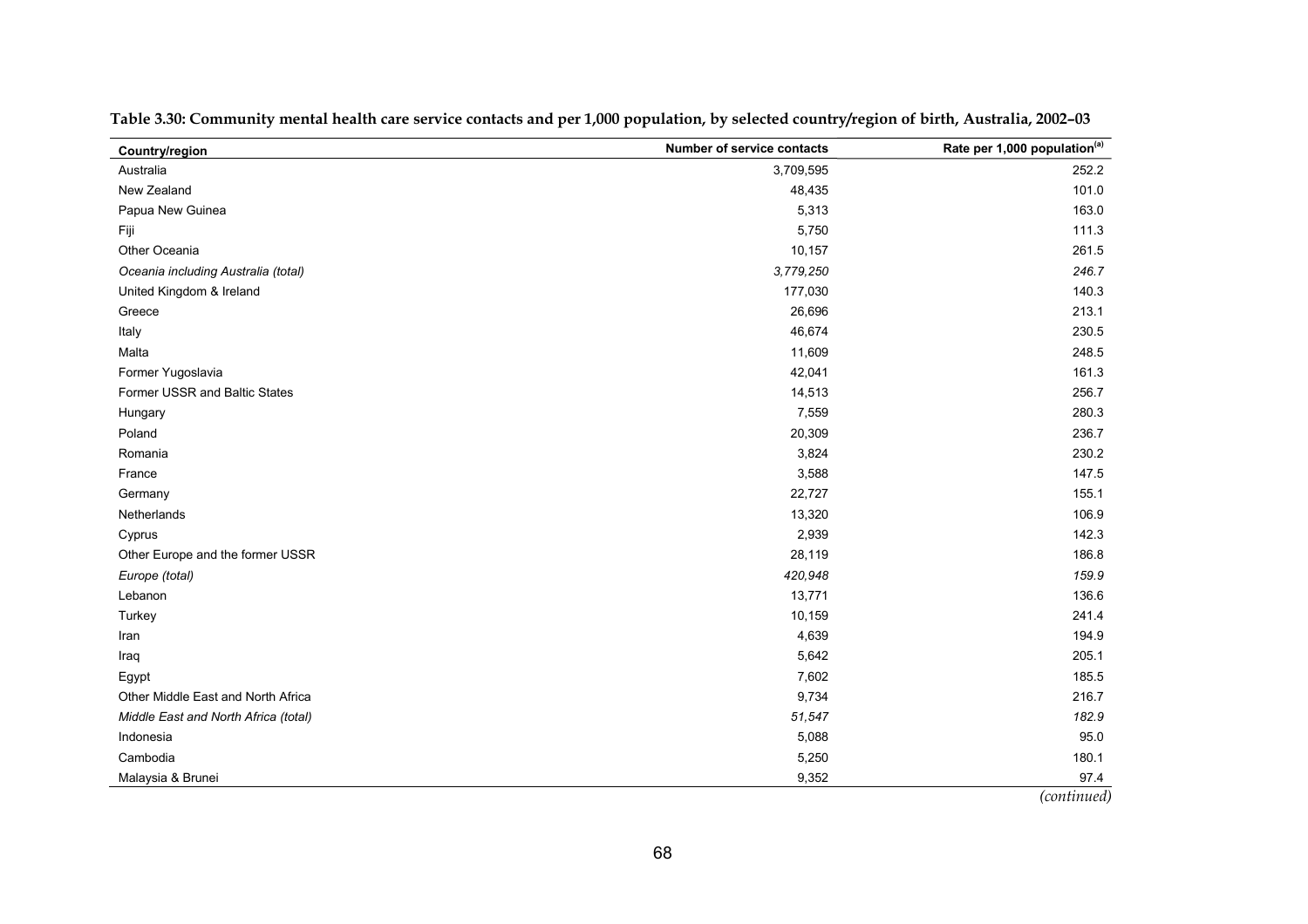| Country/region                                           | <b>Number of service contacts</b> | Rate per 1,000 population(a) |
|----------------------------------------------------------|-----------------------------------|------------------------------|
| Philippines                                              | 13,203                            | 95.6                         |
| Singapore                                                | 5,253                             | 164.0                        |
| Vietnam                                                  | 34,761                            | 145.4                        |
| China                                                    | 12,473                            | 64.6                         |
| Hong Kong & Macau                                        | 7,227                             | 84.5                         |
| Japan                                                    | 2,007                             | 76.1                         |
| India                                                    | 13,386                            | 109.6                        |
| Sri Lanka                                                | 9,977                             | 132.9                        |
| <b>Other Asia</b>                                        | 19,665                            | 100.1                        |
| Asia (total)                                             | 137,642                           | 103.5                        |
| Canada                                                   | 3,404                             | 106.2                        |
| <b>USA</b>                                               | 7,212                             | 115.9                        |
| Other North America                                      | 764                               | 1529.0                       |
| North America (total)                                    | 11,380                            | 121.8                        |
| Argentina                                                | 1,957                             | 150.8                        |
| Chile                                                    | 5,257                             | 213.3                        |
| The Caribbean                                            | 1,489                             | 376.3                        |
| Other South America, Central America and the Caribbean   | 9,763                             | 194.9                        |
| South America, Central America and The Caribbean (total) | 18,466                            | 196.5                        |
| <b>Mauritius</b>                                         | 3,872                             | 161.5                        |
| South Africa                                             | 9,857                             | 93.2                         |
| Other Africa excluding North Africa                      | 19,039                            | 311.5                        |
| Africa excluding North Africa (total)                    | 32,768                            | 172.8                        |
| Overseas (total)                                         | 742,406                           | 143.3                        |
| Not stated, inadequately described or unknown            | 220,422                           | $\sim$                       |
| Total                                                    | 4,672,423                         | 237.9                        |

**Table 3.30 (continued): Community mental health care service contacts and per 1,000 population, by selected country/region of birth, Australia, 2002–03** 

(a) The rates were directly age-standardised to the Australian population at 30 June 2001.

. . Not applicable.

Note: These data should be interpreted with caution due to incomplete coverage and inconsistencies in the definition of a service contact used between jurisdictions. For more information refer to Appendix 1.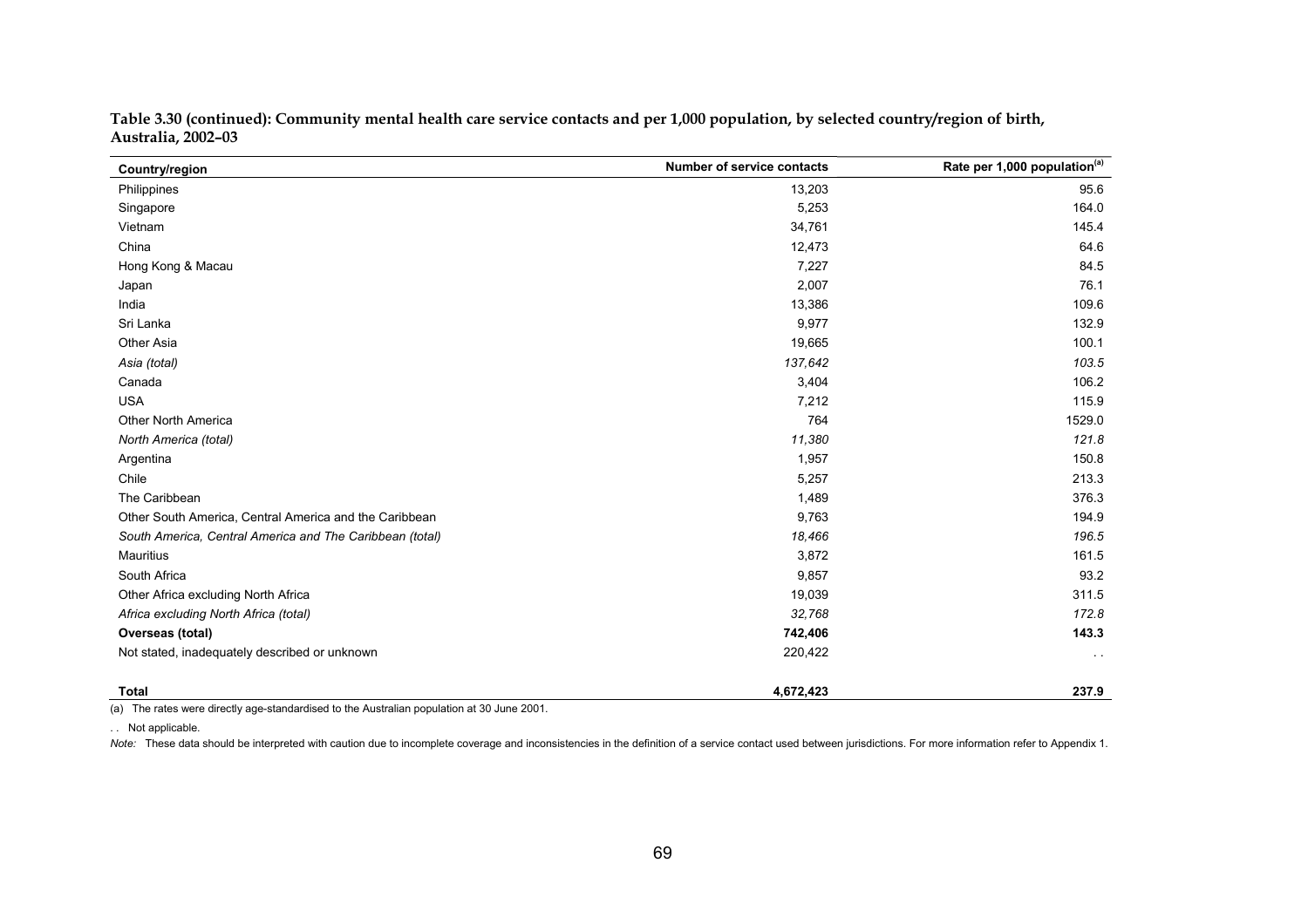|  | Table 3.31: Community mental health care service contacts and per 100,000 population, by Remoteness area of usual residence, Australia, 2002-03 |  |  |  |  |  |
|--|-------------------------------------------------------------------------------------------------------------------------------------------------|--|--|--|--|--|
|--|-------------------------------------------------------------------------------------------------------------------------------------------------|--|--|--|--|--|

|                                            | <b>Maior cities</b> | Inner regional | <b>Outer regional</b> | Remote | Very remote | Not reported | Total <sup>(b)</sup> |
|--------------------------------------------|---------------------|----------------|-----------------------|--------|-------------|--------------|----------------------|
| Number of service contacts                 | .996,323            | 615.964        | 303.960               | 51.845 | 4,728       | .689,603     | 4,672,423            |
| Rate per 100,000 population $\binom{c}{r}$ | 211.0               | 201.6          | 171.5                 | 162.7  | 82.3        | . .          | 237.9                |

(a) Includes Other territories and excludes non-Australian residents.

(b) Excludes Victoria. Victoria was unable to provide area of usual residence for 2002–03.

(c) Rates per 1,000 population were directly age-standardised to the Australian population at 30 June 2001.

Note: These data should be interpreted with caution due to incomplete coverage and inconsistencies in the definition of a service contact used between jurisdictions. For more information refer to Appendix 1.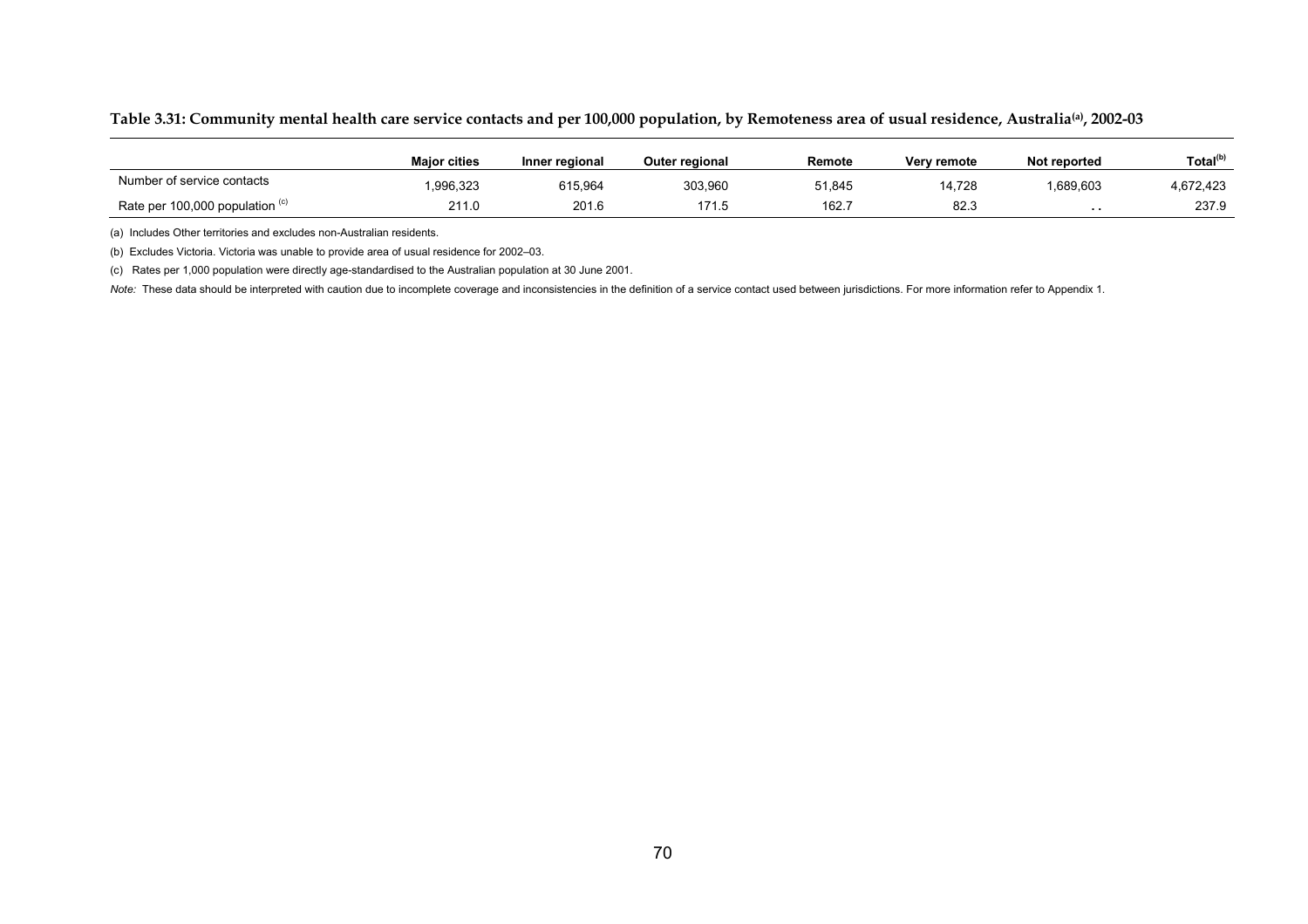|                                          |                                                                     |           | Per cent of<br>specified<br>principal |
|------------------------------------------|---------------------------------------------------------------------|-----------|---------------------------------------|
| Code                                     | <b>Description</b>                                                  | Number    | diagnosis                             |
| F00-F03                                  | Dementia                                                            | 72,729    | 2.4                                   |
| F04-F09                                  | Other organic mental disorders                                      | 21,913    | 0.7                                   |
| F10                                      | Mental and behavioural disorders due to use of alcohol              | 27,525    | 0.9                                   |
| F11-F19                                  | Mental and behav disorders due to other psychoactive substances use | 53,117    | 1.8                                   |
| F <sub>20</sub>                          | Schizophrenia                                                       | 1,084,779 | 35.9                                  |
|                                          | F21, F24, F28, F29 Schizotypal and other delusional disorders       | 44,989    | 1.5                                   |
| F <sub>22</sub>                          | Persistent delusional disorders                                     | 32,307    | 1.1                                   |
| F <sub>2</sub> 3                         | Acute and transient psychotic disorders                             | 82,939    | 2.7                                   |
| F25                                      | Schizoaffective disorders                                           | 170,529   | 5.6                                   |
| F30                                      | Manic episode                                                       | 17,375    | 0.6                                   |
| F31                                      | Bipolar affective disorders                                         | 234,267   | 7.7                                   |
| F32                                      | Depressive episode                                                  | 358,670   | 11.9                                  |
| F33                                      | Recurrent depressive disorders                                      | 67,151    | 2.2                                   |
| F34                                      | Persistent mood (affective) disorders                               | 27,070    | 0.9                                   |
| F38, F39                                 | Other and unspecified mood (affective) disorders                    | 6,232     | 0.2                                   |
| F40                                      | Phobic anxiety disorders                                            | 17,699    | 0.6                                   |
| F41                                      | Other anxiety disorders                                             | 89,132    | 2.9                                   |
| F42                                      | Obsessive-compulsive disorders                                      | 18,677    | 0.6                                   |
| F43                                      | Reaction to severe stress and adjustment disorders                  | 149,832   | 5.0                                   |
| F44                                      | Dissociative (conversion) disorders                                 | 3,083     | 0.1                                   |
| F45, F48                                 | Somatoform and other neurotic disorders                             | 6,462     | 0.2                                   |
| F <sub>50</sub>                          | Eating disorders                                                    | 15,183    | 0.5                                   |
| F51-F59                                  | Other behav syndromes associated w physiol dist & phys factors      | 5,658     | 0.2                                   |
| F60                                      | Specific personality disorders                                      | 94,258    | 3.1                                   |
| F61-F69                                  | Disorders of adult personality and behaviour                        | 7,645     | 0.3                                   |
| F70-F79                                  | Mental retardation                                                  | 10,885    | 0.4                                   |
| F80-F89                                  | Disorders of psychological development                              | 20,608    | 0.7                                   |
| F90                                      | Hyperkinetic disorders                                              | 17,813    | 0.6                                   |
| F91                                      | Conduct disorders                                                   | 34,867    | 1.2                                   |
| F92-F98                                  | Other & unspecified disorders w onset childhood adolescence         | 46,086    | 1.5                                   |
|                                          | Other                                                               | 183,967   | 6.1                                   |
| Total with specified principal diagnosis |                                                                     | 3.023.447 | 100.0                                 |
| F99                                      | Mental disorder not otherwise specified                             | 460.516   |                                       |
|                                          | Not reported <sup>(b)</sup>                                         | 1,188,460 |                                       |
|                                          | Total with unspecified principal diagnosis                          | 1,648,976 |                                       |
| <b>Total service contacts</b>            |                                                                     | 4,672,423 |                                       |

**Table 3.32: Community mental health care service contacts by principal diagnosis in ICD-10-AM groupings, Australia, 2002–03(a)**

(a) These data should be interpreted with caution due to differences in the statistical unit used by jurisdictions for reporting principal diagnosis.

(b) Includes all service contacts reported by Queensland (779,527). Queensland was unable to report principal diagnosis for 2002–03.

Abbreviations: w—with, phys—physical physiol—physiological, dist—disturbances, behav—behavioural.

*Note:* These data should be interpreted with caution due to incomplete coverage and inconsistencies in the definition of a service contact used between jurisdictions. For more information refer to Appendix 1 and AIHW (2004f).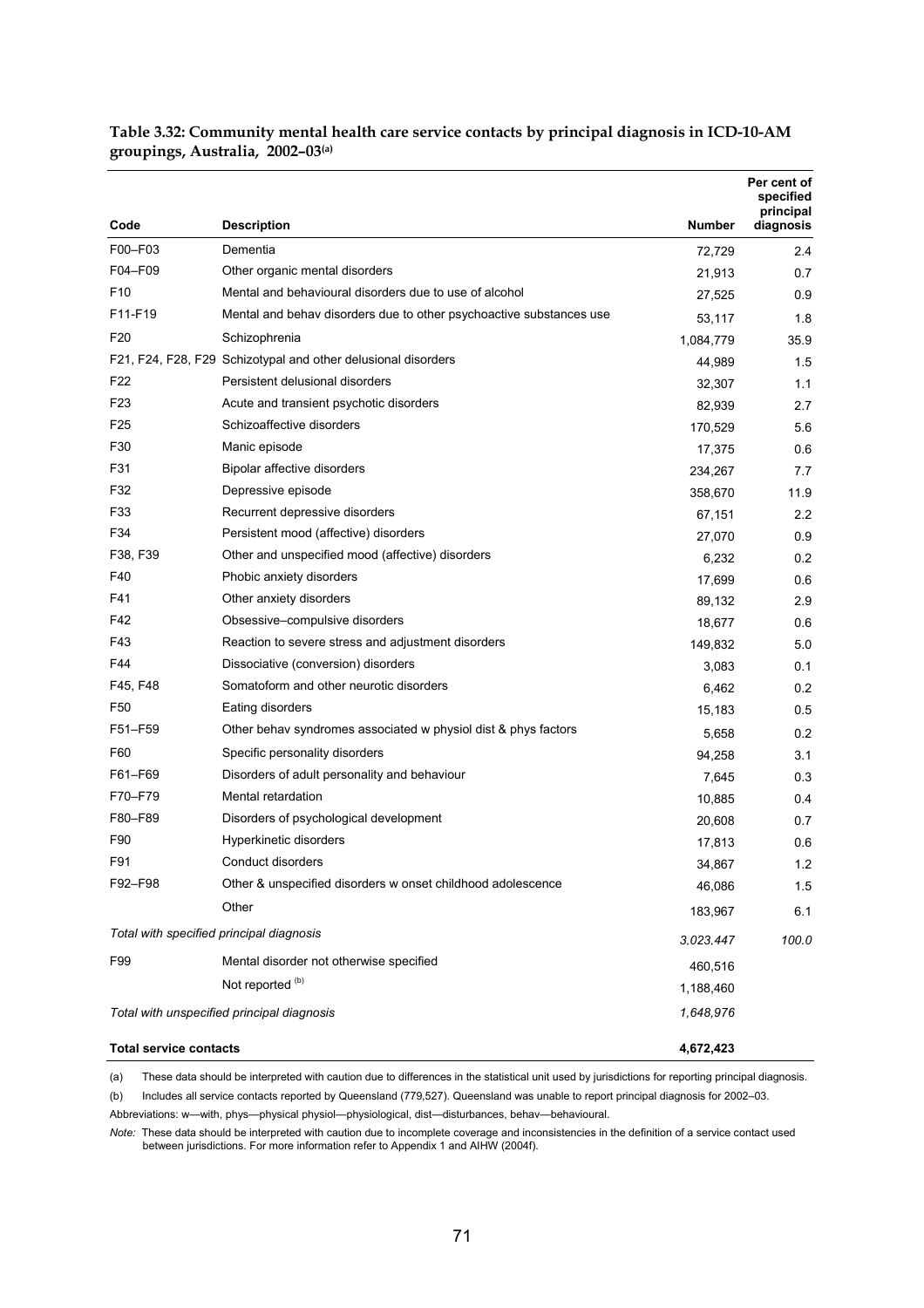## **3.5 Commonwealth State/Territory Disability Agreement-funded mental health-related nonresidential care provided by disability support services**

The data presented here are on CSTDA-funded support services provided for clients with a psychiatric disability. The psychiatric disability can be the client's primary psychiatric disability or one of the client's other significant disabilities. The term 'primary disability' refers to the disability category identified by the client, carer or service as the disability most affecting the client's everyday life. A number of 'other significant' disabilities may be identified by the client. See Appendix 1 for further information on disability groups.

Data on non-residential disability support services have been included in this report as the mental health-related care provided by these services may, to varying extents, be used to substitute for, or supplement, other forms of community or hospital-based non-residential mental health care.

CSTDA-funded disability support services provide a broad range of non-residential services for people with mental health-related disabilities. These services include accommodation support, community support (including case management, counselling, intervention and therapy), community access (including learning and life skills development and recreation), and respite and employment support services. The data presented here exclude residential care services such as group homes but include accommodation support services that provide in-home support.

The CSTDA NMDS collection includes all psychiatric and mental health-related disability support services that receive CSTDA funds. Some psychiatric and mental health-related disability support services have different sources of funding and do not report to the CSTDA NMDS collection. For this reason, the information presented in this section must be interpreted with caution, as it does not include all psychiatric and mental health-related disability support services, and the proportion of these services receiving CSTDA funding differs among the states and territories. These variations in coverage are outlined in the data sources section of Appendix 1.

Prior to 2003, data were available from the CSTDA NMDS for a snapshot day each year. This year, unit record data on clients (known as 'service users') with a psychiatric disability and the disability support services they receive are available for the period from 1 January to 30 June 2003. In this report, data have been presented for service users with a primary psychiatric disability or where the service user has indicated an 'other significant' psychiatric disability.

Figure 3.4 illustrates the data reported for non-residential service users with a psychiatric disability. From 1 January to 30 June 2003 there were 26,120 non-residential users of CSTDAfunded disability support services with a primary or other psychiatric disability. Among these service users, the major primary disability groups were psychiatric disability (72.2% of service users) and intellectual disability (17.5%). The majority of service users were male (58.6%) and the most common age group was 35–44 years (27.1%). The non-residential care service types most frequently received were *Employment* (48.0%) and *Community access* (31.3%) services. Victorian disability support services reported the largest number of service users (52.5%).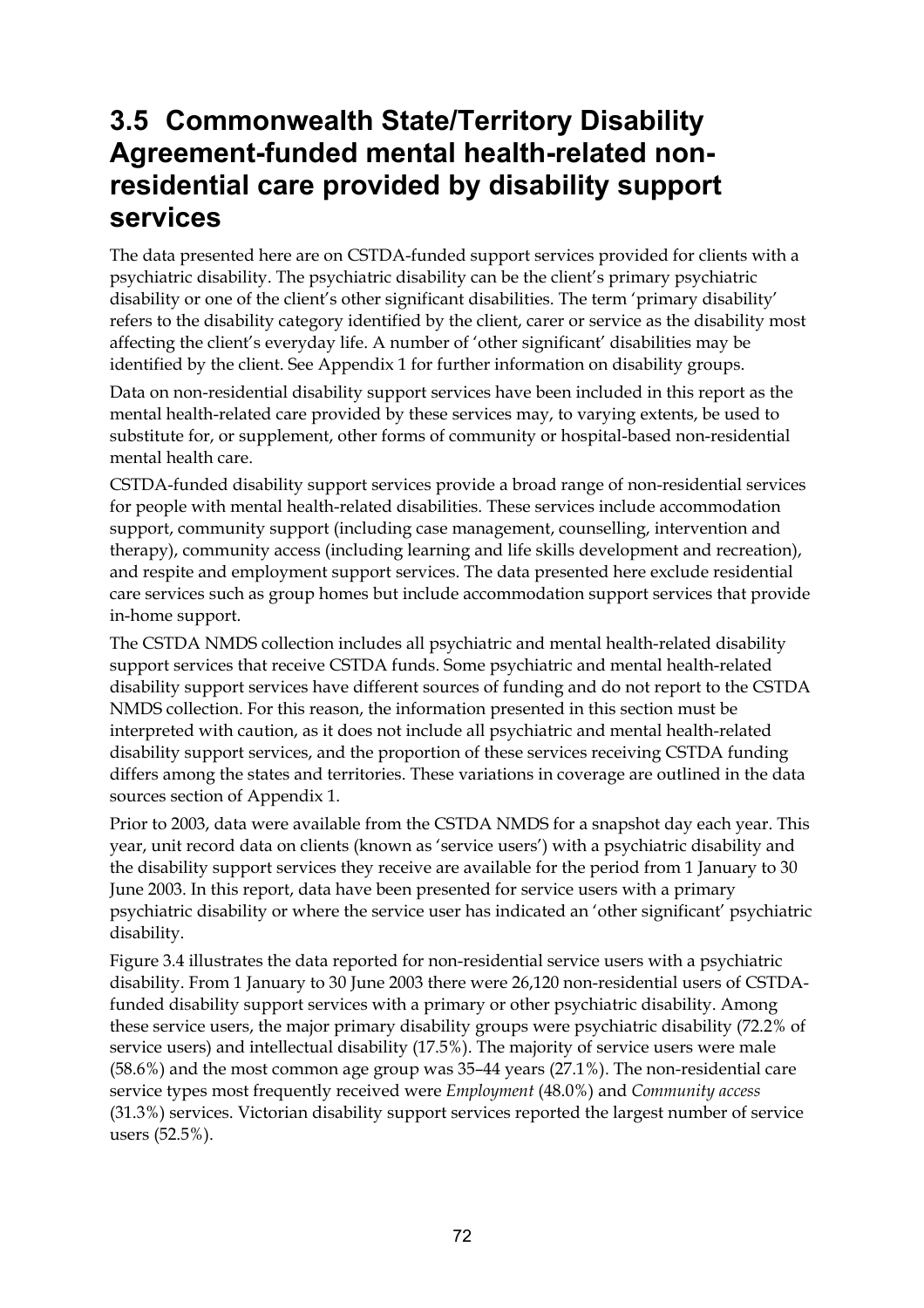The majority of service users were Australian-born (83.7%) and 7.2% were born in non-English-speaking countries. During the reported time period, 2.79% service users were identified as being of Aboriginal or Torres Strait Islander origin or both.

The main income source for the majority of service users aged over 16 years of age (45.7%) was *Disability support pension*. For service users aged less than 16 years, 54.9% of their parents or guardians received a carer allowance indicating that care was provided to the service user from one or both of their parents or guardians.

The location of service users was classified as *Major city, Inner regional, Outer regional, Remote, Very remote* or *Not reported* based on the service user's postcode—66.7% of service users were located in major cities. The most commonly reported living arrangement was *Lives with family* (40.4%), and the most commonly reported accommodation type was *Private residence*  $(72.6\%)$ .

## **3.6 Ambulatory-equivalent mental health-related separations**

This section presents data on same-day mental health-related hospital separations that could be considered equivalent to ambulatory mental health care (see Appendix 2 for further information). Briefly, for the purpose of this report, a separation was classified as ambulatory-equivalent if:

- it was a same-day separation (that is, admission and separation occurred on the same day), and
- no procedure or other intervention was recorded, or any procedure recorded was identified as probably able to be provided in ambulatory mental health care (a list of these procedures is included in Appendix 2), and
- the mode of admission did not include a care type change or transfer, or the mode of separation did not include a transfer (to another facility), a care type change, left against medical advice or death.

Ambulatory-equivalent separations were first identified in this way in *Mental Health Services in Australia 2001–02*. Previously, these separations were included in the residential and admitted-patient mental health care chapter.

## **Definition of mental health-related separations**

Mental health-related separations from hospital include separations with a mental healthrelated principal diagnosis and separations that include any specialised psychiatric care. Separations are defined as having specialised psychiatric care if the patient is reported as having one or more days in a specialised psychiatric unit (also referred to as a designated psychiatric unit) of an acute care hospital or of a public psychiatric hospital. A mental healthrelated principal diagnosis in this publication is defined as any separation which has a principal diagnosis that falls within the chapter on mental disorders in the ICD-10-AM classification (F00 to F99) or a number of other selected diagnoses (see Appendix 2 and *Mental Health Services in Australia 2000–01* (AIHW 2003a)).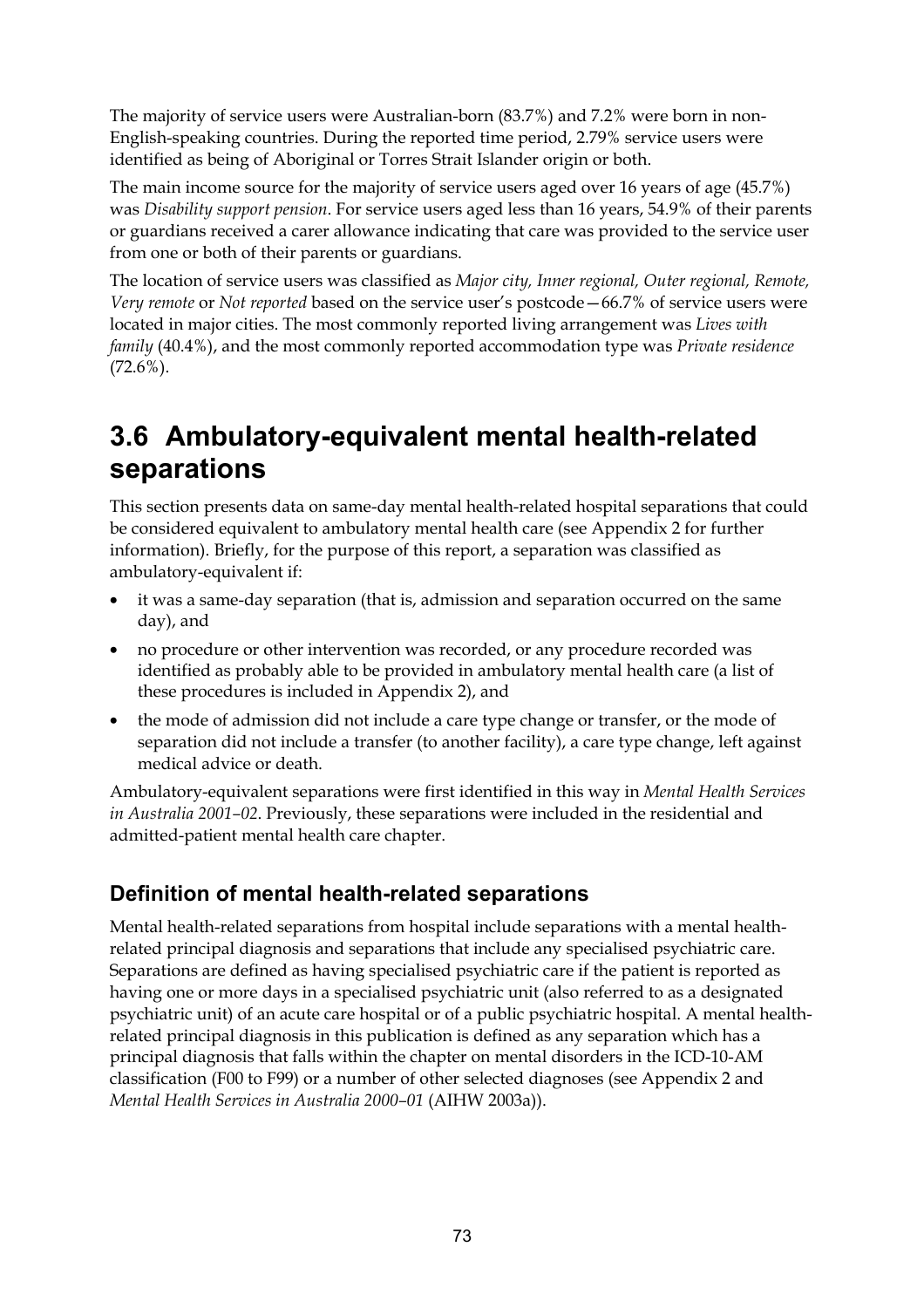## **Overview**

During 2002–03, there were 108,946 ambulatory-equivalent mental health-related separations, which accounted for 36.2% of all mental health-related separations (Tables 3.33 and 4.1). Of these, 87,219 separations included specialised psychiatric care, which accounted for 43.6% of all mental health-related separations with specialised psychiatric care (Tables 3.33 and 4.1). Ambulatory-equivalent mental health-related hospital separations accounted for 1.6% of total hospital separations during 2002–03 and 0.5% of total hospital patient-days (AIHW 2004d).

Table 3.33 shows the number of ambulatory-equivalent mental health-related separations per 1,000 population, by hospital type for each state and territory. For Victoria, the establishment in private hospitals of specialised day program clinics for the treatment of depression and anorexia resulted in a marked increase in the number of ambulatory-equivalent mental health-related separations compared with 2001–02.

For Australia as a whole, there were 5.6 ambulatory-equivalent mental health-related separations per 1,000 population, and 80.1% of ambulatory-equivalent mental health-related separations received specialised psychiatric care. The separation rate per 1,000 population was higher for private hospitals (4.3) than for public acute hospitals (1.2), and there was also a higher proportion of specialised psychiatric care for private hospital separations (88.5%) than for public acute hospitals (49.7%).

Victoria was the jurisdiction with the highest rate of ambulatory-equivalent separations (8.1 separations per 1,000 population), followed by Tasmania (7.7 separations per 1,000 population). Western Australia had the largest proportion of separations with specialised psychiatric care, with 86.6% of ambulatory-equivalent mental health-related separations including specialised psychiatric care.

## **Mental health legal status**

Table 3.34 summarises the mental health legal status reported for ambulatory-equivalent mental health-related separations with specialised psychiatric care during 2002–03. The data on mental health legal status are collected to indicate whether a patient has been involuntarily detained (see Chapter 5 for more information).

Overall, 1.3% of ambulatory-equivalent mental health-related separations with specialised psychiatric care recorded a mental health legal status of involuntary. However, 8.0% of these separations from public acute hospitals were involuntary, compared with 0.1% from private hospitals.

## **Age and sex**

Table 3.35 presents the age and sex distribution of the ambulatory-equivalent mental healthrelated separations. There were 42,630 separations reported for male patients and 66,315 for female patients. Patients who received ambulatory-equivalent care were most likely to be in the 45–54 age group for males (20.7% of male separations) and in the 35–44 age group for females (22.2% of female separations). Patients who did not receive specialised psychiatric care were most likely to be in the 35–44 age group.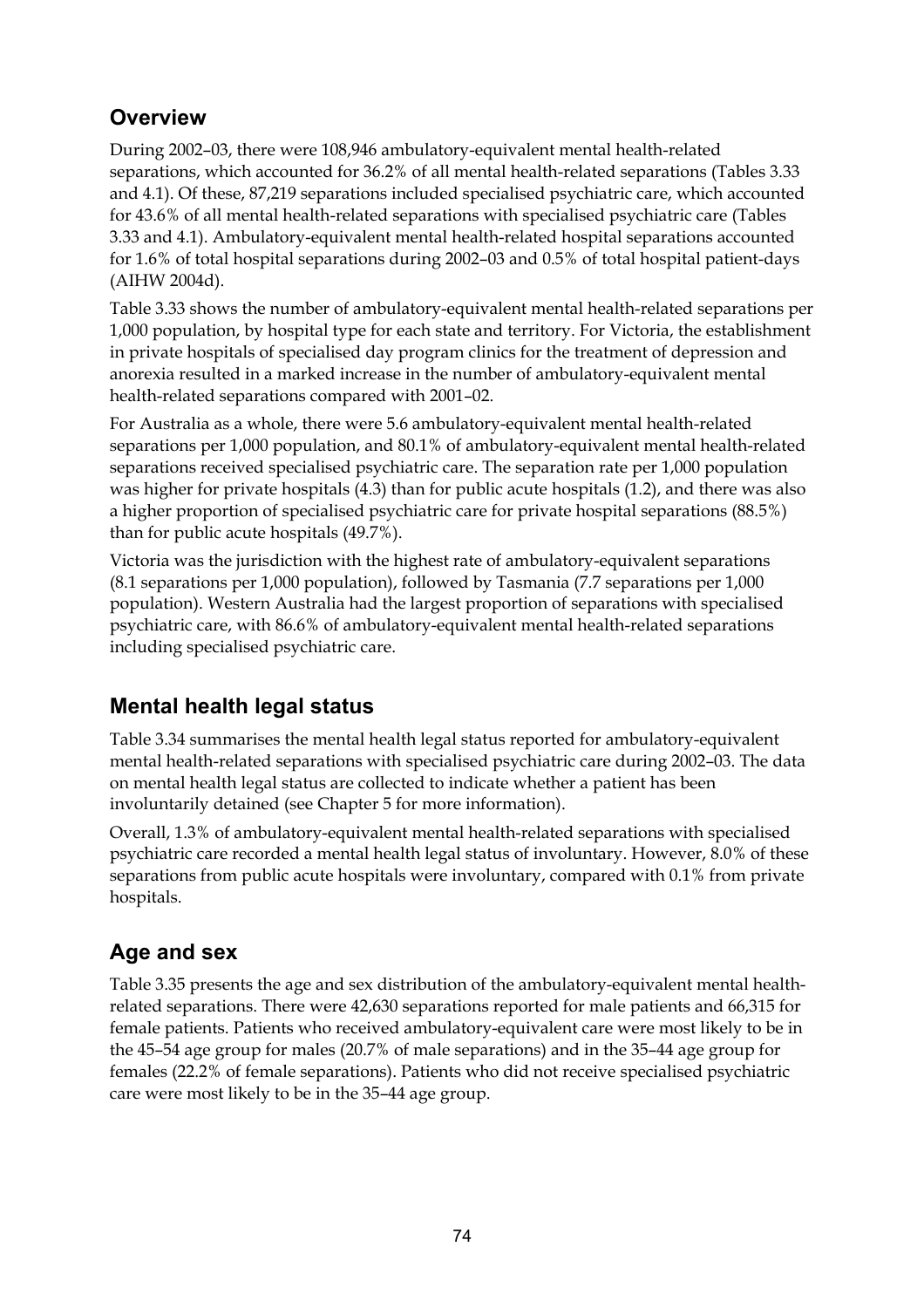## **Area of usual residence and Aboriginal and Torres Strait Islander status**

Table 3.36 shows the number of separations by the patient's Indigenous status and area of usual residence. There were 3.2 separations per 1,000 population for Aboriginal and Torres Strait Islander peoples compared with 5.5 for other Australians. The reported rate for Indigenous separations is likely to be an underestimate due to incomplete Indigenous identification in this data set. For further information on the quality of Indigenous status data for all hospital separations, refer to *Australian Hospital Statistics 2002–03* (AIHW 2004d).

## **Principal diagnosis**

Table 3.37 shows the distribution of ambulatory-equivalent mental health-related separations with specialised psychiatric care by principal diagnosis using selected groupings of mental health-related diagnoses. In 2002–03, principal diagnoses of *Depressive episode* (F32) accounted for the largest number of separations with specialised psychiatric care (20,014 or 22.9%), followed by *Recurrent depressive disorders* (F33, 12,490 or 14.3%) and *Reaction to severe stress and adjustment disorders* (F43, 10,739 or 12.3%).

Table 3.38 shows the distribution of ambulatory-equivalent mental health-related separations without specialised psychiatric care by principal diagnosis using selected groupings of mental health-related diagnoses. In 2002–03, principal diagnoses of *Mental and behavioural disorders due to use of alcohol* (F10) accounted for the largest number of separations (7,470 or 34.4%) followed by *Other anxiety disorders* (F41, 2,405 or 11.1%) and *Sleep disorders* (G47, 2,122 or 9.8%).

Table 3.37 also reports the proportion of mental health-related separations with specialised psychiatric care by principal diagnosis in ICD-10-AM groupings. Over 95% of separations with *Schizotypal and other delusional disorders* (F21, F24, F28–F29), *Phobic anxiety disorders* (F40), *Eating disorders* (F50), *Hyperkinetic disorders* (F90) and *Conduct disorders* (F91) were separations with specialised psychiatric care, whereas for principal diagnoses such as *Sleep disorders*  (G47), *Mental disorders and diseases of the nervous system complicating pregnancy, childhood and the puerperium* (O99.3) and *Other symptoms and signs involving general sensations and perceptions* (R44) the proportion of separations with specialised psychiatric care was relatively low (0.4%, 0.4% and 1.5% respectively).

## **Procedures**

Table 3.39 details the number of separations relating to the 30 procedures or interventions most frequently reported for ambulatory-equivalent mental health-related hospital separations with and without specialised psychiatric care. The most frequently reported procedures for separations with specialised psychiatric care were *Cognitive behaviour therapy* (9,113 separations), *Psychological skills training* (6,125 separations) and *Other psychotherapies or psychosocial therapies* (4,206 separations). For separations without specialised psychiatric care, the most frequently reported procedures were *Alcohol rehabilitation* (2,417 separations), *Psychological skills training* (1,771 separations), *Allied health intervention, psychology* (723 separations) and *Cognitive behaviour therapy* (624 separations).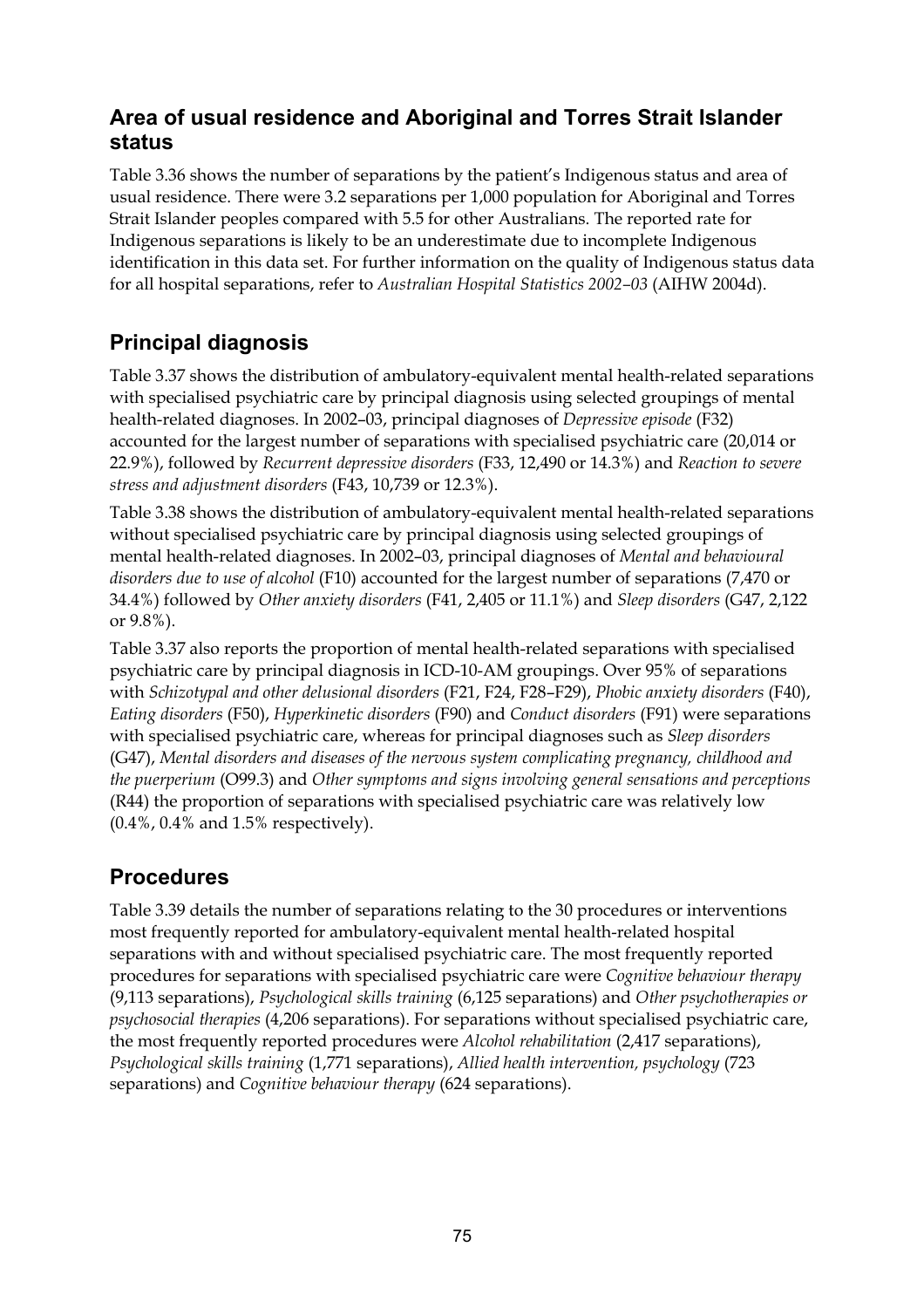## **Australian Refined Diagnosis Related Groups**

Australian Refined Diagnosis Related Groups (AR-DRGs) categorise acute admitted patient episodes into groups with similar clinical conditions and resource requirements (see Chapter 5 for more information). Version 5.0 AR-DRGs are used in this report.

The 30 most frequently reported AR-DRGs for ambulatory-equivalent mental health-related separations are presented in Table 3.40. The most commonly reported AR-DRG was for *Mental health treatment, same day, without electroconvulsive therapy (U60Z, 83,485 separations or* 84.1%), followed by *Alcohol use disorder and dependence, same day* (V62B, 7,047 separations or 7.1%) and *Alcohol intoxication and withdrawal* (V60B, 3,785 separations or 3.8%).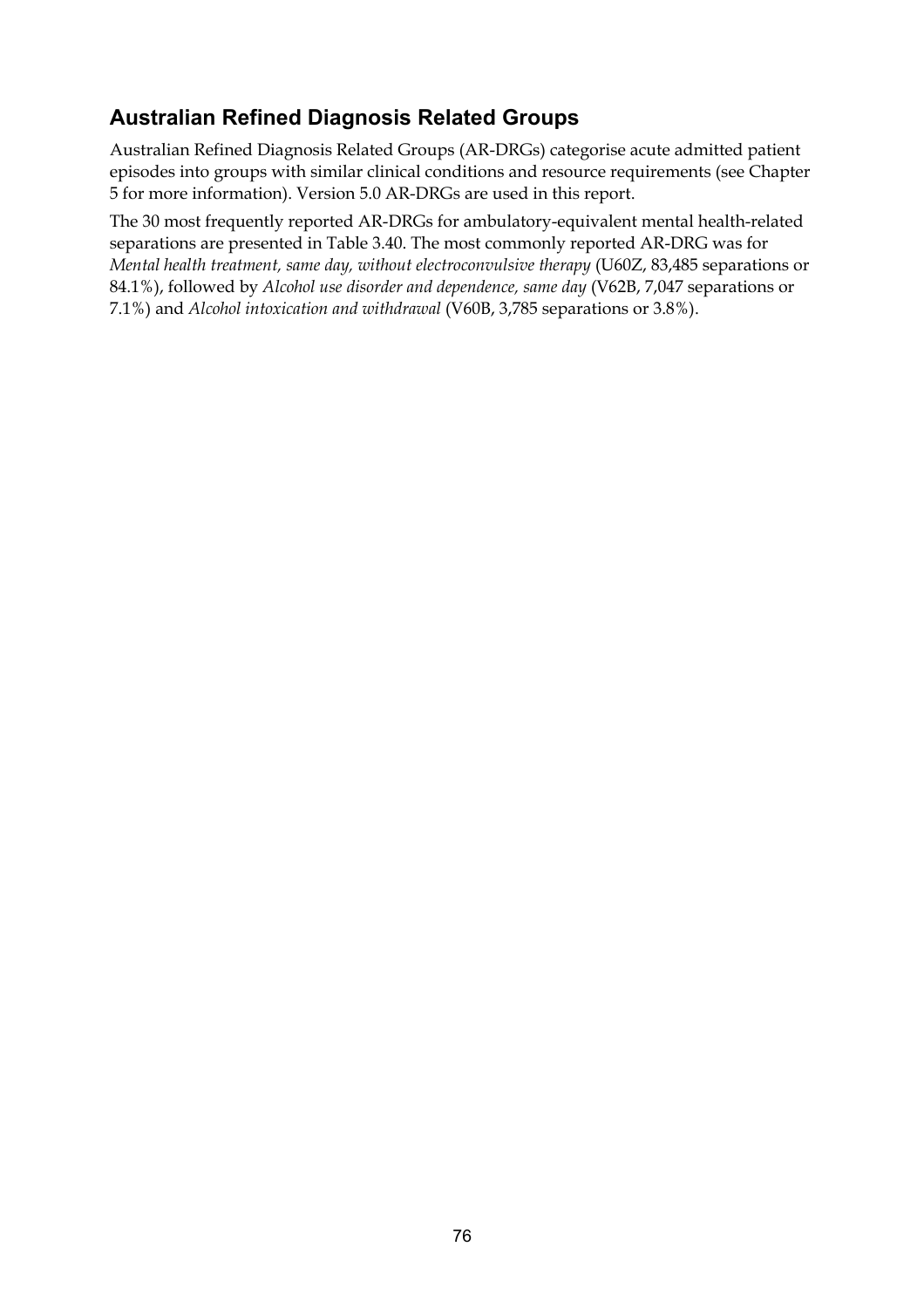

(a) Totals for state/territory of service provider may add to more than the total service user number because service users may access services in more than one state or territory.

(b) Totals for service type may add to more than total service users because service users may access more than one service type over the 6-month period.

(c) These non-residential accommodation services comprise Attendant Care/Personal Care, In-home accommodation support, alternative family placement, and other accommodation services.

(d) Comprises Canada, Ireland, New Zealand, South Africa, United Kingdom and United States of America.

(e) Data quality issues should be considered when interpreting the data in this table; see Chapter 3 of AIHW 2004g for a detailed discussion of these issues.

**Figure 3.4: Summary of data reported for psychiatric disability, all CSTDA-funded ambulatory disability support services (non-residential)(e), 1 January to 30 June, 2003**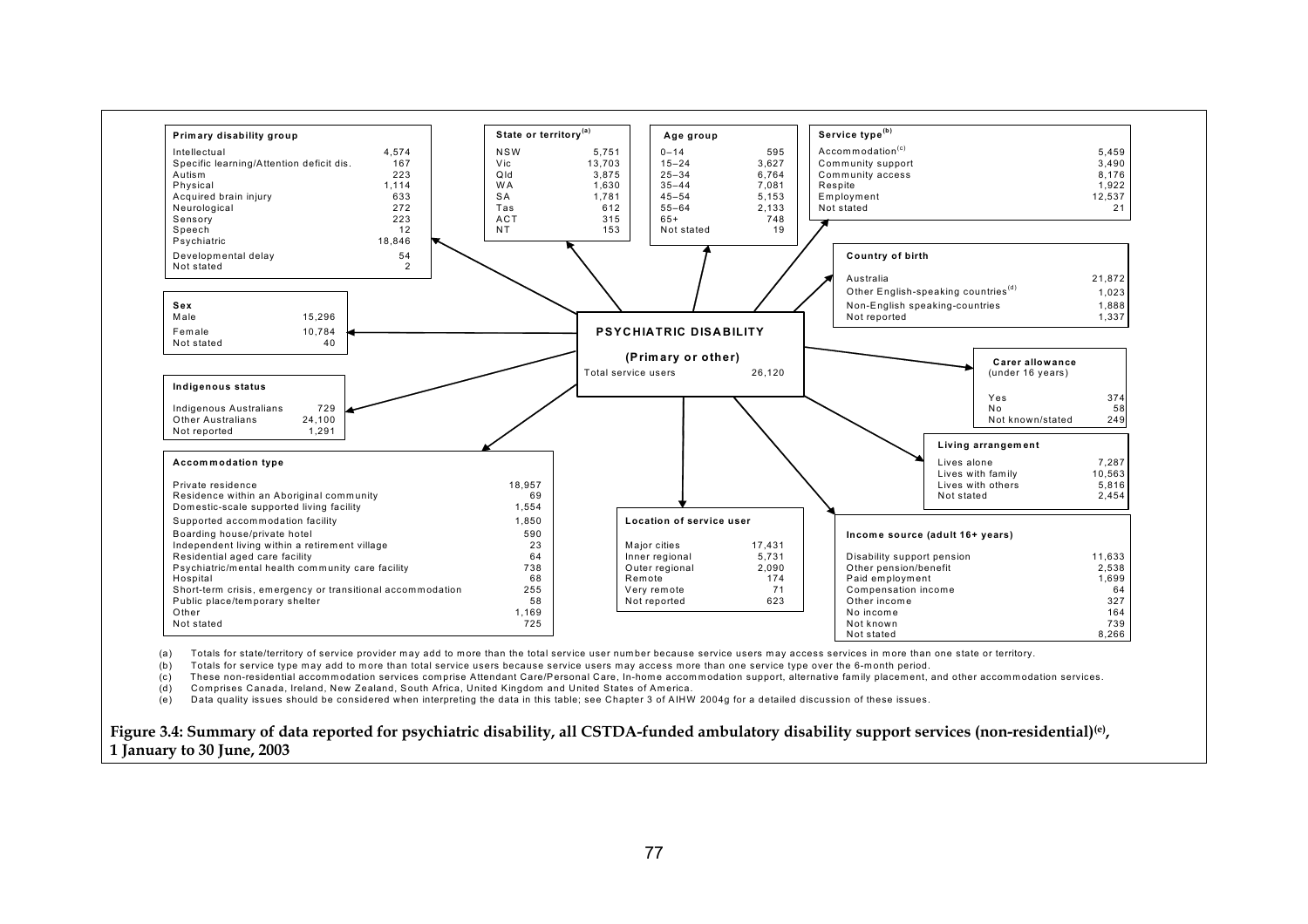|                                                             | <b>NSW</b>  | Vic <sup>(b)</sup> | Qld           | <b>WA</b>      | SA          | Tas           | <b>ACT</b>    | <b>NT</b>   | <b>Total</b> |
|-------------------------------------------------------------|-------------|--------------------|---------------|----------------|-------------|---------------|---------------|-------------|--------------|
| Separations with specialised psychiatric care               |             |                    |               |                |             |               |               |             |              |
| Public acute hospitals                                      | 6,979       | 1,097              | 3,405         | 187            | 207         | 75            | 30            | 28          | 12,008       |
| Public psychiatric hospitals                                | 1,914       | $\overline{2}$     | $\Omega$      | $\overline{7}$ | 35          | $\mathbf 0$   | $\mathbf 0$   | $\mathbf 0$ | 1,958        |
| Public hospitals                                            | 8,893       | 1,099              | 3,405         | 194            | 242         | 75            | 30            | 28          | 13,966       |
| Private hospitals                                           | 17,580      | 30,384             | 15,851        | 6,555          | 1,201       | n.p.          | n.p.          | n.p.        | 73,253       |
| All hospitals                                               | 26,473      | 31,483             | 19,256        | 6,749          | 1,443       | n.p.          | n.p.          | n.p.        | 87,219       |
| Separations without specialised psychiatric care            |             |                    |               |                |             |               |               |             |              |
| Public acute hospitals                                      | 3,704       | 5,129              | 1,173         | 892            | 942         | 176           | 40            | 88          | 12,144       |
| Public psychiatric hospitals                                | 78          | $\mathbf 0$        | 0             | $\Omega$       | $\mathbf 0$ | $\Omega$      | 0             | $\mathbf 0$ | 78           |
| Public hospitals                                            | 3,782       | 5.129              | 1,173         | 892            | 942         | 176           | 40            | 88          | 12,222       |
| Private hospitals                                           | 2,324       | 2,373              | 2,957         | 150            | 24          | n.p.          | n.p.          | n.p.        | 9,505        |
| All hospitals                                               | 6,106       | 7,502              | 4,130         | 1,042          | 966         | n.p.          | n.p.          | n.p.        | 21,727       |
| All mental health-related same-day separations              |             |                    |               |                |             |               |               |             |              |
| Public acute hospitals                                      | 10,683      | 6,226              | 4,578         | 1,079          | 1,149       | 251           | 70            | 116         | 24,152       |
| Public psychiatric hospitals                                | 1,992       | $\overline{2}$     | $\mathbf 0$   | $\overline{7}$ | 35          | $\mathbf 0$   | $\mathbf 0$   | $\mathbf 0$ | 2,036        |
| Public hospitals                                            | 12,675      | 6,228              | 4,578         | 1,086          | 1,184       | 251           | 70            | 116         | 26,188       |
| Private hospitals                                           | 19,904      | 32,757             | 18,808        | 6,705          | 1,225       | n.p.          | n.p.          | n.p.        | 82,758       |
| All hospitals                                               | 32,579      | 38,985             | 23,386        | 7,791          | 2,409       | n.p.          | n.p.          | n.p.        | 108,946      |
| % of same-day separations with specialised psychiatric care |             |                    |               |                |             |               |               |             |              |
| Public acute hospitals                                      | 65.3        | 17.6               | 74.4          | 17.3           | 18.0        | 29.9          | 42.9          | 24.1        | 49.7         |
| Public psychiatric hospitals                                | 96.1        | 100.0              | $\sim 10$     | 100.0          | 100.0       | $\sim$ $\sim$ | $\sim$ $\sim$ | $\sim 10$   | 96.2         |
| Public hospitals                                            | 70.2        | 17.6               | 74.4          | 17.9           | 20.4        | 29.9          | 42.9          | 24.1        | 53.3         |
| Private hospitals                                           | 88.3        | 92.8               | 84.3          | 97.8           | 98.0        | n.p.          | n.p.          | n.p.        | 88.5         |
| All hospitals                                               | 81.3        | 80.8               | 82.3          | 86.6           | 59.9        | n.p.          | n.p.          | n.p.        | 80.1         |
| Same-day separations per 1,000 population <sup>(c)</sup>    |             |                    |               |                |             |               |               |             |              |
| Public acute hospitals                                      | 1.62        | 1.29               | 1.27          | 0.57           | 0.75        | 0.54          | 0.22          | 0.60        | 1.24         |
| Public psychiatric hospitals                                | 0.31        | 0.00               | $\sim$ $\sim$ | 0.00           | 0.02        | $\sim$ $\sim$ | $\sim$ $\sim$ | $\sim 10$   | 0.11         |
| Public hospitals                                            | 1.93        | 1.29               | 1.26          | 0.57           | 0.78        | 0.53          | 0.22          | 0.59        | 1.35         |
| Private hospitals                                           | 3.03        | 6.81               | 5.20          | 3.52           | 0.80        | n.p.          | n.p.          | n.p.        | 4.26         |
| All hospitals                                               | 4.96        | 8.10               | 6.46          | 4.10           | 1.58        | n.p.          | n.p.          | n.p.        | 5.61         |
| 95% confidence intervals                                    | $4.9 - 5.0$ | $8.0 - 8.2$        | $6.4 - 6.5$   | $4.0 - 4.2$    | $1.5 - 1.6$ | n.p.          | n.p.          | n.p.        | $5.6 - 5.6$  |

#### **Table 3.33: Summary of ambulatory-equivalent mental health-related separations, states and territories(a), 2002–03**

(a) Interpretation of differences between jurisdictions needs to be undertaken with care, as they may reflect different service delivery and admission practices, and/or differences in the types of establishments categorised as hospitals.

(b) Victoria has only one public psychiatric hospital. It is a forensic facility and therefore not strictly comparable with public psychiatric hospitals in other jurisdictions.

(c) All rates are indirectly age-standardised to the estimated resident population of Australia on 30 June 2001.

n.p. Not published.

. . Not applicable.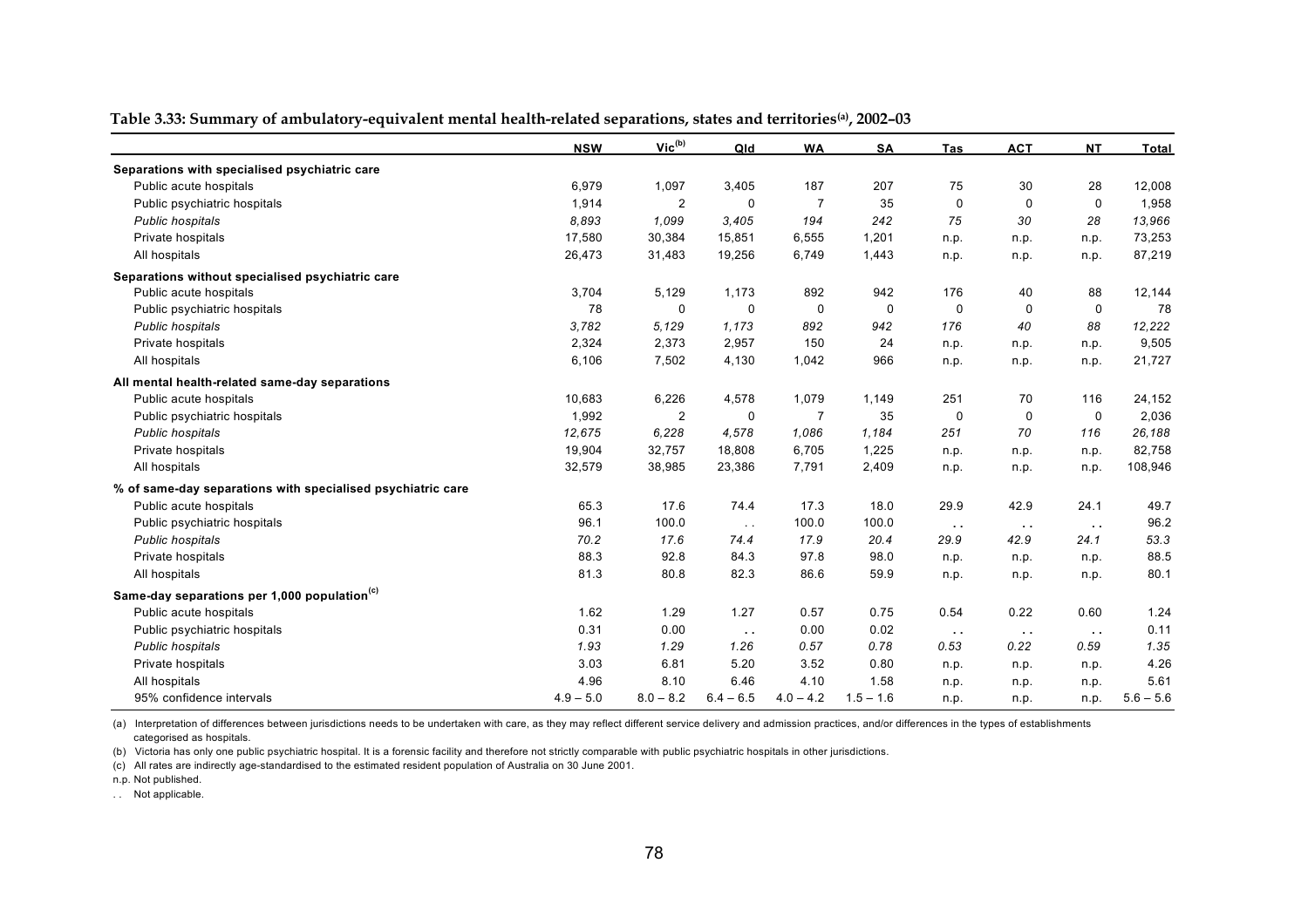| <b>Separations</b> | <b>NSW</b>  | <b>Vic</b>                                  | Qld         | <b>WA</b>      | SA                            | Tas  | <b>ACT</b>    | <b>NT</b>     | <b>Total</b> |  |  |
|--------------------|-------------|---------------------------------------------|-------------|----------------|-------------------------------|------|---------------|---------------|--------------|--|--|
|                    |             |                                             |             |                | <b>Public acute hospitals</b> |      |               |               |              |  |  |
| Involuntary        | 111         | 145                                         | 614         | 24             | 34                            | 14   | 6             | 9             | 957          |  |  |
| Voluntary          | 6,868       | 952                                         | 2,791       | 163            | 173                           | 61   | 24            | 11            | 11,043       |  |  |
| Not reported       | 0           | 0                                           | 0           | 0              | 0                             | 0    | 0             | 8             | 8            |  |  |
| Total              | 6,979       | 1,097                                       | 3,405       | 187            | 207                           | 75   | 30            | 28            | 12,008       |  |  |
|                    |             |                                             |             |                | <b>Private hospitals</b>      |      |               |               |              |  |  |
| Involuntary        | 0           | 0                                           | 88          | 0              | 1                             | n.p. | n.p.          | n.p.          | 89           |  |  |
| Voluntary          | 17,580      | 0                                           | 15,763      | 6,555          | 1,200                         | n.p. | n.p.          | n.p.          | 41,098       |  |  |
| Not reported       | 0           | 30,384                                      | $\mathbf 0$ | $\mathbf 0$    | 0                             | n.p. | n.p.          | n.p.          | 32,066       |  |  |
| Total              | 17,580      | 30,384                                      | 15,851      | 6,555          | 1,201                         | n.p. | n.p.          | n.p.          | 73,253       |  |  |
|                    |             | Public psychiatric hospitals <sup>(c)</sup> |             |                |                               |      |               |               |              |  |  |
| Involuntary        | 33          | 1                                           | 0           | 4              | 27                            | 0    | $\sim$        | $\sim$        | 65           |  |  |
| Voluntary          | 1,881       |                                             | 0           | 3              | 8                             | 0    | $\sim$ $\sim$ | $\sim$ $\sim$ | 1,893        |  |  |
| Not reported       | $\mathbf 0$ | 0                                           | $\mathbf 0$ | $\mathbf 0$    | 0                             | 0    | $\sim$ $\sim$ | $\sim 10$     | $\mathbf 0$  |  |  |
| Total              | 1,914       | $\overline{\mathbf{c}}$                     | 0           | $\overline{7}$ | 35                            | 0    | $\sim$ $\sim$ | $\sim 10$     | 1,958        |  |  |
|                    |             |                                             |             |                | <b>All hospitals</b>          |      |               |               |              |  |  |
| Involuntary        | 144         | 146                                         | 702         | 28             | 62                            | n.p. | n.p.          | n.p.          | 1,111        |  |  |
| Voluntary          | 26,329      | 953                                         | 18,554      | 6,721          | 1,381                         | n.p. | n.p.          | n.p.          | 54,034       |  |  |
| Not reported       | 0           | 30,384                                      | 0           | 0              | 0                             | n.p. | n.p.          | n.p.          | 32,074       |  |  |
| Total              | 26,473      | 31,483                                      | 19,256      | 6,749          | 1,443                         | n.p. | n.p.          | n.p.          | 87,219       |  |  |

**Table 3.34: Ambulatory-equivalent mental health-related separations, by mental health legal status(a) and hospital type, states and territories,(b) 2002–03** 

(a) Mental health legal status was collected for separations with specialised psychiatric care only.

(b) Interpretation of differences between jurisdictions needs to be undertaken with care, as they may reflect different service delivery and admission practices, and/or differences in the types of establishments categorised as hospitals.

(c) Victoria has only one public psychiatric hospital which is a forensic facility and therefore not strictly comparable with public psychiatric hospitals in other jurisdictions.

n.p. Not published.

. . Not applicable.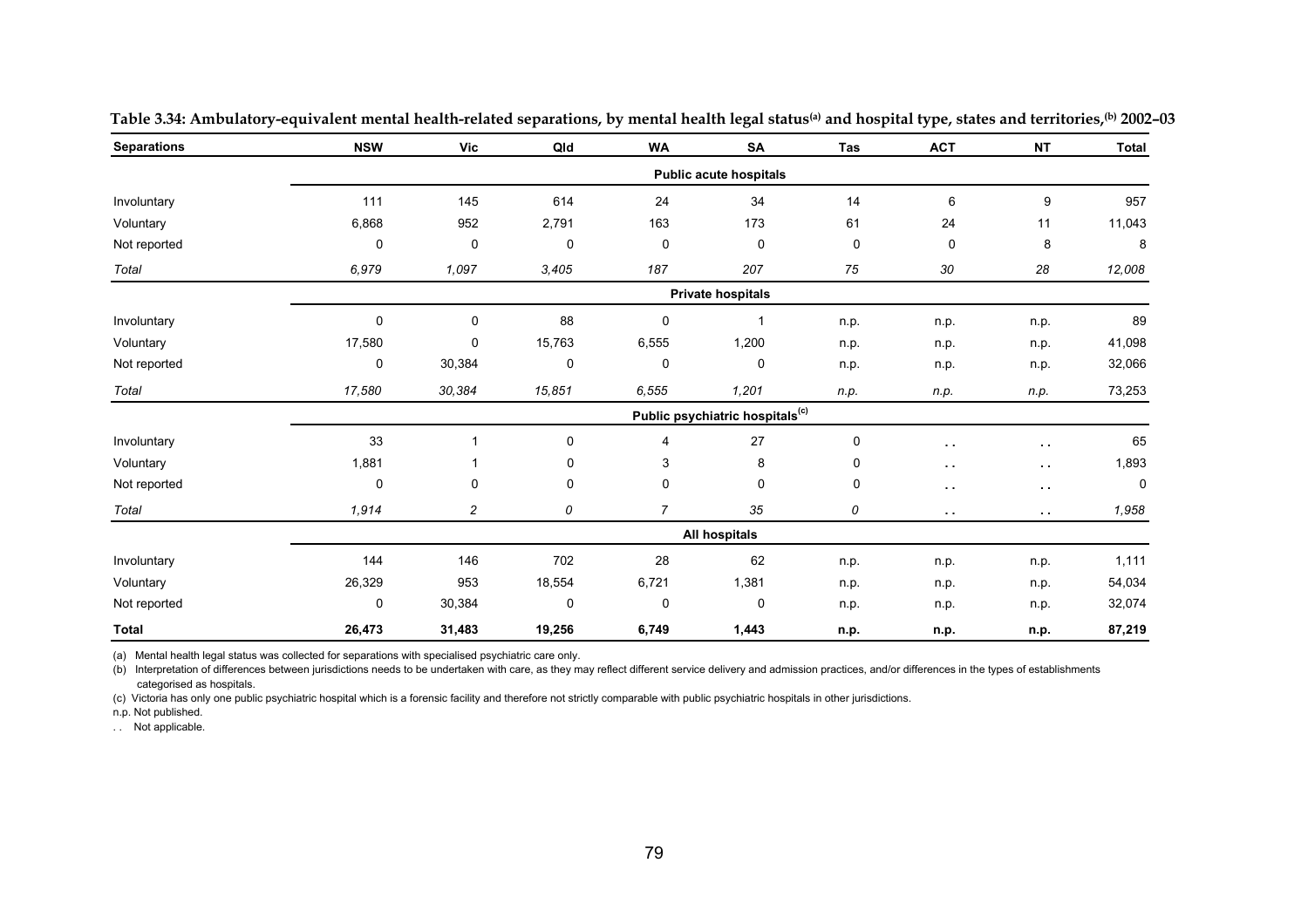|                          | Under 15 years | $15 - 24$ years | $25 - 34$ years | $35 - 44$ years      | 45-54 years | 55-64 years | 65 or older | Total <sup>(a)</sup> |  |  |
|--------------------------|----------------|-----------------|-----------------|----------------------|-------------|-------------|-------------|----------------------|--|--|
|                          |                |                 |                 | <b>Males</b>         |             |             |             |                      |  |  |
| With psychiatric care    | 2,827          | 3,173           | 3,478           | 4,651                | 6,894       | 6,210       | 5,047       | 32,280               |  |  |
| Without psychiatric care | 1,335          | 1,543           | 1,752           | 1,646                | 1,947       | 1,385       | 739         | 10,350               |  |  |
| Total                    | 4,162          | 4,716           | 5,230           | 6,297                | 8.841       | 7,595       | 5,786       | 42,630               |  |  |
|                          | <b>Females</b> |                 |                 |                      |             |             |             |                      |  |  |
| With psychiatric care    | 1,157          | 10,042          | 9,538           | 12,372               | 11,213      | 6,395       | 4,222       | 54,939               |  |  |
| Without psychiatric care | 1,132          | 1,639           | 2,187           | 2,381                | 1,937       | 1,151       | 948         | 11,376               |  |  |
| Total                    | 2,289          | 11,681          | 11,725          | 14,753               | 13,150      | 7,546       | 5,170       | 66,315               |  |  |
|                          |                |                 |                 | Total <sup>(b)</sup> |             |             |             |                      |  |  |
| With psychiatric care    | 3,984          | 13,215          | 13,016          | 17,023               | 18,107      | 12,605      | 9,269       | 87,219               |  |  |
| Without psychiatric care | 2,467          | 3,183           | 3,939           | 4,027                | 3,884       | 2,536       | 1,687       | 21,727               |  |  |
| Total                    | 6,451          | 16,398          | 16,955          | 21,050               | 21,991      | 15,141      | 10,956      | 108,946              |  |  |

| Table 3.35: Ambulatory-equivalent mental health-related separations, by sex and age group, Australia 2002–03 |
|--------------------------------------------------------------------------------------------------------------|
|--------------------------------------------------------------------------------------------------------------|

(a) Includes separations for which the age was not reported.

(b) Includes sex not stated.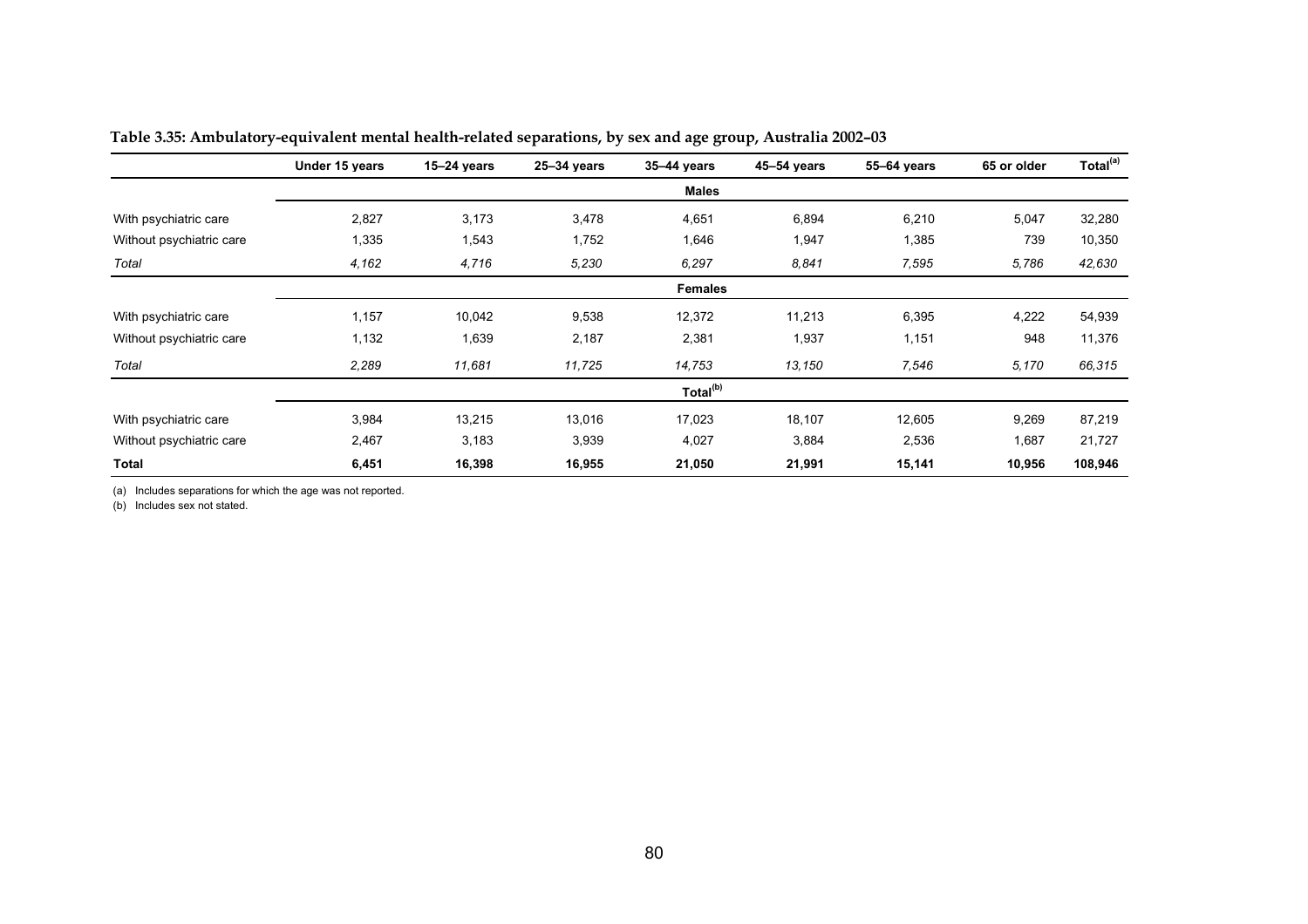|                                       |                                      | Aboriginal and/or Torres Strait Islander patients <sup>(b)</sup> |       |                                      | Non-Aboriginal and/or Torres Strait Islander patients <sup>(C)</sup> |         | All patients                         |                                            |         |
|---------------------------------------|--------------------------------------|------------------------------------------------------------------|-------|--------------------------------------|----------------------------------------------------------------------|---------|--------------------------------------|--------------------------------------------|---------|
| Remoteness area of<br>usual residence | With specialised<br>psychiatric care | Without<br>specialised<br>psychiatric care                       | Total | With specialised<br>psychiatric care | Without<br>specialised<br>psychiatric care                           | Total   | With specialised<br>psychiatric care | Without<br>specialised<br>psychiatric care | Total   |
| Major cities                          | 403                                  | 246                                                              | 649   | 75,365                               | 13,045                                                               | 88,410  | 76,279                               | 14,603                                     | 90,882  |
| Inner regional                        | 55                                   | 115                                                              | 170   | 7,637                                | 4,558                                                                | 12.195  | 7,804                                | 5,022                                      | 12,826  |
| Outer regional                        | 21                                   | 157                                                              | 178   | 1,380                                | 997                                                                  | 2,377   | 1,413                                | 1,221                                      | 2,634   |
| Remote                                |                                      | 121                                                              | 127   | 145                                  | 180                                                                  | 325     | 152                                  | 314                                        | 466     |
| Very remote                           | 5                                    | 109                                                              | 114   | 48                                   | 46                                                                   | 94      | 53                                   | 164                                        | 217     |
| Not reported                          | 6                                    | 24                                                               | 30    | 1,479                                | 370                                                                  | 1,849   | 1,518                                | 403                                        | 1,921   |
| Total                                 | 496                                  | 772                                                              | .268  | 86,054                               | 19.196                                                               | 105,250 | 87,219                               | 21,727                                     | 108,946 |
| Per 1,000 population <sup>(d)</sup>   | 1.3                                  | 1.8                                                              | 3.2   | 4.5                                  | 1.0                                                                  | 5.5     | 4.5                                  |                                            | 5.6     |

#### **Table 3.36: Ambulatory-equivalent mental health-related separations, by Indigenous status and Remoteness area(a) of usual residence, Australia, 2002–03**

(a) Defined according to the ABS's Australian Standard Geographical Classification Remoteness Structure, 2001 Census edition. See Glossary for more information.

(b) Includes separations of patients identified as being either of Aboriginal but not Torres Strait Islander origin, Torres Strait Islander but not Aboriginal origin, Aboriginal and Torres Strait Islander origin and patien Aboriginal or Torres Strait Islander origin without further specification.

(c) Does not include separations for which Indigenous status was not reported.

(d) Separations per 1,000 population are indirectly age-standardised rates based on estimated Aboriginal and Torres Strait Islander population for 30 June 2001 and the estimated resident population for 30 June 2001.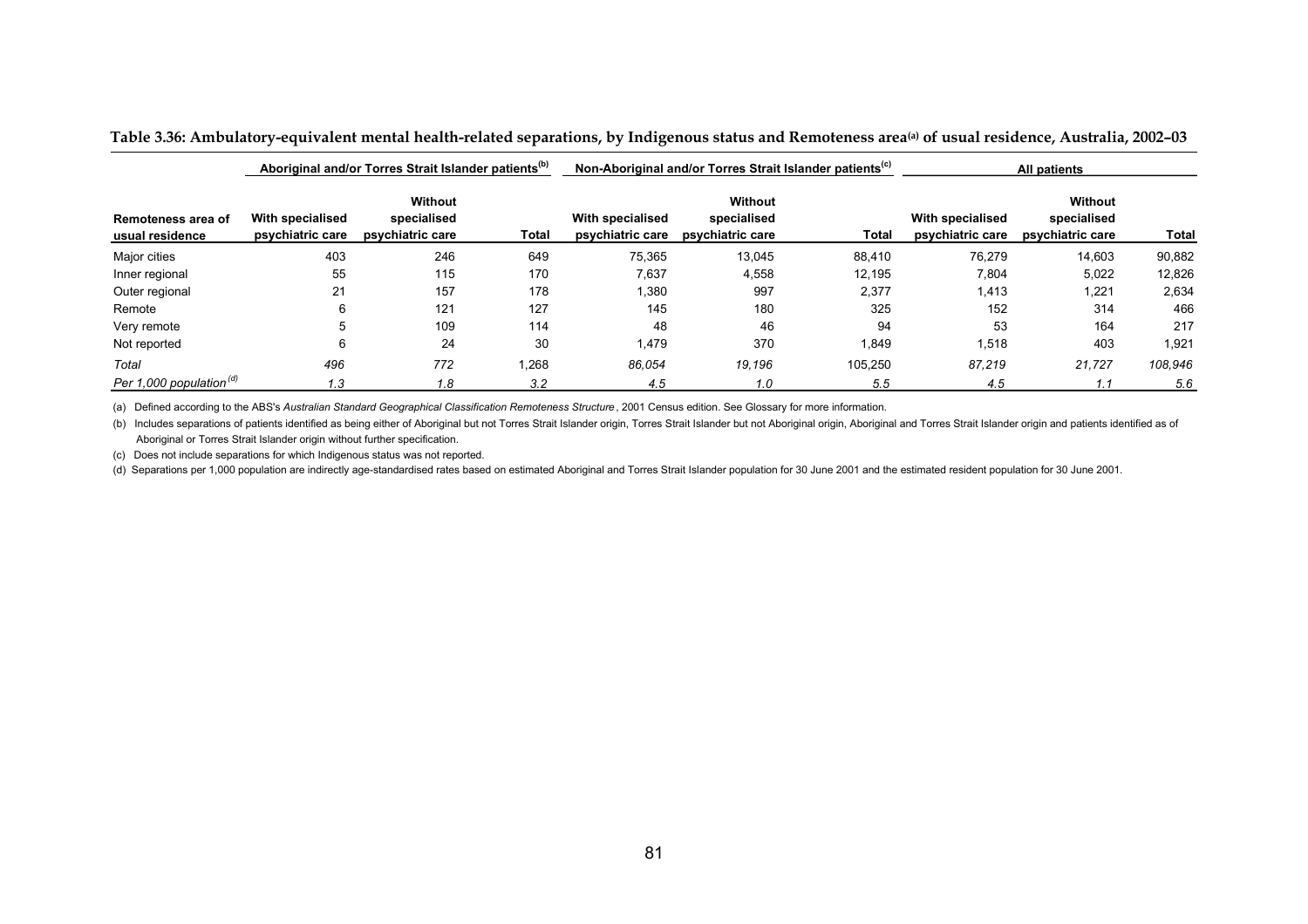|                            |                                                                          | Public              |                |             |                |                        |
|----------------------------|--------------------------------------------------------------------------|---------------------|----------------|-------------|----------------|------------------------|
|                            |                                                                          | <b>Public acute</b> | psychiatric    | Private     |                |                        |
| <b>Principal diagnosis</b> |                                                                          | hospitals           | hospitals      | hospitals   | Total          | % Total <sup>(a)</sup> |
| F00-F03                    | Dementia                                                                 | 68                  | 0              | 163         | 231            | 65.3                   |
| F04-F09                    | Other organic mental disorders                                           | 11                  | $\mathbf{0}$   | 159         | 170            | 66.9                   |
| F <sub>10</sub>            | Mental and behavioural disorders due to use of alcohol                   | 525                 | 21             | 5,149       | 5,695          | 43.3                   |
| $F11-F19$                  | Mental and behav disorders due to other psychoactive substances use      | 237                 | 8              | 1,090       | 1,335          | 55.3                   |
| F20                        | Schizophrenia                                                            | 850                 | 92             | 2,557       | 3,499          | 84.7                   |
| F21, F24, F28-F29          | Schizotypal and other delusional disorders                               | 195                 | 90             | 259         | 544            | 81.2                   |
| F22                        | Persistent delusional disorders                                          | 121                 | $\mathbf 0$    | 56          | 177            | 51.2                   |
| F23                        | Acute and transient psychotic disorders                                  | 70                  | 11             | 214         | 295            | 77.2                   |
| F25                        | Schizoaffective disorders                                                | 414                 | 59             | 2,414       | 2,887          | 94.8                   |
| F30                        | Manic episode                                                            | 24                  | $\mathbf 0$    | 88          | 112            | 76.7                   |
| F31                        | Bipolar affective disorders                                              | 170                 | 3              | 3,982       | 4.155          | 92.3                   |
| F32                        | Depressive episode                                                       | 2,452               | 155            | 17,407      | 20,014         | 90.5                   |
| F33                        | Recurrent depressive disorders                                           | 392                 | -1             | 12,097      | 12,490         | 92.7                   |
| F34                        | Persistent mood (affective) disorders                                    | 151                 | $\overline{2}$ | 1,588       | 1,741          | 94.0                   |
| F38, F39                   | Other and unspecified mood (affective) disorders                         | 54                  | $\Omega$       | 155         | 209            | 92.1                   |
| F40                        | Phobic anxiety disorders                                                 | 77                  | $\Omega$       | 702         | 779            | 97.1                   |
| F41                        | Other anxiety disorders                                                  | 923                 | 106            | 6,322       | 7,351          | 75.3                   |
| F42                        | Obsessive-compulsive disorders                                           | 19                  | 43             | 913         | 975            | 92.8                   |
| F43                        | Reaction to severe stress and adjustment disorders                       | 1,296               | 28             | 9,415       | 10,739         | 85.5                   |
| F44                        | Dissociative (conversion) disorders                                      | 11                  | $\mathbf 0$    | 699         | 710            | 80.7                   |
| F45. F48                   | Somatoform and other neurotic disorders                                  | 173                 | 50             | 226         | 449            | 76.2                   |
| F50                        | Eating disorders                                                         | 883                 | 18             | 4,176       | 5,077          | 97.6                   |
| F51-F59                    | Other behav syndromes associated w physiol dist & phys factors           | 52                  | $\Omega$       | 170         | 222            | 57.8                   |
| F60                        | Specific personality disorders                                           | 400                 | 16             | 2,246       | 2,662          | 90.2                   |
| F61-F69                    | Disorders of adult personality and behaviour                             | 24                  | $\Omega$       | 293         | 317            | 89.8                   |
| F70-F79                    | Mental retardation                                                       | 26                  | $\Omega$       | $\mathbf 0$ | 26             | 54.2                   |
| F80-F89                    | Disorders of pscychological development                                  | 25                  | 56             | 108         | 189            | 90.0                   |
| F90                        | Hyperkinetic disorders                                                   | 110                 | 114            | 24          | 248            | 97.6                   |
| F91                        | Conduct disorders                                                        | 1,264               | 709            | 132         | 2,105          | 95.9                   |
| F92-F98                    | Other & unspec disorders w onset childhood adolescence                   | 209                 | 207            | 216         | 632            | 91.2                   |
| F99                        | Mental disorder not otherwise specified                                  | 11                  | $\Omega$       | 8           | 19             | 32.2                   |
| G30                        | Alzheimer's disease                                                      | $\overline{2}$      | 0              | 51          | 53             | 60.2                   |
| G47                        | Sleep disorders                                                          | 6                   | $\Omega$       | 3           | 9              | 0.4                    |
| O99.3                      | Mental disorders & dis of the nerv sys complic preg, child & puerp       |                     | $\Omega$       | $\Omega$    | $\overline{1}$ | 0.4                    |
| <b>R44</b>                 | Other symptoms & signs involving general sensations and perceptions      | $\mathbf{1}$        | $\Omega$       | $\Omega$    | $\overline{1}$ | 1.5                    |
| R45                        | Symptoms & signs involving emotional state                               | 14                  |                | 10          | 25             | 19.4                   |
|                            | Other factors related to mental and behavioural disorders <sup>(b)</sup> | 199                 | $\overline{2}$ | 9           | 210            | 65.4                   |
|                            | Other $(c)$                                                              | 548                 | 166            | 152         | 866            | 100.0                  |
| Total                      |                                                                          | 12.008              | 1.958          | 73,253      | 87.219         | 80.1                   |

**Table 3.37: Ambulatory-equivalent mental health-related separations with specialised psychiatric care, by principal diagnosis in ICD-10-AM groupings, Australia, 2002–03** 

(a) The proportion of mental health-related ambulatory-equivalent separations with these diagnoses that had specialised psychiatric care.

(b) Includes Z00.4, Z03.2, Z04.6, Z09.3, Z13.3, Z54.3, Z61.9, Z63.1, Z63.8, Z63.9, Z65.8, Z65.9, Z76.0.

(c) All other codes not included in the mental health principal diagnosis as listed in Appendix 3.

Note: Main abbreviations: W—with, phys—physical, physiol-physiological, dist—disturbances, behav— behavioural, dis—diseases, nerv sys—nervous system, complic-complications, preg— pregnancy, child—childl puerp— puerperium, unspec— unspecified.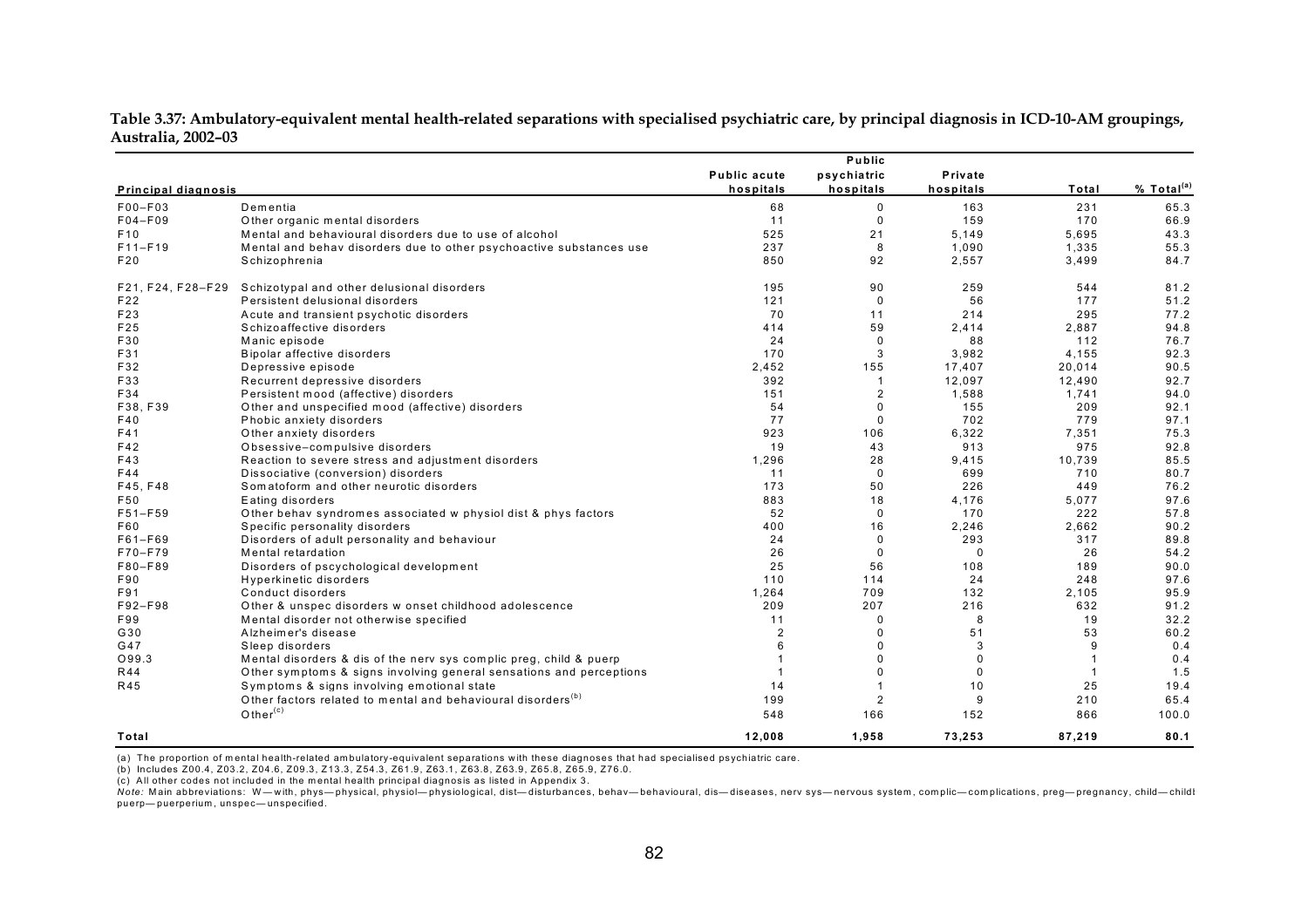| Table 3.38: Ambulatory-equivalent mental health-related separations without specialised psychiatric care, by principal diagnosis in ICD-10-AM |  |  |
|-----------------------------------------------------------------------------------------------------------------------------------------------|--|--|
| groupings, Australia, 2002-03                                                                                                                 |  |  |

|                 |                                                                             |                     | Public         |                |        |                        |
|-----------------|-----------------------------------------------------------------------------|---------------------|----------------|----------------|--------|------------------------|
|                 |                                                                             | <b>Public acute</b> | psychiatric    | Private        |        |                        |
|                 | <b>Principal diagnosis</b>                                                  | hospitals           | hospitals      | hospitals      | Total  | % Total <sup>(a)</sup> |
|                 | F00-F03 Dementia                                                            | 115                 | 0              | 8              | 123    | 34.7                   |
|                 | F04-F09 Other organic mental disorders                                      | 81                  | -1             | $\overline{2}$ | 84     | 33.1                   |
| F <sub>10</sub> | Mental and behavioural disorders due to use of alcohol                      | 3,647               | 13             | 3,810          | 7,470  | 56.7                   |
|                 | F11-F19 Mental and behav disorders due to other psychoactive substances use | 731                 | 11             | 339            | 1,081  | 44.7                   |
| F <sub>20</sub> | Schizophrenia                                                               | 406                 | $\overline{7}$ | 217            | 630    | 15.3                   |
| F21, F24,       |                                                                             |                     |                |                |        |                        |
| F28-F29         | Schizotypal and other delusional disorders                                  | 116                 |                | 9              | 126    | 18.8                   |
| F22             | Persistent delusional disorders                                             | 120                 | 0              | 49             | 169    | 48.8                   |
| F23             | Acute and transient psychotic disorders                                     | 87                  | 0              | $\Omega$       | 87     | 22.8                   |
| F25             | Schizoaffective disorders                                                   | 56                  | $\Omega$       | 103            | 159    | 5.2                    |
| F30             | Manic episode                                                               | 33                  | 0              | $\mathbf{1}$   | 34     | 23.3                   |
| F31             | Bipolar affective disorders                                                 | 146                 | 3              | 199            | 348    | 7.7                    |
| F32             | Depressive episode                                                          | 950                 | 10             | 1,147          | 2.107  | 9.5                    |
| F33             | Recurrent depressive disorders                                              | 105                 |                | 878            | 984    | 7.3                    |
| F34             | Persistent mood (affective) disorders                                       | 43                  |                | 68             | 112    | 6.0                    |
|                 | F38, F39 Other and unspecified mood (affective) disorders                   | 15                  |                | $\overline{2}$ | 18     | 7.9                    |
| F40             | Phobic anxiety disorders                                                    | $\overline{7}$      | 0              | 16             | 23     | 2.9                    |
| F41             | Other anxiety disorders                                                     | 1,539               |                | 865            | 2,405  | 24.7                   |
| F42             | Obsessive-compulsive disorders                                              | 22                  | $\Omega$       | 54             | 76     | 7.2                    |
| F43             | Reaction to severe stress and adjustment disorders                          | 926                 | 15             | 873            | 1,814  | 14.5                   |
| F44             | Dissociative (conversion) disorders                                         | 124                 | 0              | 46             | 170    | 19.3                   |
|                 | F45, F48 Somatoform and other neurotic disorders                            | 85                  | $\Omega$       | 55             | 140    | 23.8                   |
| F50             | Eating disorders                                                            | 61                  | 0              | 64             | 125    | 2.4                    |
|                 | F51-F59 Other behav syndromes associated w physiol dist & phys factors      | 98                  | $\Omega$       | 64             | 162    | 42.2                   |
| F60             | Specific personality disorders                                              | 222                 | 12             | 56             | 290    | 9.8                    |
|                 | F61-F69 Disorders of adult personality and behaviour                        | 21                  | 0              | 15             | 36     | 10.2                   |
|                 | F70-F79 Mental retardation                                                  | 22                  | 0              | $\Omega$       | 22     | 45.8                   |
|                 | F80-F89 Disorders of pscychological development                             | 20                  | 0              |                | 21     | 10.0                   |
| F90             | Hyperkinetic disorders                                                      | 5                   | 0              |                | 6      | 2.4                    |
| F91             | Conduct disorders                                                           | 89                  |                |                | 90     | 4.1                    |
|                 | F92-F98 Other & unspec disorders w onset childhood adolescence              | 61                  | $\Omega$       | $\mathbf 0$    | 61     | 8.8                    |
| F99             | Mental disorder not otherwise specified                                     | 38                  | 0              | $\overline{2}$ | 40     | 67.8                   |
| G30             | Alzheimer's disease                                                         | 33                  | 0              | 2              | 35     | 39.8                   |
| G47             | Sleep disorders                                                             | 1,614               | 0              | 508            | 2,122  | 99.6                   |
| O99.3           | Mental disorders & dis of the nerv sys complic preg, child & puerp          | 235                 | 0              | 30             | 265    | 99.6                   |
| R44             | Other symptoms & signs involving general sensations and perceptions         | 63                  | 0              |                | 64     | 98.5                   |
| R45             | Symptoms & signs involving emotional state                                  | 98                  | $\Omega$       | 6              | 104    | 80.6                   |
|                 | Other factors related to mental and behavioural disorders <sup>(b)</sup>    | 97                  |                | 13             | 111    | 34.6                   |
|                 | Other factors related to substance use <sup>(c)</sup>                       | 13                  | $\Omega$       | $\Omega$       | 13     | 100.0                  |
| Total           |                                                                             | 12,144              | 78             | 9,505          | 21,727 | 19.9                   |

(a) The proportion of mental health-related ambulatory-equivalent separations with these diagnoses that did not have specialised psychiatric care.<br>(b) Includes Z00.4, Z03.2, Z04.6, Z09.3, Z13.3, Z54.3, Z61.9, Z63.1, Z63.

(c) Includes Z50.2, Z50.3, Z71.4, Z71.5.

Note: w—with, phys—physical, physiol—physiological, dist—disturbances, behav—behavioural, dis—diseases, nerv sys—nervous system, complic-complications, preg—pregnancy, child—childbirth, puerp—puerperium, unspec—unspecified.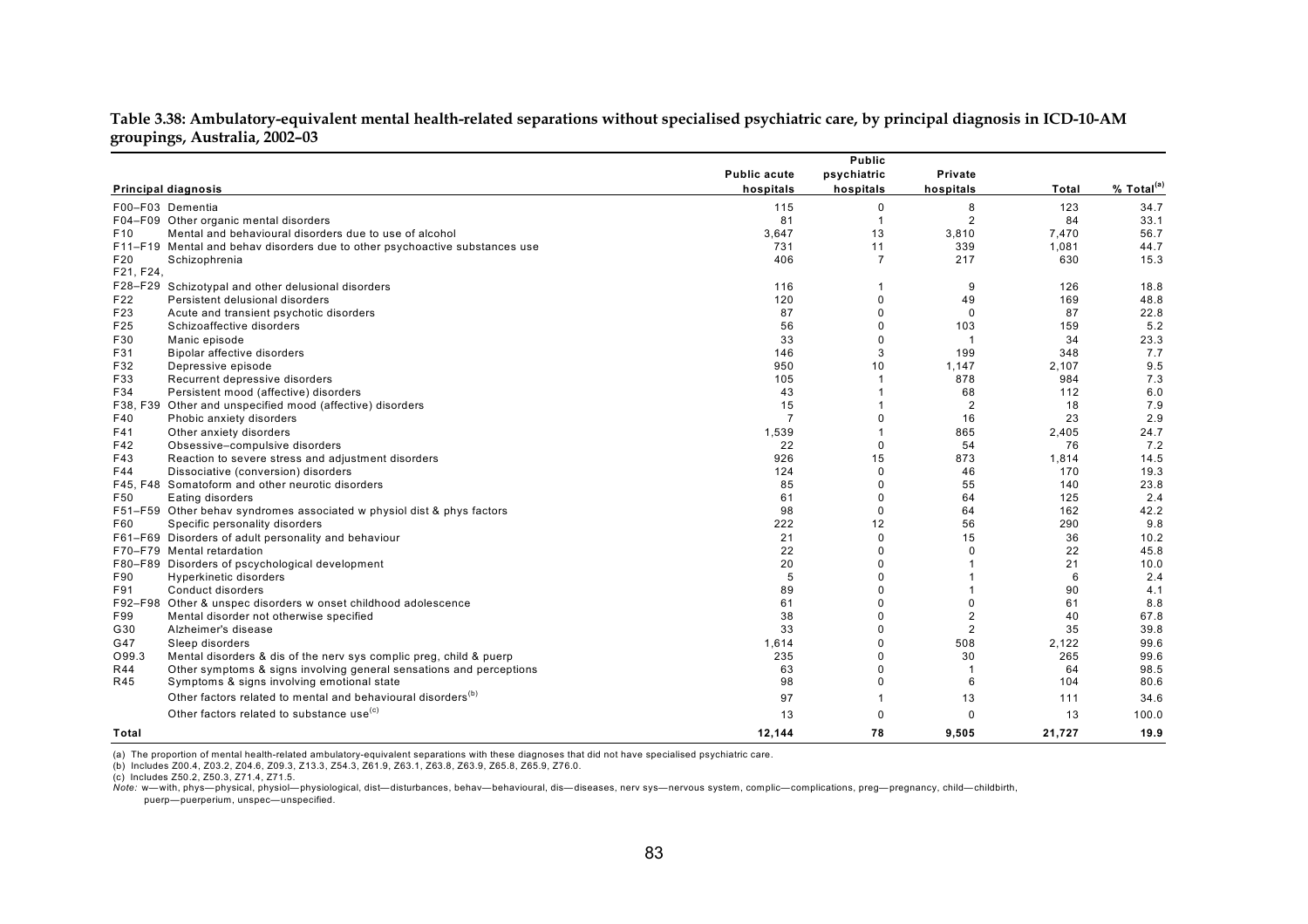**Table 3.39: The 30 most frequently reported procedures for ambulatory-equivalent mental health-related separations, with and without specialised psychiatric care, all hospitals, Australia, 2002–03** 

| With specialised psychiatric care |                                                                           |                    | Without specialised psychiatric care |                                                                           |                    |  |
|-----------------------------------|---------------------------------------------------------------------------|--------------------|--------------------------------------|---------------------------------------------------------------------------|--------------------|--|
| Procedure                         |                                                                           | <b>Separations</b> | Procedure                            |                                                                           | <b>Separations</b> |  |
|                                   | 96101-00 Cognitive behaviour therapy [CBT]                                | 9.113              |                                      | 92002-00 Alcohol rehabilitation                                           | 2,417              |  |
| 96001-00                          | Psychological skills training                                             | 6.125              |                                      | 96001-00 Psychological skills training                                    | 1.771              |  |
|                                   | 96180-00 Other psychotherapies or psychosocial therapies                  | 4,206              |                                      | 95550-10 Allied health intervention, psychology                           | 723                |  |
|                                   | 96090-00 Other counselling or education                                   | 3,704              |                                      | 96101-00 Cognitive behaviour therapy [CBT]                                | 624                |  |
| 95550-10                          | Allied health intervention, psychology                                    | 1.820              |                                      | 95550-01 Allied health intervention, social work                          | 490                |  |
|                                   | 96073-00 Substance addiction counselling or education                     | 1,451              |                                      | 96073-00 Substance addiction counselling or education                     | 428                |  |
|                                   | 96185-00 Supportive psychotherapy, not elsewhere classified               | 1,003              |                                      | 96185-00 Supportive psychotherapy, not elsewhere classified               | 392                |  |
|                                   | 92002-00 Alcohol rehabilitation                                           | 503                |                                      | 96175-00 Mental/behavioural assessment                                    | 322                |  |
|                                   | 96181-00 Art therapy                                                      | 375                |                                      | 92008-00 Combined alcohol and drug rehabilitation                         | 276                |  |
|                                   | 95550-02 Allied health intervention, occupational therapy                 | 374                |                                      | 92004-00 Alcohol rehabilitation and detoxification                        | 209                |  |
| 96027-00                          | Prescribed/self-selected medication assessment                            | 239                |                                      | 96176-00 Behaviour therapy                                                | 117                |  |
| 92004-00                          | Alcohol rehabilitation and detoxification                                 | 211                |                                      | 92005-00 Drug rehabilitation                                              | 93                 |  |
|                                   | 96175-00 Mental/behavioural assessment                                    | 187                |                                      | 92006-00 Drug detoxification                                              | 76                 |  |
|                                   | 96066-00 Preventative counselling or education                            | 156                |                                      | 96090-00 Other counselling or education                                   | 65                 |  |
|                                   |                                                                           |                    |                                      | Counselling or education on preparing for parenthood, parenting skills or |                    |  |
|                                   | 95550-01 Allied health intervention, social work                          | 144                |                                      | 96080-00 family planning                                                  | 57                 |  |
| 92005-00                          | Drug rehabilitation                                                       | 113                |                                      | 96075-00 Self-care/self-maintenance counselling or education              | 54                 |  |
| 96177-00                          | Interpersonal psychotherapy [IPT]                                         | 70                 |                                      | 96067-00 Nutritional/dietary counselling or education                     | 32                 |  |
| 96032-00                          | Psychosocial assessment                                                   | 61                 |                                      | 96034-00 Alcohol and other drug assessment                                | 30                 |  |
| 96030-00                          | Situational/occupational/environmental assessment                         | 48                 |                                      | 92003-00 Alcohol detoxification                                           | 20                 |  |
| 92003-00                          | Alcohol detoxification                                                    | 33                 |                                      | 96081-00 Relationship counselling                                         | 20                 |  |
| 96074-00                          | Gambling or betting addiction counselling or education                    | 26                 |                                      | 96089-00 Resource education                                               | 17                 |  |
| 96148-00                          | Play/leisure/recreation therapy                                           | 21                 |                                      | 96181-00 Art therapy                                                      | 9                  |  |
|                                   | Counselling or education on preparing for parenthood, parenting skills or |                    |                                      |                                                                           |                    |  |
| 96080-00                          | family planning                                                           | 21                 |                                      | 92007-00 Drug rehabilitation and detoxification                           | 8                  |  |
| 96100-00                          | Psychodynamic therapy                                                     | 21                 |                                      | 96180-00 Other psychotherapies or psychosocial therapies                  | $\overline{7}$     |  |
| 92010-00                          | Combined alcohol and drug rehabilitation and detoxification               | 17                 |                                      | 96145-00 Skills training in parenting techniques                          | 5                  |  |
| 96102-00                          | Systems therapy                                                           | 11                 |                                      | 92010-00 Combined alcohol and drug rehabilitation and detoxification      | 5                  |  |
| 96104-00                          | Music therapy                                                             | 11                 |                                      | 96085-00 Grief/bereavement counselling                                    | 4                  |  |
| 92007-00                          | Drug rehabilitation and detoxification                                    | 10                 |                                      | 96032-00 Psychosocial assessment                                          | 4                  |  |
|                                   | 96178-00 Couples therapy                                                  | 10                 |                                      | 95550-02 Allied health intervention, occupational therapy                 | $\overline{4}$     |  |
| 92008-00                          | Combined alcohol and drug rehabilitation                                  | $\overline{7}$     |                                      | 92009-00 Combined alcohol and drug detoxification                         | 3                  |  |
|                                   | Other                                                                     | 10                 |                                      | Other                                                                     | 5                  |  |
|                                   | No procedure or not reported                                              | 59,321             |                                      | No procedure or not reported                                              | 14,042             |  |
| Total <sup>(a)</sup>              |                                                                           | 87,219             |                                      |                                                                           | 21,727             |  |

(a) Total of the rows is not necessarily equivalent to the total as multiple procedures can be reported for each separation.